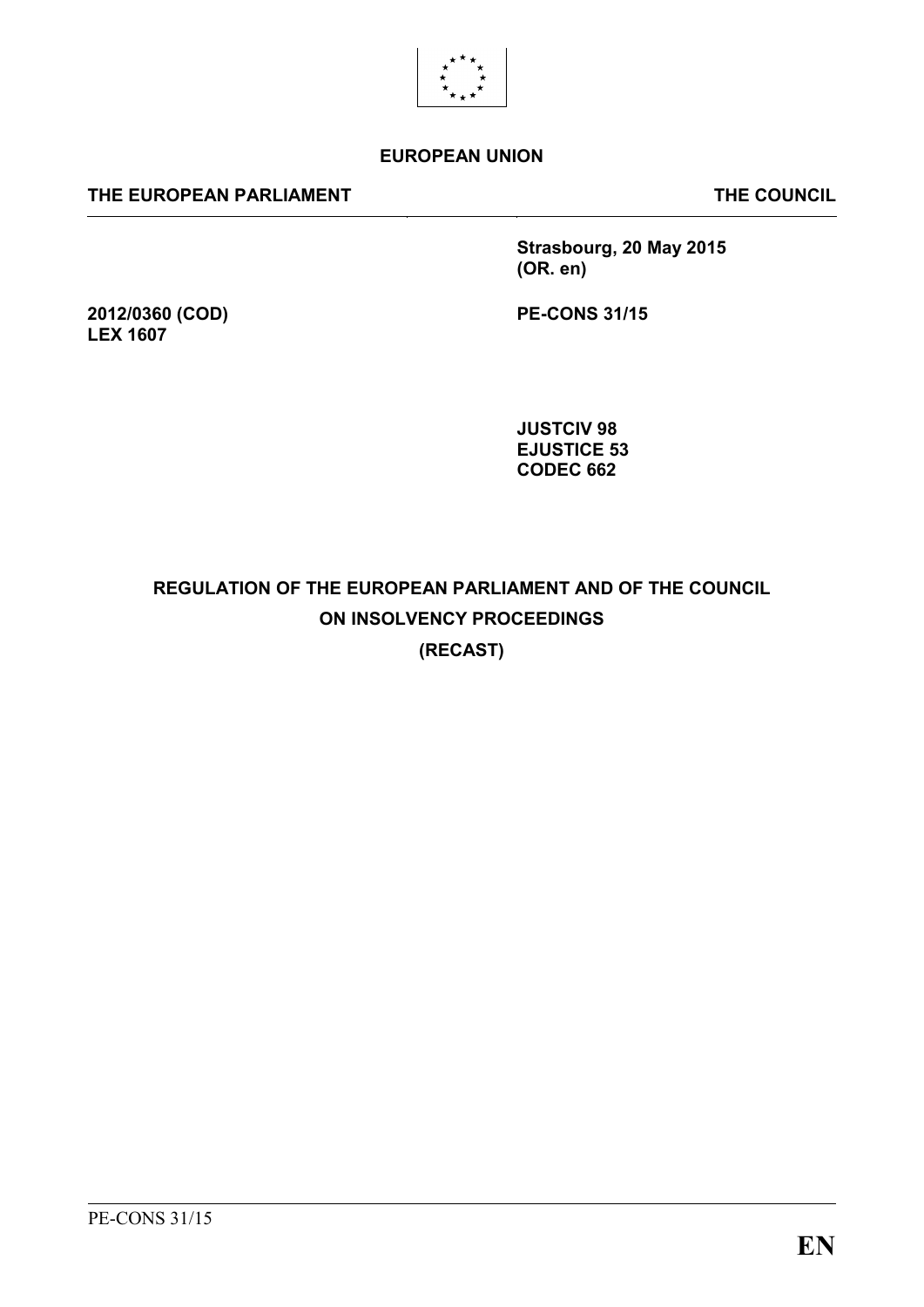## **REGULATION (EU) 2015/… OF THE EUROPEAN PARLIAMENT AND OF THE COUNCIL**

#### **of 20 May 2015**

## **on insolvency proceedings (recast)**

#### THE EUROPEAN PARLIAMENT AND THE COUNCIL OF THE EUROPEAN UNION,

Having regard to the Treaty on the Functioning of the European Union, and in particular Article 81 thereof,

Having regard to the proposal from the European Commission,

After transmission of the draft legislative act to the national parliaments,

Having regard to the opinion of the European Economic and Social Committee**[1](#page-1-0)** ,

Acting in accordance with the ordinary legislative procedure**[2](#page-1-1)** ,

<span id="page-1-0"></span><sup>&</sup>lt;sup>1</sup> OJ C 271, 19.9.2013, p. 55.  $\mathbf{1}$ 

<span id="page-1-1"></span>**<sup>2</sup>** Position of the European Parliament of 5 February 2014 (not yet published in the Official Journal) and position of the Council at first reading of 12 March 2015 (not yet published in the Official Journal). Position of the European Parliament of 20 May 2015 (not yet published in the Official Journal).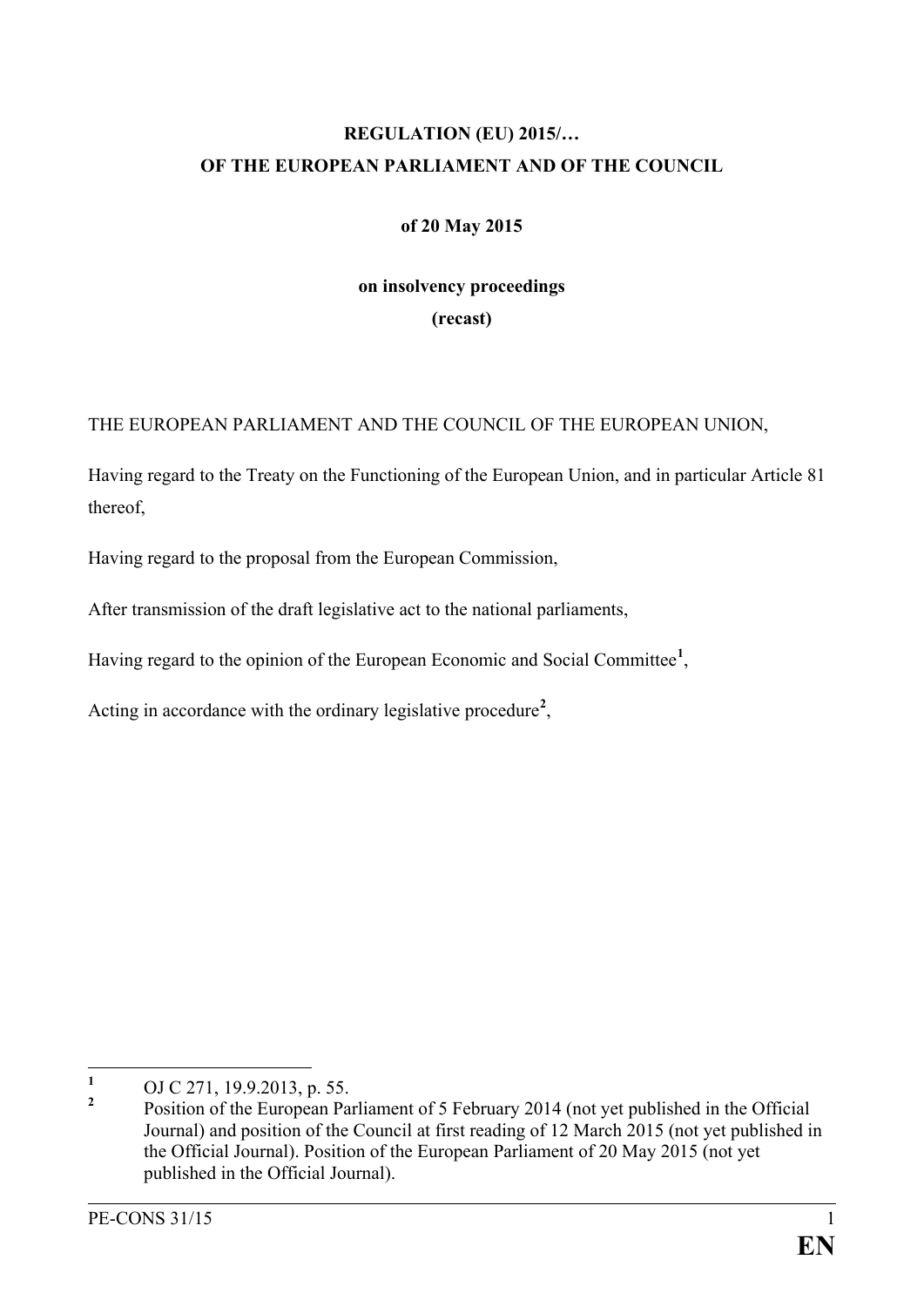#### Whereas:

- (1) On 12 December 2012, the Commission adopted a report on the application of Council Regulation (EC) No 1346/2000**[1](#page-2-0)** . The report concluded that the Regulation is functioning well in general but that it would be desirable to improve the application of certain of its provisions in order to enhance the effective administration of cross-border insolvency proceedings. Since that Regulation has been amended several times and further amendments are to be made, it should be recast in the interest of clarity.
- (2) The Union has set the objective of establishing an area of freedom, security and justice.
- (3) The proper functioning of the internal market requires that cross-border insolvency proceedings should operate efficiently and effectively. This Regulation needs to be adopted in order to achieve that objective, which falls within the scope of judicial cooperation in civil matters within the meaning of Article 81 of the Treaty.
- (4) The activities of undertakings have more and more cross-border effects and are therefore increasingly being regulated by Union law. The insolvency of such undertakings also affects the proper functioning of the internal market, and there is a need for a Union act requiring coordination of the measures to be taken regarding an insolvent debtor's assets.

<span id="page-2-0"></span>**<sup>1</sup>** Council Regulation (EC) No 1346/2000 of 29 May 2000 on insolvency proceedings (OJ L 160, 30.6.2000, p. 1).  $\mathbf{1}$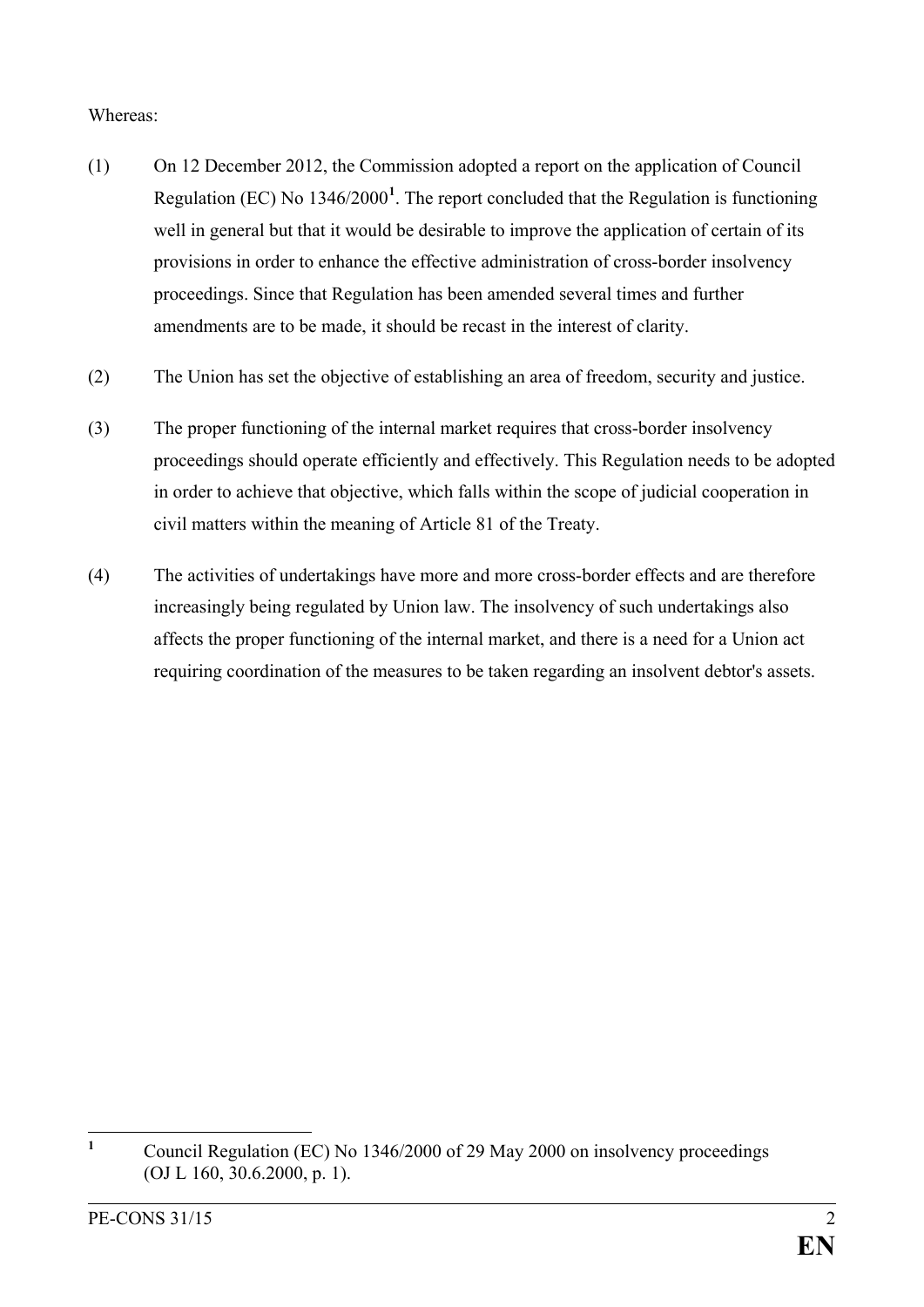- (5) It is necessary for the proper functioning of the internal market to avoid incentives for parties to transfer assets or judicial proceedings from one Member State to another, seeking to obtain a more favourable legal position to the detriment of the general body of creditors (forum shopping).
- (6) This Regulation should include provisions governing jurisdiction for opening insolvency proceedings and actions which are directly derived from insolvency proceedings and are closely linked with them. This Regulation should also contain provisions regarding the recognition and enforcement of judgments issued in such proceedings, and provisions regarding the law applicable to insolvency proceedings. In addition, this Regulation should lay down rules on the coordination of insolvency proceedings which relate to the same debtor or to several members of the same group of companies.
- (7) Bankruptcy, proceedings relating to the winding-up of insolvent companies or other legal persons, judicial arrangements, compositions and analogous proceedings and actions related to such proceedings are excluded from the scope of Regulation (EU) No 1215/2012 of the European Parliament and of the Council**[1](#page-3-0)** . Those proceedings should be covered by this Regulation. The interpretation of this Regulation should as much as possible avoid regulatory loopholes between the two instruments. However, the mere fact that a national procedure is not listed in Annex A to this Regulation should not imply that it is covered by Regulation (EU) No 1215/2012.

<span id="page-3-0"></span>**<sup>1</sup>** Regulation (EU) No 1215/2012 of the European Parliament and of the Council of 12 December 2012 on jurisdiction and the recognition and enforcement of judgments in civil and commercial matters (OJ L 351, 20.12.2012, p. 1).  $\mathbf{1}$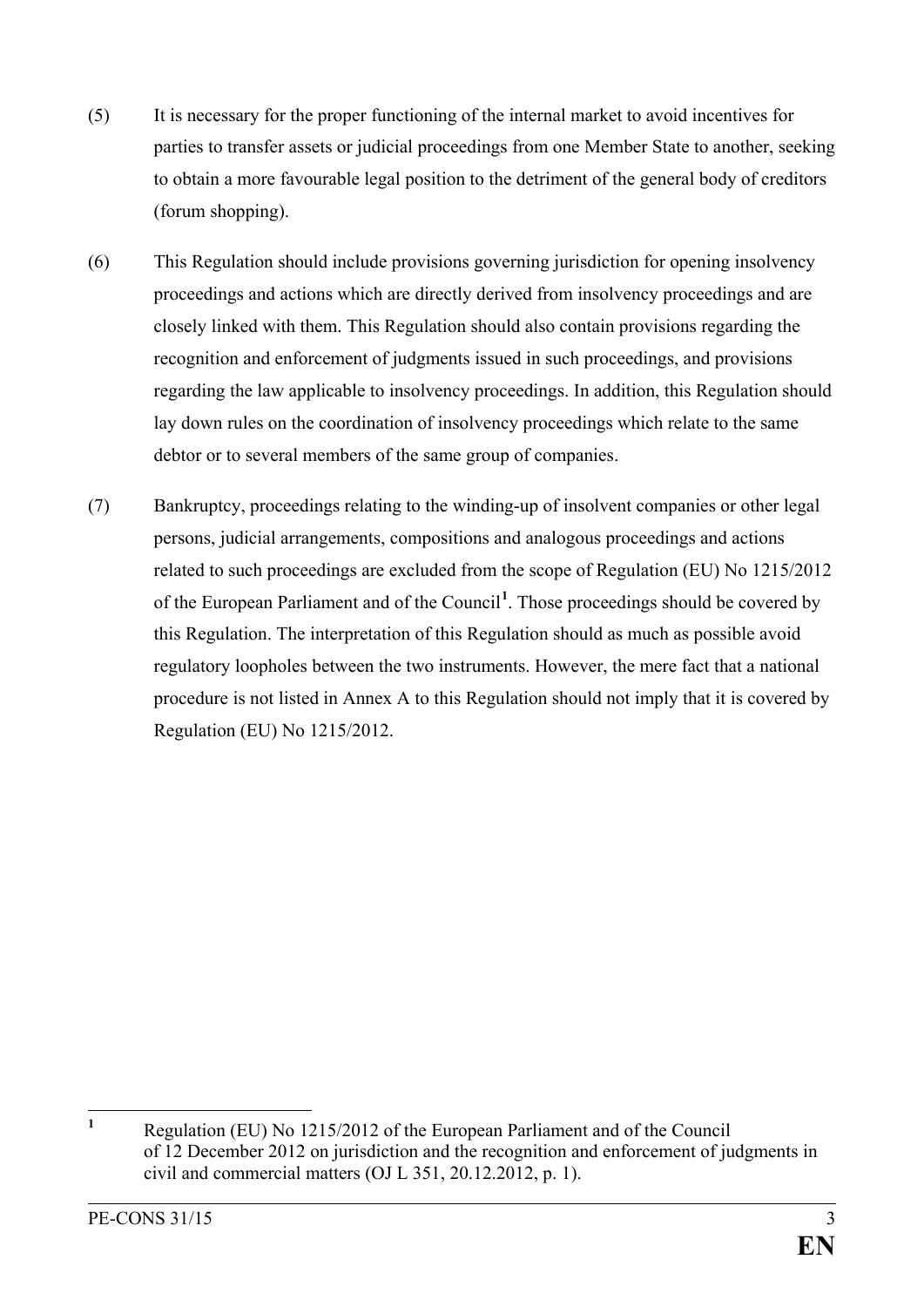- (8) In order to achieve the aim of improving the efficiency and effectiveness of insolvency proceedings having cross-border effects, it is necessary, and appropriate, that the provisions on jurisdiction, recognition and applicable law in this area should be contained in a Union measure which is binding and directly applicable in Member States.
- (9) This Regulation should apply to insolvency proceedings which meet the conditions set out in it, irrespective of whether the debtor is a natural person or a legal person, a trader or an individual.Those insolvency proceedings are listed exhaustively in Annex A. In respect of the national procedures contained in Annex A, this Regulation should apply without any further examination by the courts of another Member State as to whether the conditions set out in this Regulation are met. National insolvency procedures not listed in Annex A should not be covered by this Regulation.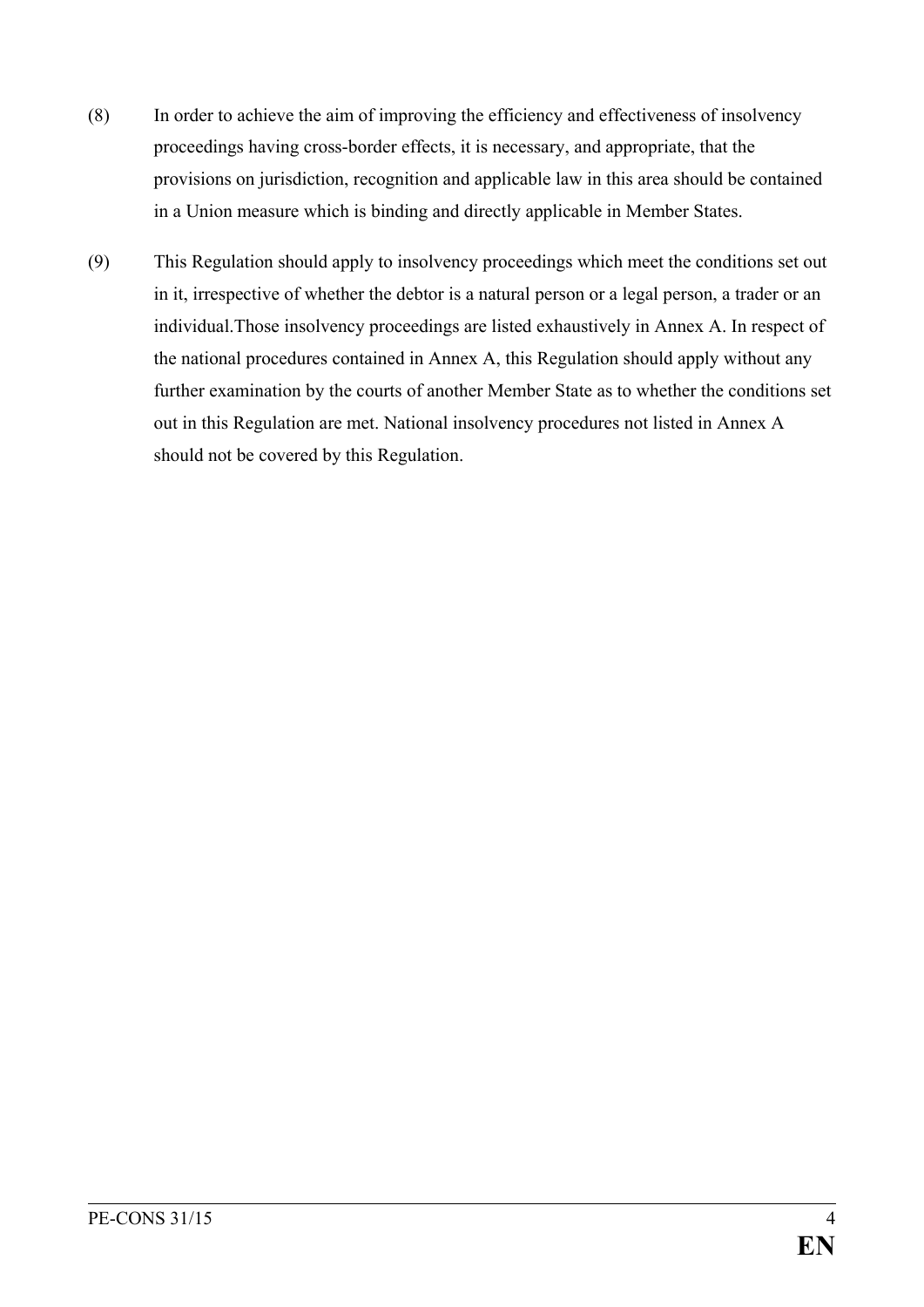- (10) The scope of this Regulation should extend to proceedings which promote the rescue of economically viable but distressed businesses and which give a second chance to entrepreneurs. It should, in particular, extend to proceedings which provide for restructuring of a debtor at a stage where there is only a likelihood of insolvency, and to proceedings which leave the debtor fully or partially in control of its assets and affairs. It should also extend to proceedings providing for a debt discharge or a debt adjustment in relation to consumers and self-employed persons, for example by reducing the amount to be paid by the debtor or by extending the payment period granted to the debtor. Since such proceedings do not necessarily entail the appointment of an insolvency practitioner, they should be covered by this Regulation if they take place under the control or supervision of a court. In this context, the term "control" should include situations where the court only intervenes on appeal by a creditor or other interested parties.
- (11) This Regulation should also apply to procedures which grant a temporary stay on enforcement actions brought by individual creditors where such actions could adversely affect negotiations and hamper the prospects of a restructuring of the debtor's business. Such procedures should not be detrimental to the general body of creditors and, if no agreement on a restructuring plan can be reached, should be preliminary to other procedures covered by this Regulation.
- (12) This Regulation should apply to proceedings the opening of which is subject to publicity in order to allow creditors to become aware of the proceedings and to lodge their claims, thereby ensuring the collective nature of the proceedings, and in order to give creditors the opportunity to challenge the jurisdiction of the court which has opened the proceedings.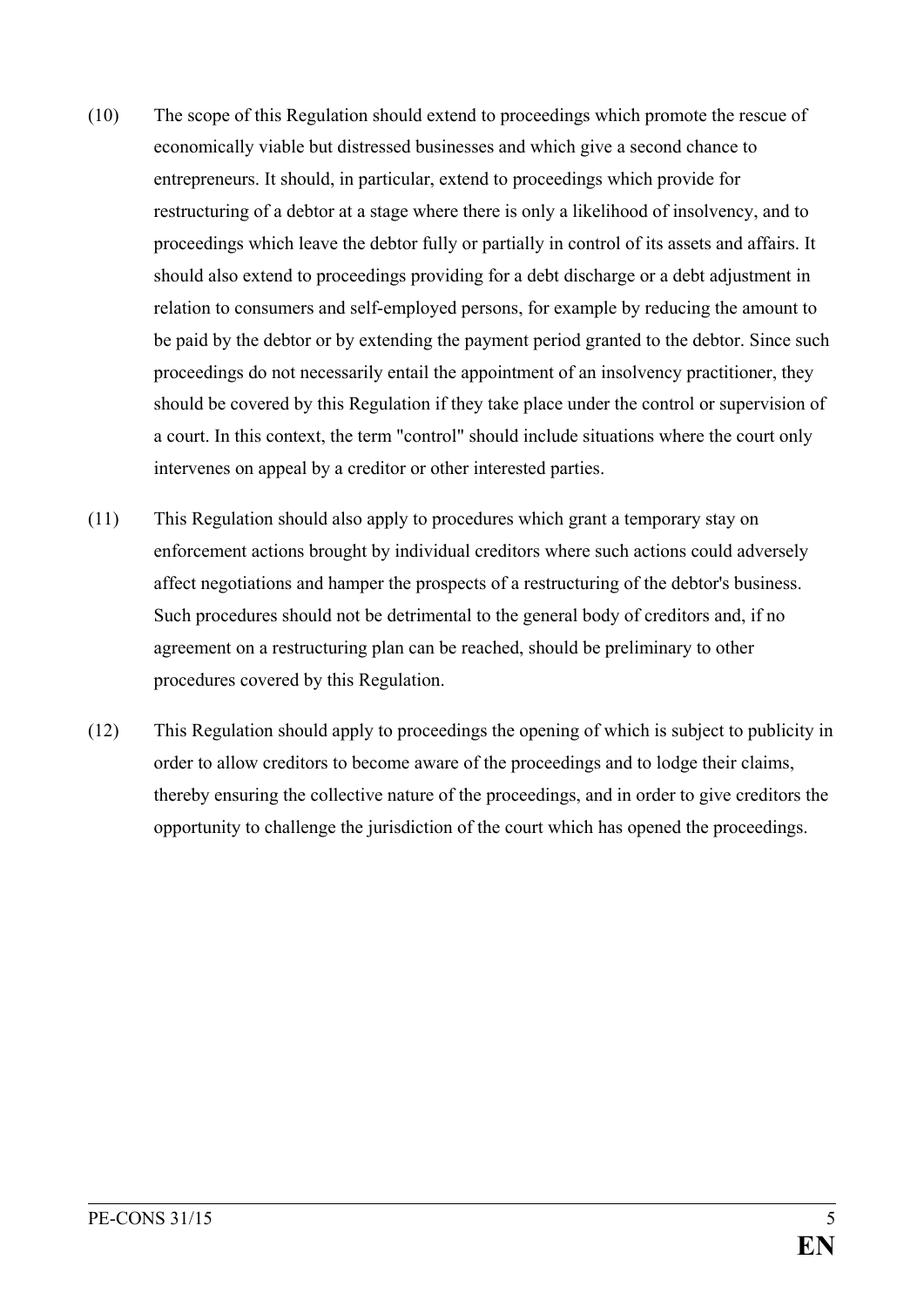- (13) Accordingly, insolvency proceedings which are confidential should be excluded from the scope of this Regulation. While such proceedings may play an important role in some Member States, their confidential nature makes it impossible for a creditor or a court located in another Member State to know that such proceedings have been opened, thereby making it difficult to provide for the recognition of their effects throughout the Union.
- (14) The collective proceedings which are covered by this Regulation should include all or a significant part of the creditors to whom a debtor owes all or a substantial proportion of the debtor's outstanding debts provided that the claims of those creditors who are not involved in such proceedings remain unaffected. Proceedings which involve only the financial creditors of a debtor should also be covered. Proceedings which do not include all the creditors of a debtor should be proceedings aimed at rescuing the debtor. Proceedings that lead to a definitive cessation of the debtor's activities or the liquidation of the debtor's assets should include all the debtor's creditors. Moreover, the fact that some insolvency proceedings for natural persons exclude specific categories of claims, such as maintenance claims, from the possibility of a debt-discharge should not mean that such proceedings are not collective.
- (15) This Regulation should also apply to proceedings that, under the law of some Member States, are opened and conducted for a certain period of time on an interim or provisional basis before a court issues an order confirming the continuation of the proceedings on a non-interim basis. Although labelled as "interim", such proceedings should meet all other requirements of this Regulation.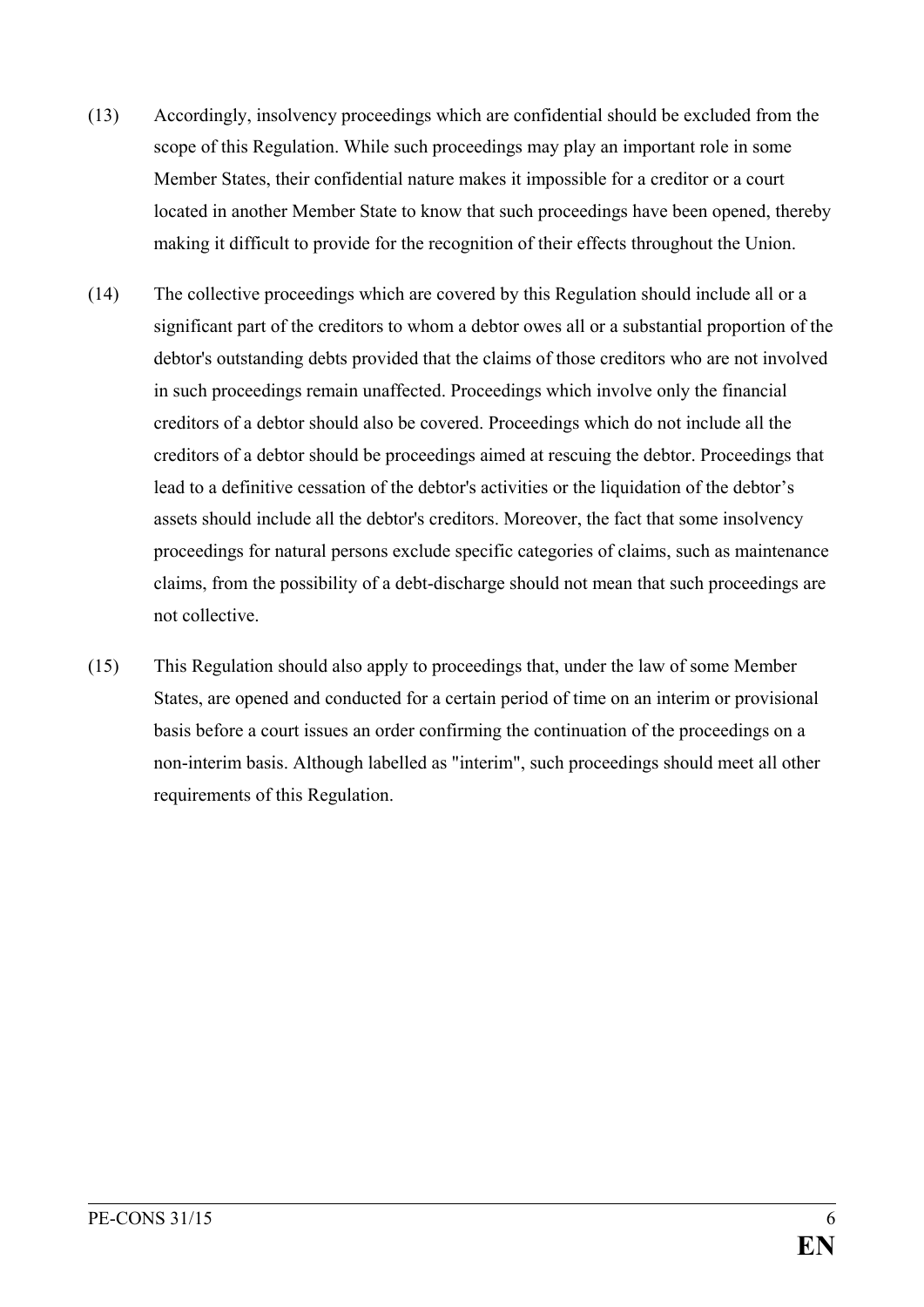- (16) This Regulation should apply to proceedings which are based on laws relating to insolvency. However, proceedings that are based on general company law not designed exclusively for insolvency situations should not be considered to be based on laws relating to insolvency. Similarly, the purpose of adjustment of debt should not include specific proceedings in which debts of a natural person of very low income and very low asset value are written off, provided that this type of proceedings never makes provision for payment to creditors.
- (17) This Regulation's scope should extend to proceedings which are triggered by situations in which the debtor faces non-financial difficulties, provided that such difficulties give rise to a real and serious threat to the debtor's actual or future ability to pay its debts as they fall due. The time frame relevant for the determination of such threat may extend to a period of several months or even longer in order to account for cases in which the debtor is faced with non-financial difficulties threatening the status of its business as a going concern and, in the medium term, its liquidity. This may be the case, for example, where the debtor has lost a contract which is of key importance to it.
- (18) This Regulation should be without prejudice to the rules on the recovery of State aid from insolvent companies as interpreted by the case-law of the Court of Justice of the European Union.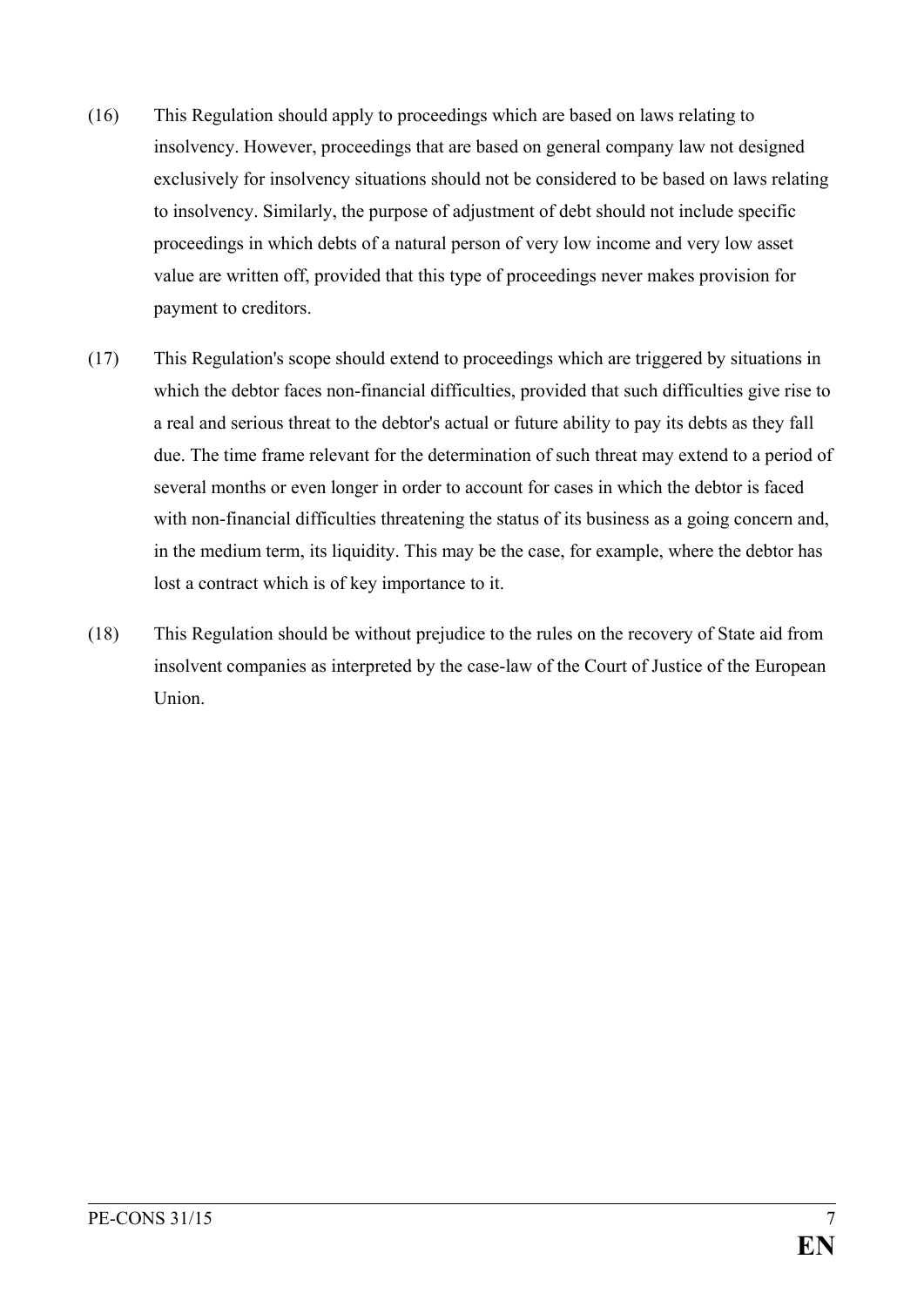- (19) Insolvency proceedings concerning insurance undertakings, credit institutions, investment firms and other firms, institutions or undertakings covered by Directive 2001/24/EC of the European Parliament and of the Council**[1](#page-8-0)** and collective investment undertakings should be excluded from the scope of this Regulation, as they are all subject to special arrangements and the national supervisory authorities have wide-ranging powers of intervention.
- (20) Insolvency proceedings do not necessarily involve the intervention of a judicial authority. Therefore, the term 'court' in this Regulation should, in certain provisions, be given a broad meaning and include a person or body empowered by national law to open insolvency proceedings. In order for this Regulation to apply, proceedings (comprising acts and formalities set down in law) should not only have to comply with the provisions of this Regulation, but they should also be officially recognised and legally effective in the Member State in which the insolvency proceedings are opened.
- (21) Insolvency practitioners are defined in this Regulation and listed in Annex B. Insolvency practitioners who are appointed without the involvement of a judicial body should, under national law, be appropriately regulated and authorised to act in insolvency proceedings. The national regulatory framework should provide for proper arrangements to deal with potential conflicts of interest.

<span id="page-8-0"></span>**<sup>1</sup>** Directive 2001/24/EC of the European Parliament and of the Council of 4 April 2001 on the reorganisation and winding-up of credit institutions (OJ L 125, 5.5.2001, p. 15).  $\mathbf{1}$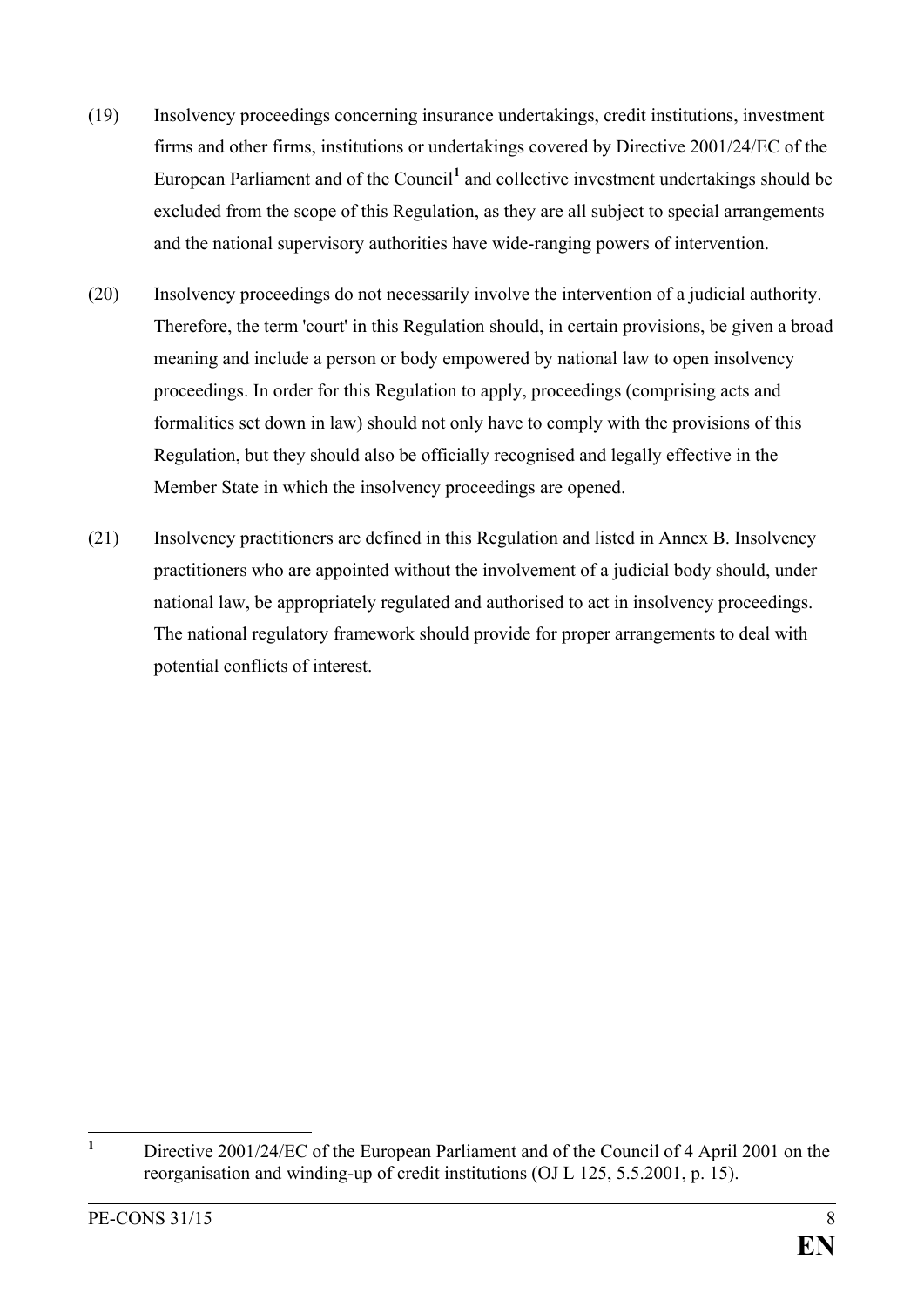- (22) This Regulation acknowledges the fact that as a result of widely differing substantive laws it is not practical to introduce insolvency proceedings with universal scope throughout the Union. The application without exception of the law of the State of the opening of proceedings would, against this background, frequently lead to difficulties. This applies, for example, to the widely differing national laws on security interests to be found in the Member States. Furthermore, the preferential rights enjoyed by some creditors in insolvency proceedings are, in some cases, completely different. At the next review of this Regulation, it will be necessary to identify further measures in order to improve the preferential rights of employees at European level. This Regulation should take account of such differing national laws in two different ways. On the one hand, provision should be made for special rules on the applicable law in the case of particularly significant rights and legal relationships (e.g. rights in rem and contracts of employment). On the other hand, national proceedings covering only assets situated in the State of the opening of proceedings should also be allowed alongside main insolvency proceedings with universal scope.
- (23) This Regulation enables the main insolvency proceedings to be opened in the Member State where the debtor has the centre of its main interests. Those proceedings have universal scope and are aimed at encompassing all the debtor's assets. To protect the diversity of interests, this Regulation permits secondary insolvency proceedings to be opened to run in parallel with the main insolvency proceedings. Secondary insolvency proceedings may be opened in the Member State where the debtor has an establishment. The effects of secondary insolvency proceedings are limited to the assets located in that State. Mandatory rules of coordination with the main insolvency proceedings satisfy the need for unity in the Union.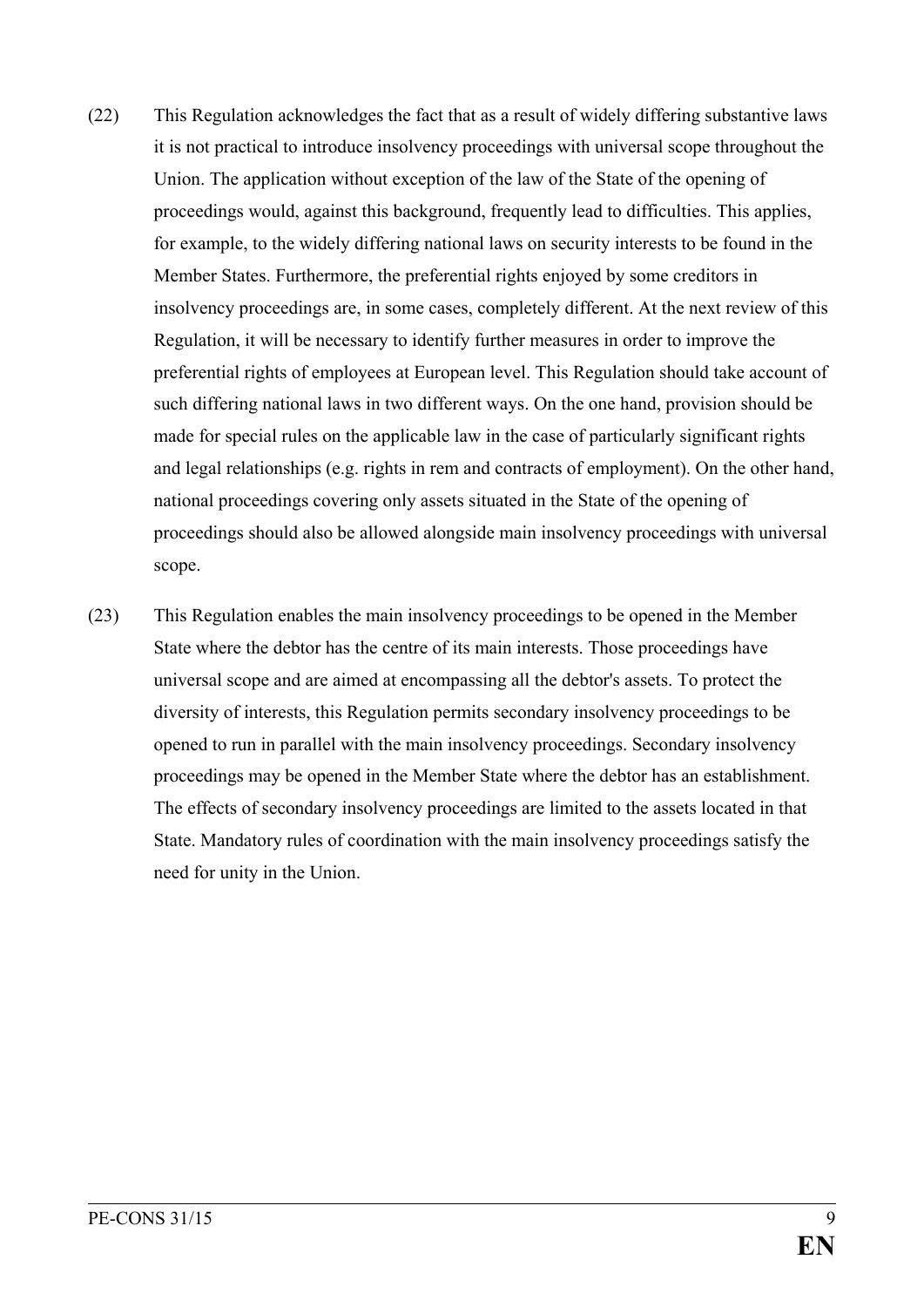- (24) Where main insolvency proceedings concerning a legal person or company have been opened in a Member State other than that of its registered office, it should be possible to open secondary insolvency proceedings in the Member State of the registered office, provided that the debtor is carrying out an economic activity with human means and assets in that State, in accordance with the case-law of the Court of Justice of the European Union.
- (25) This Regulation applies only to proceedings in respect of a debtor whose centre of main interests is located in the Union.
- (26) The rules of jurisdiction set out in this Regulation establish only international jurisdiction, that is to say, they designate the Member State the courts of which may open insolvency proceedings. Territorial jurisdiction within that Member State should be established by the national law of the Member State concerned.
- (27) Before opening insolvency proceedings, the competent court should examine of its own motion whether the centre of the debtor's main interests or the debtor's establishment is actually located within its jurisdiction.
- (28) When determining whether the centre of the debtor's main interests is ascertainable by third parties, special consideration should be given to the creditors and to their perception as to where a debtor conducts the administration of its interests. This may require, in the event of a shift of centre of main interests, informing creditors of the new location from which the debtor is carrying out its activities in due course, for example by drawing attention to the change of address in commercial correspondence, or by making the new location public through other appropriate means.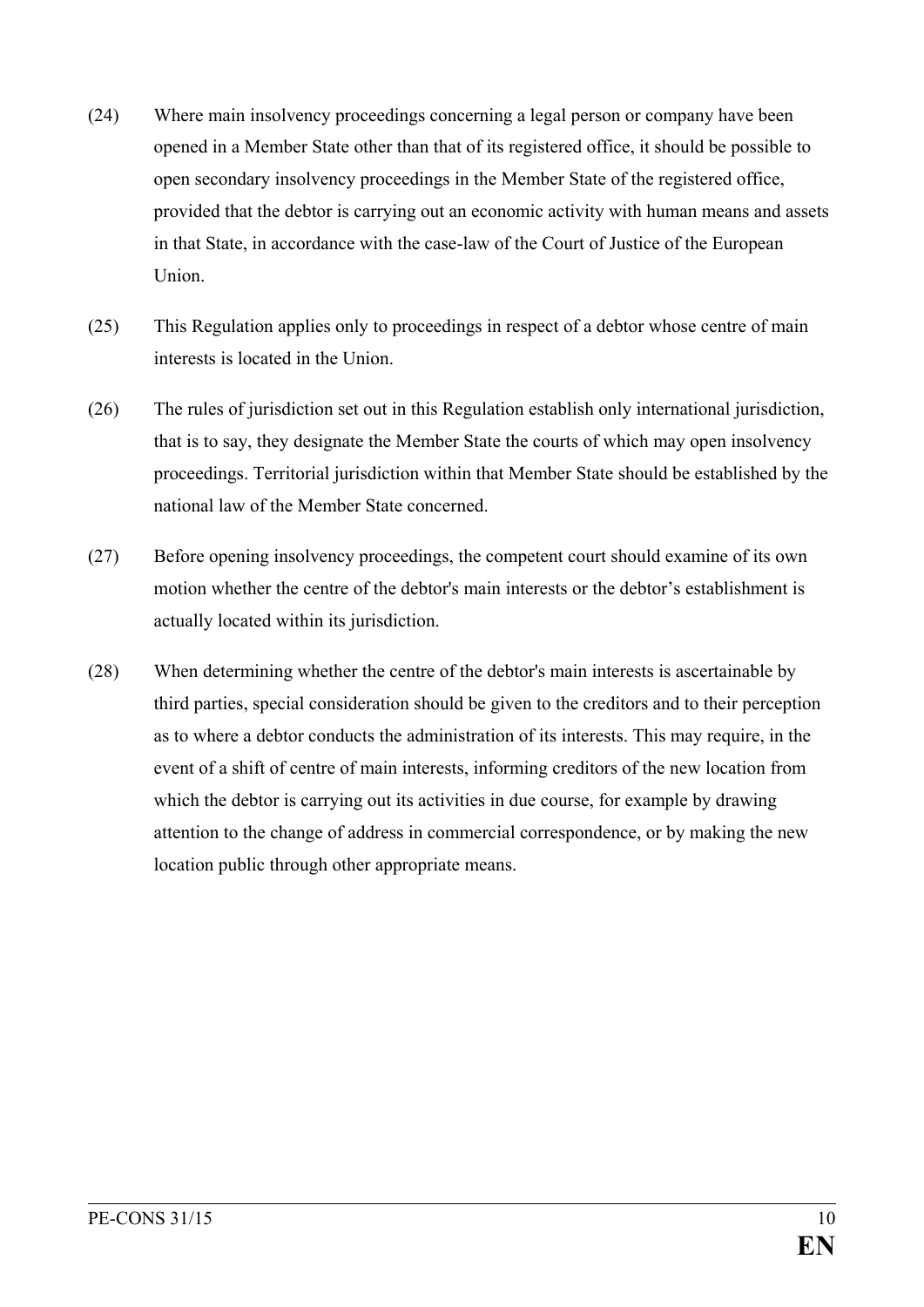- (29) This Regulation should contain a number of safeguards aimed at preventing fraudulent or abusive forum shopping.
- (30) Accordingly, the presumptions that the registered office, the principal place of business and the habitual residence are the centre of main interests should be rebuttable, and the relevant court of a Member State should carefully assess whether the centre of the debtor's main interests is genuinely located in that Member State. In the case of a company, it should be possible to rebut this presumption where the company's central administration is located in a Member State other than that of its registered office, and where a comprehensive assessment of all the relevant factors establishes, in a manner that is ascertainable by third parties, that the company's actual centre of management and supervision and of the management of its interests is located in that other Member State.In the case of an individual not exercising an independent business or professional activity, it should be possible to rebut this presumption, for example where the major part of the debtor's assets is located outside the Member State of the debtor's habitual residence, or where it can be established that the principal reason for moving was to file for insolvency proceedings in the new jurisdiction and where such filing would materially impair the interests of creditors whose dealings with the debtor took place prior to the relocation.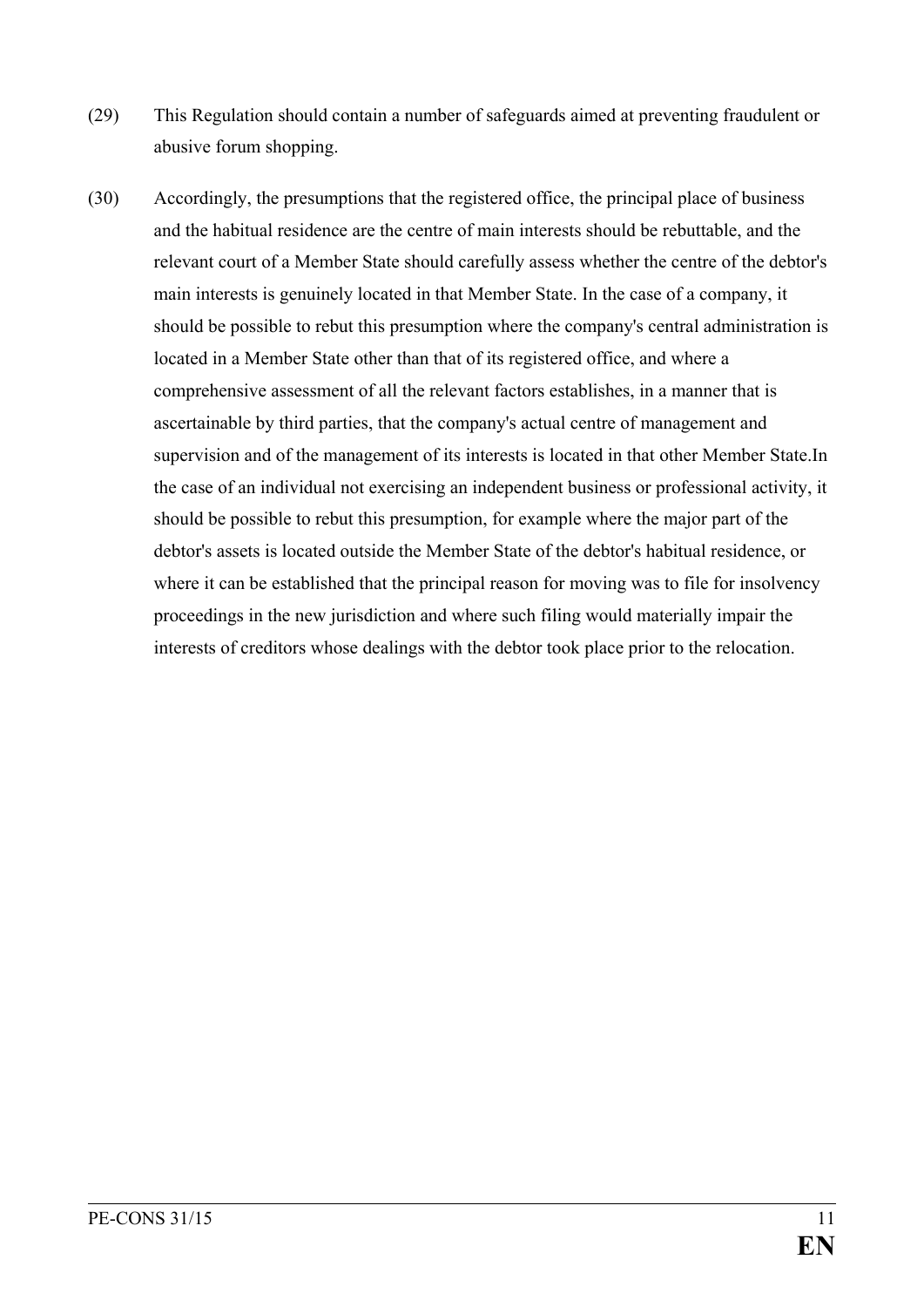- (31) With the same objective of preventing fraudulent or abusive forum shopping, the presumption that the centre of main interests is at the place of the registered office, at the individual's principal place of business or at the individual's habitual residence should not apply where, respectively, in the case of a company, legal person or individual exercising an independent business or professional activity, the debtor has relocated its registered office or principal place of business to another Member State within the three-month period prior to the request for opening insolvency proceedings, or, in the case of an individual not exercising an independent business or professional activity, the debtor has relocated his habitual residence to another Member State within the six-month period prior to the request for opening insolvency proceedings.
- (32) In all cases, where the circumstances of the matter give rise to doubts about the court's jurisdiction, the court should require the debtor to submit additional evidence to support its assertions and, where the law applicable to the insolvency proceedings so allows, give the debtor's creditors the opportunity to present their views on the question of jurisdiction.
- (33) In the event that the court seised of the request to open insolvency proceedings finds that the centre of main interests is not located on its territory, it should not open main insolvency proceedings.
- (34) In addition, any creditor of the debtor should have an effective remedy against the decision to open insolvency proceedings. The consequences of any challenge to the decision to open insolvency proceedings should be governed by national law.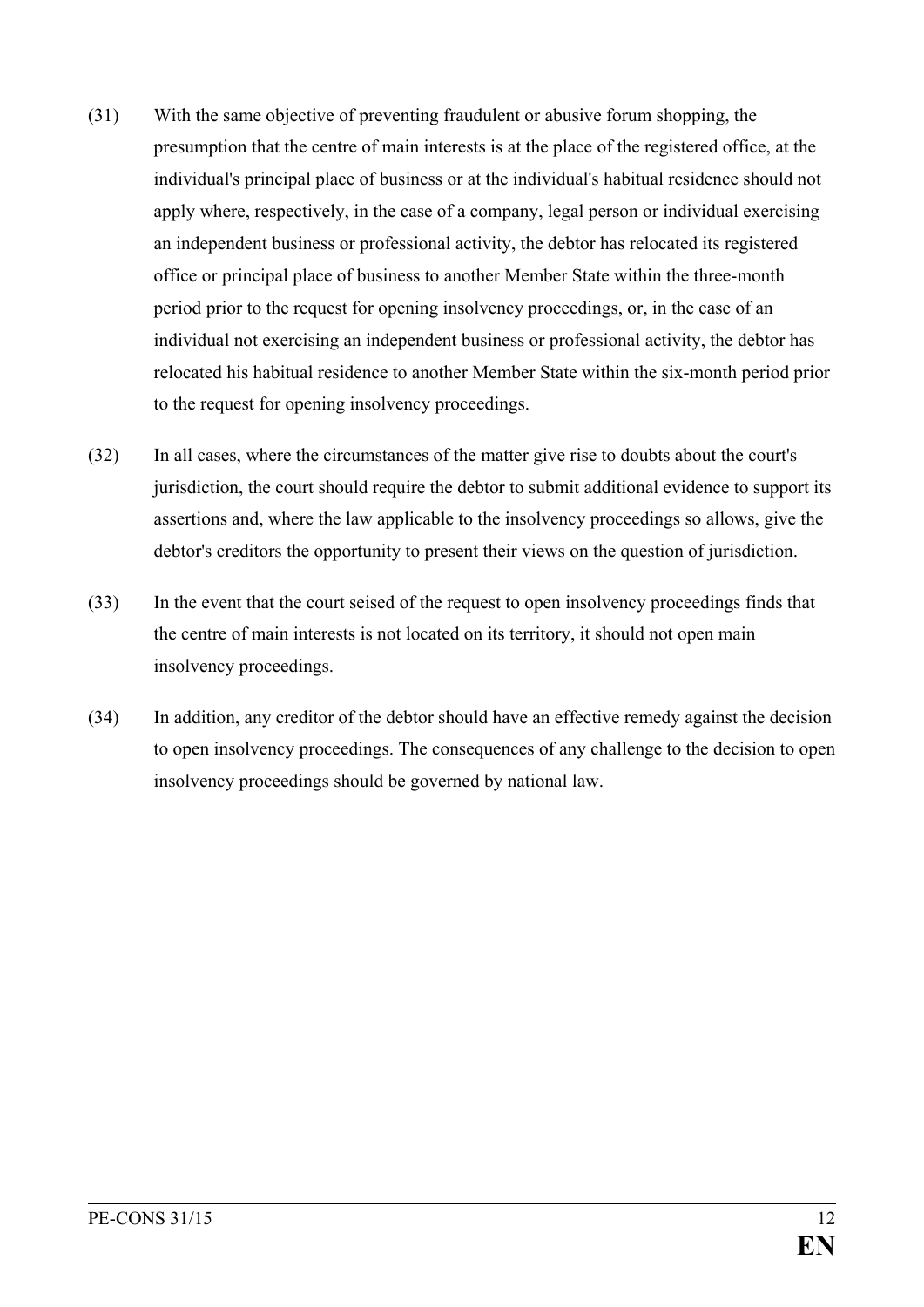- (35) The courts of the Member State within the territory of which insolvency proceedings have been opened should also have jurisdiction for actions which derive directly from the insolvency proceedings and are closely linked with them. Such actions should include avoidance actions against defendants in other Member States and actions concerning obligations that arise in the course of the insolvency proceedings, such as advance payment for costs of the proceedings. In contrast, actions for the performance of the obligations under a contract concluded by the debtor prior to the opening of proceedings do not derive directly from the proceedings. Where such an action is related to another action based on general civil and commercial law, the insolvency practitioner should be able to bring both actions in the courts of the defendant's domicile if he considers it more efficient to bring the action in that forum. This could, for example, be the case where the insolvency practitioner wishes to combine an action for director's liability on the basis of insolvency law with an action based on company law or general tort law.
- (36) The court having jurisdiction to open the main insolvency proceedings should be able to order provisional and protective measures as from the time of the request to open proceedings. Preservation measures both prior to and after the commencement of the insolvency proceedings are important to guarantee the effectiveness of the insolvency proceedings. In that connection, this Regulation should provide for various possibilities. On the one hand, the court competent for the main insolvency proceedings should also be able to order provisional and protective measures covering assets situated in the territory of other Member States. On the other hand, an insolvency practitioner temporarily appointed prior to the opening of the main insolvency proceedings should be able, in the Member States in which an establishment belonging to the debtor is to be found, to apply for the preservation measures which are possible under the law of those Member States.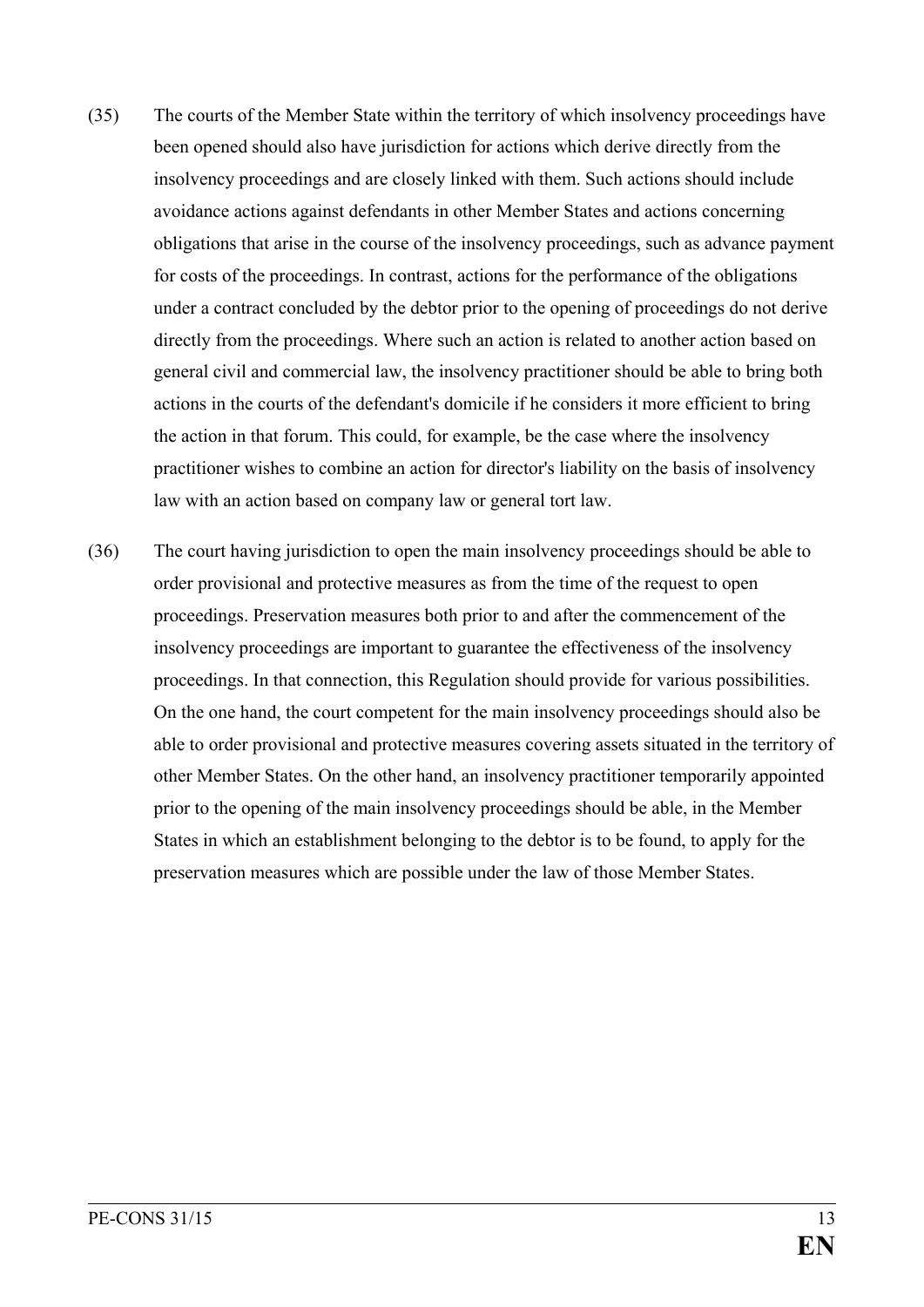- (37) Prior to the opening of the main insolvency proceedings, the right to request the opening of insolvency proceedings in the Member State where the debtor has an establishment should be limited to local creditors and public authorities, or to cases in which main insolvency proceedings cannot be opened under the law of the Member State where the debtor has the centre of its main interests. The reason for this restriction is that cases in which territorial insolvency proceedings are requested before the main insolvency proceedings are intended to be limited to what is absolutely necessary.
- (38) Following the opening of the main insolvency proceedings, this Regulation does not restrict the right to request the opening of insolvency proceedings in a Member State where the debtor has an establishment. The insolvency practitioner in the main insolvency proceedings or any other person empowered under the national law of that Member State may request the opening of secondary insolvency proceedings.
- (39) This Regulation should provide for rules to determine the location of the debtor's assets, which should apply when determining which assets belong to the main or secondary insolvency proceedings, or to situations involving third parties' rights in rem. In particular, this Regulation should provide that European patents with unitary effect, a Community trade mark or any other similar rights, such as Community plant variety rights or Community designs, should only be included in the main insolvency proceedings.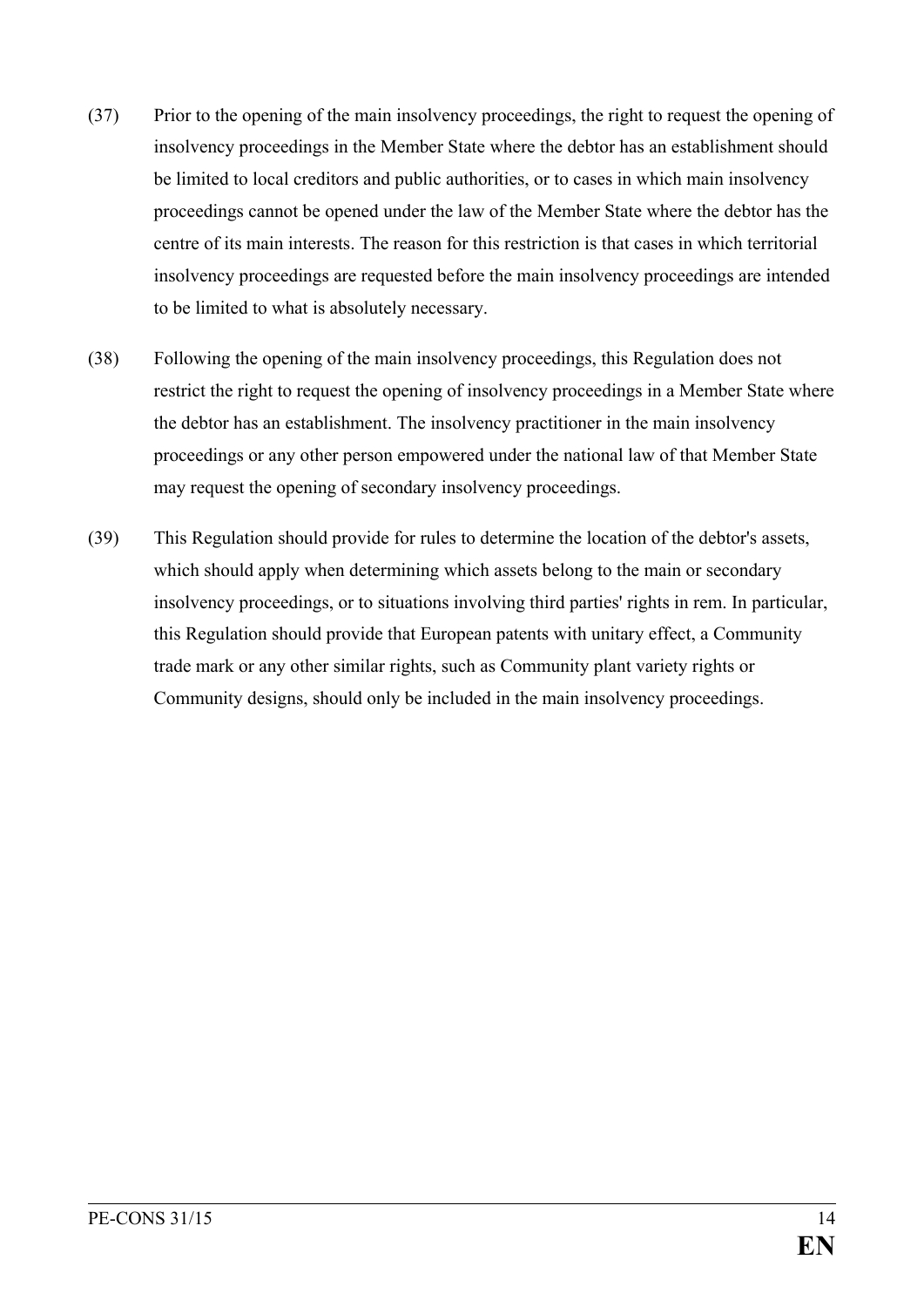- (40) Secondary insolvency proceedings can serve different purposes, besides the protection of local interests. Cases may arise in which the insolvency estate of the debtor is too complex to administer as a unit, or the differences in the legal systems concerned are so great that difficulties may arise from the extension of effects deriving from the law of the State of the opening of proceedings to the other Member States where the assets are located. For that reason, the insolvency practitioner in the main insolvency proceedings may request the opening of secondary insolvency proceedings where the efficient administration of the insolvency estate so requires.
- (41) Secondary insolvency proceedings may also hamper the efficient administration of the insolvency estate. Therefore, this Regulation sets out two specific situations in which the court seised of a request to open secondary insolvency proceedings should be able, at the request of the insolvency practitioner in the main insolvency proceedings, to postpone or refuse the opening of such proceedings.
- (42) First, this Regulation confers on the insolvency practitioner in main insolvency proceedings the possibility of giving an undertaking to local creditors that they will be treated as if secondary insolvency proceedings had been opened. That undertaking has to meet a number of conditions set out in this Regulation, in particular that it be approved by a qualified majority of local creditors. Where such an undertaking has been given, the court seised of a request to open secondary insolvency proceedings should be able to refuse that request if it is satisfied that the undertaking adequately protects the general interests of local creditors. When assessing those interests, the court should take into account the fact that the undertaking has been approved by a qualified majority of local creditors.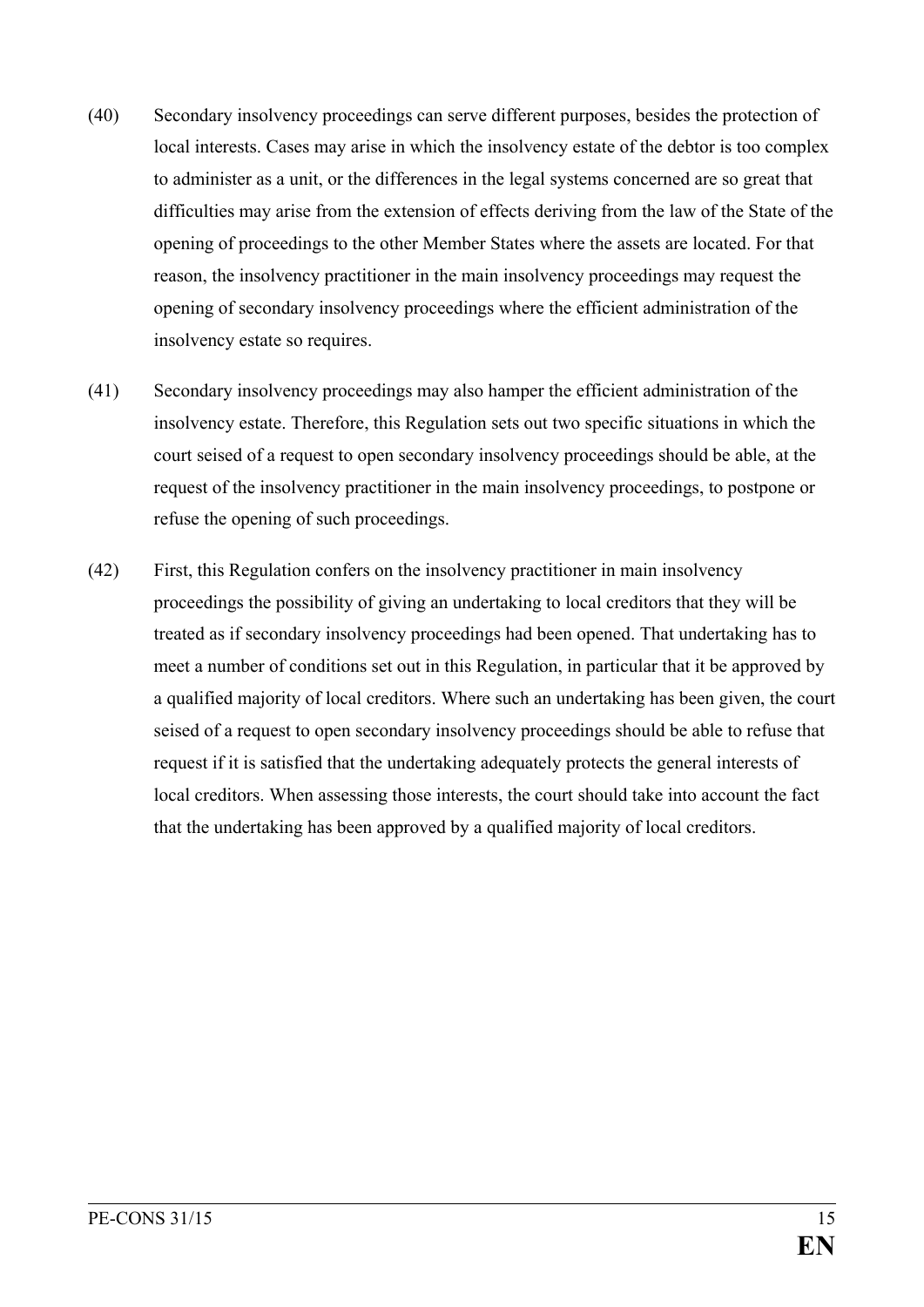- (43) For the purposes of giving an undertaking to local creditors, the assets and rights located in the Member State where the debtor has an establishment should form a sub-category of the insolvency estate, and, when distributing them or the proceeds resulting from their realisation, the insolvency practitioner in the main insolvency proceedings should respect the priority rights that creditors would have had if secondary insolvency proceedings had been opened in that Member State.
- (44) National law should be applicable, as appropriate, in relation to the approval of an undertaking. In particular, where under national law the voting rules for adopting a restructuring plan require the prior approval of creditors' claims, those claims should be deemed to be approved for the purpose of voting on the undertaking. Where there are different procedures for the adoption of restructuring plans under national law, Member States should designate the specific procedure which should be relevant in this context.
- (45) Second, this Regulation should provide for the possibility that the court temporarily stays the opening of secondary insolvency proceedings, when a temporary stay of individual enforcement proceedings has been granted in the main insolvency proceedings, in order to preserve the efficiency of the stay granted in the main insolvency proceedings. The court should be able to grant the temporary stay if it is satisfied that suitable measures are in place to protect the general interest of local creditors. In such a case, all creditors that could be affected by the outcome of the negotiations on a restructuring plan should be informed of the negotiations and be allowed to participate in them.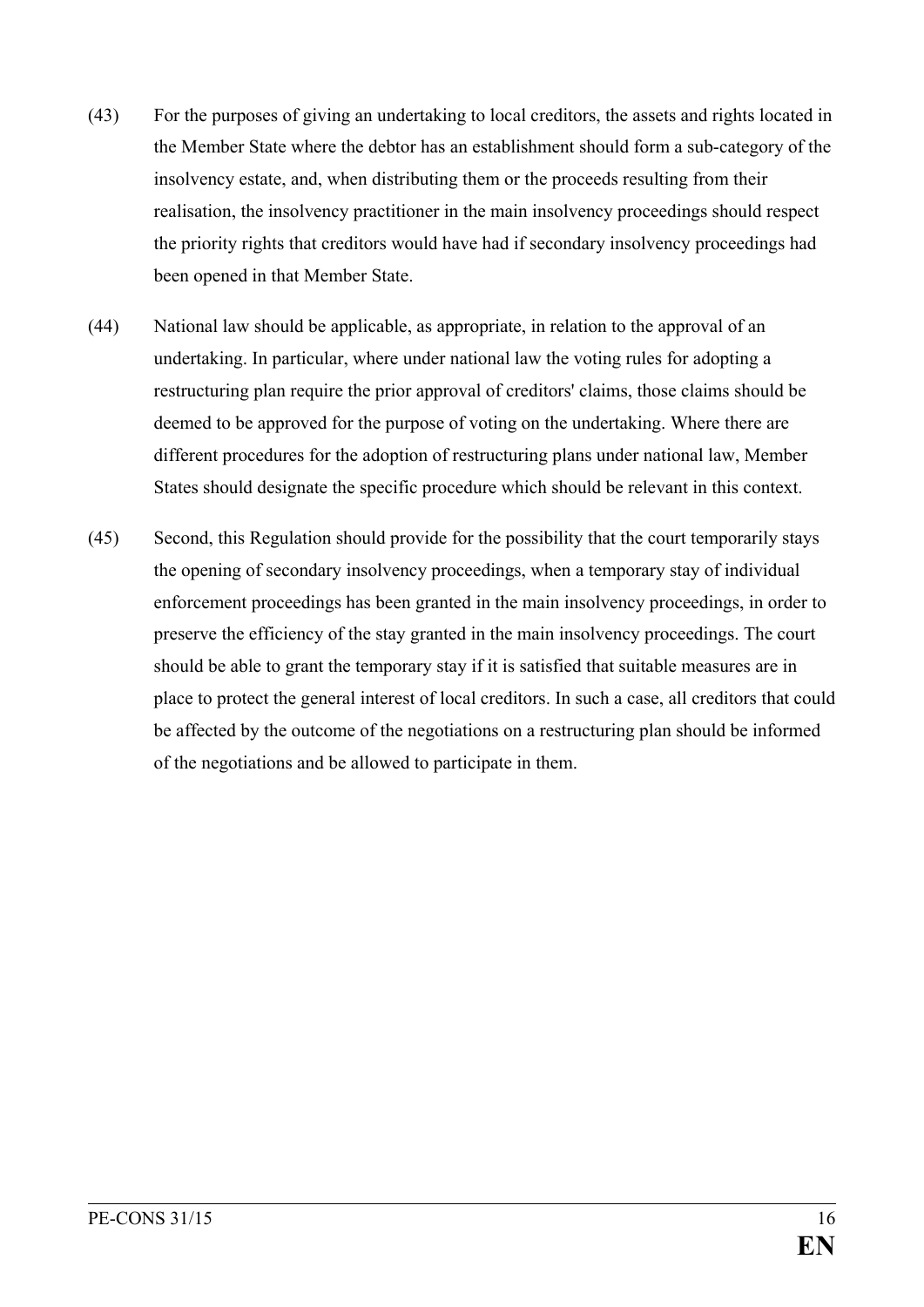- (46) In order to ensure effective protection of local interests, the insolvency practitioner in the main insolvency proceedings should not be able to realise or re-locate, in an abusive manner, assets situated in the Member State where an establishment is located, in particular, with the purpose of frustrating the possibility that such interests can be effectively satisfied if secondary insolvency proceedings are opened subsequently.
- (47) This Regulation should not prevent the courts of a Member State in which secondary insolvency proceedings have been opened from sanctioning a debtor's directors for violation of their duties, provided that those courts have jurisdiction to address such disputes under their national law.
- (48) Main insolvency proceedings and secondary insolvency proceedings can contribute to the efficient administration of the debtor's insolvency estate or to the effective realisation of the total assets if there is proper cooperation between the actors involved in all the concurrent proceedings. Proper cooperation implies the various insolvency practitioners and the courts involved cooperating closely, in particular by exchanging a sufficient amount of information. In order to ensure the dominant role of the main insolvency proceedings, the insolvency practitioner in such proceedings should be given several possibilities for intervening in secondary insolvency proceedings which are pending at the same time. In particular, the insolvency practitioner should be able to propose a restructuring plan or composition or apply for a suspension of the realisation of the assets in the secondary insolvency proceedings. When cooperating, insolvency practitioners and courts should take into account best practices for cooperation in cross-border insolvency cases, as set out in principles and guidelines on communication and cooperation adopted by European and international organisations active in the area of insolvency law, and in particular the relevant guidelines prepared by the United Nations Commission on International Trade Law (UNCITRAL).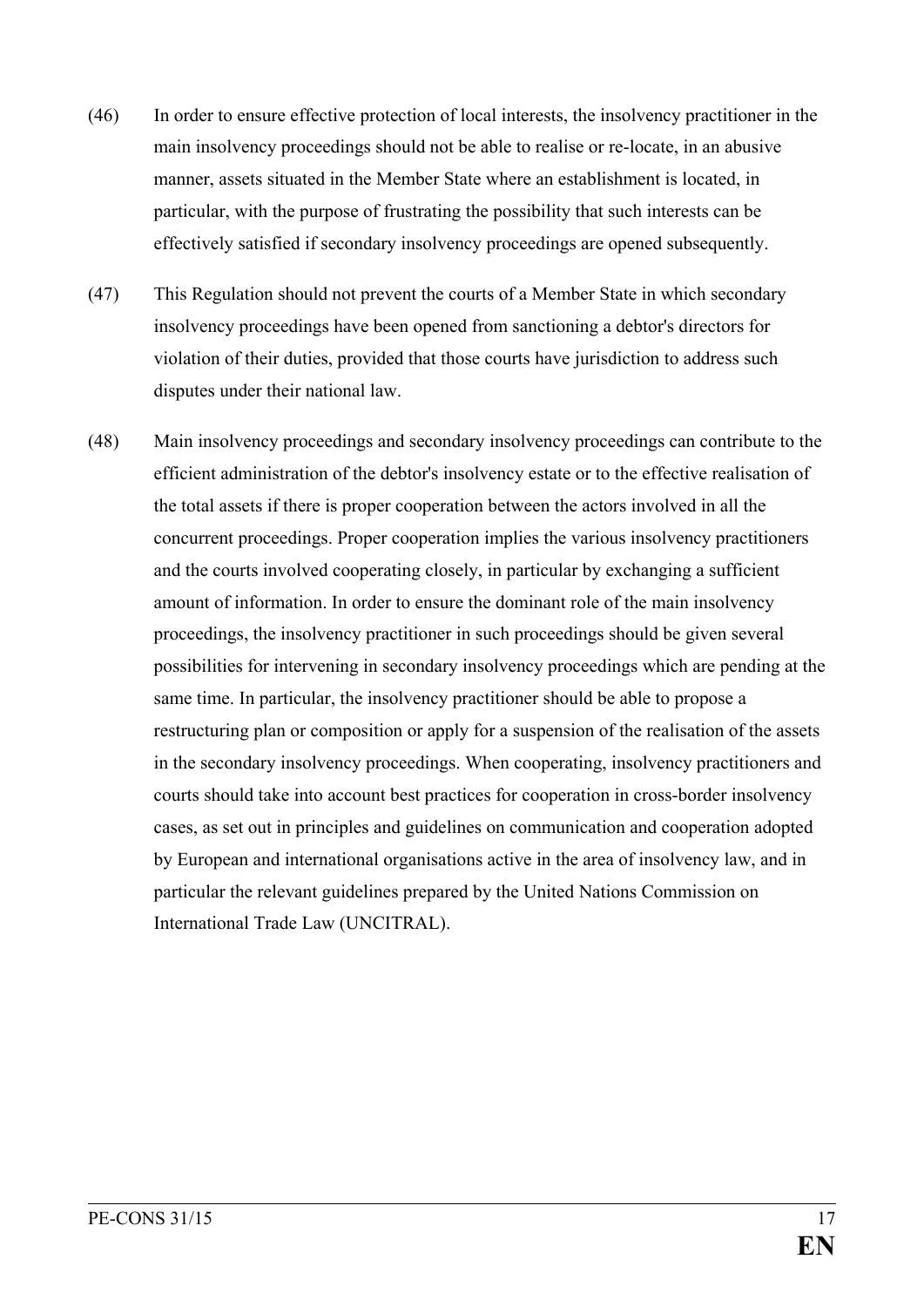- (49) In light of such cooperation, insolvency practitioners and courts should be able to enter into agreements and protocols for the purpose of facilitating cross-border cooperation of multiple insolvency proceedings in different Member States concerning the same debtor or members of the same group of companies, where this is compatible with the rules applicable to each of the proceedings. Such agreements and protocols may vary in form, in that they may be written or oral, and in scope, in that they may range from generic to specific, and may be entered into by different parties. Simple generic agreements may emphasise the need for close cooperation between the parties, without addressing specific issues, while more detailed, specific agreements may establish a framework of principles to govern multiple insolvency proceedings and may be approved by the courts involved, where the national law so requires. They may reflect an agreement between the parties to take, or to refrain from taking, certain steps or actions.
- (50) Similarly, the courts of different Member States may cooperate by coordinating the appointment of insolvency practitioners. In that context, they may appoint a single insolvency practitioner for several insolvency proceedings concerning the same debtor or for different members of a group of companies, provided that this is compatible with the rules applicable to each of the proceedings, in particular with any requirements concerning the qualification and licensing of the insolvency practitioner.
- (51) This Regulation should ensure the efficient administration of insolvency proceedings relating to different companies forming part of a group of companies.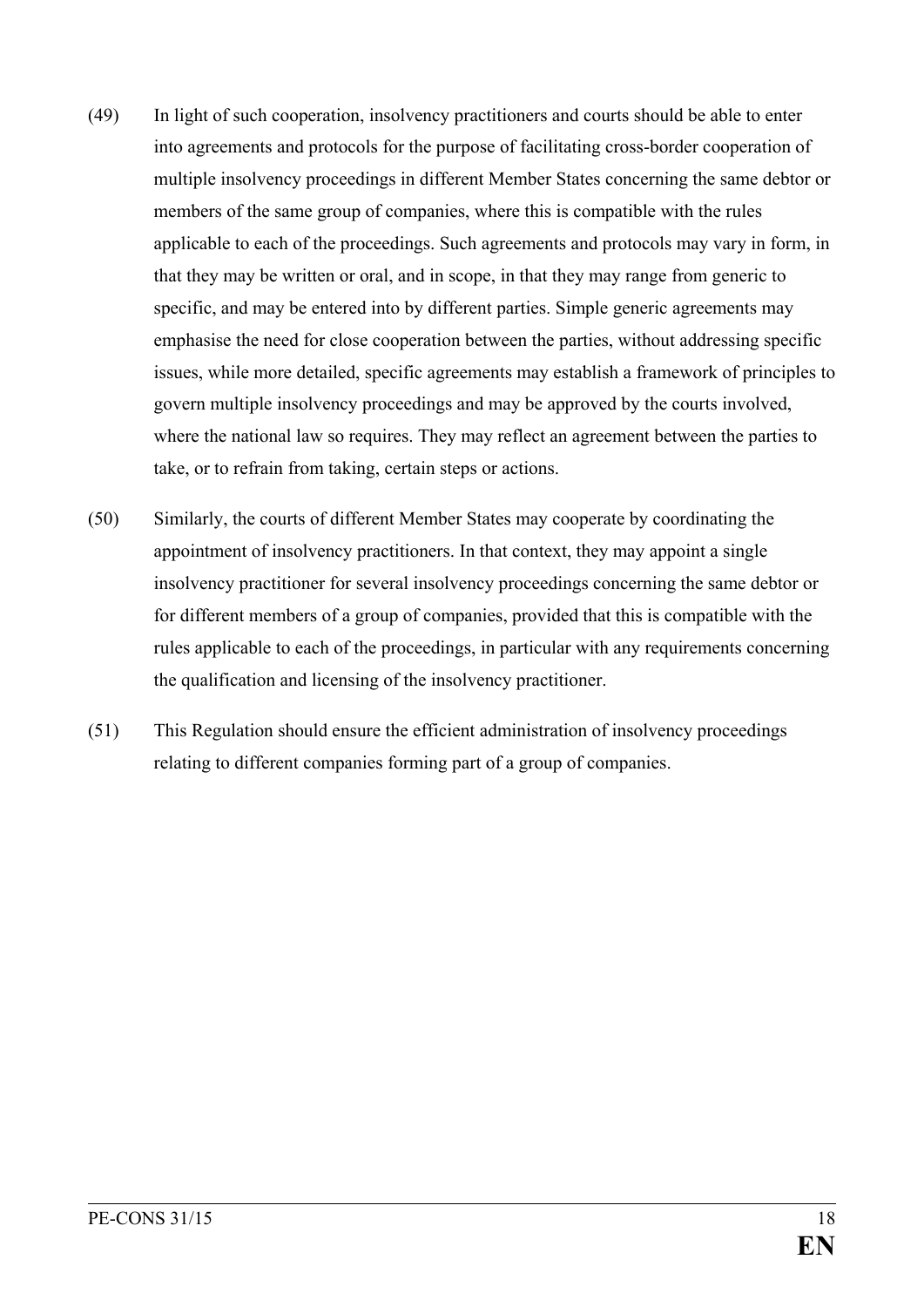- (52) Where insolvency proceedings have been opened for several companies of the same group, there should be proper cooperation between the actors involved in those proceedings. The various insolvency practitioners and the courts involved should therefore be under a similar obligation to cooperate and communicate with each other as those involved in main and secondary insolvency proceedings relating to the same debtor. Cooperation between the insolvency practitioners should not run counter to the interests of the creditors in each of the proceedings, and such cooperation should be aimed at finding a solution that would leverage synergies across the group.
- (53) The introduction of rules on the insolvency proceedings of groups of companies should not limit the possibility for a court to open insolvency proceedings for several companies belonging to the same group in a single jurisdiction if the court finds that the centre of main interests of those companies is located in a single Member State. In such cases, the court should also be able to appoint, if appropriate, the same insolvency practitioner in all proceedings concerned, provided that this is not incompatible with the rules applicable to them.
- (54) With a view to further improving the coordination of the insolvency proceedings of members of a group of companies, and to allow for a coordinated restructuring of the group, this Regulation should introduce procedural rules on the coordination of the insolvency proceedings of members of a group of companies. Such coordination should strive to ensure the efficiency of the coordination, whilst at the same time respecting each group member's separate legal personality.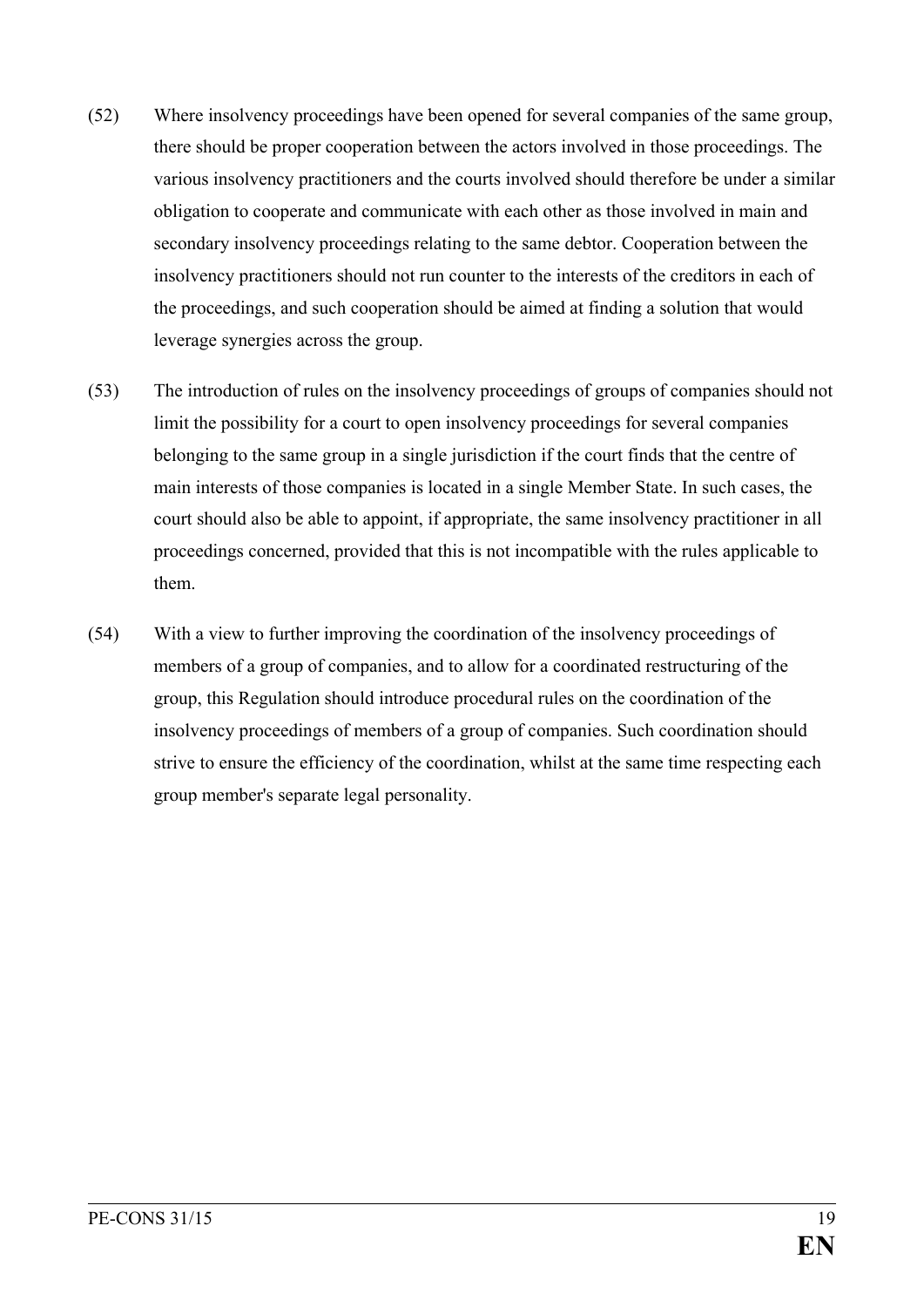- (55) An insolvency practitioner appointed in insolvency proceedings opened in relation to a member of a group of companies should be able to request the opening of group coordination proceedings. However, where the law applicable to the insolvency so requires, that insolvency practitioner should obtain the necessary authorisation before making such a request. The request should specify the essential elements of the coordination, in particular an outline of the coordination plan, a proposal as to whom should be appointed as coordinator and an outline of the estimated costs of the coordination.
- (56) In order to ensure the voluntary nature of group coordination proceedings, the insolvency practitioners involved should be able to object to their participation in the proceedings within a specified time period. In order to allow the insolvency practitioners involved to take an informed decision on participation in the group coordination proceedings, they should be informed at an early stage of the essential elements of the coordination. However, any insolvency practitioner who initially objects to inclusion in the group coordination proceedings should be able to subsequently request to participate in them. In such a case, the coordinator should take a decision on the admissibility of the request. All insolvency practitioners, including the requesting insolvency practitioner, should be informed of the coordinator's decision and should have the opportunity of challenging that decision before the court which has opened the group coordination proceedings.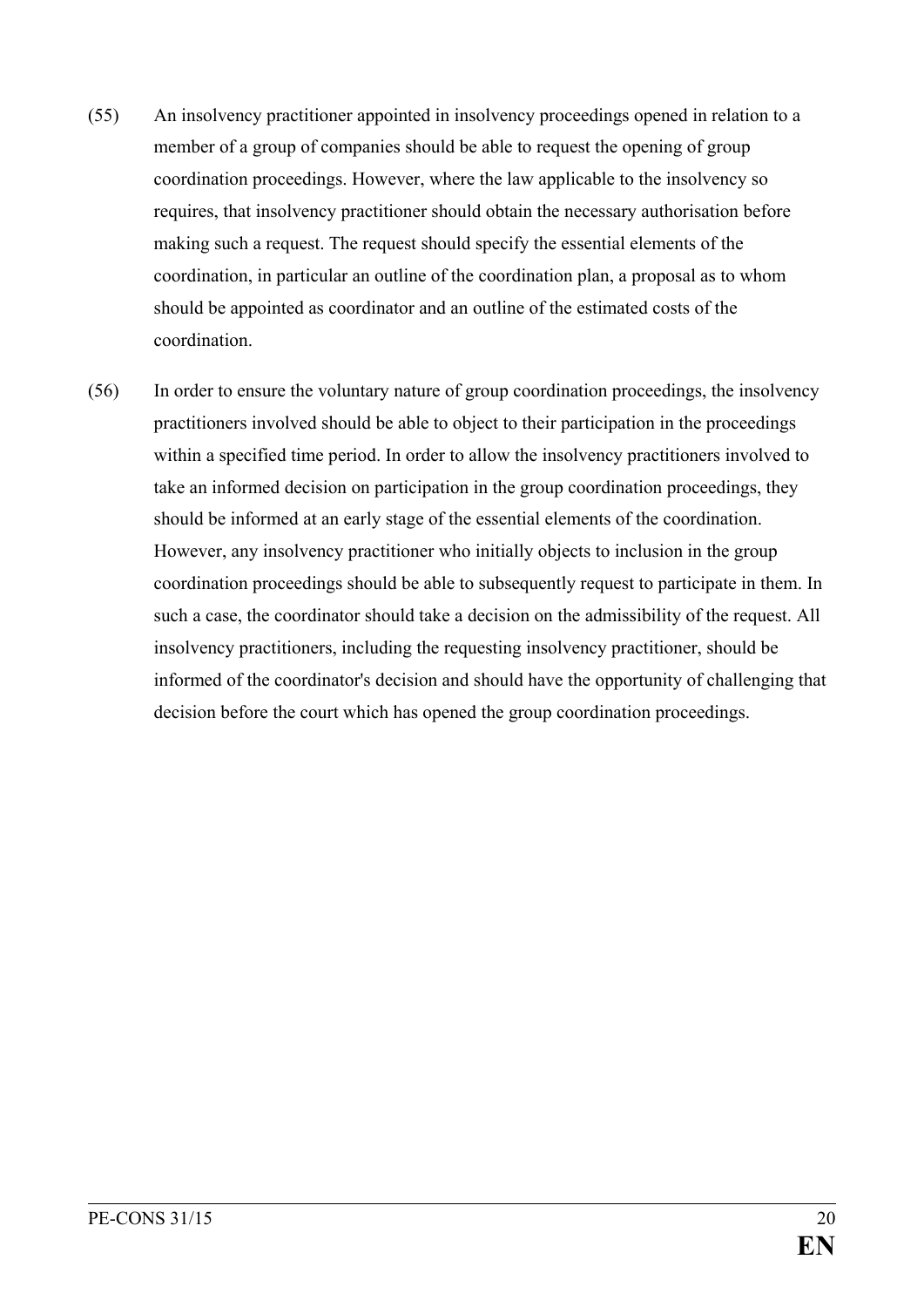- (57) Group coordination proceedings should always strive to facilitate the effective administration of the insolvency proceedings of the group members, and to have a generally positive impact for the creditors. This Regulation should therefore ensure that the court with which a request for group coordination proceedings has been filed makes an assessment of those criteria prior to opening group coordination proceedings.
- (58) The advantages of group coordination proceedings should not be outweighed by the costs of those proceedings. Therefore, it is necessary to ensure that the costs of the coordination, and the share of those costs that each group member will bear, are adequate, proportionate and reasonable, and are determined in accordance with the national law of the Member State in which group coordination proceedings have been opened. The insolvency practitioners involved should also have the possibility of controlling those costs from an early stage of the proceedings. Where the national law so requires, controlling costs from an early stage of proceedings could involve the insolvency practitioner seeking the approval of a court or creditors' committee.
- (59) Where the coordinator considers that the fulfilment of his or her tasks requires a significant increase in costs compared to the initially estimated costs and, in any case, where the costs exceed 10 % of the estimated costs, the coordinator should be authorised by the court which has opened the group coordination proceedings to exceed such costs. Before taking its decision, the court which has opened the group coordination proceedings should give the possibility to the participating insolvency practitioners to be heard before it in order to allow them to communicate their observations on the appropriateness of the coordinator's request.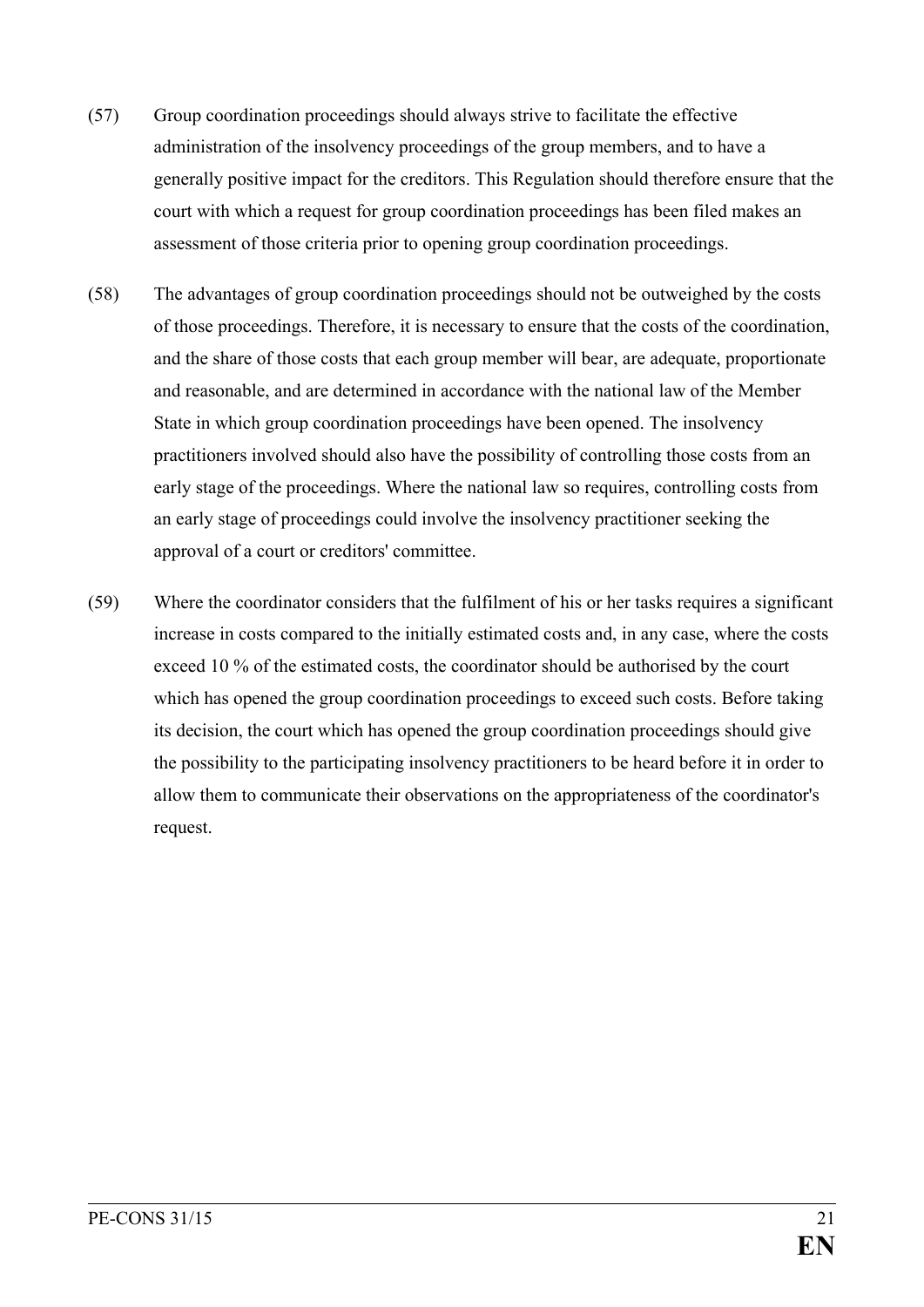- (60) For members of a group of companies which are not participating in group coordination proceedings, this Regulation should also provide for an alternative mechanism to achieve a coordinated restructuring of the group. An insolvency practitioner appointed in proceedings relating to a member of a group of companies should have standing to request a stay of any measure related to the realisation of the assets in the proceedings opened with respect to other members of the group which are not subject to group coordination proceedings. It should only be possible to request such a stay if a restructuring plan is presented for the members of the group concerned, if the plan is to the benefit of the creditors in the proceedings in respect of which the stay is requested, and if the stay is necessary to ensure that the plan can be properly implemented.
- (61) This Regulation should not prevent Member States from establishing national rules which would supplement the rules on cooperation, communication and coordination with regard to the insolvency of members of groups of companies set out in this Regulation, provided that the scope of application of those national rules is limited to the national jurisdiction and that their application would not impair the efficiency of the rules laid down by this Regulation.
- (62) The rules on cooperation, communication and coordination in the framework of the insolvency of members of a group of companies provided for in this Regulation should only apply to the extent that proceedings relating to different members of the same group of companies have been opened in more than one Member State.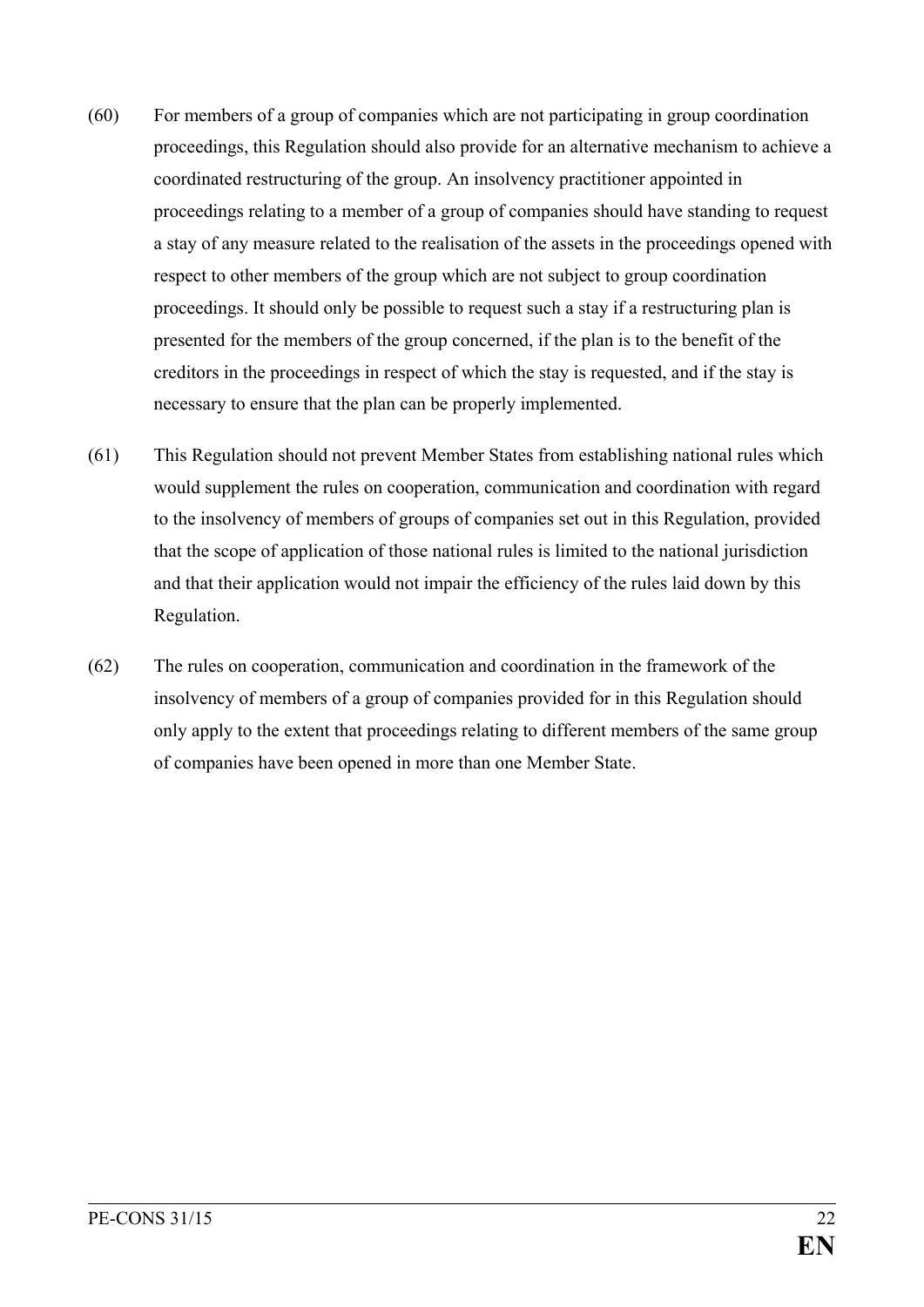- (63) Any creditor which has its habitual residence, domicile or registered office in the Union should have the right to lodge its claims in each of the insolvency proceedings pending in the Union relating to the debtor's assets. This should also apply to tax authorities and social insurance institutions. This Regulation should not prevent the insolvency practitioner from lodging claims on behalf of certain groups of creditors, for example employees, where the national law so provides. However, in order to ensure the equal treatment of creditors, the distribution of proceeds should be coordinated. Every creditor should be able to keep what it has received in the course of insolvency proceedings, but should be entitled only to participate in the distribution of total assets in other proceedings if creditors with the same standing have obtained the same proportion of their claims.
- (64) It is essential that creditors which have their habitual residence, domicile or registered office in the Union be informed about the opening of insolvency proceedings relating to their debtor's assets. In order to ensure a swift transmission of information to creditors, Regulation (EC) No 1393/2007 of the European Parliament and of the Council**[1](#page-23-0)** should not apply where this Regulation refers to the obligation to inform creditors. The use of standard forms available in all official languages of the institutions of the Union should facilitate the task of creditors when lodging claims in proceedings opened in another Member State. The consequences of the incomplete filing of the standard forms should be a matter for national law.

<span id="page-23-0"></span>**<sup>1</sup>** Regulation (EC) No 1393/2007 of the European Parliament and of the Council of 13 November 2007 on the service in the Member States of judicial and extrajudicial documents in civil and commercial matters (service of documents), and repealing Council Regulation (EC) No 1348/2000 (OJ L 324, 10.12.2007, p. 79).  $\mathbf{1}$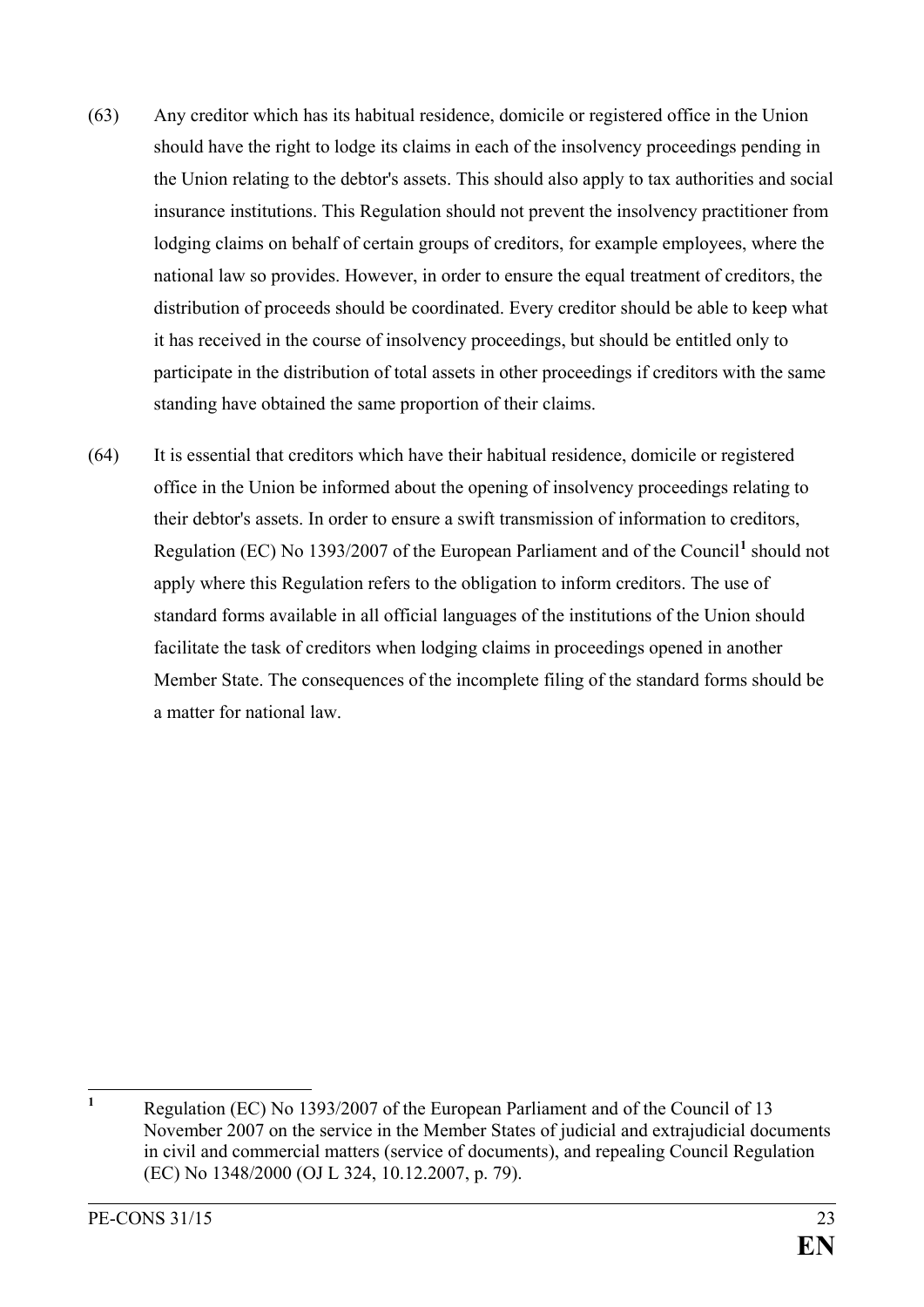- (65) This Regulation should provide for the immediate recognition of judgments concerning the opening, conduct and closure of insolvency proceedings which fall within its scope, and of judgments handed down in direct connection with such insolvency proceedings. Automatic recognition should therefore mean that the effects attributed to the proceedings by the law of the Member State in which the proceedings were opened extend to all other Member States. The recognition of judgments delivered by the courts of the Member States should be based on the principle of mutual trust. To that end, grounds for non-recognition should be reduced to the minimum necessary. This is also the basis on which any dispute should be resolved where the courts of two Member States both claim competence to open the main insolvency proceedings. The decision of the first court to open proceedings should be recognised in the other Member States without those Member States having the power to scrutinise that court's decision.
- (66) This Regulation should set out, for the matters covered by it, uniform rules on conflict of laws which replace, within their scope of application, national rules of private international law. Unless otherwise stated, the law of the Member State of the opening of proceedings should be applicable (*lex concursus*). This rule on conflict of laws should be valid both for the main insolvency proceedings and for local proceedings. The *lex concursus* determines all the effects of the insolvency proceedings, both procedural and substantive, on the persons and legal relations concerned. It governs all the conditions for the opening, conduct and closure of the insolvency proceedings.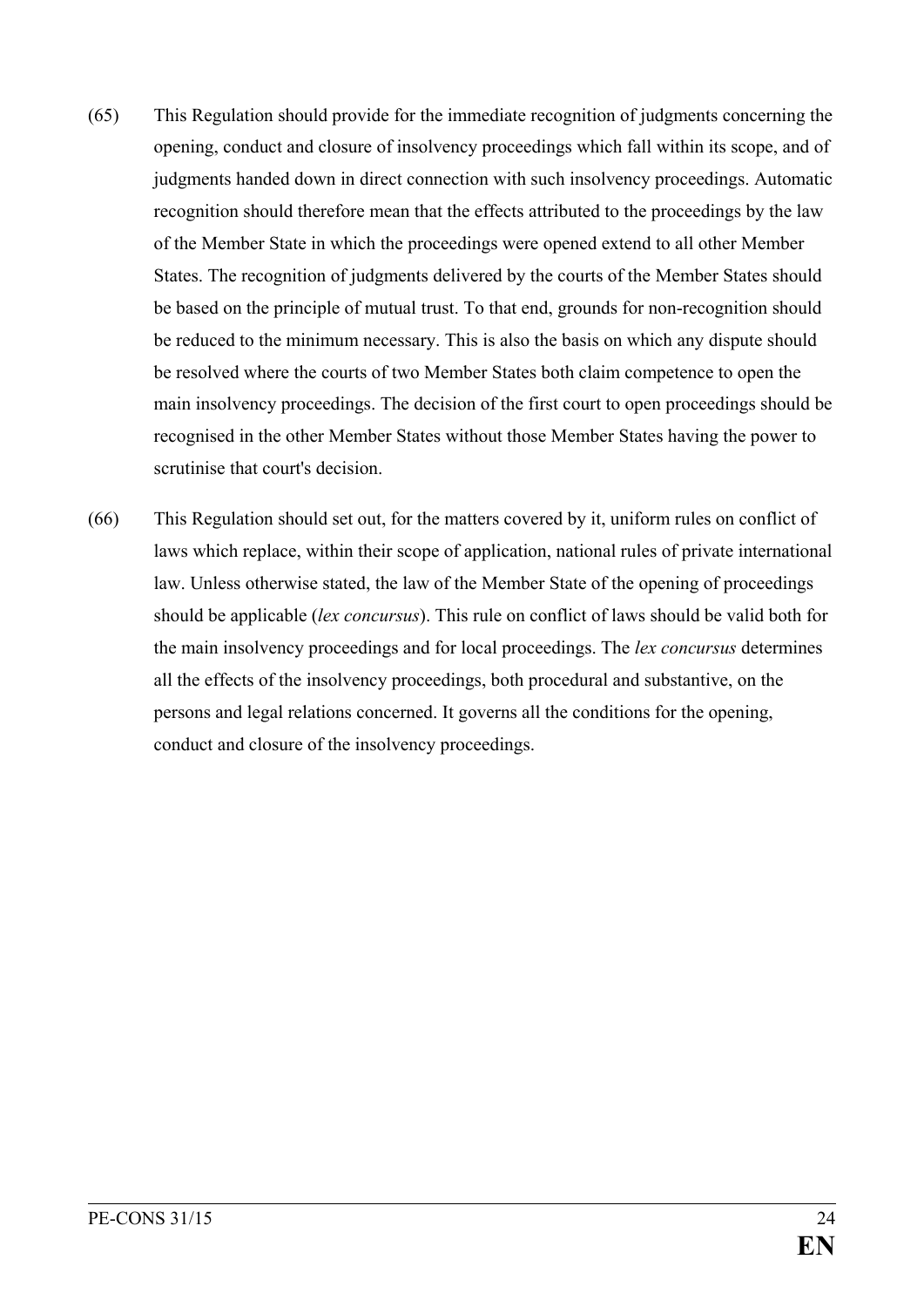- (67) Automatic recognition of insolvency proceedings to which the law of the State of the opening of proceedings normally applies may interfere with the rules under which transactions are carried out in other Member States. To protect legitimate expectations and the certainty of transactions in Member States other than that in which proceedings are opened, provision should be made for a number of exceptions to the general rule.
- (68) There is a particular need for a special reference diverging from the law of the opening State in the case of rights in rem, since such rights are of considerable importance for the granting of credit. The basis, validity and extent of rights in rem should therefore normally be determined according to the *lex situs* and not be affected by the opening of insolvency proceedings. The proprietor of a right in rem should therefore be able to continue to assert its right to segregation or separate settlement of the collateral security. Where assets are subject to rights in rem under the *lex situs* in one Member State but the main insolvency proceedings are being carried out in another Member State, the insolvency practitioner in the main insolvency proceedings should be able to request the opening of secondary insolvency proceedings in the jurisdiction where the rights in rem arise if the debtor has an establishment there. If secondary insolvency proceedings are not opened, any surplus on the sale of an asset covered by rights in rem should be paid to the insolvency practitioner in the main insolvency proceedings.
- (69) This Regulation lays down several provisions for a court to order a stay of opening proceedings or a stay of enforcement proceedings. Any such stay should not affect the rights in rem of creditors or third parties.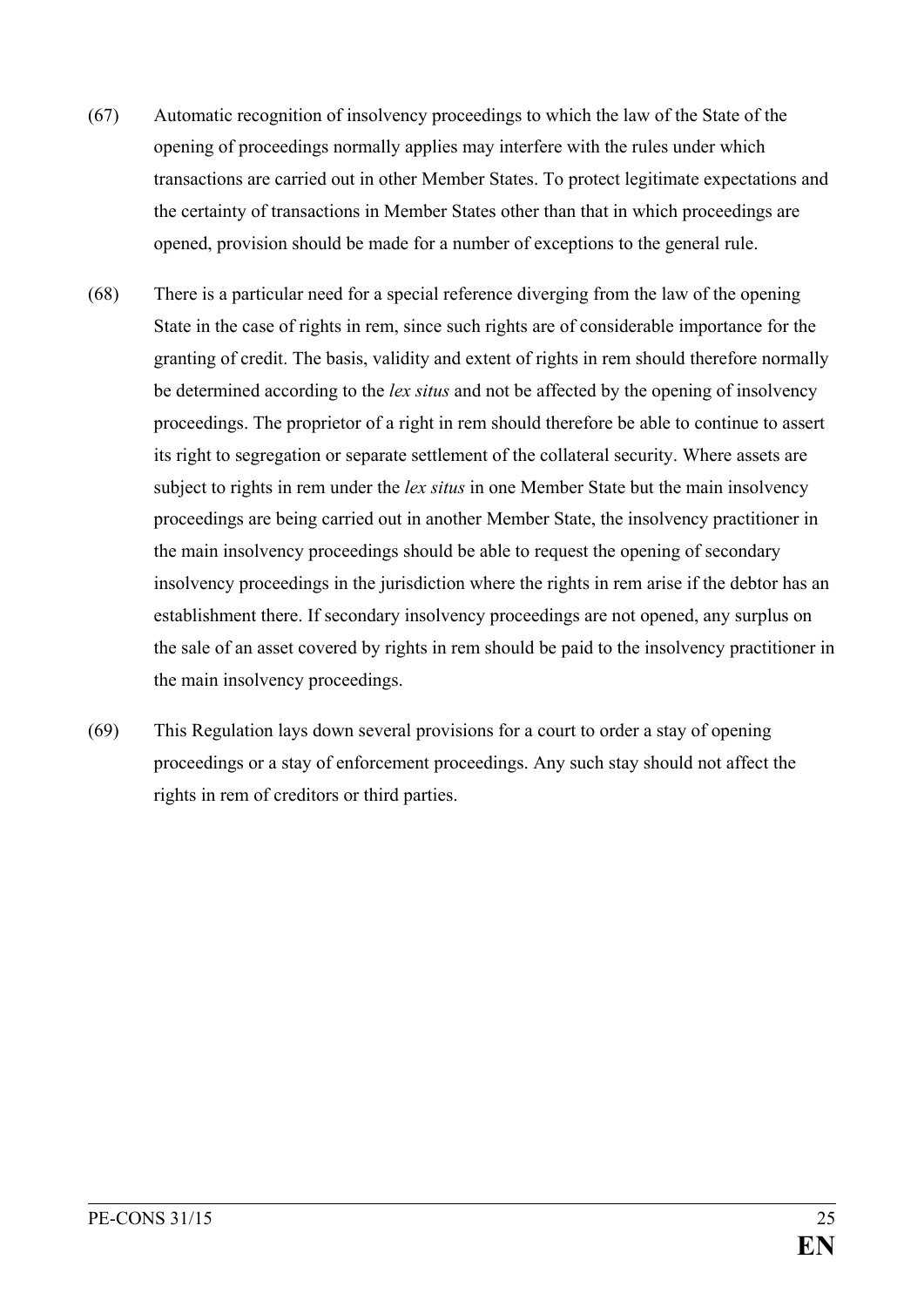- (70) If a set-off of claims is not permitted under the law of the State of the opening of proceedings, a creditor should nevertheless be entitled to the set-off if it is possible under the law applicable to the claim of the insolvent debtor. In this way, set-off would acquire a kind of guarantee function based on legal provisions on which the creditor concerned can rely at the time when the claim arises.
- (71) There is also a need for special protection in the case of payment systems and financial markets, for example in relation to the position-closing agreements and netting agreements to be found in such systems, as well as the sale of securities and the guarantees provided for such transactions as governed in particular by Directive 98/26/EC of the European Parliament and of the Council<sup>[1](#page-26-0)</sup>. For such transactions, the only law which is relevant should be that applicable to the system or market concerned. That law is intended to prevent the possibility of mechanisms for the payment and settlement of transactions, and provided for in payment and set-off systems or on the regulated financial markets of the Member States, being altered in the case of insolvency of a business partner. Directive 98/26/EC contains special provisions which should take precedence over the general rules laid down in this Regulation.

<span id="page-26-0"></span>**<sup>1</sup>** Directive 98/26/EC of the European Parliament and of the Council of 19 May 1998 on settlement finality in payment and securities settlement systems (OJ L 166, 11.6.1998, p. 45).  $\mathbf{1}$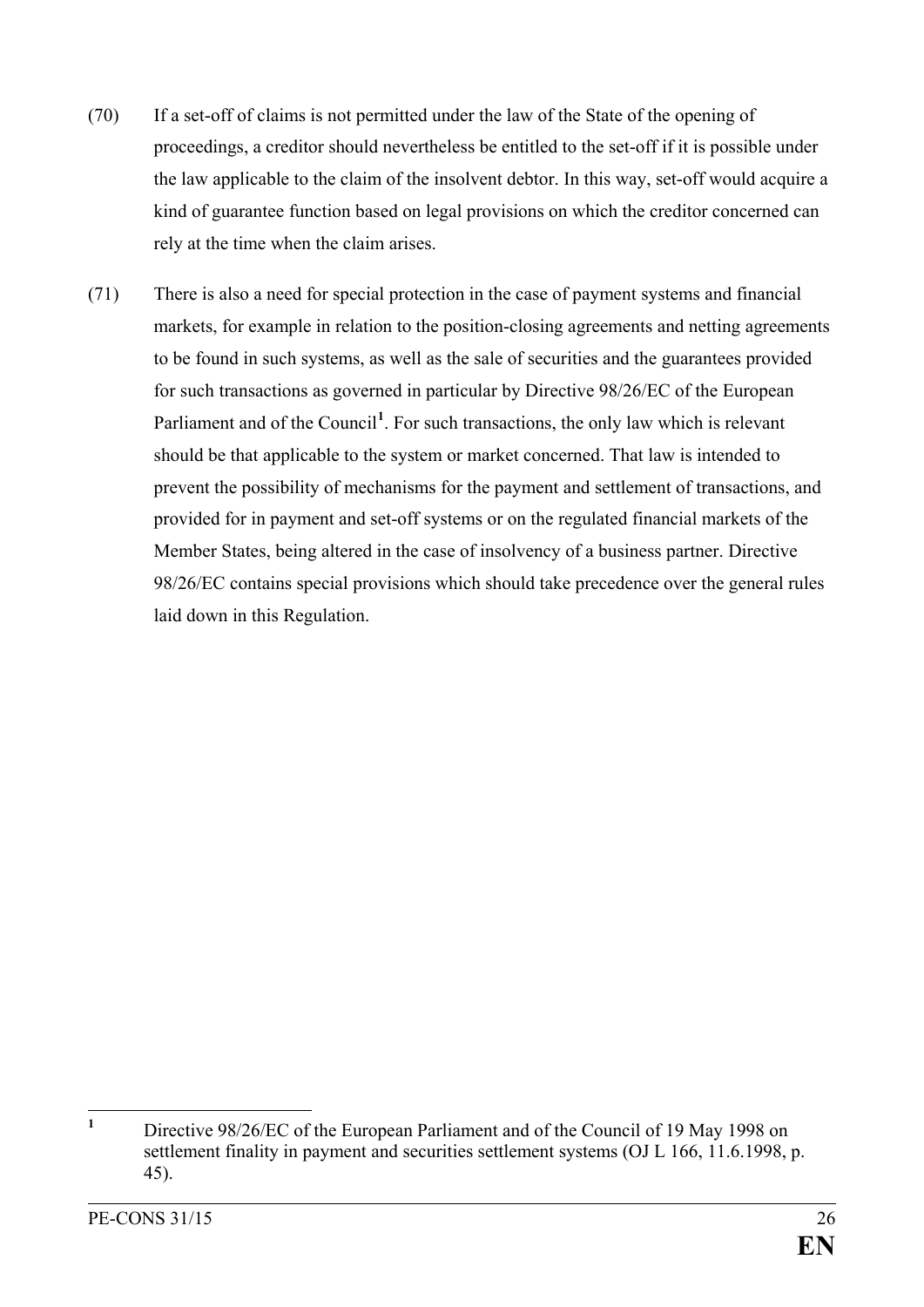- (72) In order to protect employees and jobs, the effects of insolvency proceedings on the continuation or termination of employment and on the rights and obligations of all parties to such employment should be determined by the law applicable to the relevant employment agreement, in accordance with the general rules on conflict of laws. Moreover, in cases where the termination of employment contracts requires approval by a court or administrative authority, the Member State in which an establishment of the debtor is located should retain jurisdiction to grant such approval even if no insolvency proceedings have been opened in that Member State. Any other questions relating to the law of insolvency, such as whether the employees' claims are protected by preferential rights and the status such preferential rights may have, should be determined by the law of the Member State in which the insolvency proceedings (main or secondary) have been opened, except in cases where an undertaking to avoid secondary insolvency proceedings has been given in accordance with this Regulation.
- (73) The law applicable to the effects of insolvency proceedings on any pending lawsuit or pending arbitral proceedings concerning an asset or right which forms part of the debtor's insolvency estate should be the law of the Member State where the lawsuit is pending or where the arbitration has its seat. However, this rule should not affect national rules on recognition and enforcement of arbitral awards.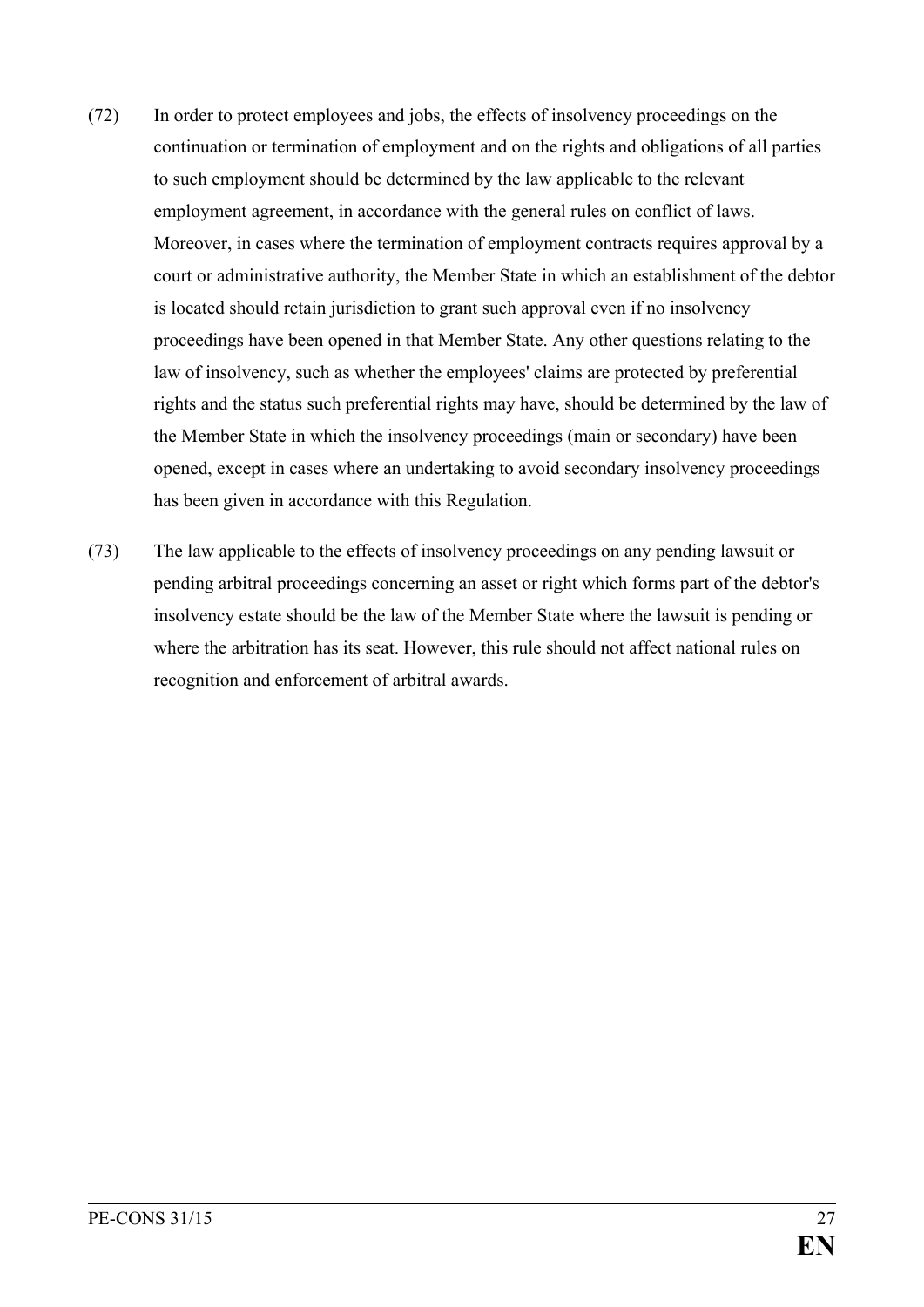- (74) In order to take account of the specific procedural rules of court systems in certain Member States flexibility should be provided with regard to certain rules of this Regulation. Accordingly, references in this Regulation to notice being given by a judicial body of a Member State should include, where a Member State's procedural rules so require, an order by that judicial body directing that notice be given.
- (75) For business considerations, the main content of the decision opening the proceedings should be published, at the request of the insolvency practitioner, in a Member State other than that of the court which delivered that decision. If there is an establishment in the Member State concerned, such publication should be mandatory. In neither case, however, should publication be a prior condition for recognition of the foreign proceedings.
- (76) In order to improve the provision of information to relevant creditors and courts and to prevent the opening of parallel insolvency proceedings, Member States should be required to publish relevant information in cross-border insolvency cases in a publicly accessible electronic register. In order to facilitate access to that information for creditors and courts domiciled or located in other Member States, this Regulation should provide for the interconnection of such insolvency registers via the European e-Justice Portal. Member States should be free to publish relevant information in several registers and it should be possible to interconnect more than one register per Member State.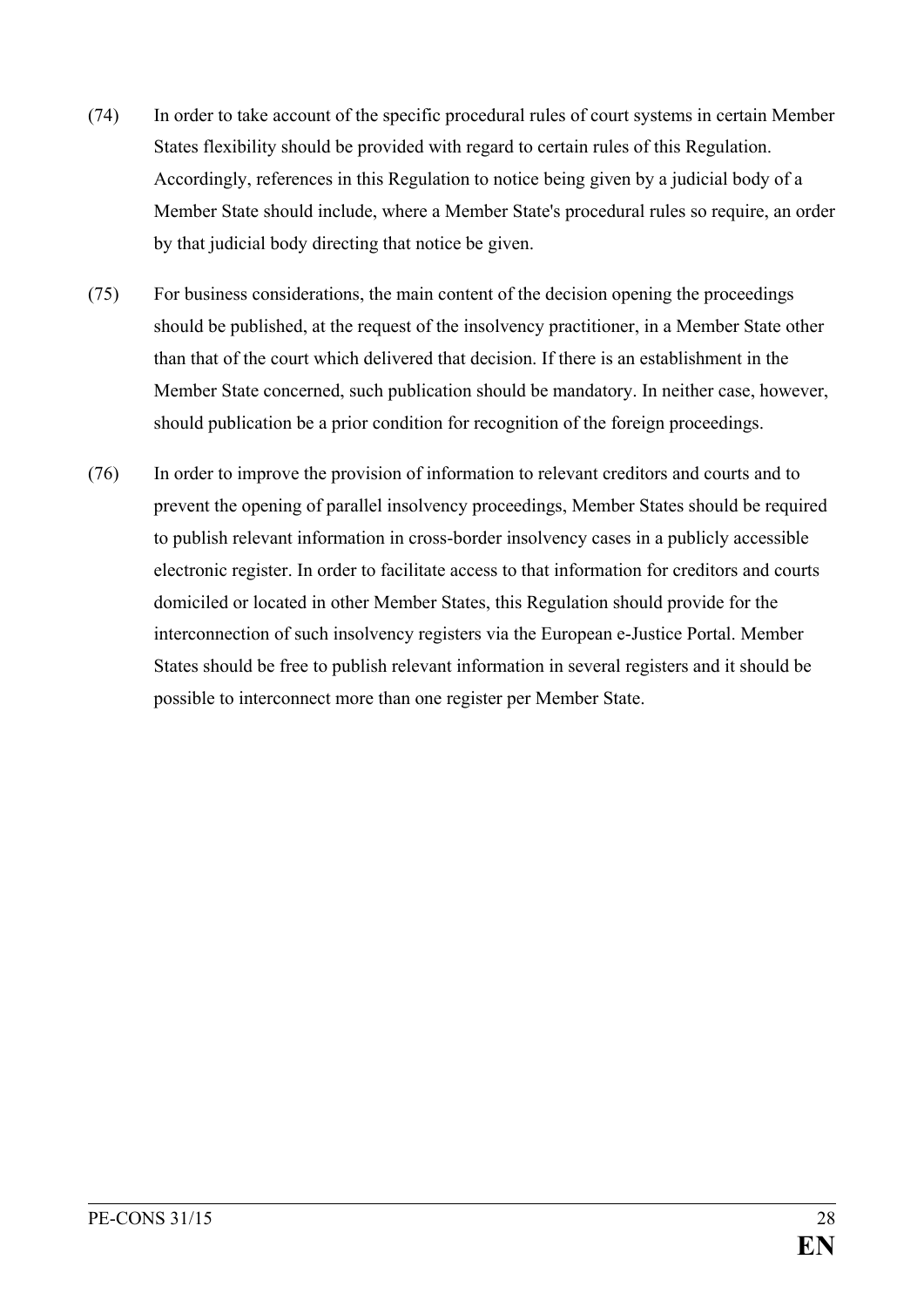- (77) This Regulation should determine the minimum amount of information to be published in the insolvency registers. Member States should not be precluded from including additional information. Where the debtor is an individual , the insolvency registers should only have to indicate a registration number if the debtor is exercising an independent business or professional activity. That registration number should be understood to be the unique registration number of the debtor's independent business or professional activity published in the trade register, if any.
- (78) Information on certain aspects of insolvency proceedings is essential for creditors, such as time limits for lodging claims or for challenging decisions. This Regulation should, however, not require Member States to calculate those time-limits on a case-by-case basis. Member States should be able to fulfil their obligations by adding hyperlinks to the European e-Justice Portal, where self-explanatory information on the criteria for calculating those time-limits is to be provided.
- (79) In order to grant sufficient protection to information relating to individuals not exercising an independent business or professional activity, Member States should be able to make access to that information subject to supplementary search criteria such as the debtor's personal identification number, address, date of birth or the district of the competent court, or to make access conditional upon a request to a competent authority or upon the verification of a legitimate interest.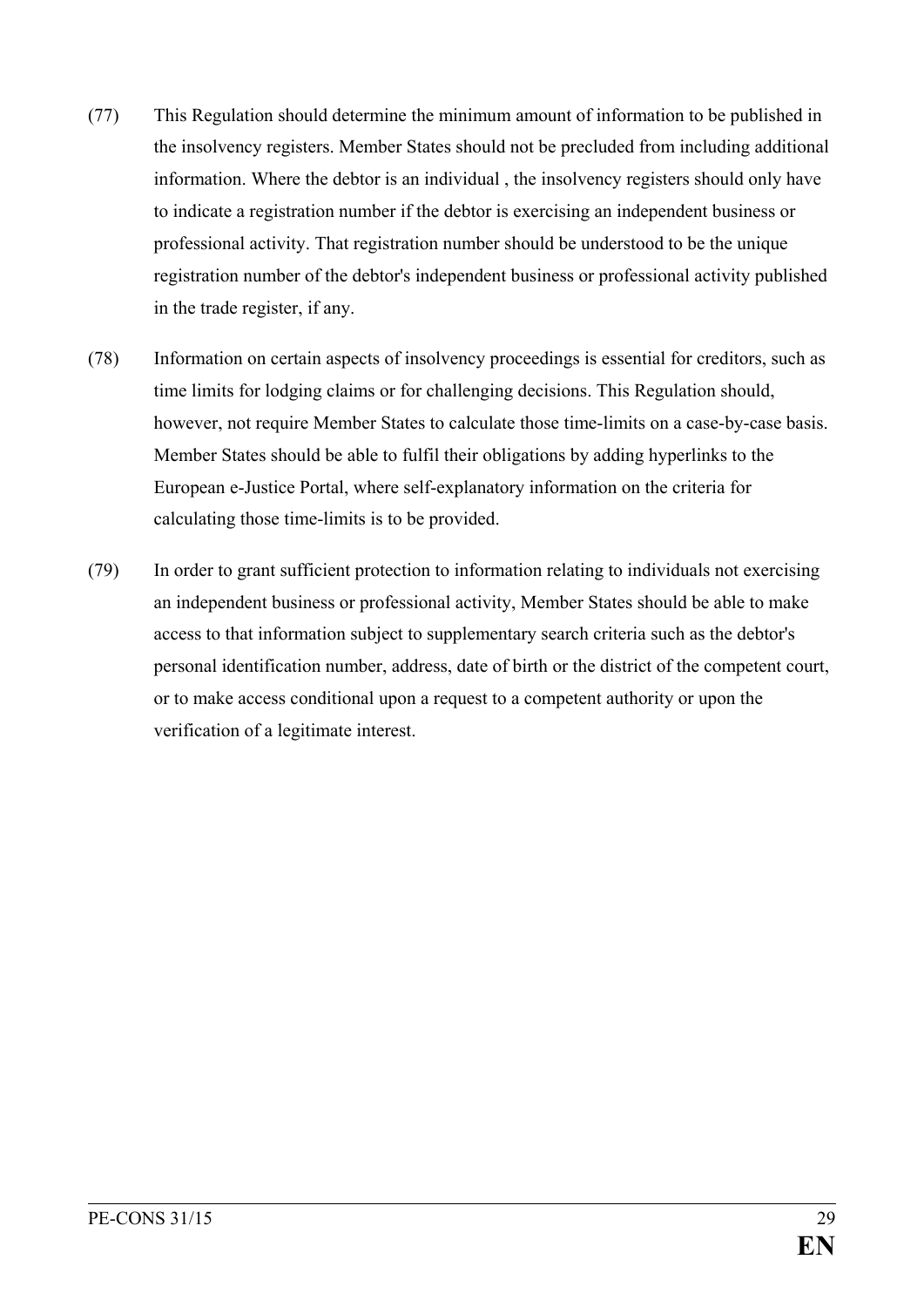- (80) Member States should also be able not to include in their insolvency registers information on individuals not exercising an independent business or professional activity. In such cases, Member States should ensure that the relevant information is given to the creditors by individual notice, and that claims of creditors who have not received the information are not affected by the proceedings.
- (81) It may be the case that some of the persons concerned are not aware that insolvency proceedings have been opened, and act in good faith in a way that conflicts with the new circumstances. In order to protect such persons who, unaware that foreign proceedings have been opened, make a payment to the debtor instead of to the foreign insolvency practitioner, provision should be made for such a payment to have a debt-discharging effect.
- (82) In order to ensure uniform conditions for the implementation of this Regulation, implementing powers should be conferred on the Commission. Those powers should be exercised in accordance with Regulation (EU) No 182/2011 of the European Parliament and of the Council**[1](#page-30-0)** .

<span id="page-30-0"></span>**<sup>1</sup>** Regulation (EU) No 182/2011 of the European Parliament and of the Council of 16 February 2011 laying down the rules and general principles concerning mechanisms for control by the Member States of the Commission's exercise of implementing powers (OJ L 55, 28.2.2011, p. 13).  $\mathbf{1}$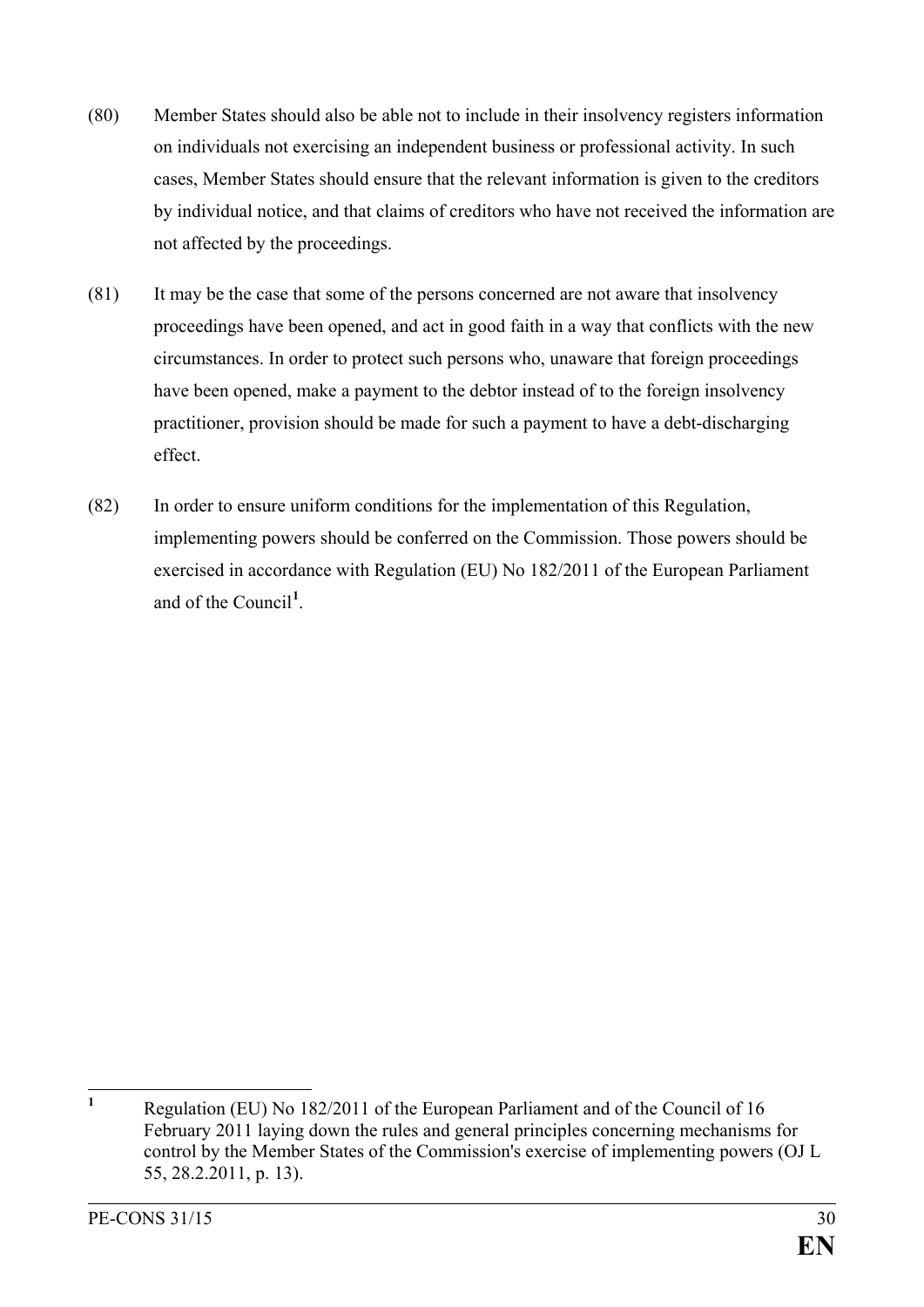- (83) This Regulation respects the fundamental rights and observes the principles recognised in the Charter of Fundamental Rights of the European Union. In particular, this Regulation seeks to promote the application of Articles 8, 17 and 47 concerning, respectively, the protection of personal data, the right to property and the right to an effective remedy and to a fair trial.
- (84) Directive 95/46/EC of the European Parliament and of the Council**[1](#page-31-0)** and Regulation (EC) No 45/2001 of the European Parliament and of the Council**[2](#page-31-1)** apply to the processing of personal data within the framework of this Regulation.
- (85) This Regulation is without prejudice to Regulation (EEC, Euratom) No 1182/71 of the Council<sup>[3](#page-31-2)</sup>.
- (86) Since the objective of this Regulation cannot be sufficiently achieved by the Member States but can rather, by reason of the creation of a legal framework for the proper administration of cross-border insolvency proceedings, be better achieved at Union level, the Union may adopt measures in accordance with the principle of subsidiarity as set out in Article 5 of the Treaty on European Union. In accordance with the principle of proportionality, as set out in that Article, this Regulation does not go beyond what is necessary in order to achieve that objective.

<span id="page-31-0"></span>**<sup>1</sup>** Directive 95/46/EC of the European Parliament and of the Council of 24 October 1995 on the protection of individuals with regard to the processing of personal data and on the free movement of such data (OJ L 281, 23.11.1995, p. 31).  $\mathbf{1}$ 

<span id="page-31-1"></span>novement of such data (OC 23.13.13.1995), p. 31). **2**<br>Regulation (EC) No 45/2001 of the European Parliament and of the Council of 18 December 2000 on the protection of individuals with regard to the processing of personal data by the Community institutions and bodies and on the free movement of such data (OJ L 8,

<span id="page-31-2"></span><sup>12.1.2001,</sup> p. 1).<br>**3** Regulation (EEC, Euratom) No 1182/71 of the Council of 3 June 1971 determining the rules applicable to periods, dates and time limits (OJ L 124, 8.6.1971, p.1).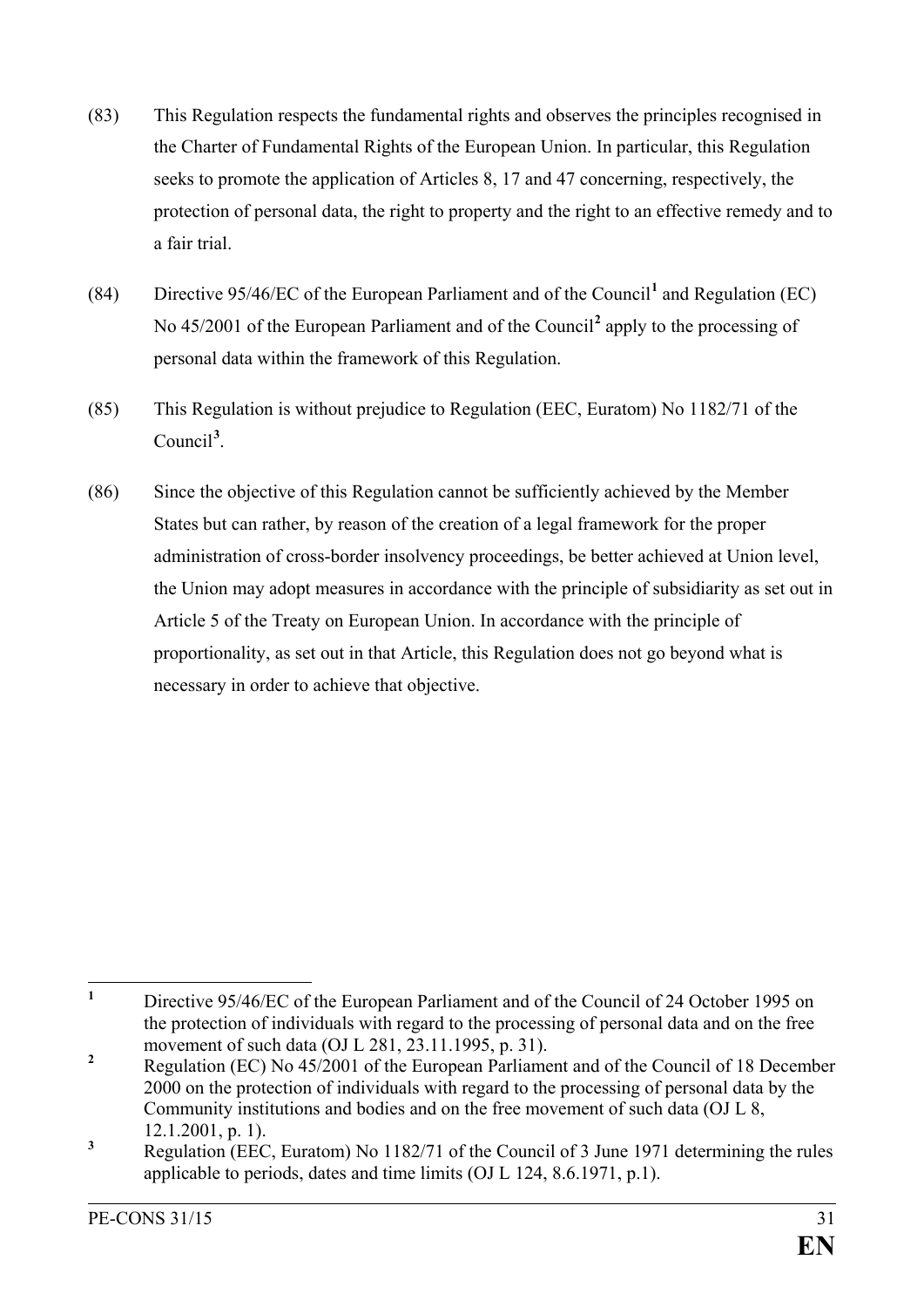- (87) In accordance with Article 3 and Article 4a(1) of Protocol No 21 on the position of the United Kingdom and Ireland in respect of the area of freedom, security and justice, annexed to the Treaty on European Union and the Treaty on the Functioning of the European Union, the United Kingdom and Ireland have notified their wish to take part in the adoption and application of this Regulation.
- (88) In accordance with Articles 1 and 2 of Protocol No 22 on the position of Denmark annexed to the Treaty on European Union and the Treaty on the Functioning of the European Union, Denmark is not taking part in the adoption of this Regulation and is not bound by it or subject to its application.
- (89) The European Data Protection Supervisor was consulted and delivered an opinion on 27 March 2013**[1](#page-32-0)** ,

HAVE ADOPTED THIS REGULATION:

<span id="page-32-0"></span>**<sup>1</sup>** OJ C 358, 7.12.2013, p. 15.  $\mathbf{1}$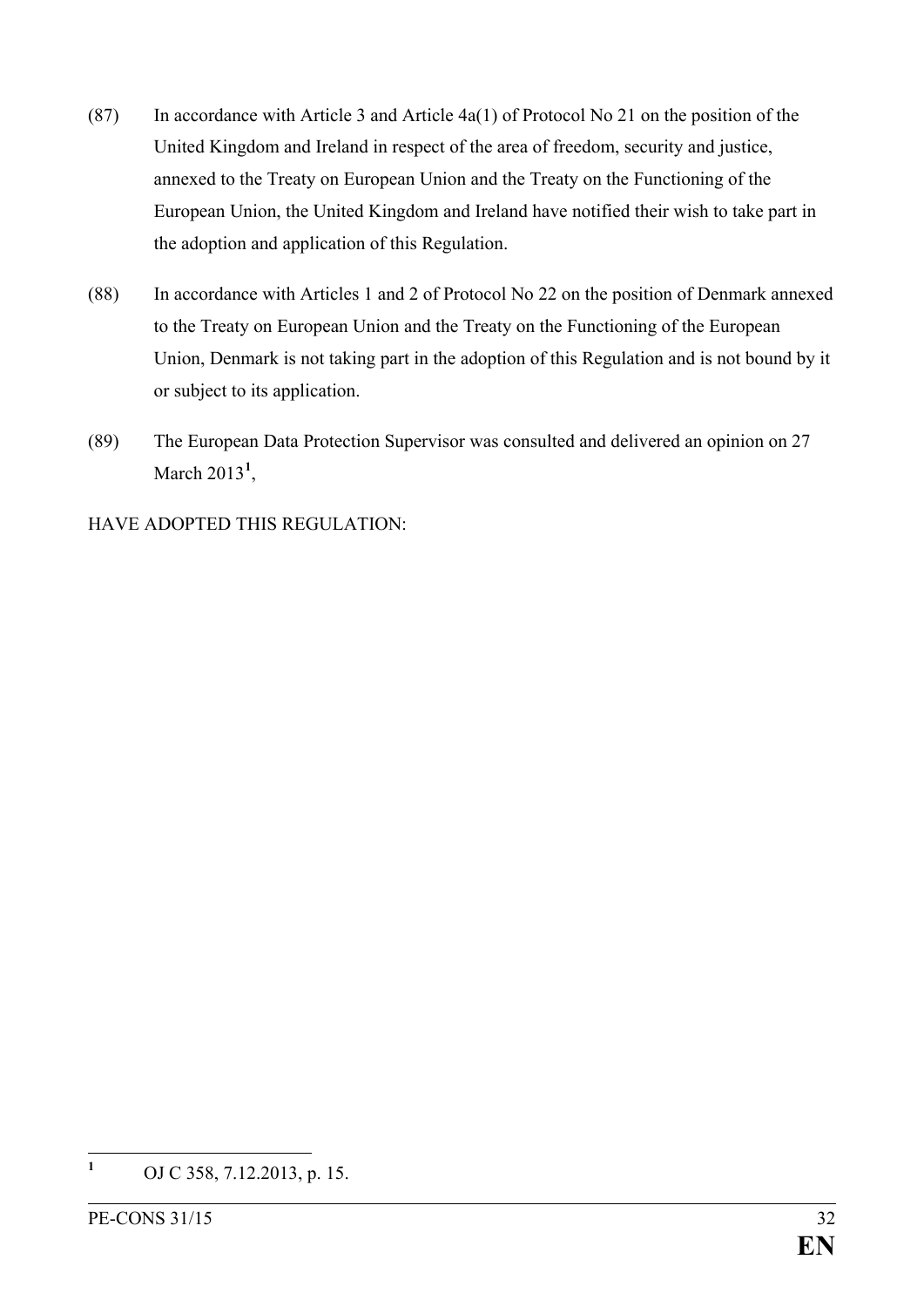# **CHAPTER I GENERAL PROVISIONS**

#### *Article 1*

#### *Scope*

- 1. This Regulation shall apply to public collective proceedings, including interim proceedings, which are based on laws relating to insolvency and in which, for the purpose of rescue, adjustment of debt, reorganisation or liquidation:
	- (a) a debtor is totally or partially divested of its assets and an insolvency practitioner is appointed;
	- (b) the assets and affairs of a debtor are subject to control or supervision by a court; or
	- (c) a temporary stay of individual enforcement proceedings is granted by a court or by operation of law, in order to allow for negotiations between the debtor and its creditors, provided that the proceedings in which the stay is granted provide for suitable measures to protect the general body of creditors, and, where no agreement is reached, are preliminary to one of the proceedings referred to in point (a) or (b).

Where the proceedings referred to in this paragraph may be commenced in situations where there is only a likelihood of insolvency, their purpose shall be to avoid the debtor's insolvency or the cessation of the debtor's business activities.

The proceedings referred to in this paragraph are listed in Annex A.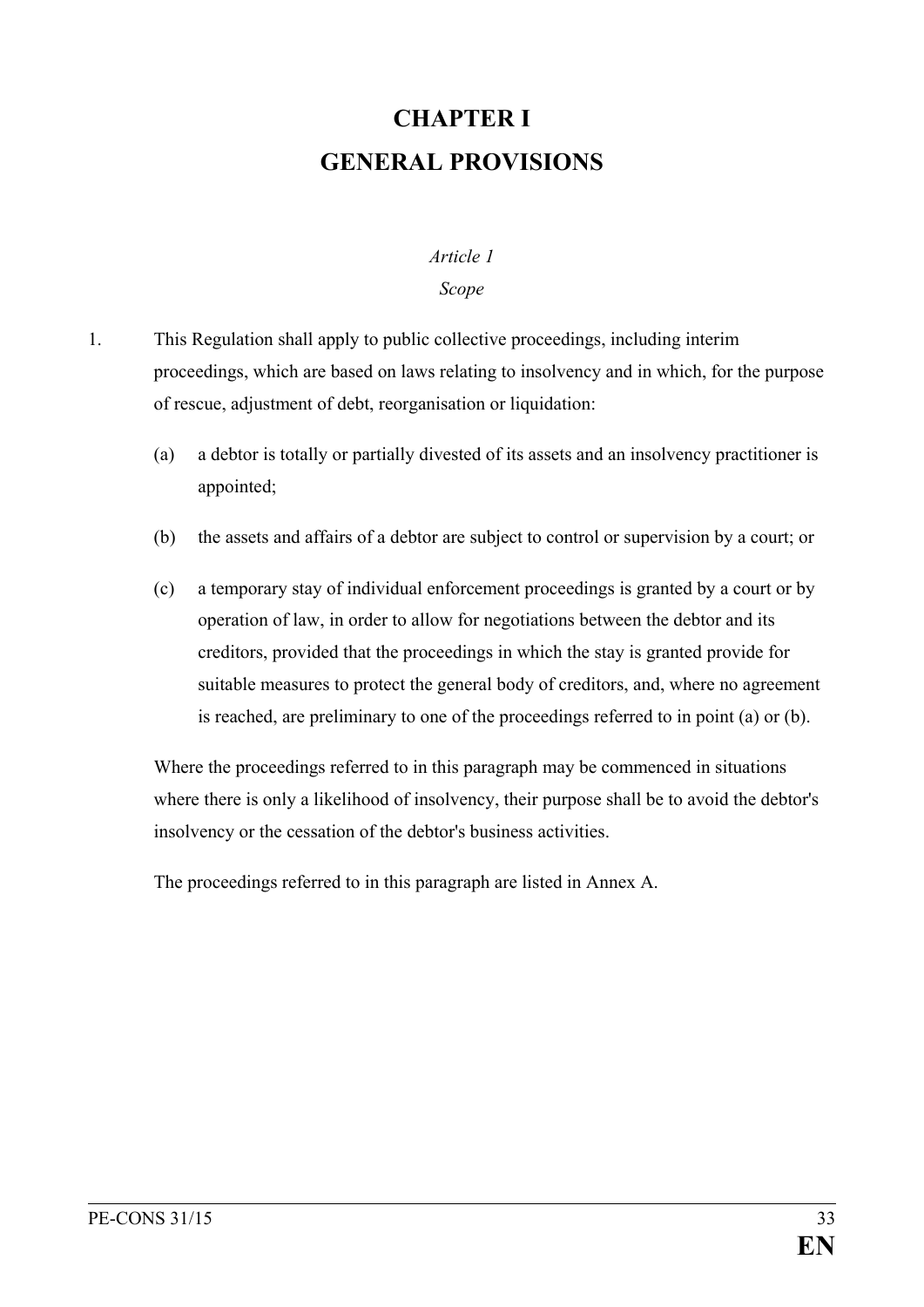- 2. This Regulation shall not apply to proceedings referred to in paragraph 1 that concern:
	- (a) insurance undertakings;
	- (b) credit institutions;
	- (c) investment firms and other firms, institutions and undertakings to the extent that they are covered by Directive 2001/24/EC; or
	- (d) collective investment undertakings.

#### *Article 2*

### *Definitions*

For the purposes of this Regulation:

- (1) "collective proceedings" means proceedings which include all or a significant part of a debtor's creditors, provided that, in the latter case, the proceedings do not affect the claims of creditors which are not involved in them;
- (2) "collective investment undertakings" means undertakings for collective investment in transferable securities (UCITS) as defined in Directive 2009/65/EC of the European Parliament and of the Council<sup>[1](#page-34-0)</sup> and alternative investment funds (AIFs) as defined in Directive [2](#page-34-1)011/61/EU of the European Parliament and of the Council<sup>2</sup>;

<span id="page-34-0"></span>**<sup>1</sup>** Directive 2009/65/EC of the European Parliament and of the Council of 13 July 2009 on the coordination of laws, regulations and administrative provisions relating to undertakings for collective investment in transferable securities (UCITS) (OJ L 302, 17.11.2009, p. 32).  $\mathbf{1}$ 

<span id="page-34-1"></span><sup>&</sup>lt;sup>2</sup> Directive 2011/61/EU of the European Parliament and of the Council of 8 June 2011 on Alternative Investment Fund Managers and amending Directives 2003/41/EC and 2009/65/EC and Regulations (EC) No 1060/2009 and (EU) No 1095/2010 (OJ L 174, 1.7.2011, p. 1).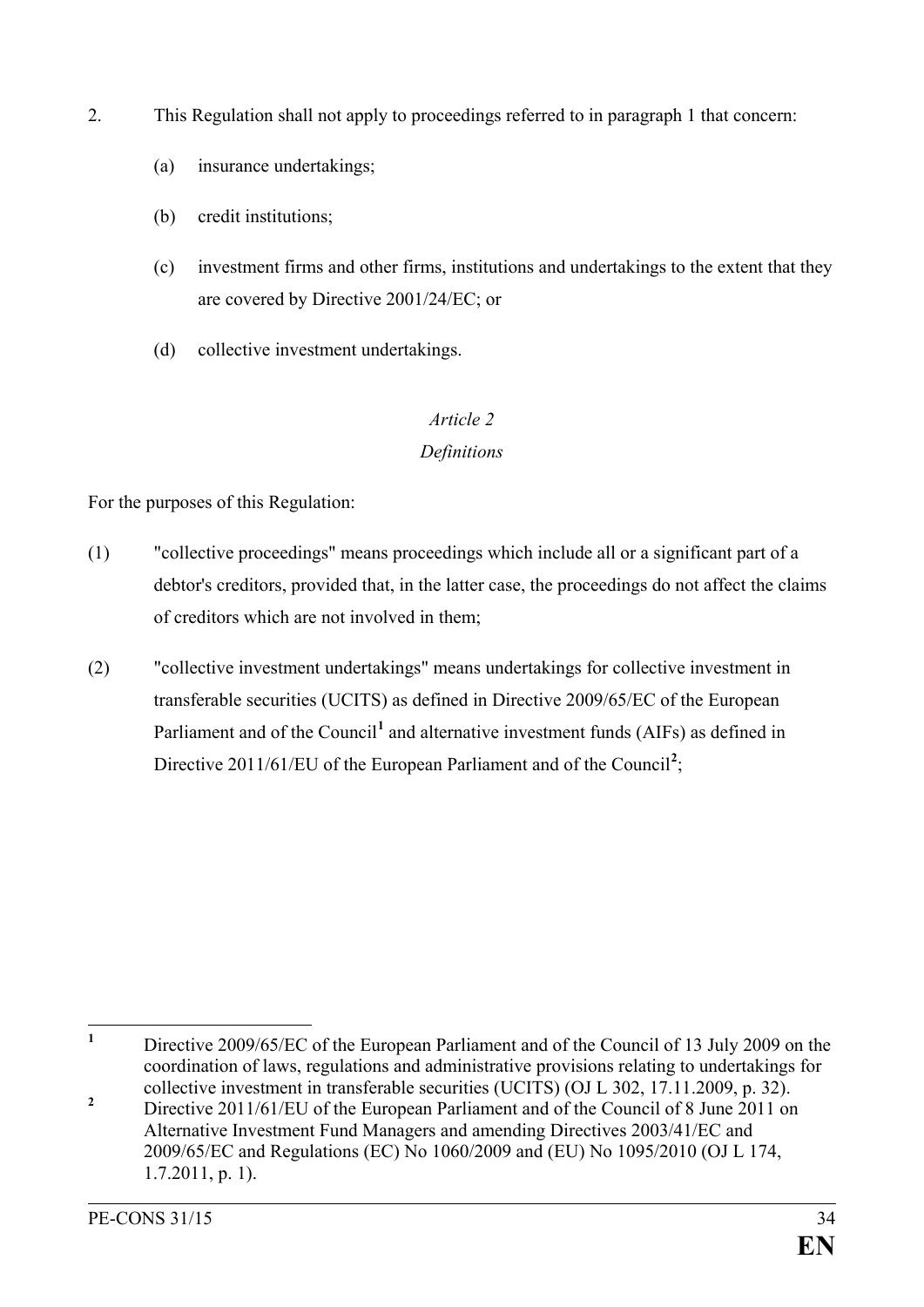- (3) "debtor in possession" means a debtor in respect of which insolvency proceedings have been opened which do not necessarily involve the appointment of an insolvency practitioner or the complete transfer of the rights and duties to administer the debtor's assets to an insolvency practitioner and where, therefore, the debtor remains totally or at least partially in control of its assets and affairs;
- (4) "insolvency proceedings" means the proceedings listed in Annex A;
- (5) "insolvency practitioner" means any person or body whose function, including on an interim basis, is to:
	- (i) verify and admit claims submitted in insolvency proceedings;
	- (ii) represent the collective interest of the creditors;
	- (iii) administer, either in full or in part, assets of which the debtor has been divested;
	- (iv) liquidate the assets referred to in point (iii); or
	- (v) supervise the administration of the debtor's affairs.

The persons and bodies referred to in the first subparagraph are listed in Annex B;

- (6) "court" means:
	- (i) in points (b) and (c) of Article 1(1), Article 4(2), Articles 5 and 6, Article 21(3), point (j) of Article 24(2), Articles 36 and 39, and Articles 61 to 77, the judicial body of a Member State;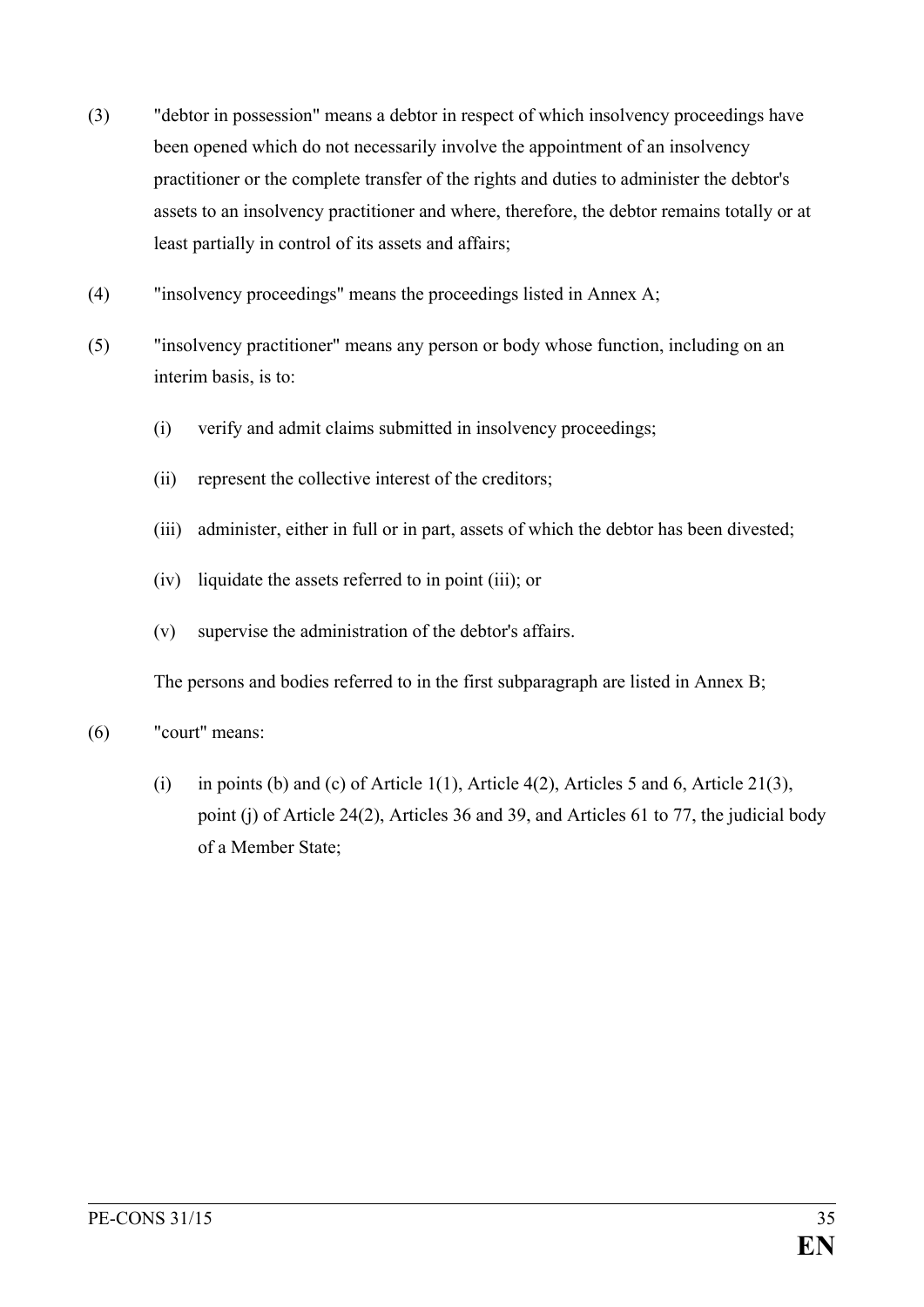- (ii) in all other articles, the judicial body or any other competent body of a Member State empowered to open insolvency proceedings, to confirm such opening or to take decisions in the course of such proceedings;
- (7) "judgment opening insolvency proceedings" includes:
	- (i) the decision of any court to open insolvency proceedings or to confirm the opening of such proceedings; and
	- (ii) the decision of a court to appoint an insolvency practitioner;
- (8) "the time of the opening of proceedings" means the time at which the judgment opening insolvency proceedings becomes effective, regardless of whether the judgment is final or not;
- (9) "the Member State in which assets are situated" means, in the case of:
	- (i) registered shares in companies other than those referred to in point (ii), the Member State within the territory of which the company having issued the shares has its registered office;
	- (ii) financial instruments, the title to which is evidenced by entries in a register or account maintained by or on behalf of an intermediary ("book entry securities"), the Member State in which the register or account in which the entries are made is maintained;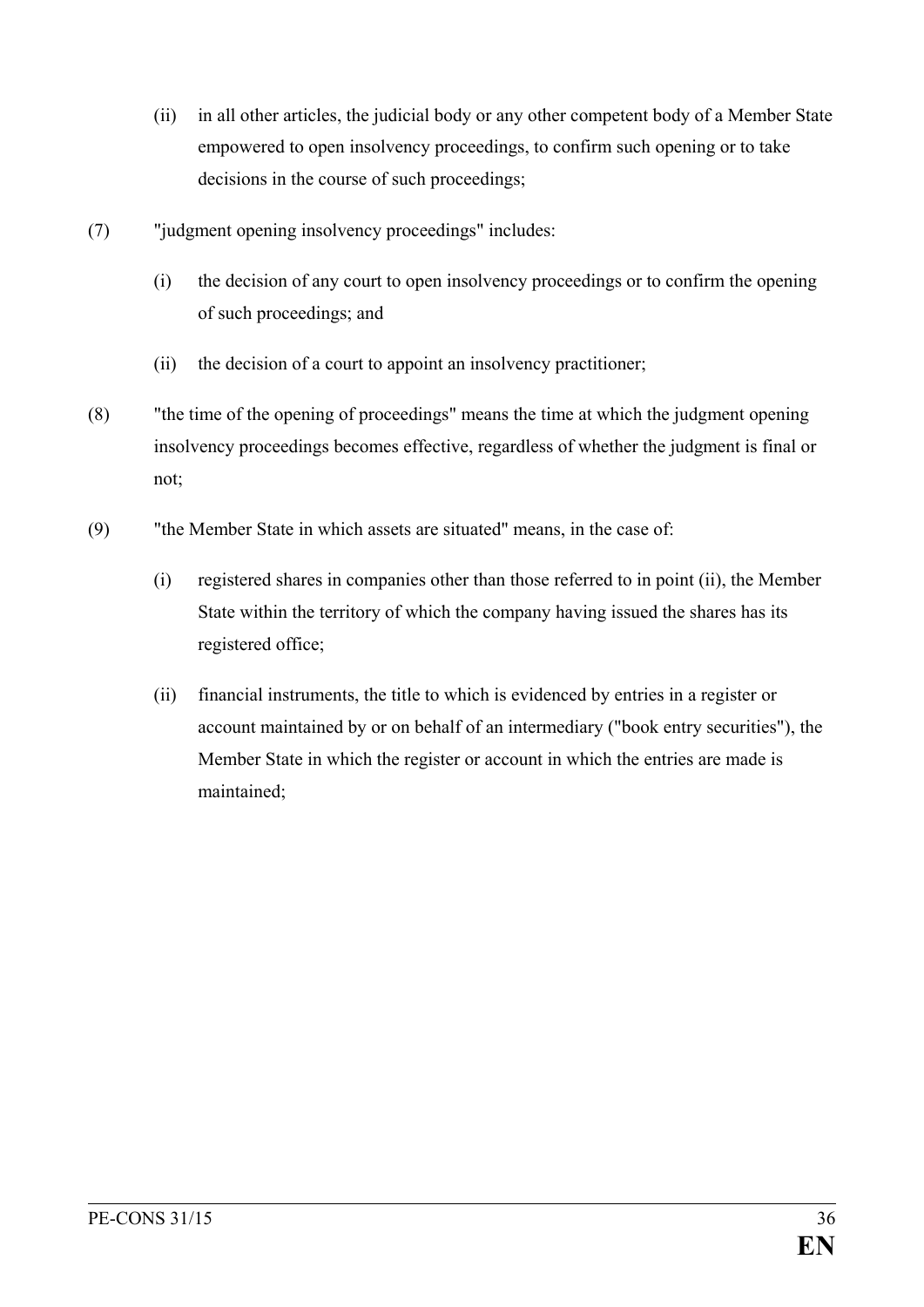- (iii) cash held in accounts with a credit institution, the Member State indicated in the account's IBAN, or, for cash held in accounts with a credit institution which does not have an IBAN, the Member State in which the credit institution holding the account has its central administration or, where the account is held with a branch, agency or other establishment, the Member State in which the branch, agency or other establishment is located;
- (iv) property and rights, ownership of or entitlement to which is entered in a public register other than those referred to in point (i), the Member State under the authority of which the register is kept;
- (v) European patents, the Member State for which the European patent is granted;
- (vi) copyright and related rights, the Member State within the territory of which the owner of such rights has its habitual residence or registered office;
- (vii) tangible property, other than that referred to in points (i) to (iv), the Member State within the territory of which the property is situated;
- (viii) claims against third parties, other than those relating to assets referred to in point (iii), the Member State within the territory of which the third party required to meet the claims has the centre of its main interests, as determined in accordance with Article  $3(1)$ ;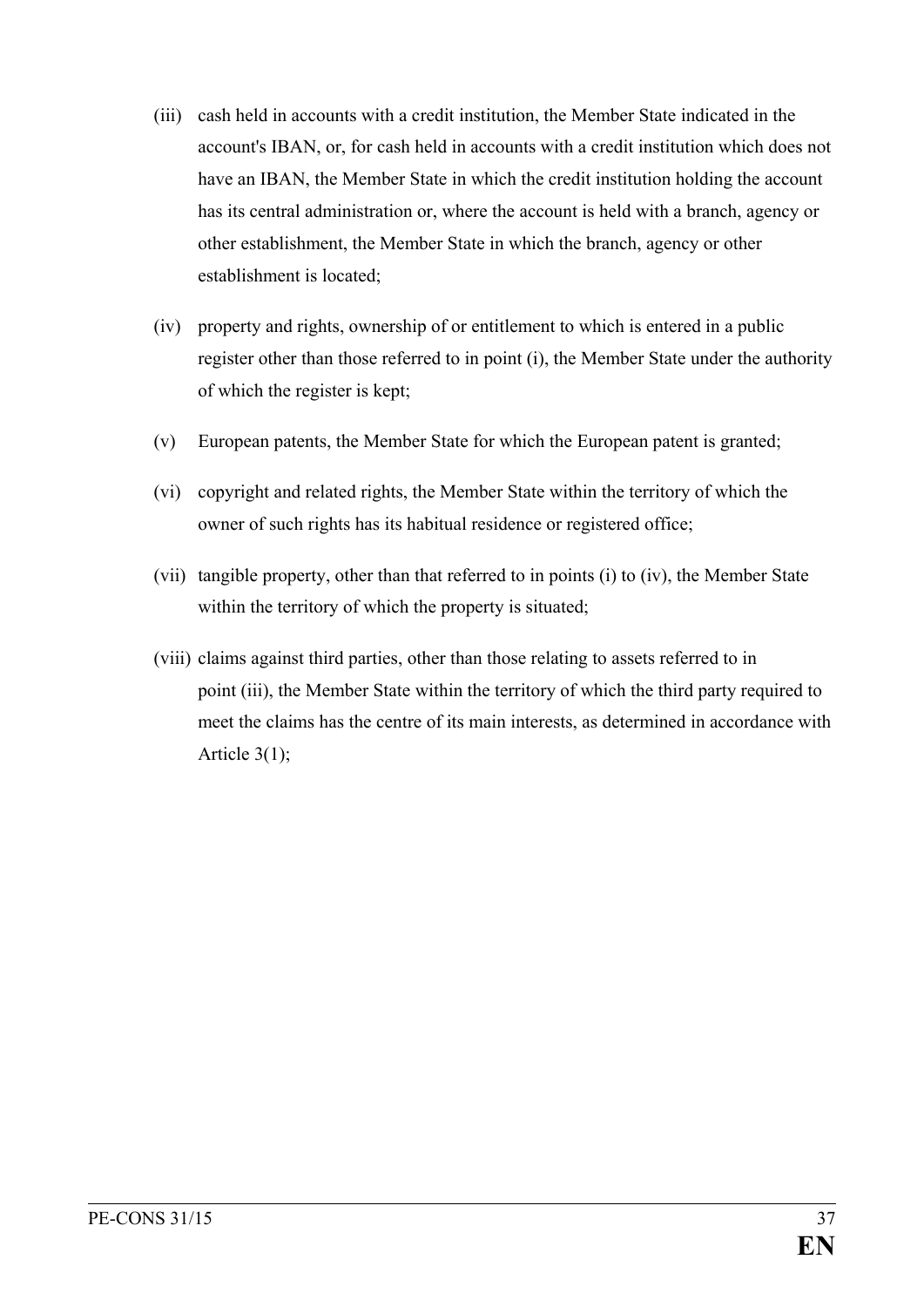- (10) "establishment" means any place of operations where a debtor carries out or has carried out in the three-month period prior to the request to open main insolvency proceedings a nontransitory economic activity with human means and assets;
- (11) "local creditor" means a creditor whose claims against a debtor arose from or in connection with the operation of an establishment situated in a Member State other than the Member State in which the centre of the debtor's main interests is located;
- (12) "foreign creditor" means a creditor which has its habitual residence, domicile or registered office in a Member State other than the State of the opening of proceedings, including the tax authorities and social security authorities of Member States;
- (13) "group of companies" means a parent undertaking and all its subsidiary undertakings;
- (14) "parent undertaking" means an undertaking which controls, either directly or indirectly, one or more subsidiary undertakings. An undertaking which prepares consolidated financial statements in accordance with Directive 2013/34/EU of the European Parliament and of the Council**[1](#page-38-0)** shall be deemed to be a parent undertaking.

<span id="page-38-0"></span>**<sup>1</sup>** Directive 2013/34/EU of the European Parliament and of the Council of 26 June 2013 on the annual financial statements, consolidated financial statements and related reports of certain types of undertaking, amending Directive 2006/43/EC of the European Parliament and of the Council and repealing Council Directives 78/660/EEC and 83/349/EEC (OJ L 182, 29.6.2013, p. 19).  $\mathbf{1}$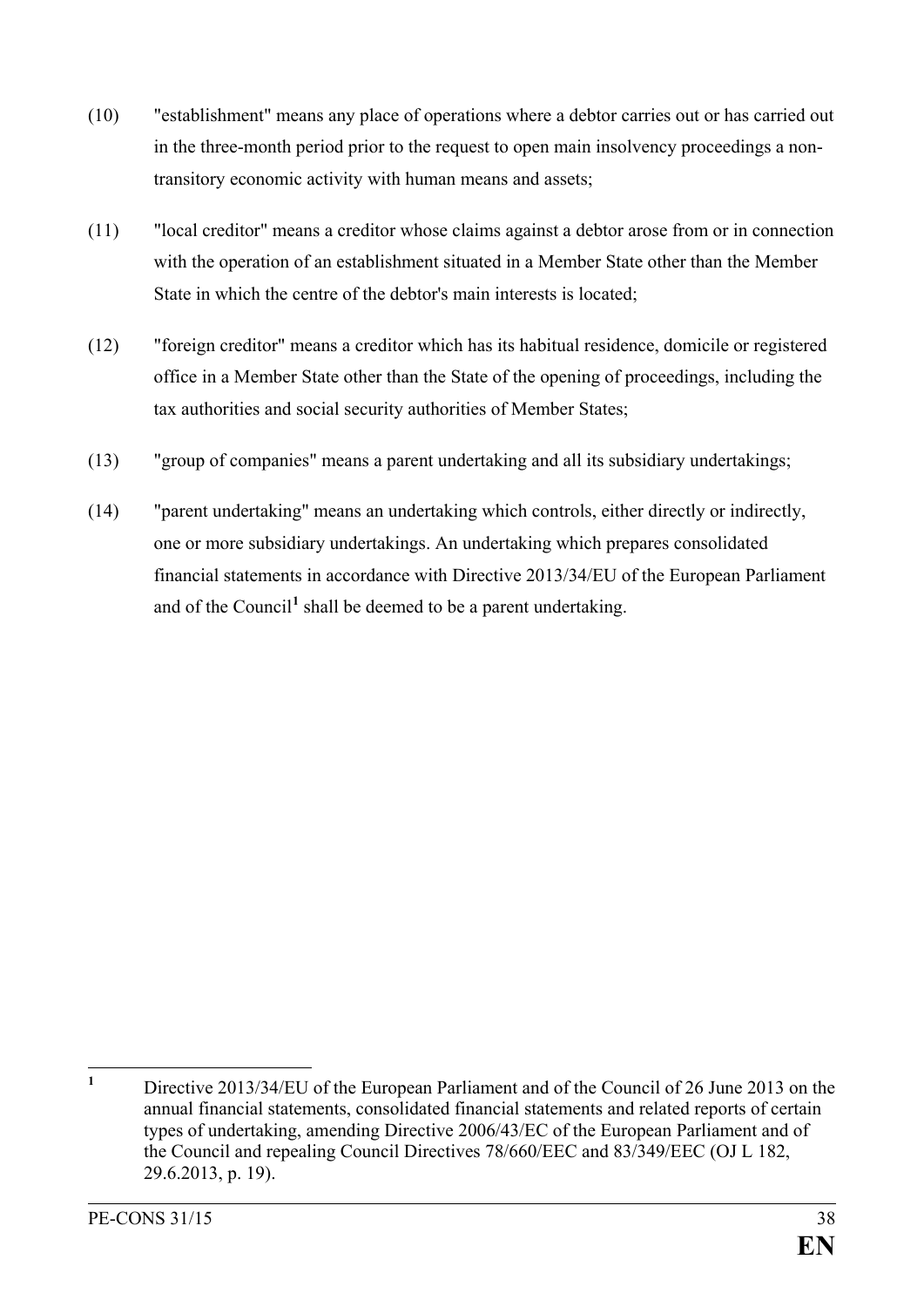# *Article 3 International jurisdiction*

1. The courts of the Member State within the territory of which the centre of the debtor's main interests is situated shall have jurisdiction to open insolvency proceedings ("main insolvency proceedings"). The centre of main interests shall be the place where the debtor conducts the administration of its interests on a regular basis and which is ascertainable by third parties.

In the case of a company or legal person, the place of the registered office shall be presumed to be the centre of its main interests in the absence of proof to the contrary. That presumption shall only apply if the registered office has not been moved to another Member State within the three-month period prior to the request for the opening of insolvency proceedings.

In the case of an individual exercising an independent business or professional activity, the centre of main interests shall be presumed to be that individual's principal place of business in the absence of proof to the contrary. That presumption shall only apply if the individual's principal place of business has not been moved to another Member State within the three-month period prior to the request for the opening of insolvency proceedings.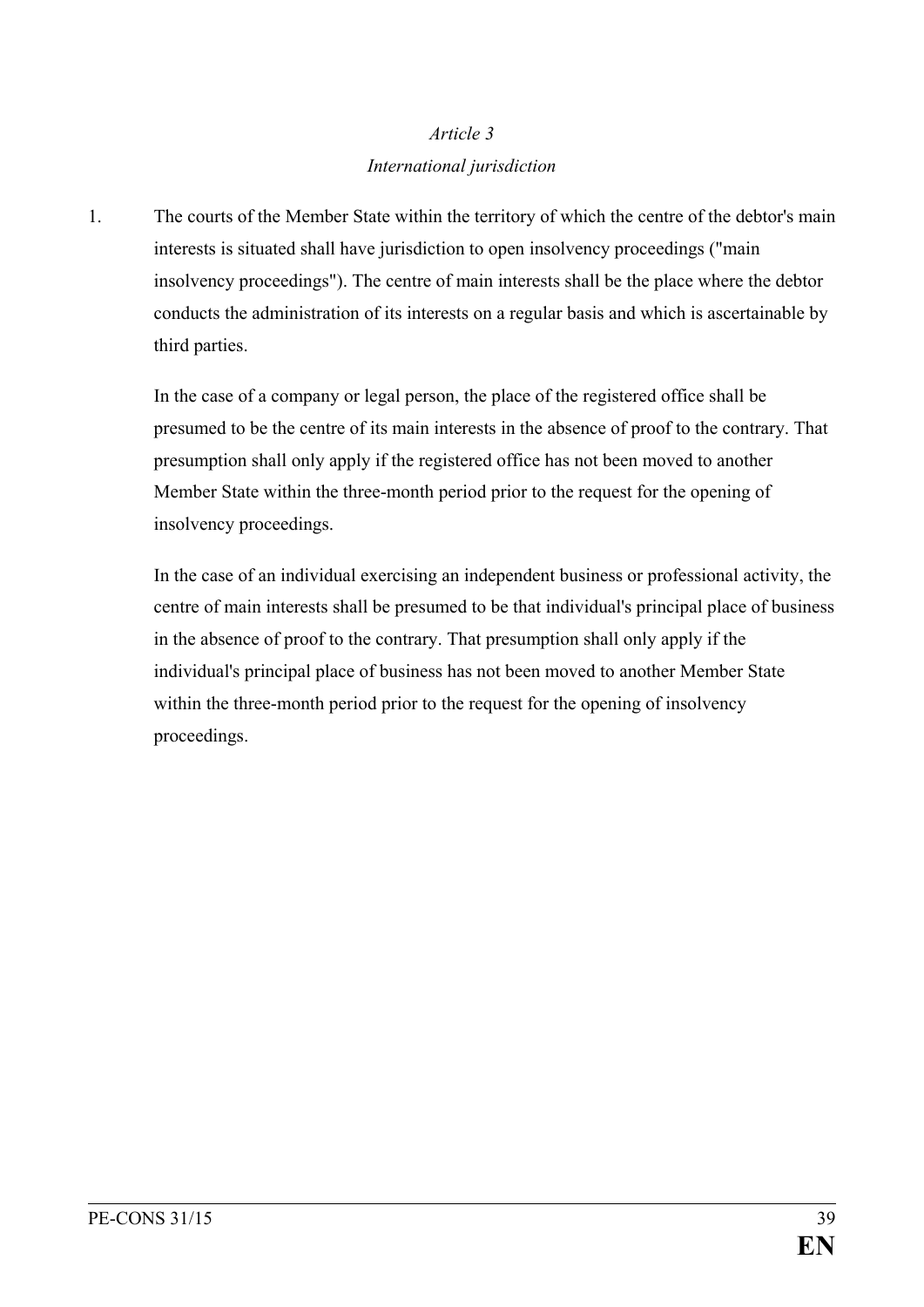In the case of any other individual, the centre of main interests shall be presumed to be the place of the individual's habitual residence in the absence of proof to the contrary. This presumption shall only apply if the habitual residence has not been moved to another Member State within the six-month period prior to the request for the opening of insolvency proceedings.

- 2. Where the centre of the debtor's main interests is situated within the territory of a Member State, the courts of another Member State shall have jurisdiction to open insolvency proceedings against that debtor only if it possesses an establishment within the territory of that other Member State. The effects of those proceedings shall be restricted to the assets of the debtor situated in the territory of the latter Member State.
- 3. Where insolvency proceedings have been opened in accordance with paragraph 1, any proceedings opened subsequently in accordance with paragraph 2 shall be secondary insolvency proceedings.
- 4. The territorial insolvency proceedings referred to in paragraph 2 may only be opened prior to the opening of main insolvency proceedings in accordance with paragraph 1 where
	- (a) insolvency proceedings under paragraph 1 cannot be opened because of the conditions laid down by the law of the Member State within the territory of which the centre of the debtor's main interests is situated; or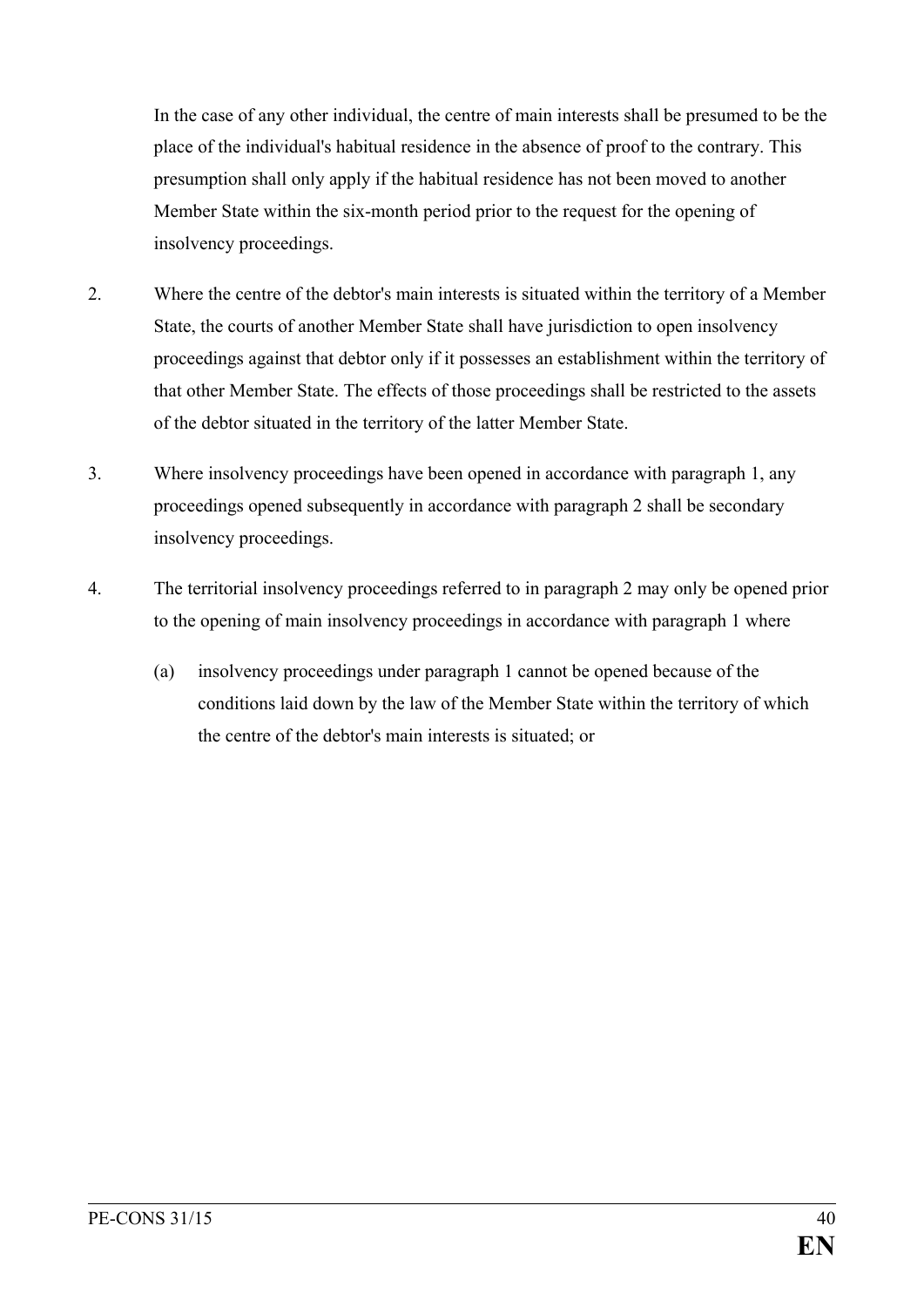- (b) the opening of territorial insolvency proceedings is requested by:
	- (i) a creditor whose claim arises from or is in connection with the operation of an establishment situated within the territory of the Member State where the opening of territorial proceedings is requested; or
	- (ii) a public authority which, under the law of the Member State within the territory of which the establishment is situated, has the right to request the opening of insolvency proceedings.

When main insolvency proceedings are opened, the territorial insolvency proceedings shall become secondary insolvency proceedings.

# *Article 4 Examination as to jurisdiction*

1. A court seised of a request to open insolvency proceedings shall of its own motion examine whether it has jurisdiction pursuant to Article 3. The judgment opening insolvency proceedings shall specify the grounds on which the jurisdiction of the court is based, and, in particular, whether jurisdiction is based on Article 3(1) or (2).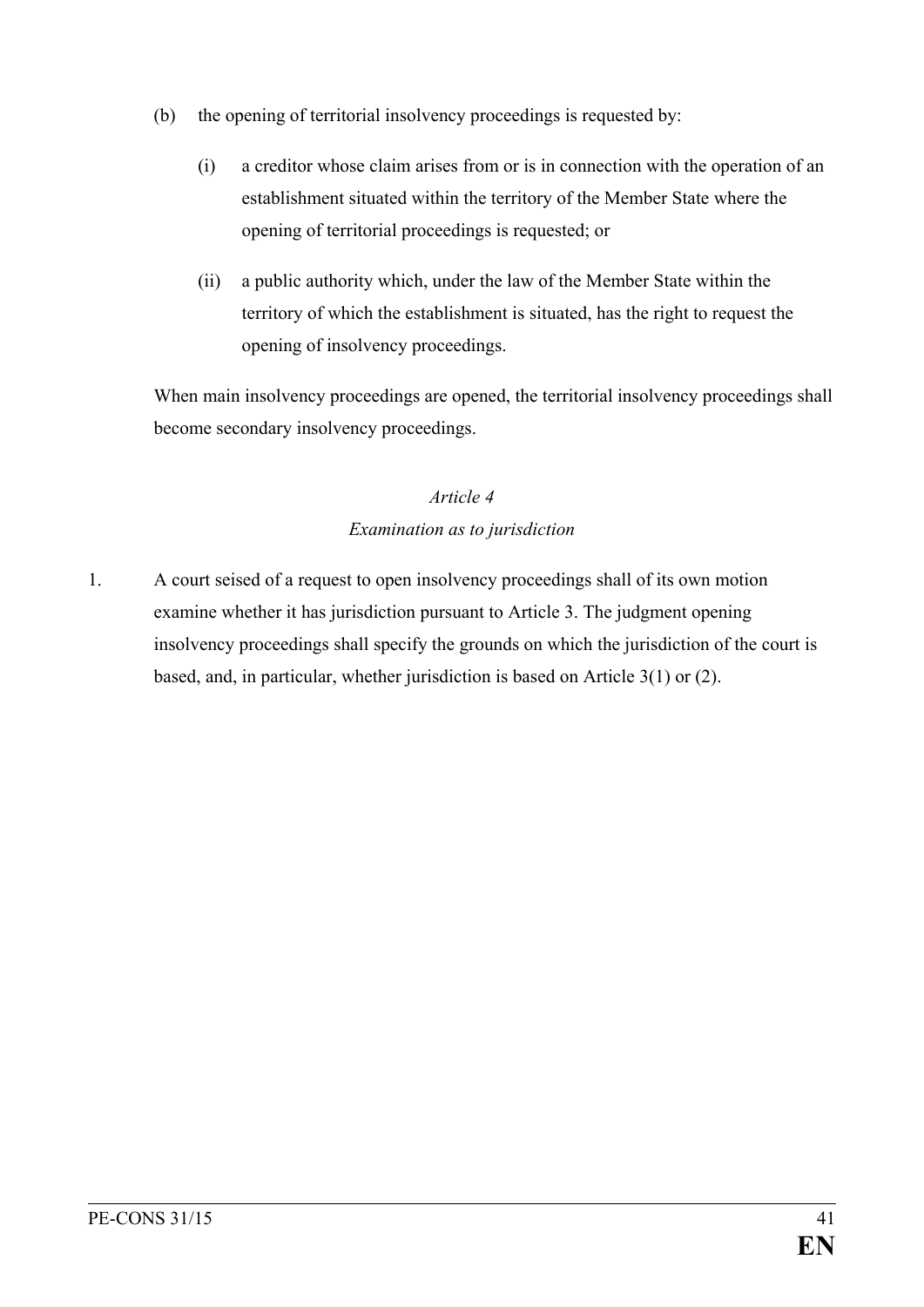2. Notwithstanding paragraph 1, where insolvency proceedings are opened in accordance with national law without a decision by a court, Member States may entrust the insolvency practitioner appointed in such proceedings to examine whether the Member State in which a request for the opening of proceedings is pending has jurisdiction pursuant to Article 3. Where this is the case, the insolvency practitioner shall specify in the decision opening the proceedings the grounds on which jurisdiction is based and, in particular, whether jurisdiction is based on Article 3(1) or (2).

### *Article 5*

#### *Judicial review of the decision to open main insolvency proceedings*

- 1. The debtor or any creditor may challenge before a court the decision opening main insolvency proceedings on grounds of international jurisdiction.
- 2. The decision opening main insolvency proceedings may be challenged by parties other than those referred to in paragraph 1 or on grounds other than a lack of international jurisdiction where national law so provides.

#### *Article 6*

## *Jurisdiction for actions*

### *deriving directly from insolvency proceedings and closely linked with them*

1. The courts of the Member State within the territory of which insolvency proceedings have been opened in accordance with Article 3 shall have jurisdiction for any action which derives directly from the insolvency proceedings and is closely linked with them, such as avoidance actions.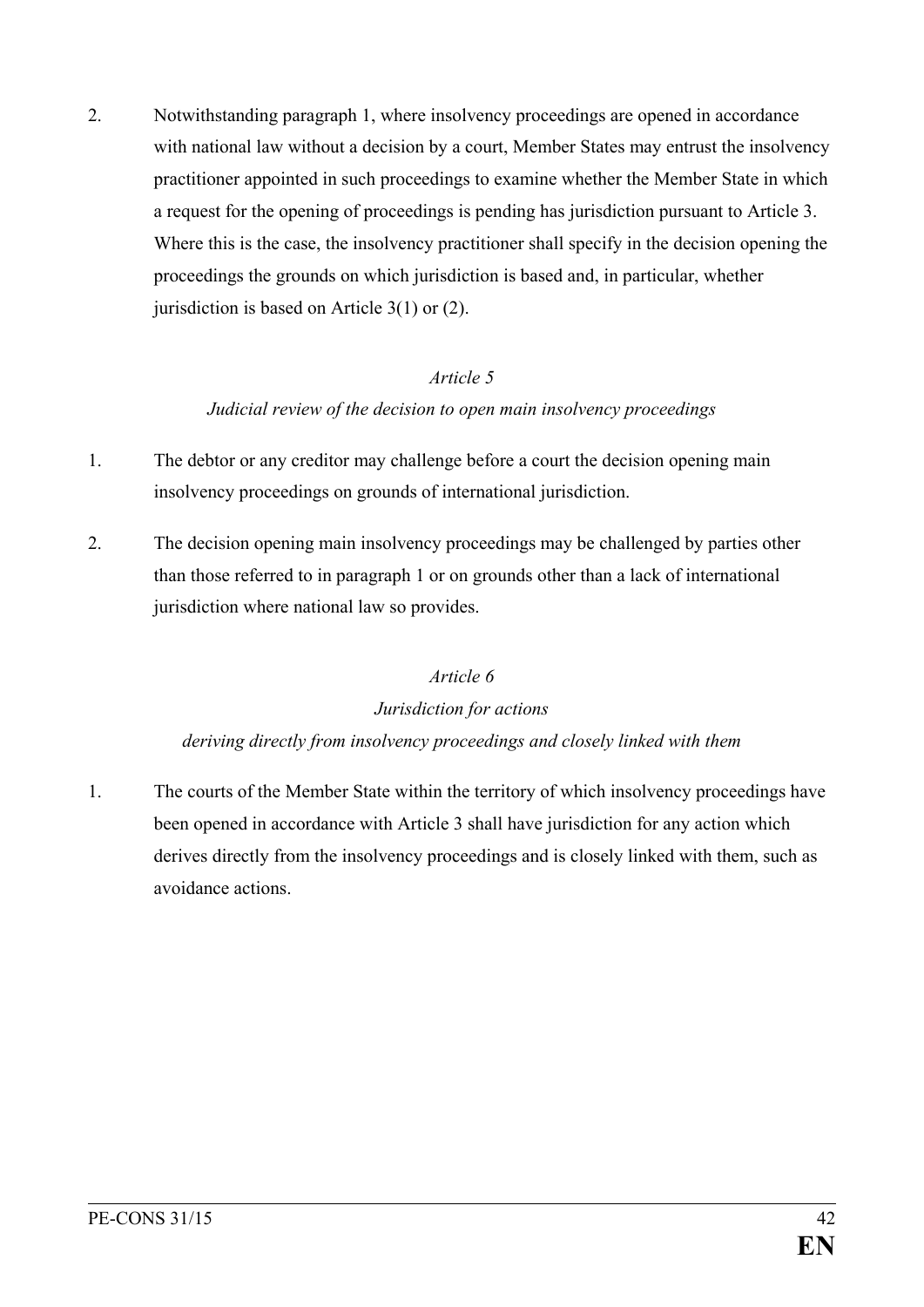2. Where an action referred to in paragraph 1 is related to an action in civil and commercial matters against the same defendant, the insolvency practitioner may bring both actions before the courts of the Member State within the territory of which the defendant is domiciled, or, where the action is brought against several defendants, before the courts of the Member State within the territory of which any of them is domiciled, provided that those courts have jurisdiction pursuant to Regulation (EU) No 1215/2012**.**

The first subparagraph shall apply to the debtor in possession, provided that national law allows the debtor in possession to bring actions on behalf of the insolvency estate.

3. For the purpose of paragraph 2, actions are deemed to be related where they are so closely connected that it is expedient to hear and determine them together to avoid the risk of irreconcilable judgments resulting from separate proceedings.

# *Article 7 Applicable law*

1. Save as otherwise provided in this Regulation, the law applicable to insolvency proceedings and their effects shall be that of the Member State within the territory of which such proceedings are opened (the "State of the opening of proceedings").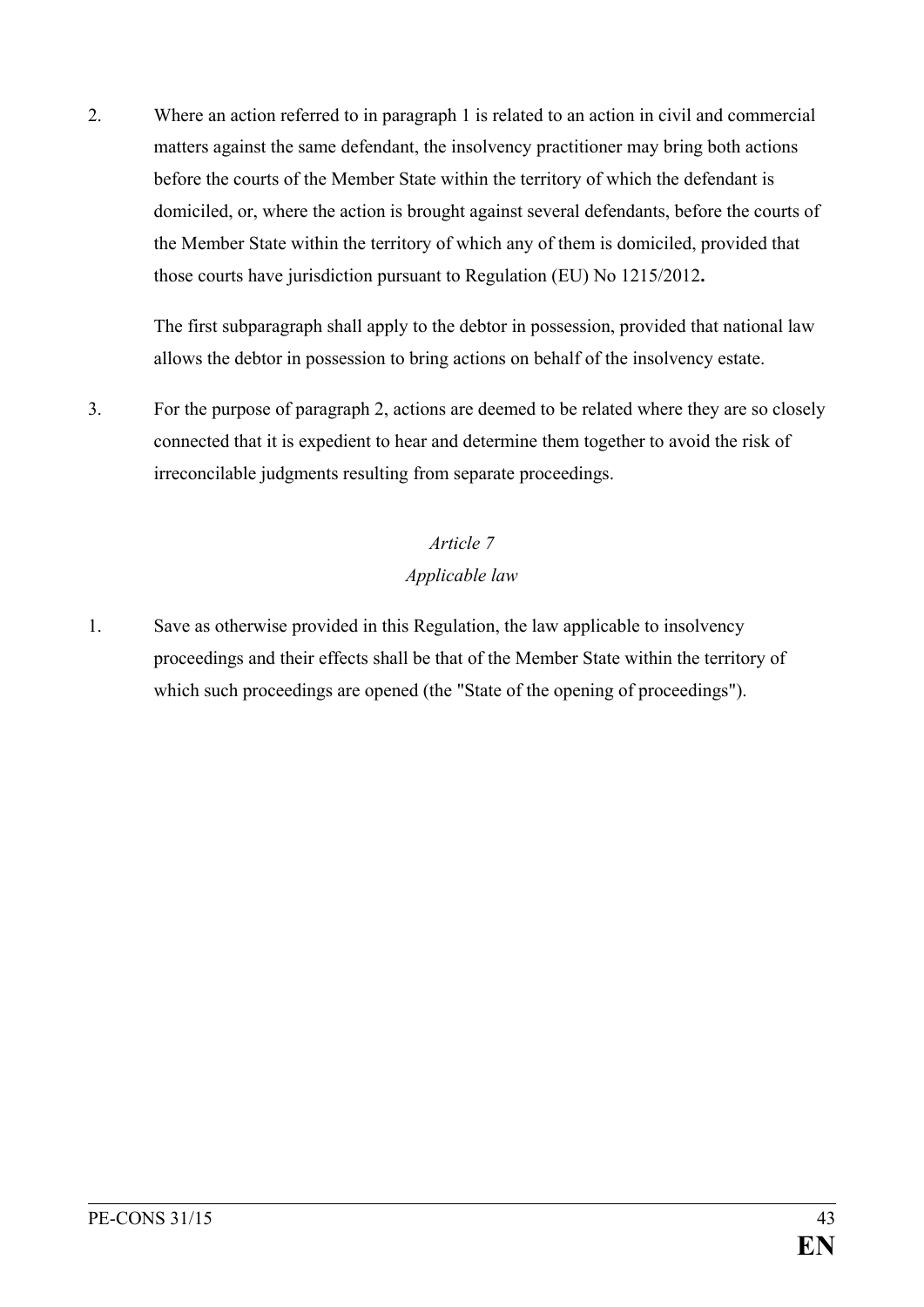- 2. The law of the State of the opening of proceedings shall determine the conditions for the opening of those proceedings, their conduct and their closure. In particular, it shall determine the following:
	- (a) the debtors against which insolvency proceedings may be brought on account of their capacity;
	- (b) the assets which form part of the insolvency estate and the treatment of assets acquired by or devolving on the debtor after the opening of the insolvency proceedings;
	- (c) the respective powers of the debtor and the insolvency practitioner;
	- (d) the conditions under which set-offs may be invoked;
	- (e) the effects of insolvency proceedings on current contracts to which the debtor is party;
	- (f) the effects of the insolvency proceedings on proceedings brought by individual creditors, with the exception of pending lawsuits;
	- (g) the claims which are to be lodged against the debtor's insolvency estate and the treatment of claims arising after the opening of insolvency proceedings;
	- (h) the rules governing the lodging, verification and admission of claims;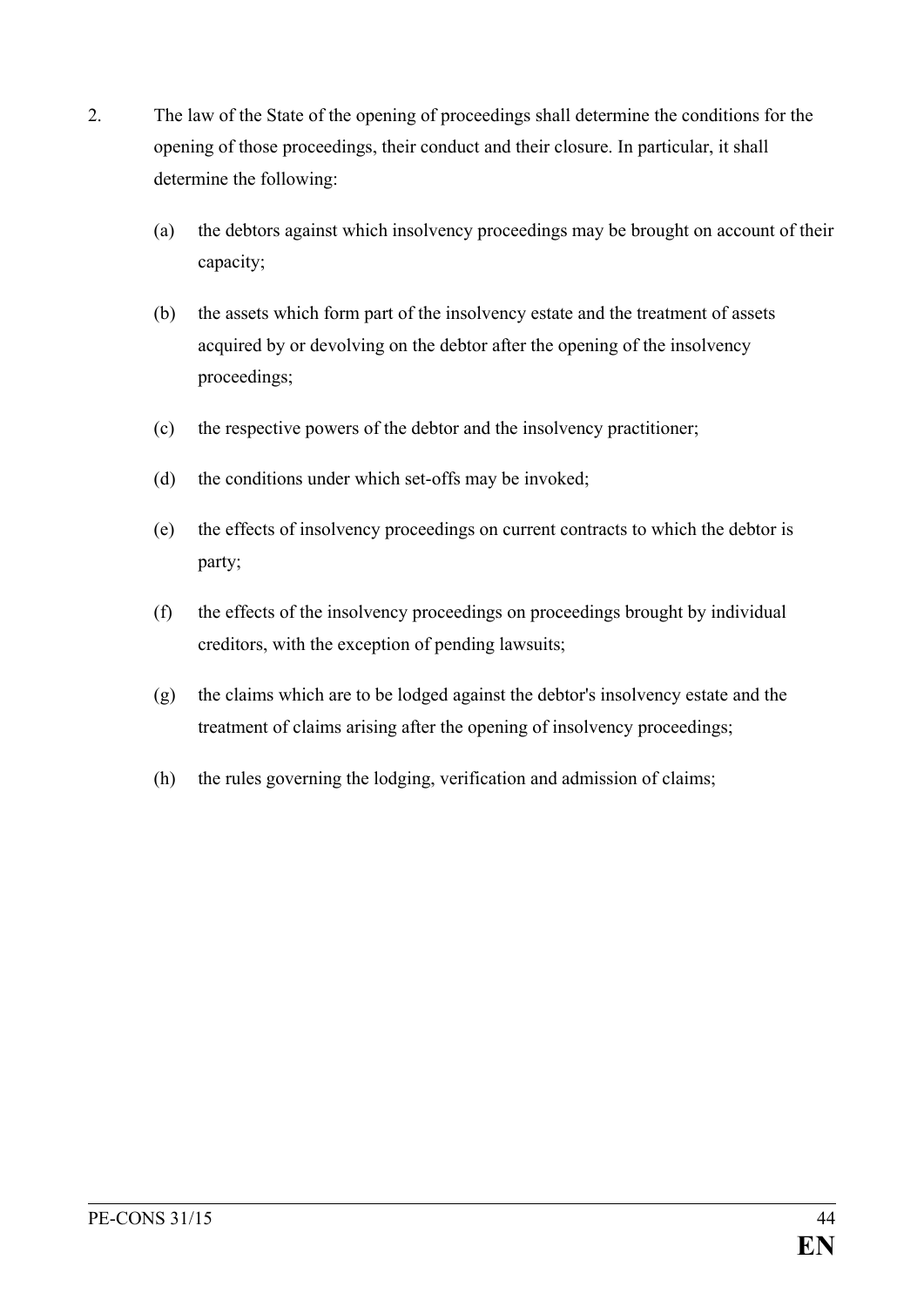- (i) the rules governing the distribution of proceeds from the realisation of assets, the ranking of claims and the rights of creditors who have obtained partial satisfaction after the opening of insolvency proceedings by virtue of a right in rem or through a set-off;
- (j) the conditions for, and the effects of closure of, insolvency proceedings, in particular by composition;
- (k) creditors' rights after the closure of insolvency proceedings;
- (l) who is to bear the costs and expenses incurred in the insolvency proceedings;
- (m) the rules relating to the voidness, voidability or unenforceability of legal acts detrimental to the general body of creditors.

# *Article 8 Third parties' rights in rem*

1. The opening of insolvency proceedings shall not affect the rights in rem of creditors or third parties in respect of tangible or intangible, moveable or immoveable assets, both specific assets and collections of indefinite assets as a whole which change from time to time, belonging to the debtor which are situated within the territory of another Member State at the time of the opening of proceedings.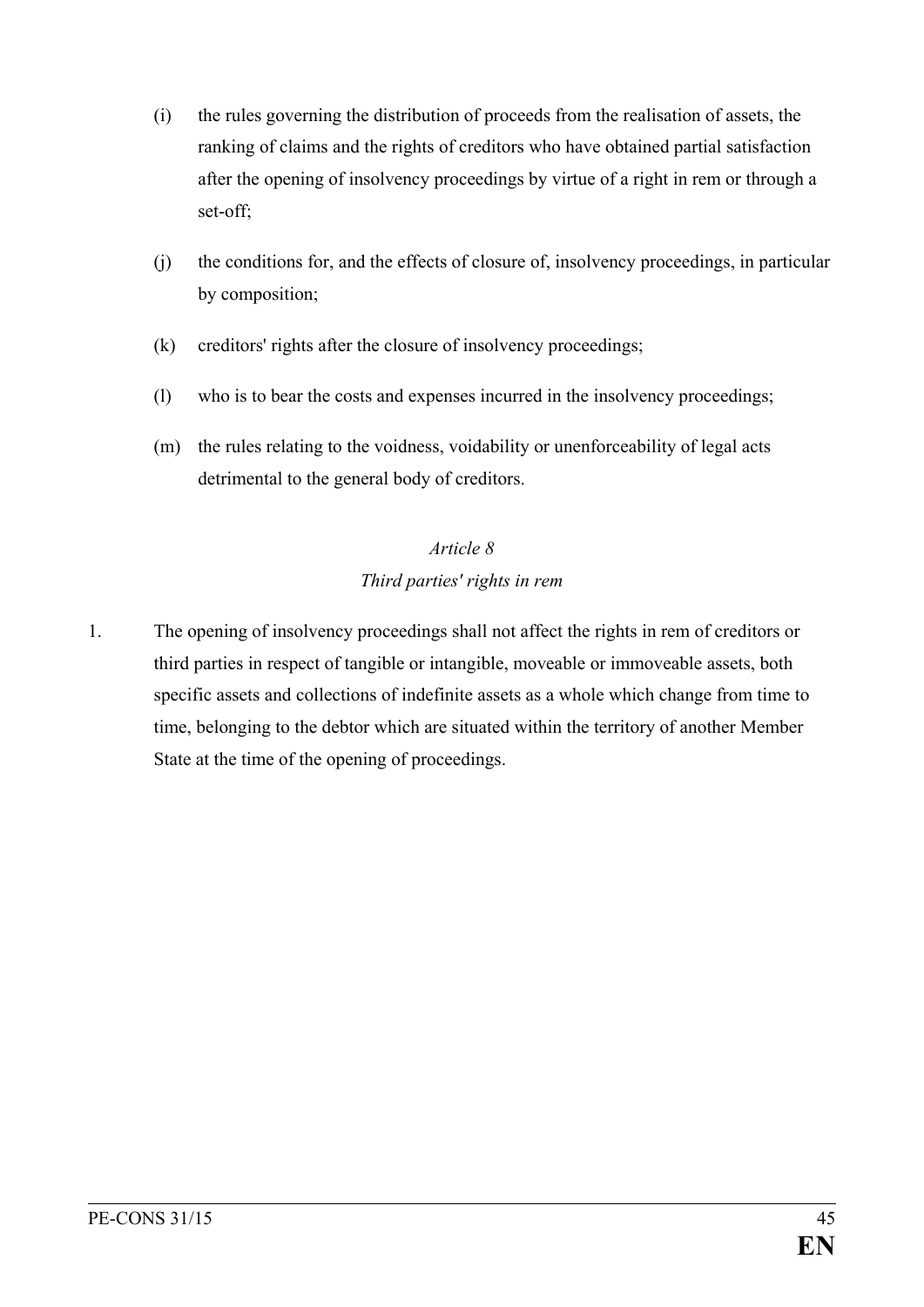- 2. The rights referred to in paragraph 1 shall, in particular, mean:
	- (a) the right to dispose of assets or have them disposed of and to obtain satisfaction from the proceeds of or income from those assets, in particular by virtue of a lien or a mortgage;
	- (b) the exclusive right to have a claim met, in particular a right guaranteed by a lien in respect of the claim or by assignment of the claim by way of a guarantee;
	- (c) the right to demand assets from, and/or to require restitution by, anyone having possession or use of them contrary to the wishes of the party so entitled;
	- (d) a right in rem to the beneficial use of assets.
- 3. The right, recorded in a public register and enforceable against third parties, based on which a right in rem within the meaning of paragraph 1 may be obtained shall be considered to be a right in rem.
- 4. Paragraph 1 shall not preclude actions for voidness, voidability or unenforceability as referred to in point (m) of Article 7(2).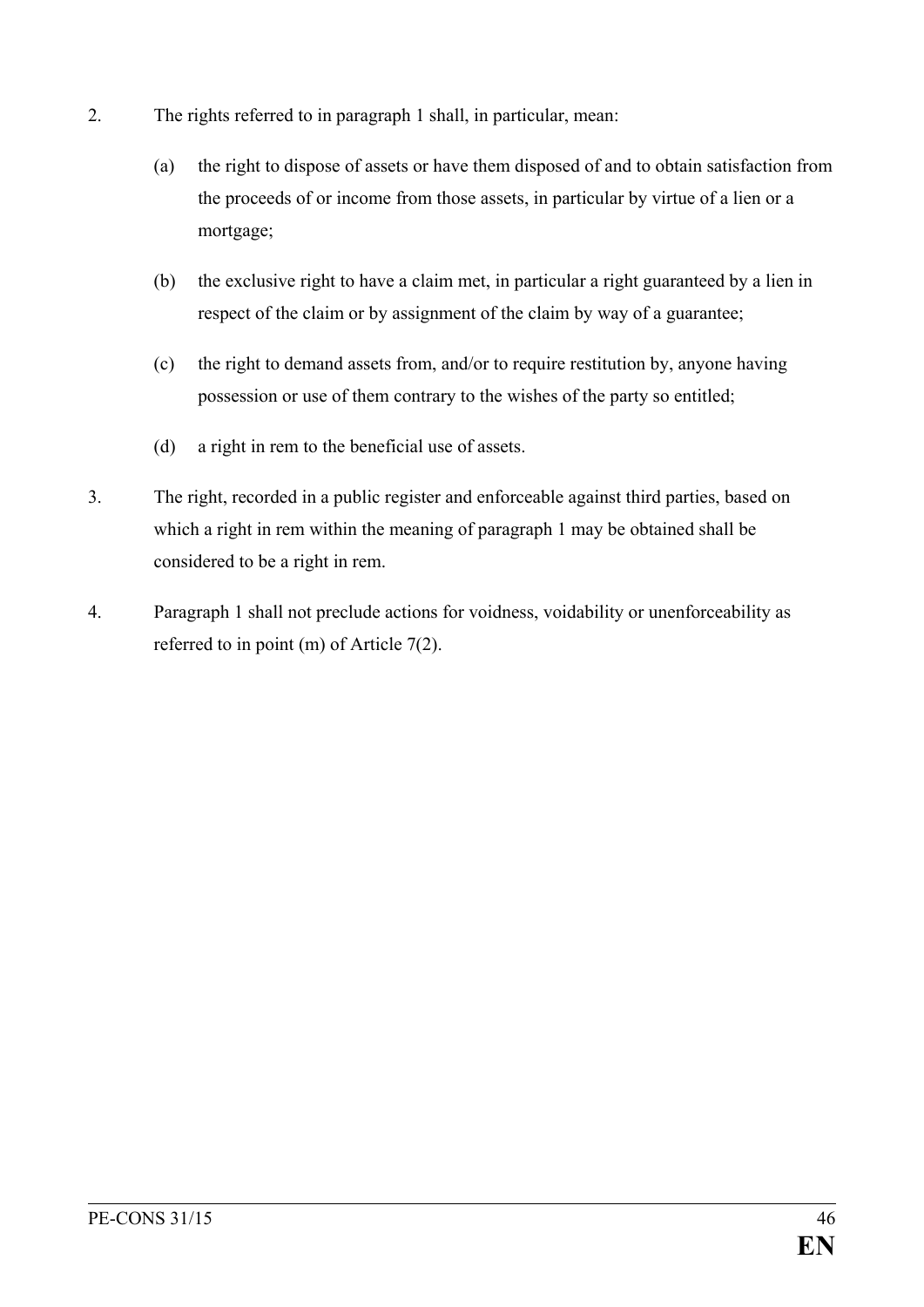## *Article 9 Set-off*

- 1. The opening of insolvency proceedings shall not affect the right of creditors to demand the set-off of their claims against the claims of a debtor, where such a set-off is permitted by the law applicable to the insolvent debtor's claim.
- 2. Paragraph 1 shall not preclude actions for voidness, voidability or unenforceability as referred to in point (m) of Article 7(2).

### *Article 10*

### *Reservation of title*

- 1. The opening of insolvency proceedings against the purchaser of an asset shall not affect sellers' rights that are based on a reservation of title where at the time of the opening of proceedings the asset is situated within the territory of a Member State other than the State of the opening of proceedings.
- 2. The opening of insolvency proceedings against the seller of an asset, after delivery of the asset, shall not constitute grounds for rescinding or terminating the sale and shall not prevent the purchaser from acquiring title where at the time of the opening of proceedings the asset sold is situated within the territory of a Member State other than the State of the opening of proceedings.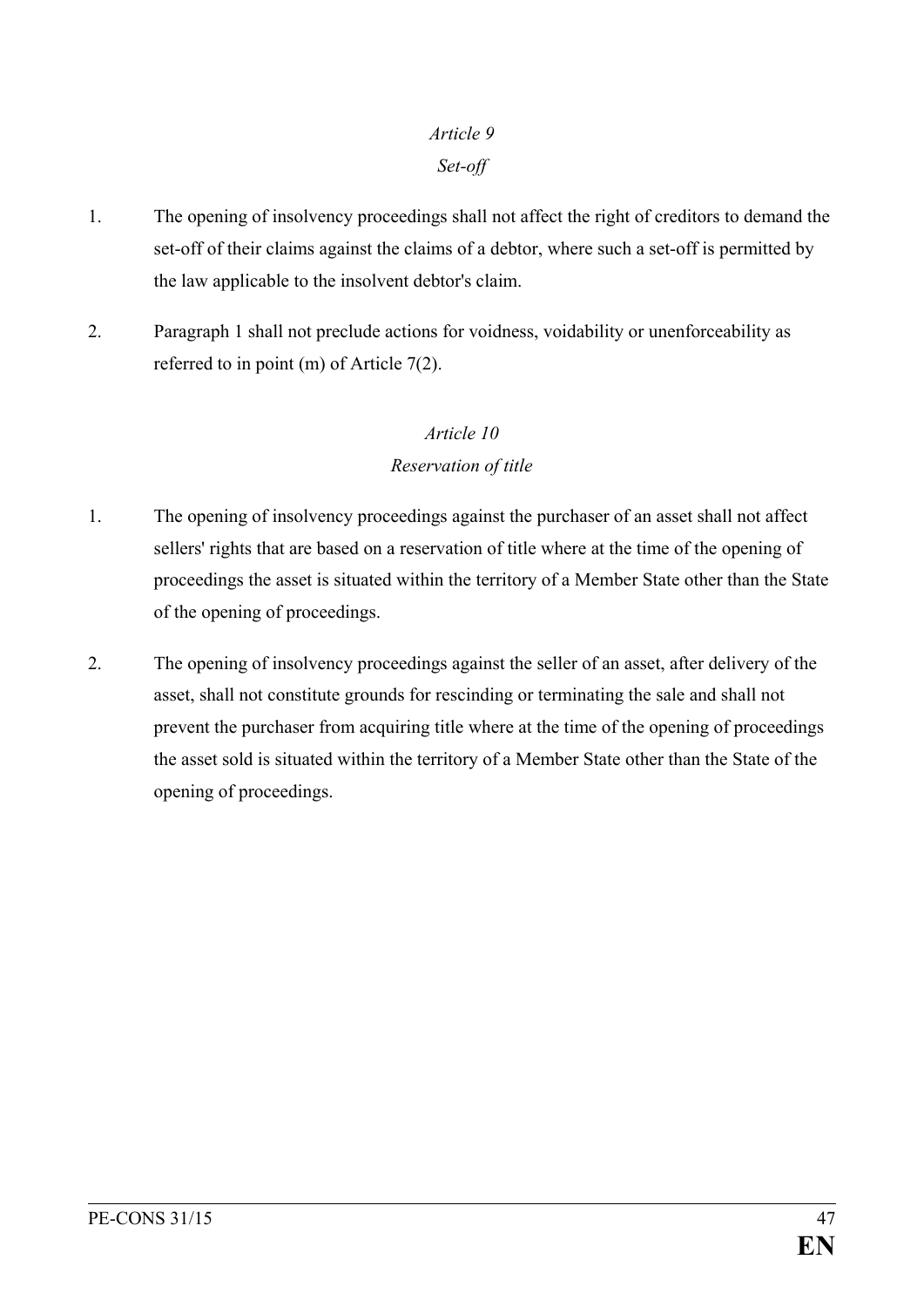3. Paragraphs 1 and 2 shall not preclude actions for voidness, voidability or unenforceability as referred to in point (m) of Article 7(2).

### *Article 11*

### *Contracts relating to immoveable property*

- 1. The effects of insolvency proceedings on a contract conferring the right to acquire or make use of immoveable property shall be governed solely by the law of the Member State within the territory of which the immoveable property is situated.
- 2. The court which opened main insolvency proceedings shall have jurisdiction to approve the termination or modification of the contracts referred to in this Article where:
	- (a) the law of the Member State applicable to those contracts requires that such a contract may only be terminated or modified with the approval of the court opening insolvency proceedings; and
	- (b) no insolvency proceedings have been opened in that Member State.

# *Article 12*

### *Payment systems and financial markets*

1. Without prejudice to Article 8, the effects of insolvency proceedings on the rights and obligations of the parties to a payment or settlement system or to a financial market shall be governed solely by the law of the Member State applicable to that system or market.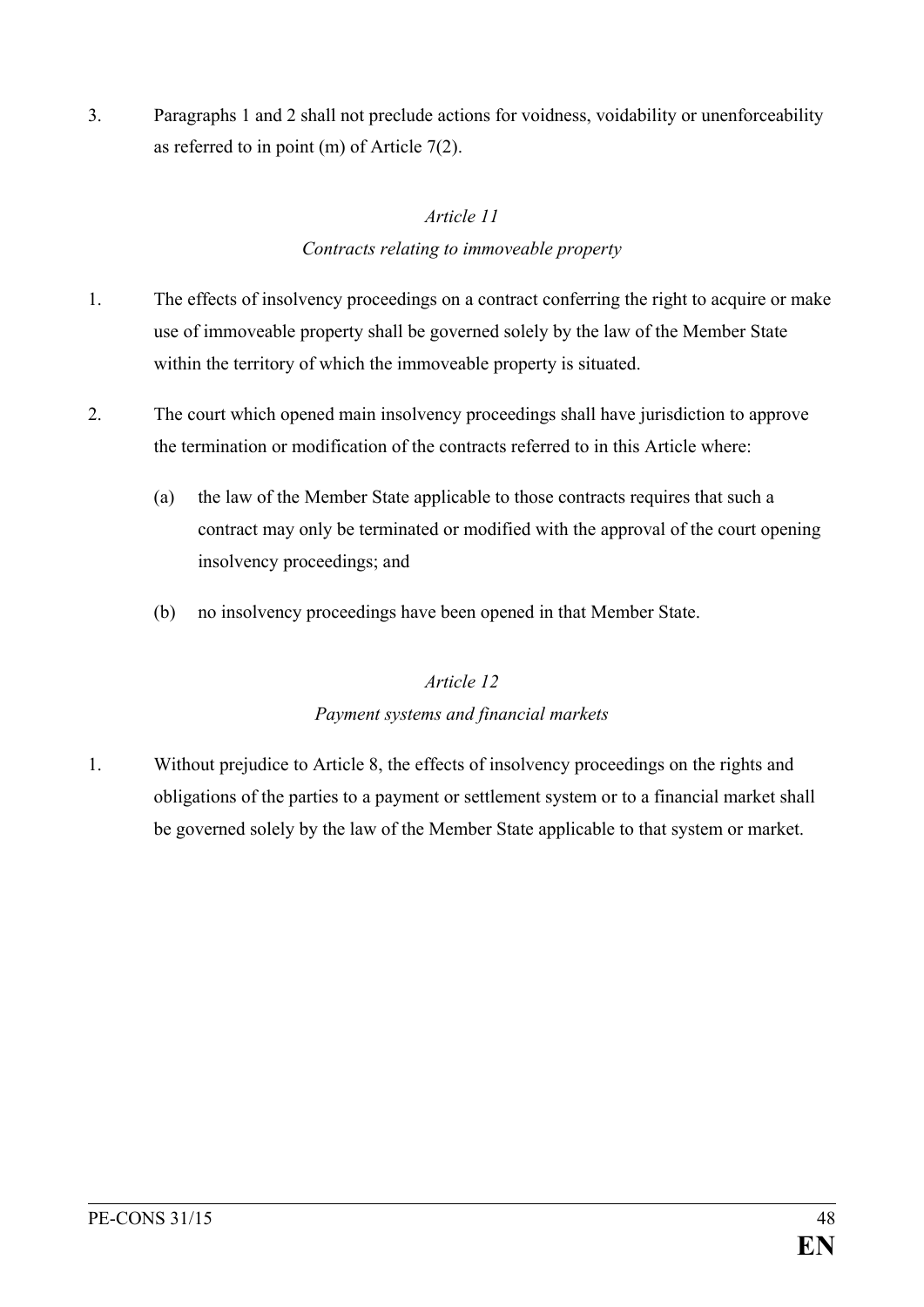2. Paragraph 1 shall not preclude any action for voidness, voidability or unenforceability which may be taken to set aside payments or transactions under the law applicable to the relevant payment system or financial market.

# *Article 13 Contracts of employment*

- 1. The effects of insolvency proceedings on employment contracts and relationships shall be governed solely by the law of the Member State applicable to the contract of employment.
- 2. The courts of the Member State in which secondary insolvency proceedings may be opened shall retain jurisdiction to approve the termination or modification of the contracts referred to in this Article even if no insolvency proceedings have been opened in that Member State.

The first subparagraph shall also apply to an authority competent under national law to approve the termination or modification of the contracts referred to in this Article.

### *Article 14*

### *Effects on rights subject to registration*

The effects of insolvency proceedings on the rights of a debtor in immoveable property, a ship or an aircraft subject to registration in a public register shall be determined by the law of the Member State under the authority of which the register is kept.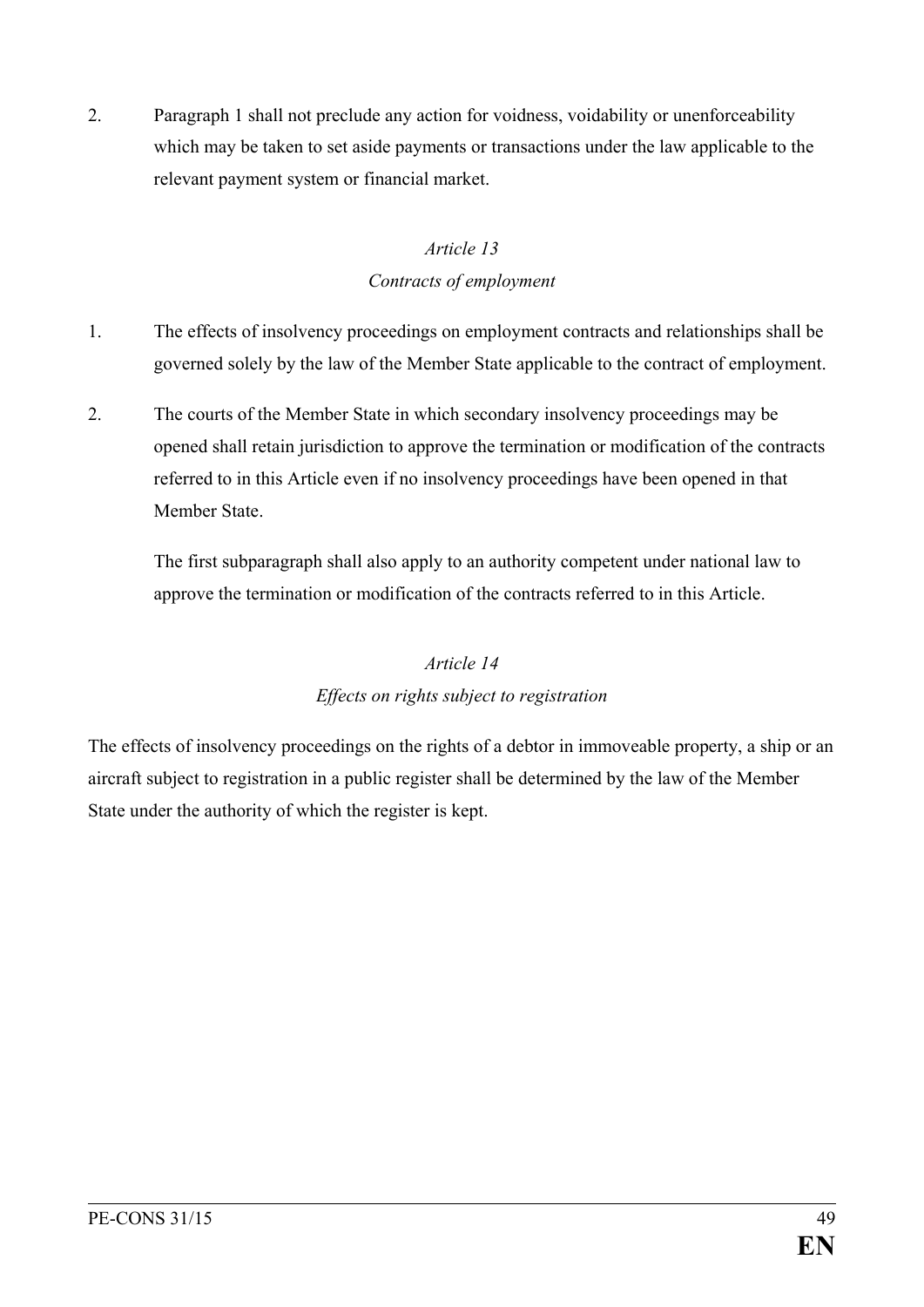### *European patents with unitary effect and Community trade marks*

For the purposes of this Regulation, a European patent with unitary effect, a Community trade mark or any other similar right established by Union law may be included only in the proceedings referred to in Article 3(1).

### *Article 16*

### *Detrimental acts*

Point (m) of Article 7(2) shall not apply where the person who benefited from an act detrimental to all the creditors provides proof that:

- (a) the act is subject to the law of a Member State other than that of the State of the opening of proceedings; and
- (b) the law of that Member State does not allow any means of challenging that act in the relevant case.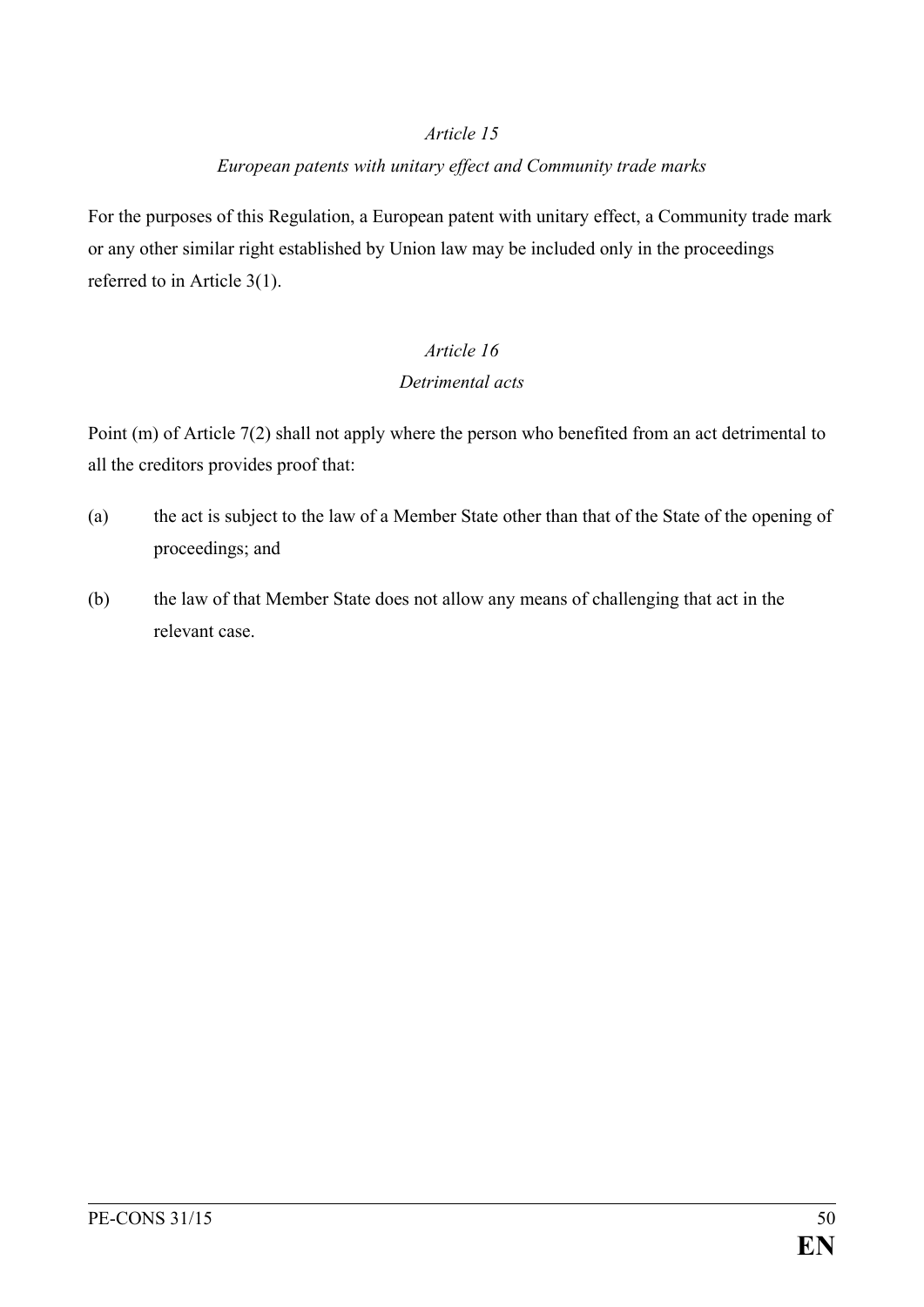### *Protection of third-party purchasers*

Where, by an act concluded after the opening of insolvency proceedings, a debtor disposes, for consideration, of:

(a) an immoveable asset,

- (b) a ship or an aircraft subject to registration in a public register, or
- (c) securities the existence of which requires registration in a register laid down by law,

the validity of that act shall be governed by the law of the State within the territory of which the immoveable asset is situated or under the authority of which the register is kept.

# *Article 18 Effects of insolvency proceedings on pending lawsuits or arbitral proceedings*

The effects of insolvency proceedings on a pending lawsuit or pending arbitral proceedings concerning an asset or a right which forms part of a debtor's insolvency estate shall be governed solely by the law of the Member State in which that lawsuit is pending or in which the arbitral tribunal has its seat.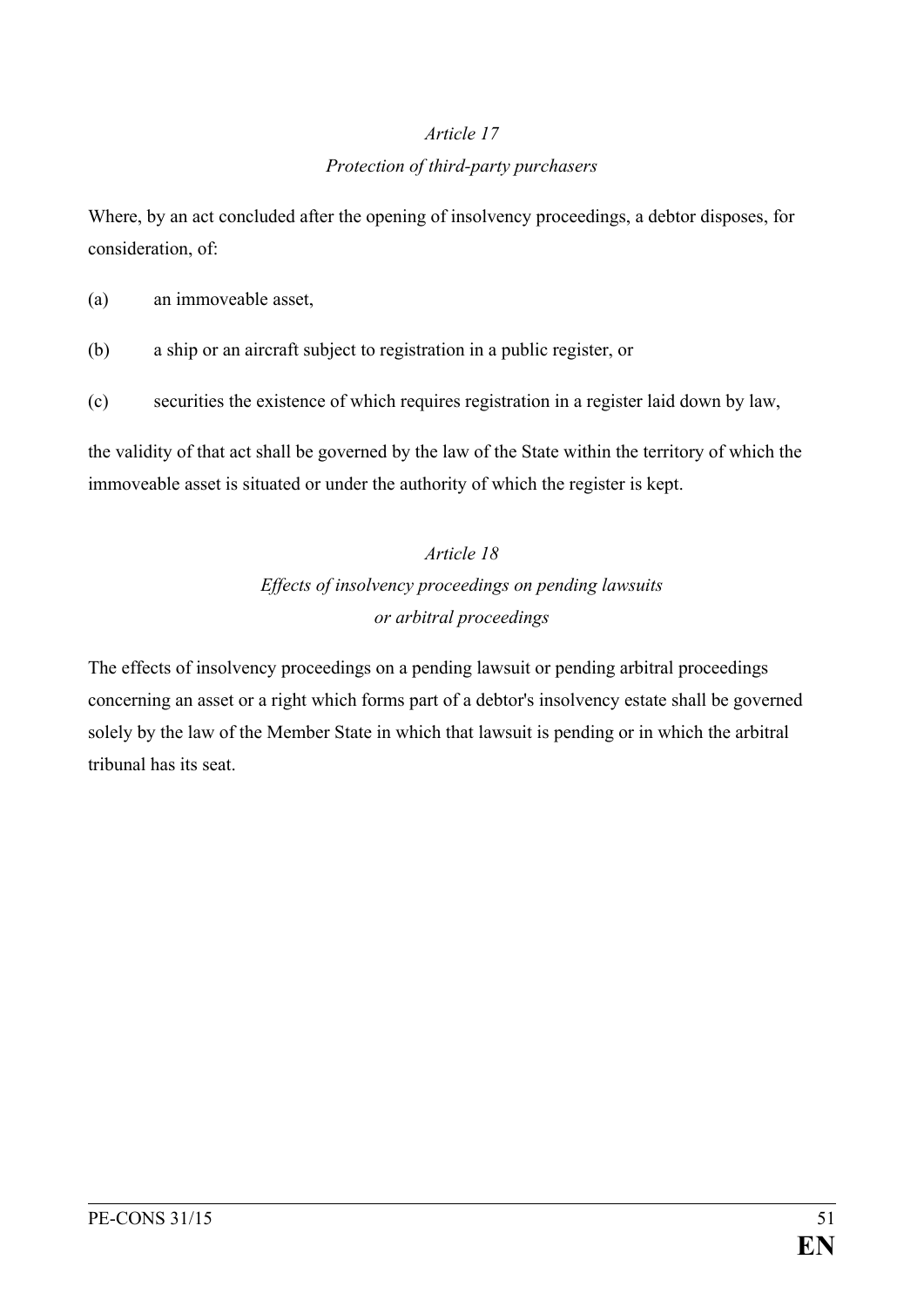# **CHAPTER II RECOGNITION OF INSOLVENCY PROCEEDINGS**

# *Article 19*

### *Principle*

1. Any judgment opening insolvency proceedings handed down by a court of a Member State which has jurisdiction pursuant to Article 3 shall be recognised in all other Member States from the moment that it becomes effective in the State of the opening of proceedings.

The rule laid down in the first subparagraph shall also apply where, on account of a debtor's capacity, insolvency proceedings cannot be brought against that debtor in other Member States.

2. Recognition of the proceedings referred to in Article 3(1) shall not preclude the opening of the proceedings referred to in Article 3(2) by a court in another Member State. The latter proceedings shall be secondary insolvency proceedings within the meaning of Chapter III.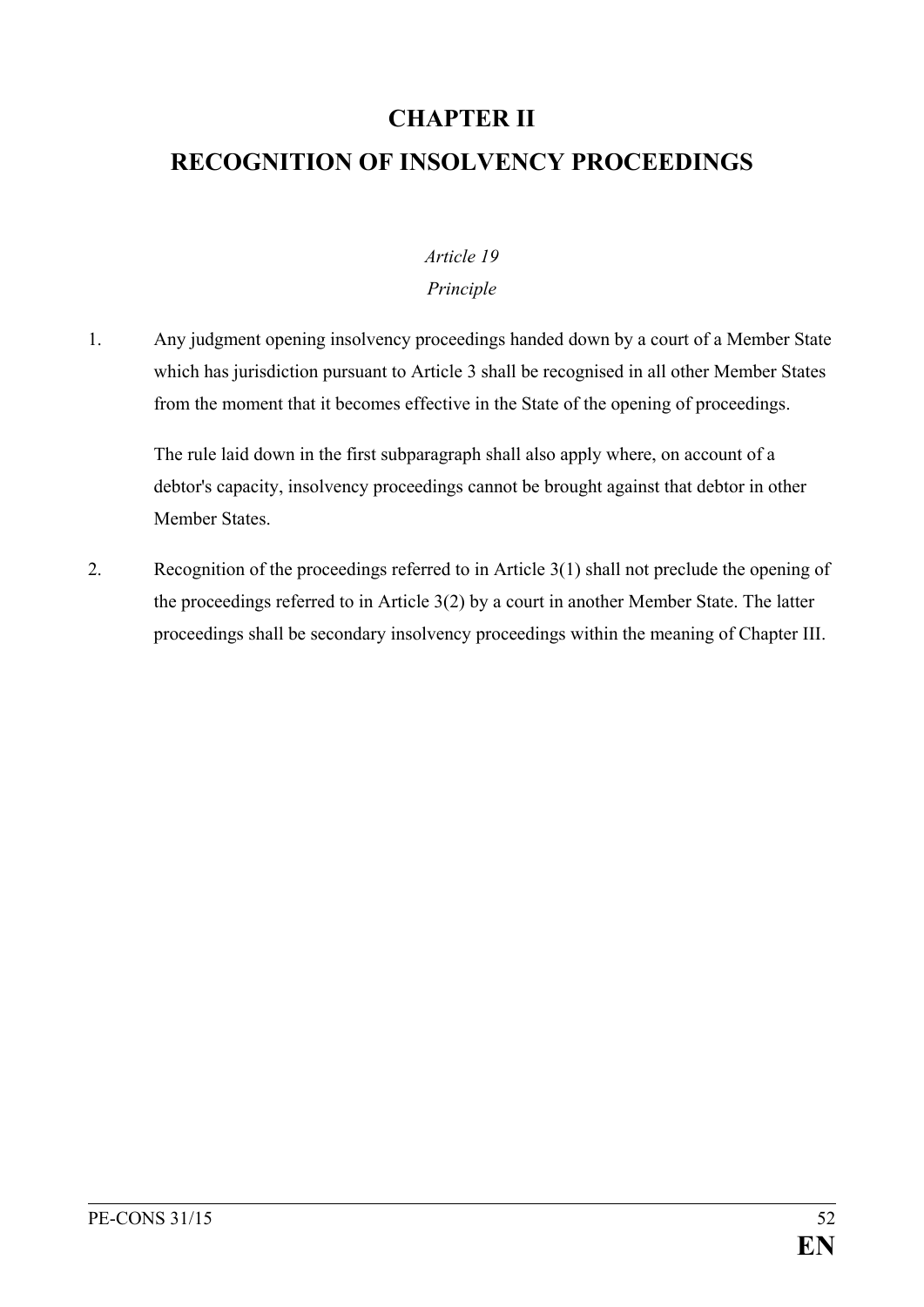# *Article 20 Effects of recognition*

- 1. The judgment opening insolvency proceedings as referred to in Article 3(1) shall, with no further formalities, produce the same effects in any other Member State as under the law of the State of the opening of proceedings, unless this Regulation provides otherwise and as long as no proceedings referred to in Article 3(2) are opened in that other Member State.
- 2. The effects of the proceedings referred to in Article 3(2) may not be challenged in other Member States. Any restriction of creditors' rights, in particular a stay or discharge, shall produce effects vis-à-vis assets situated within the territory of another Member State only in the case of those creditors who have given their consent.

# *Article 21 Powers of the insolvency practitioner*

1. The insolvency practitioner appointed by a court which has jurisdiction pursuant to Article 3(1) may exercise all the powers conferred on it, by the law of the State of the opening of proceedings, in another Member State, as long as no other insolvency proceedings have been opened there and no preservation measure to the contrary has been taken there further to a request for the opening of insolvency proceedings in that State. Subject to Articles 8 and 10, the insolvency practitioner may, in particular, remove the debtor's assets from the territory of the Member State in which they are situated.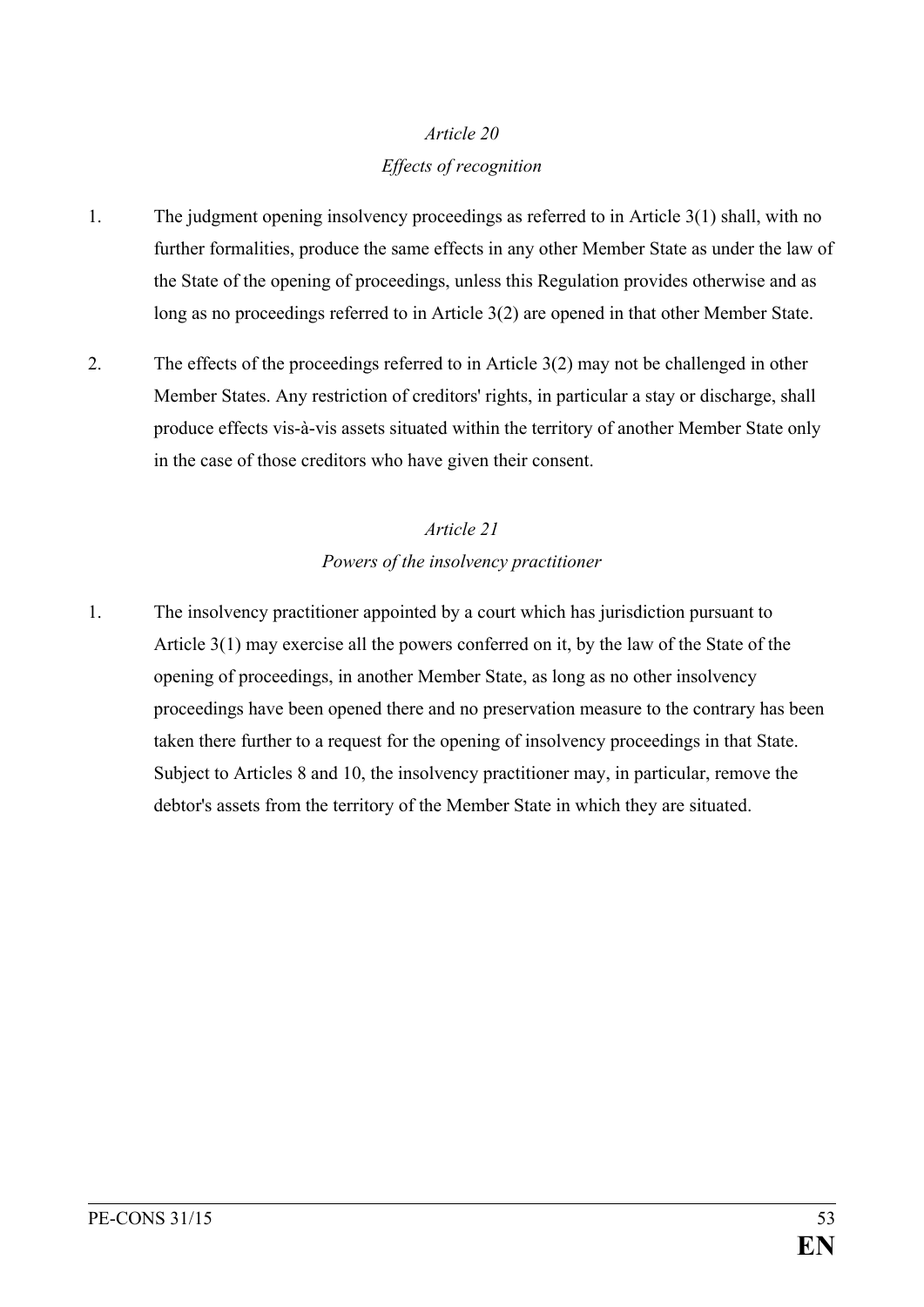- 2. The insolvency practitioner appointed by a court which has jurisdiction pursuant to Article 3(2) may in any other Member State claim through the courts or out of court that moveable property was removed from the territory of the State of the opening of proceedings to the territory of that other Member State after the opening of the insolvency proceedings. The insolvency practitioner may also bring any action to set aside which is in the interests of the creditors.
- 3. In exercising its powers, the insolvency practitioner shall comply with the law of the Member State within the territory of which it intends to take action, in particular with regard to procedures for the realisation of assets. Those powers may not include coercive measures, unless ordered by a court of that Member State, or the right to rule on legal proceedings or disputes.

### *Proof of the insolvency practitioner's appointment*

The insolvency practitioner's appointment shall be evidenced by a certified copy of the original decision appointing it or by any other certificate issued by the court which has jurisdiction.

A translation into the official language or one of the official languages of the Member State within the territory of which it intends to act may be required. No legalisation or other similar formality shall be required.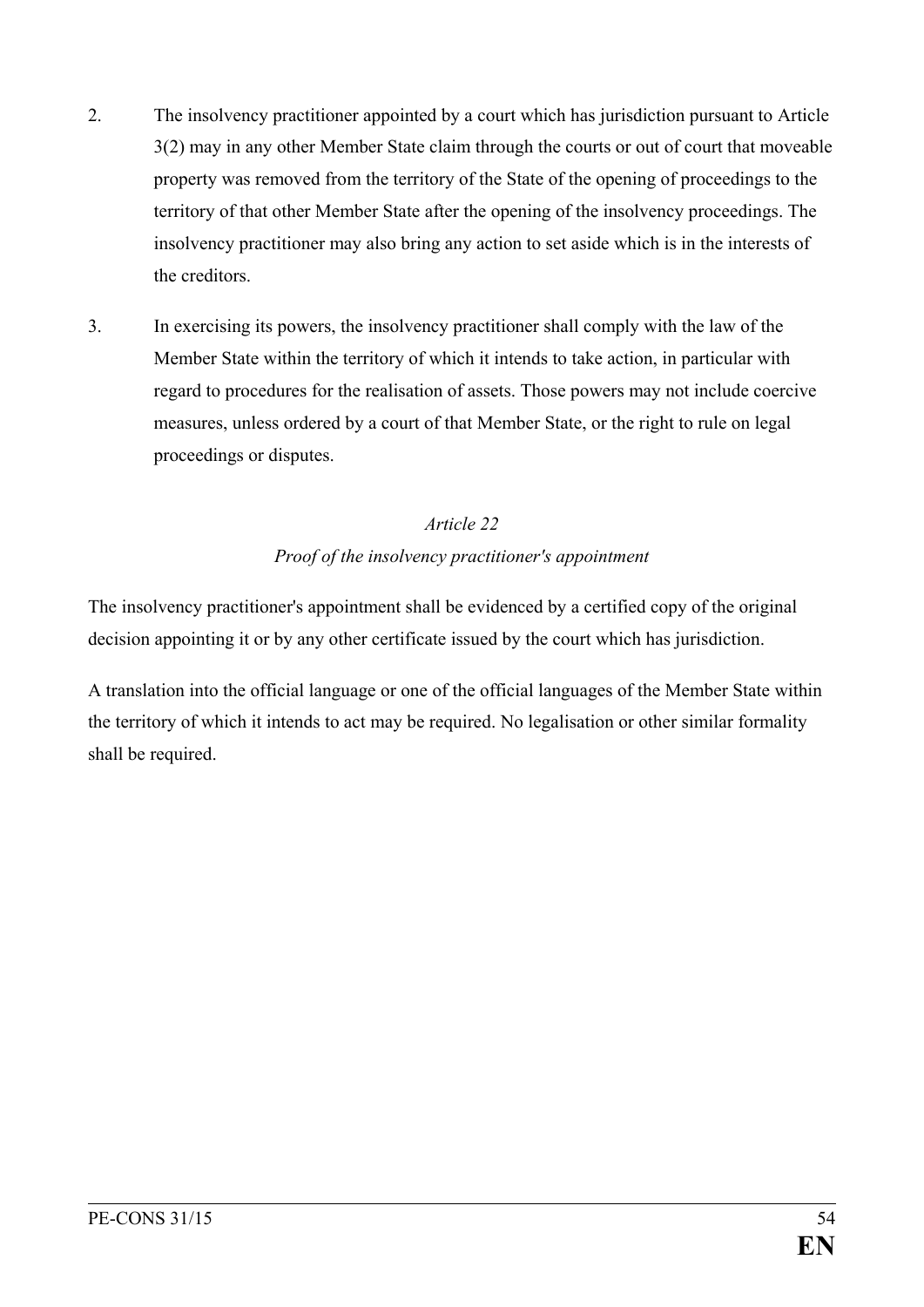# *Article 23 Return and imputation*

- 1. A creditor which, after the opening of the proceedings referred to in Article 3(1), obtains by any means, in particular through enforcement, total or partial satisfaction of its claim on the assets belonging to a debtor situated within the territory of another Member State, shall return what it has obtained to the insolvency practitioner, subject to Articles 8 and 10.
- 2. In order to ensure the equal treatment of creditors, a creditor which has, in the course of insolvency proceedings, obtained a dividend on its claim shall share in distributions made in other proceedings only where creditors of the same ranking or category have, in those other proceedings, obtained an equivalent dividend.

# *Article 24 Establishment of insolvency registers*

1. Member States shall establish and maintain in their territory one or several registers in which information concerning insolvency proceedings is published ("insolvency registers"). That information shall be published as soon as possible after the opening of such proceedings.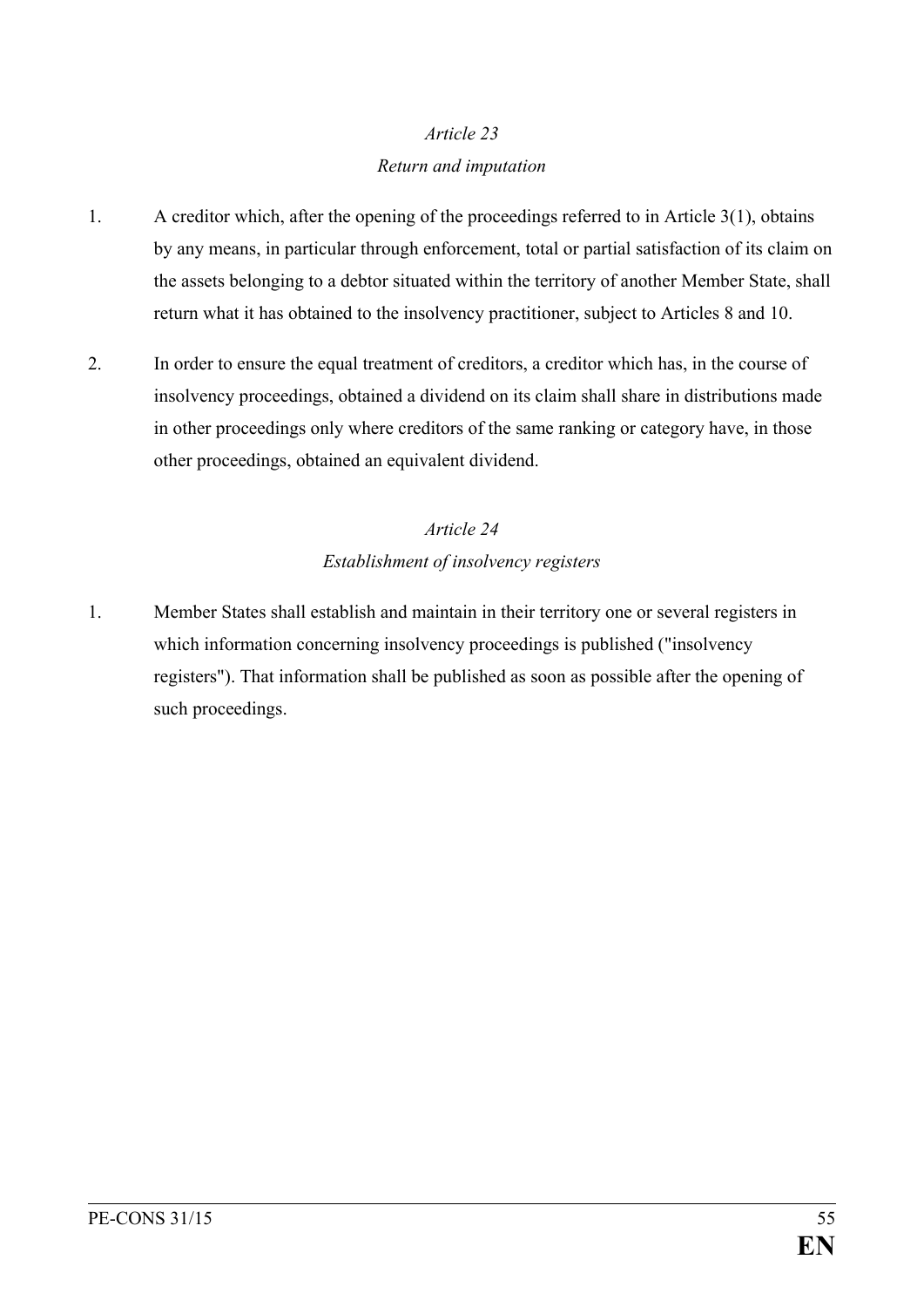- 2. The information referred to in paragraph 1 shall be made publicly available, subject to the conditions laid down in Article 27, and shall include the following ("mandatory information"):
	- (a) the date of the opening of insolvency proceedings;
	- (b) the court opening insolvency proceedings and the case reference number, if any;
	- (c) the type of insolvency proceedings referred to in Annex A that were opened and, where applicable, any relevant subtype of such proceedings opened in accordance with national law;
	- (d) whether jurisdiction for opening proceedings is based on Article  $3(1)$ ,  $3(2)$  or  $3(4)$ ;
	- (e) if the debtor is a company or a legal person, the debtor's name, registration number, registered office or, if different, postal address;
	- (f) if the debtor is an individual whether or not exercising an independent business or professional activity, the debtor's name, registration number, if any, and postal address or, where the address is protected, the debtor's place and date of birth;
	- (g) the name, postal address or email address of the insolvency practitioner, if any, appointed in the proceedings ;
	- (h) the time limit for lodging claims, if any, or a reference to the criteria for calculating that time limit;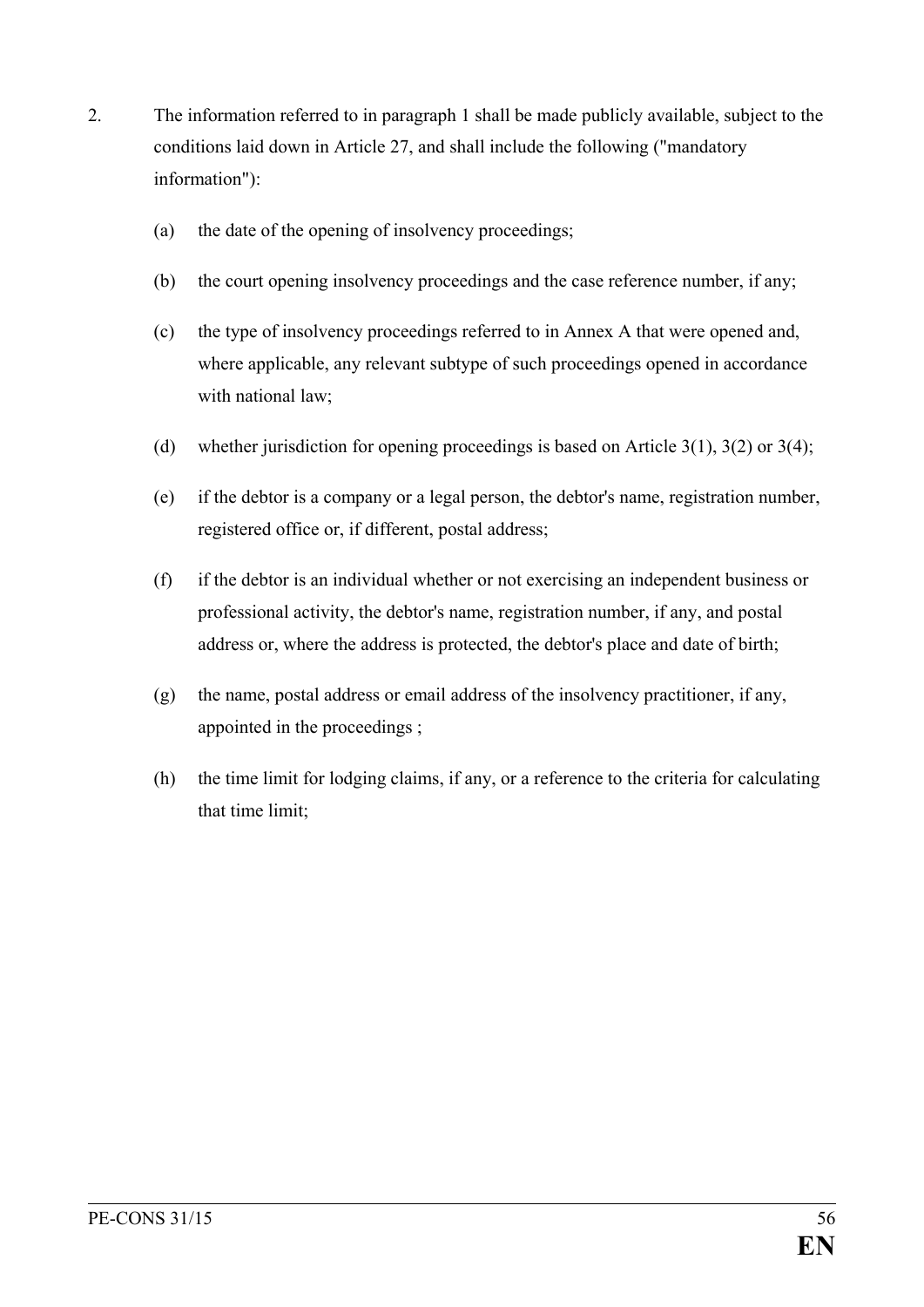- (i) the date of closing main insolvency proceedings, if any;
- (j) the court before which and, where applicable, the time limit within which a challenge of the decision opening insolvency proceedings is to be lodged in accordance with Article 5, or a reference to the criteria for calculating that time limit.
- 3. Paragraph 2 shall not preclude Member States from including documents or additional information in their national insolvency registers, such as directors' disqualifications related to insolvency.
- 4. Member States shall not be obliged to include in the insolvency registers the information referred to in paragraph 1 of this Article in relation to individuals not exercising an independent business or professional activity, or to make such information publicly available through the system of interconnection of those registers, provided that known foreign creditors are informed, pursuant to Article 54, of the elements referred to under point (j) of paragraph 2 of this Article.

Where a Member State makes use of the possibility referred to in the first subparagraph, the insolvency proceedings shall not affect the claims of foreign creditors who have not received the information referred to in the first subparagraph.

5. The publication of information in the registers under this Regulation shall not have any legal effects other than those set out in national law and in Article 55(6).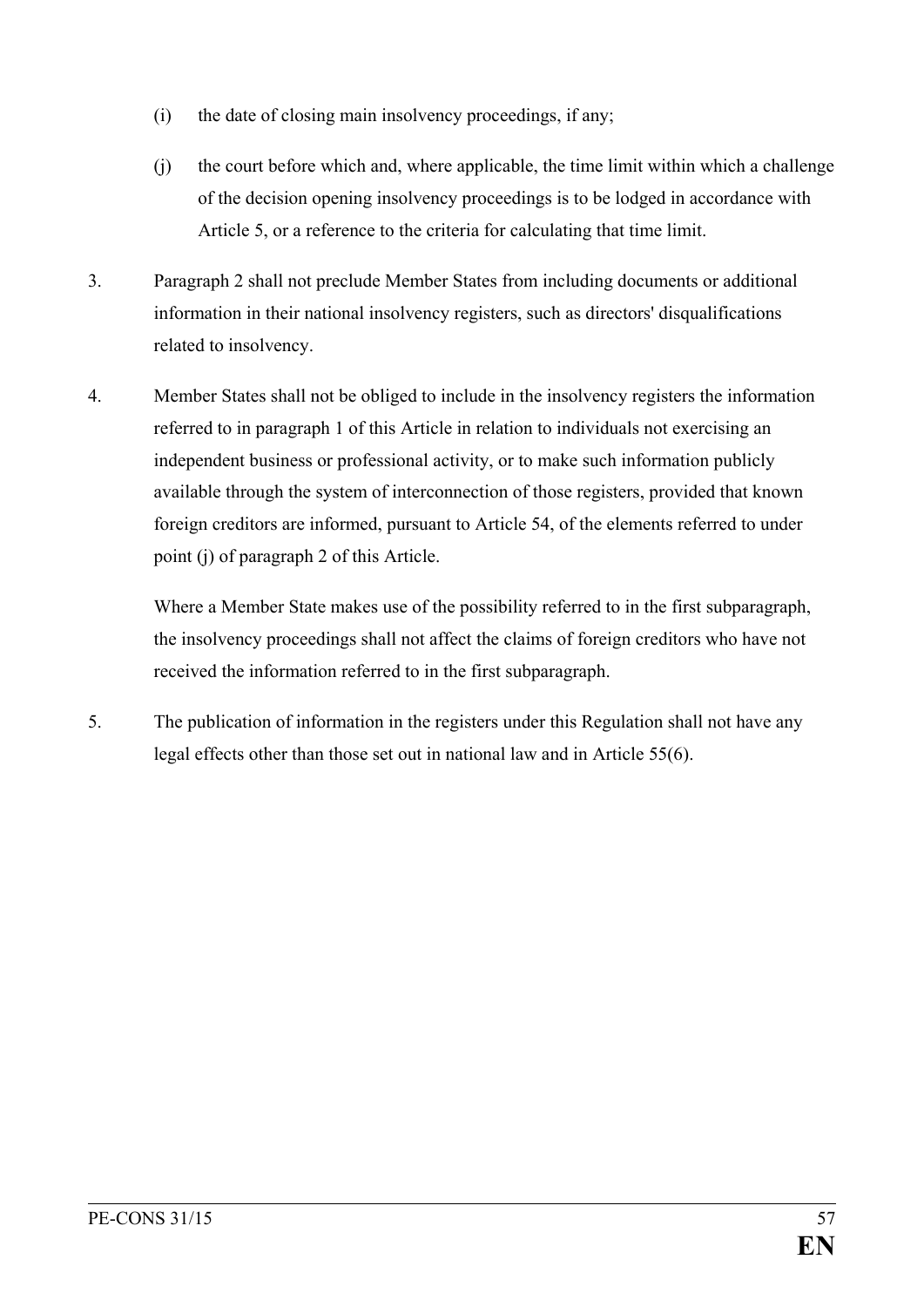# *Article 25 Interconnection of insolvency registers*

- 1. The Commission shall establish a decentralised system for the interconnection of insolvency registers by means of implementing acts. That system shall be composed of the insolvency registers and the European e-Justice Portal, which shall serve as a central public electronic access point to information in the system. The system shall provide a search service in all the official languages of the institutions of the Union in order to make available the mandatory information and any other documents or information included in the insolvency registers which the Member States choose to make available through the European e-Justice Portal.
- 2. By means of implementing acts in accordance with the procedure referred to in Article 87, the Commission shall adopt the following by…...\*:
	- (a) the technical specification defining the methods of communication and information exchange by electronic means on the basis of the established interface specification for the system of interconnection of insolvency registers;
	- (b) the technical measures ensuring the minimum information technology security standards for communication and distribution of information within the system of interconnection of insolvency registers;

<span id="page-58-0"></span>OJ: Please insert date : 48 months after the entry into force of this Regulation.  $\overline{a}$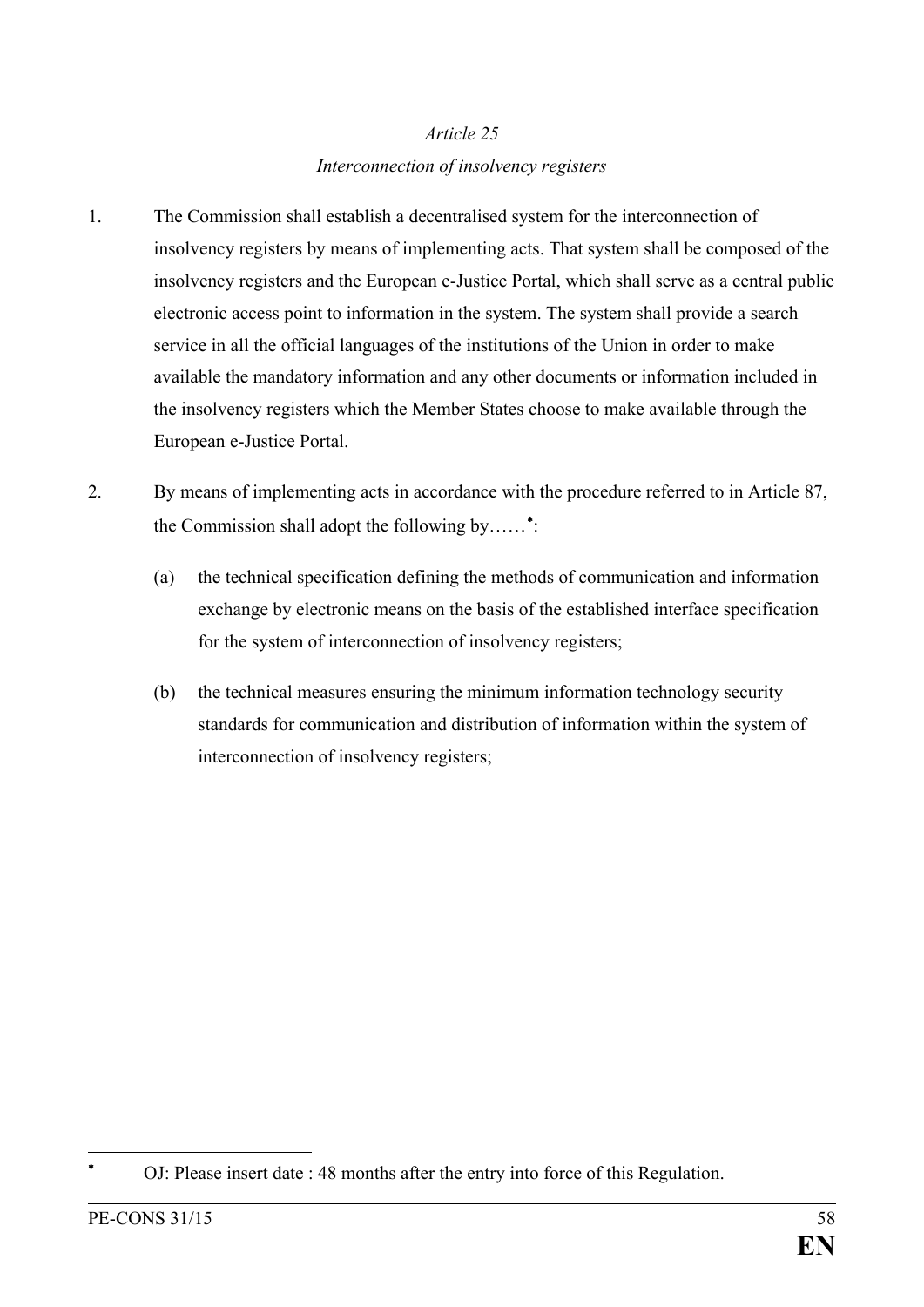- (c) minimum criteria for the search service provided by the European e-Justice Portal based on the information set out in Article 24;
- (d) minimum criteria for the presentation of the results of such searches based on the information set out in Article 24;
- (e) the means and the technical conditions of availability of services provided by the system of interconnection; and
- (f) a glossary containing a basic explanation of the national insolvency proceedings listed in Annex A.

### *Costs of establishing and interconnecting insolvency registers*

- 1. The establishment, maintenance and future development of the system of interconnection of insolvency registers shall be financed from the general budget of the Union.
- 2. Each Member State shall bear the costs of establishing and adjusting its national insolvency registers to make them interoperable with the European e-Justice Portal, as well as the costs of administering, operating and maintaining those registers. This shall be without prejudice to the possibility to apply for grants to support such activities under the Union's financial programmes.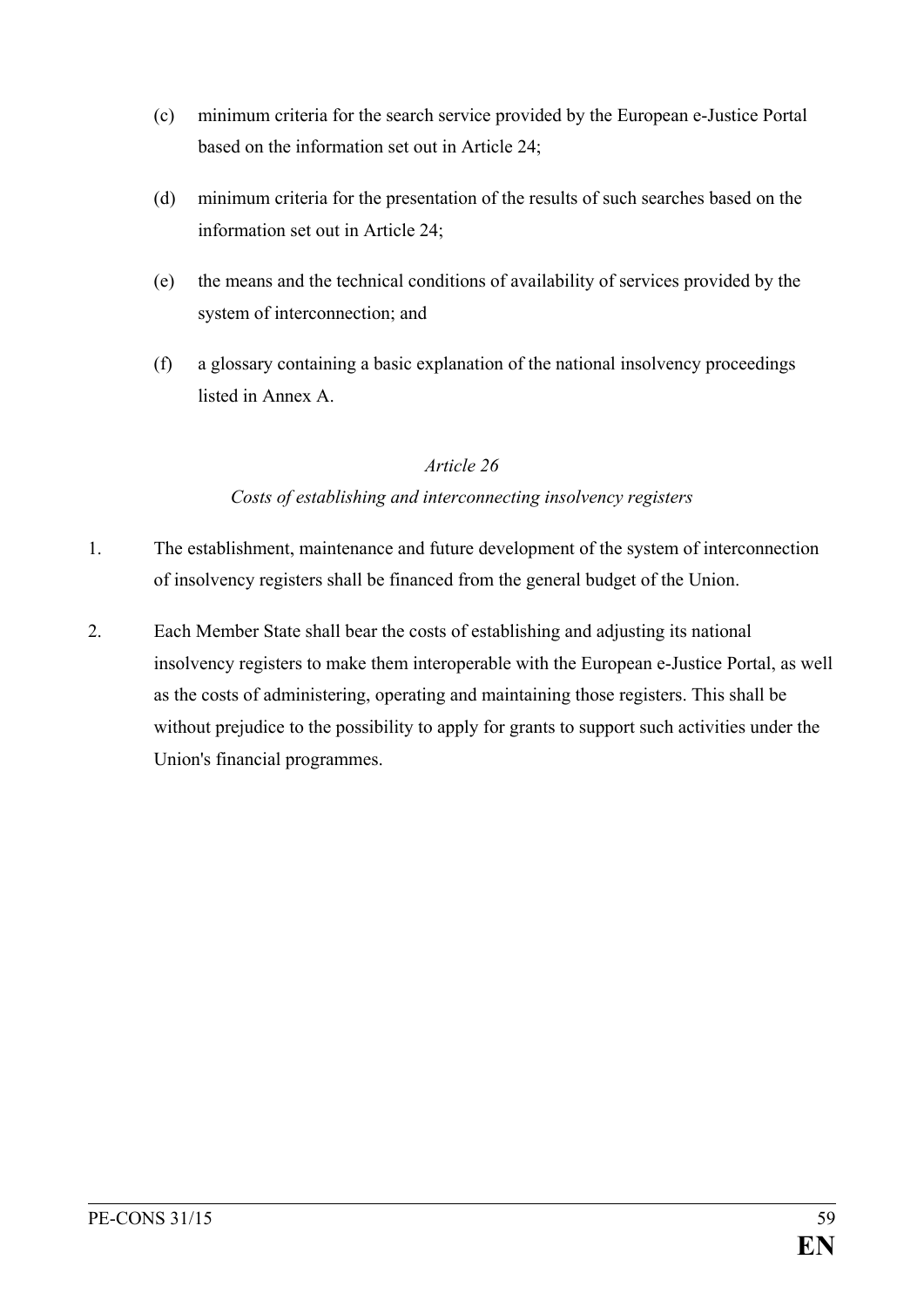#### *Conditions of access to information via the system of interconnection*

- 1. Member States shall ensure that the mandatory information referred to in points (a) to (j) of Article 24(2) is available free of charge via the system of interconnection of insolvency registers.
- 2. This Regulation shall not preclude Member States from charging a reasonable fee for access to the documents or additional information referred to in Article 24(3) via the system of interconnection of insolvency registers.
- 3. Member States may make access to mandatory information concerning individuals who are not exercising an independent business or professional activity, and concerning individuals exercising an independent business or professional activity when the insolvency proceedings are not related to that activity, subject to supplementary search criteria relating to the debtor in addition to the minimum criteria referred to in point (c) of Article 25(2).
- 4. Member States may require that access to the information referred to in paragraph 3 be made conditional upon a request to the competent authority. Member States may make access conditional upon the verification of the existence of a legitimate interest for accessing such information. The requesting person shall be able to submit the request for information electronically by means of a standard form via the European e-Justice Portal. Where a legitimate interest is required, it shall be permissible for the requesting person to justify his request by electronic copies of relevant documents. The requesting person shall be provided with an answer by the competent authority within three working days.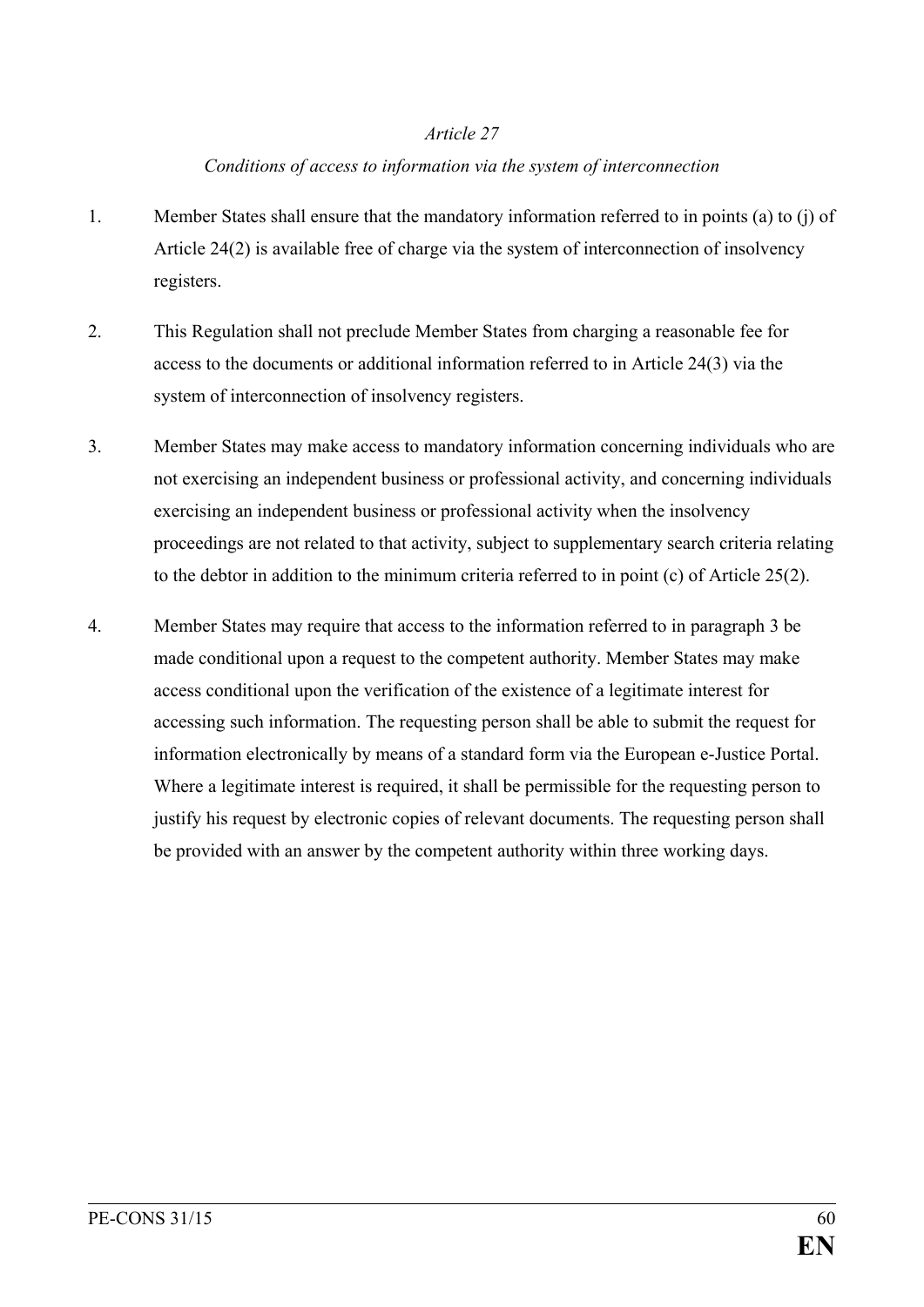The requesting person shall not be obliged to provide translations of the documents justifying his request, or to bear any costs of translation which the competent authority may incur.

# *Article 28*

### *Publication in another Member State*

- 1. The insolvency practitioner or the debtor in possession shall request that notice of the judgment opening insolvency proceedings and, where appropriate, the decision appointing the insolvency practitioner be published in any other Member State where an establishment of the debtor is located in accordance with the publication procedures provided for in that Member State. Such publication shall specify, where appropriate, the insolvency practitioner appointed and whether the jurisdiction rule applied is that pursuant to Article  $3(1)$  or  $(2)$ .
- 2. The insolvency practitioner or the debtor in possession may request that the information referred to in paragraph 1 be published in any other Member State where the insolvency practitioner or the debtor in possession deems it necessary in accordance with the publication procedures provided for in that Member State.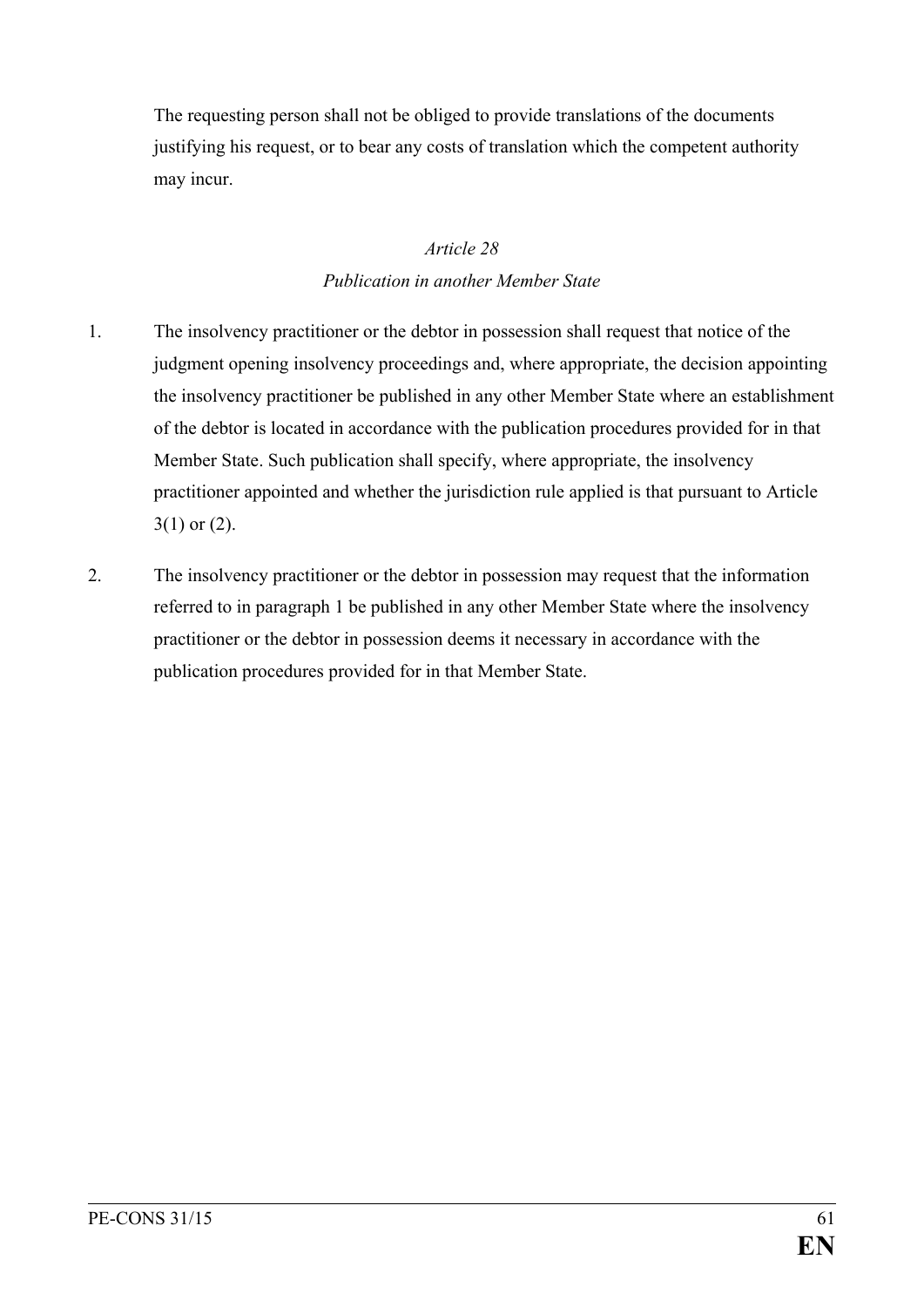### *Registration in public registers of another Member State*

- 1. Where the law of a Member State in which an establishment of the debtor is located and this establishment has been entered into a public register of that Member State, or the law of a Member State in which immovable property belonging to the debtor is located, requires information on the opening of insolvency proceedings referred to in Article 28 to be published in the land register, company register or any other public register, the insolvency practitioner or the debtor in possession shall take all the necessary measures to ensure such a registration.
- 2. The insolvency practitioner or the debtor in possession may request such registration in any other Member State, provided that the law of the Member State where the register is kept allows such registration.

## *Article 30 Costs*

The costs of the publication and registration provided for in Articles 28 and 29 shall be regarded as costs and expenses incurred in the proceedings.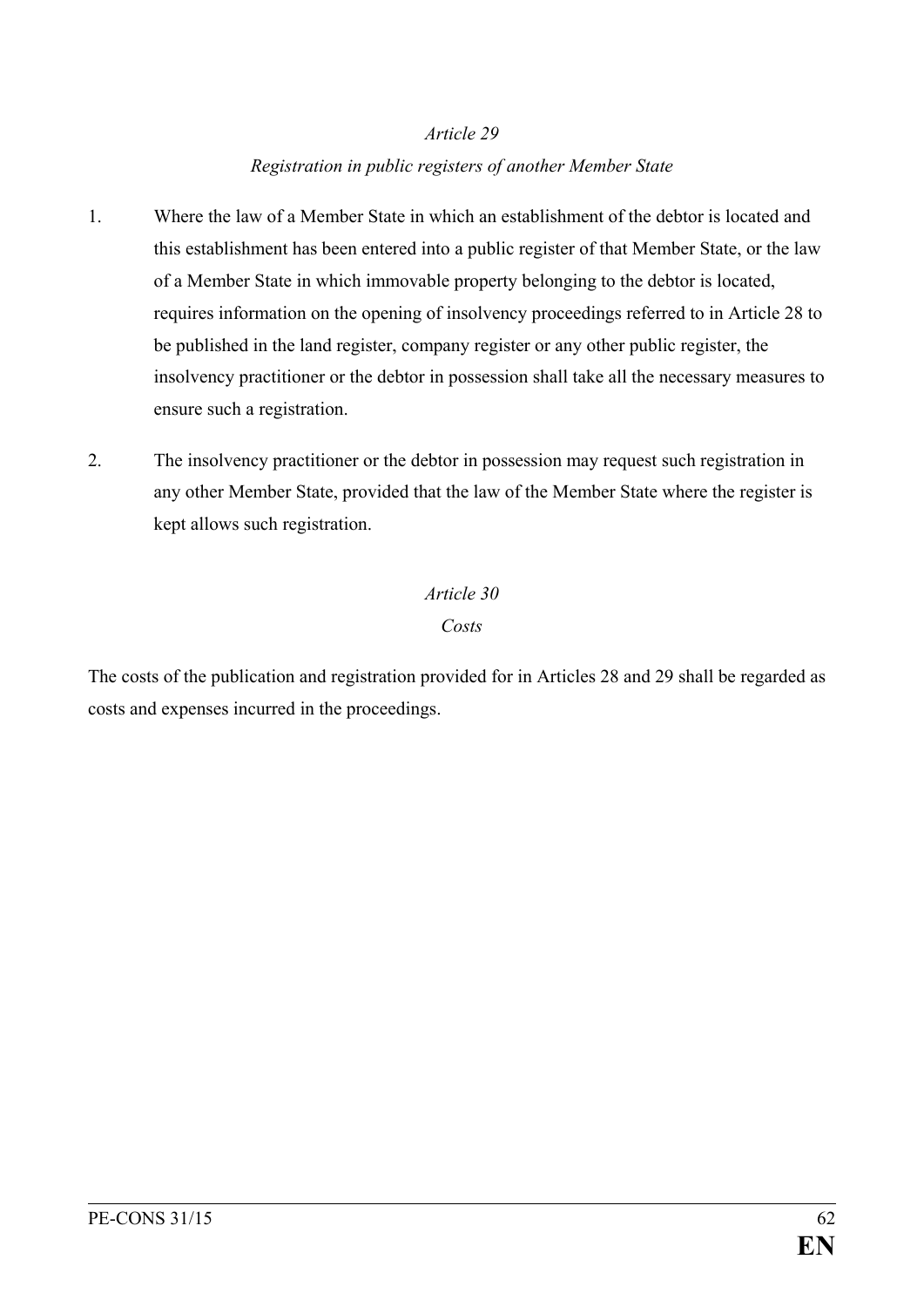# *Article 31 Honouring of an obligation to a debtor*

- 1. Where an obligation has been honoured in a Member State for the benefit of a debtor who is subject to insolvency proceedings opened in another Member State, when it should have been honoured for the benefit of the insolvency practitioner in those proceedings, the person honouring the obligation shall be deemed to have discharged it if he was unaware of the opening of the proceedings.
- 2. Where such an obligation is honoured before the publication provided for in Article 28 has been effected, the person honouring the obligation shall be presumed, in the absence of proof to the contrary, to have been unaware of the opening of insolvency proceedings. Where the obligation is honoured after such publication has been effected, the person honouring the obligation shall be presumed, in the absence of proof to the contrary, to have been aware of the opening of proceedings.

#### *Article 32*

### *Recognition and enforceability of other judgments*

1. Judgments handed down by a court whose judgment concerning the opening of proceedings is recognised in accordance with Article 19 and which concern the course and closure of insolvency proceedings, and compositions approved by that court, shall also be recognised with no further formalities. Such judgments shall be enforced in accordance with Articles 39 to 44 and 47 to 57 of Regulation (EU) No 1215/2012.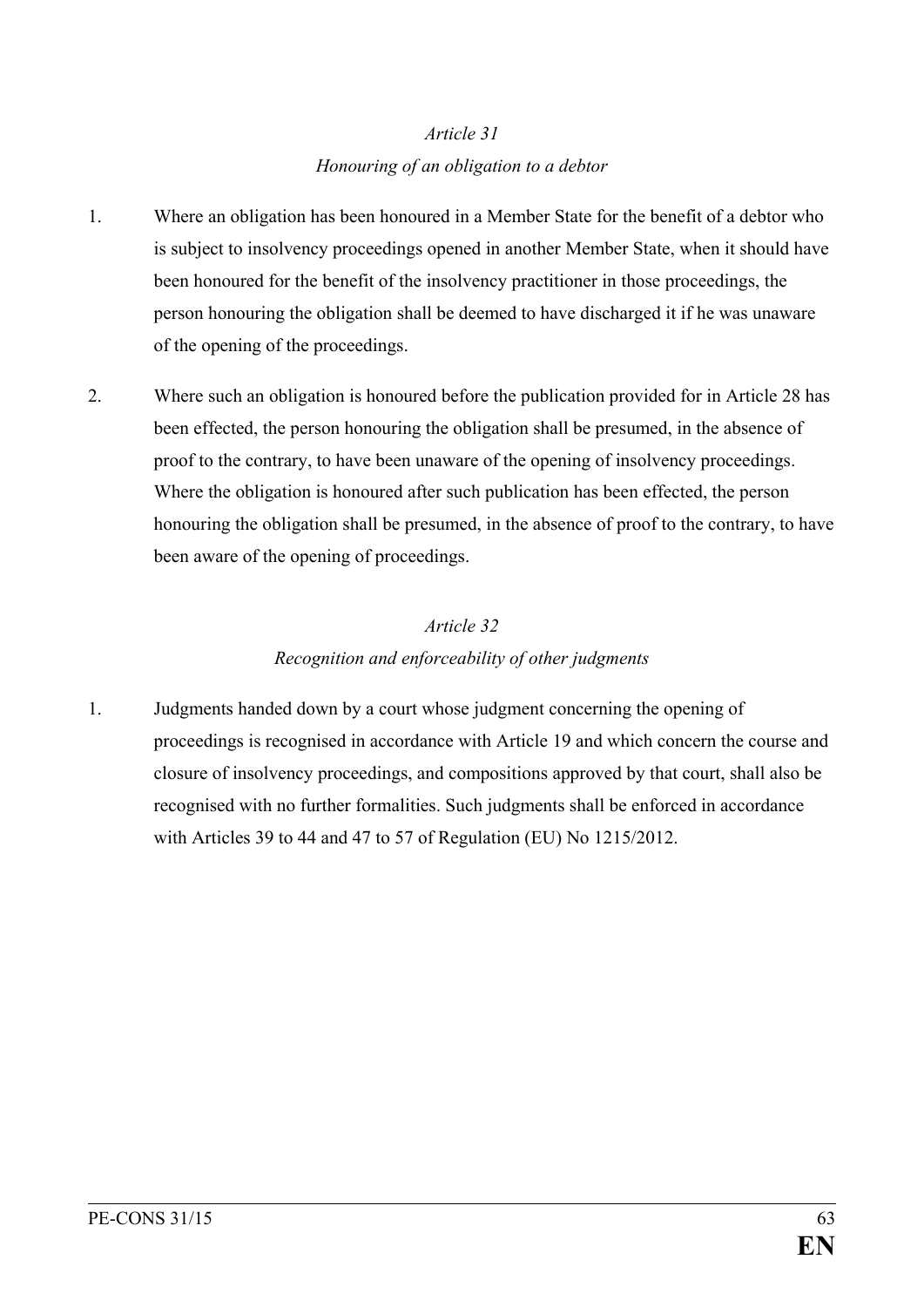The first subparagraph shall also apply to judgments deriving directly from the insolvency proceedings and which are closely linked with them, even if they were handed down by another court.

The first subparagraph shall also apply to judgments relating to preservation measures taken after the request for the opening of insolvency proceedings or in connection with it.

2. The recognition and enforcement of judgments other than those referred to in paragraph 1 of this Article shall be governed by Regulation (EU) No 1215/2012 provided that that Regulation is applicable.

### *Article 33*

### *Public policy*

Any Member State may refuse to recognise insolvency proceedings opened in another Member State or to enforce a judgment handed down in the context of such proceedings where the effects of such recognition or enforcement would be manifestly contrary to that State's public policy, in particular its fundamental principles or the constitutional rights and liberties of the individual.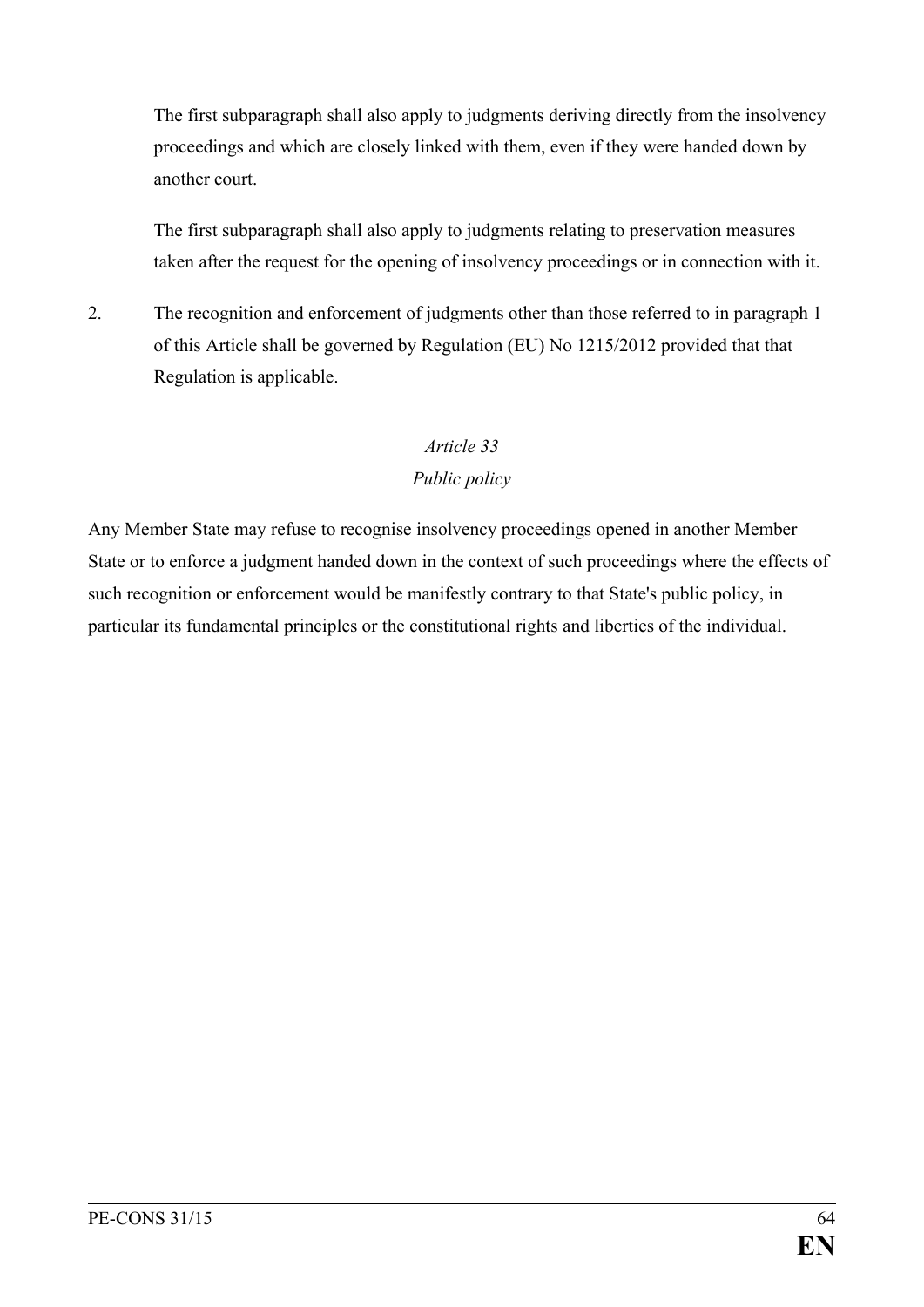# **CHAPTER III SECONDARY INSOLVENCY PROCEEDINGS**

### *Article 34*

*Opening of proceedings*

Where main insolvency proceedings have been opened by a court of a Member State and recognised in another Member State, a court of that other Member State which has jurisdiction pursuant to Article 3(2) may open secondary insolvency proceedings in accordance with the provisions set out in this Chapter. Where the main insolvency proceedings required that the debtor be insolvent, the debtor's insolvency shall not be re-examined in the Member State in which secondary insolvency proceedings may be opened. The effects of secondary insolvency proceedings shall be restricted to the assets of the debtor situated within the territory of the Member State in which those proceedings have been opened.

### *Article 35*

### *Applicable law*

Save as otherwise provided for in this Regulation, the law applicable to secondary insolvency proceedings shall be that of the Member State within the territory of which the secondary insolvency proceedings are opened.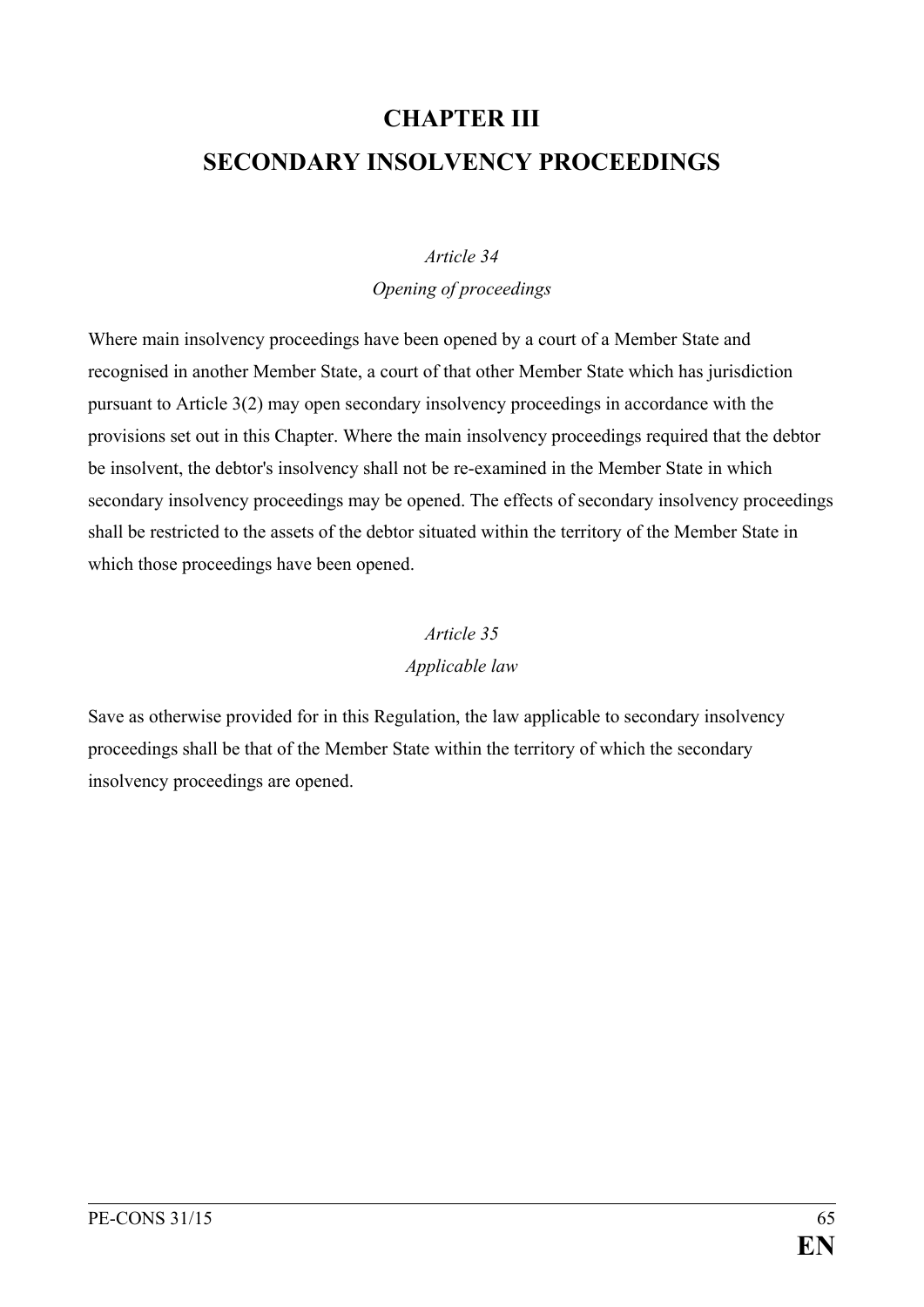#### *Right to give an undertaking in order to avoid secondary insolvency proceedings*

- 1. In order to avoid the opening of secondary insolvency proceedings, the insolvency practitioner in the main insolvency proceedings may give a unilateral undertaking (the 'undertaking') in respect of the assets located in the Member State in which secondary insolvency proceedings could be opened, that when distributing those assets or the proceeds received as a result of their realisation, it will comply with the distribution and priority rights under national law that creditors would have if secondary insolvency proceedings were opened in that Member State. The undertaking shall specify the factual assumptions on which it is based, in particular in respect of the value of the assets located in the Member State concerned and the options available to realise such assets.
- 2. Where an undertaking has been given in accordance with this Article, the law applicable to the distribution of proceeds from the realisation of assets referred to in paragraph 1, to the ranking of creditors' claims, and to the rights of creditors in relation to the assets referred to in paragraph 1 shall be the law of the Member State in which secondary insolvency proceedings could have been opened. The relevant point in time for determining the assets referred to in paragraph 1 shall be the moment at which the undertaking is given.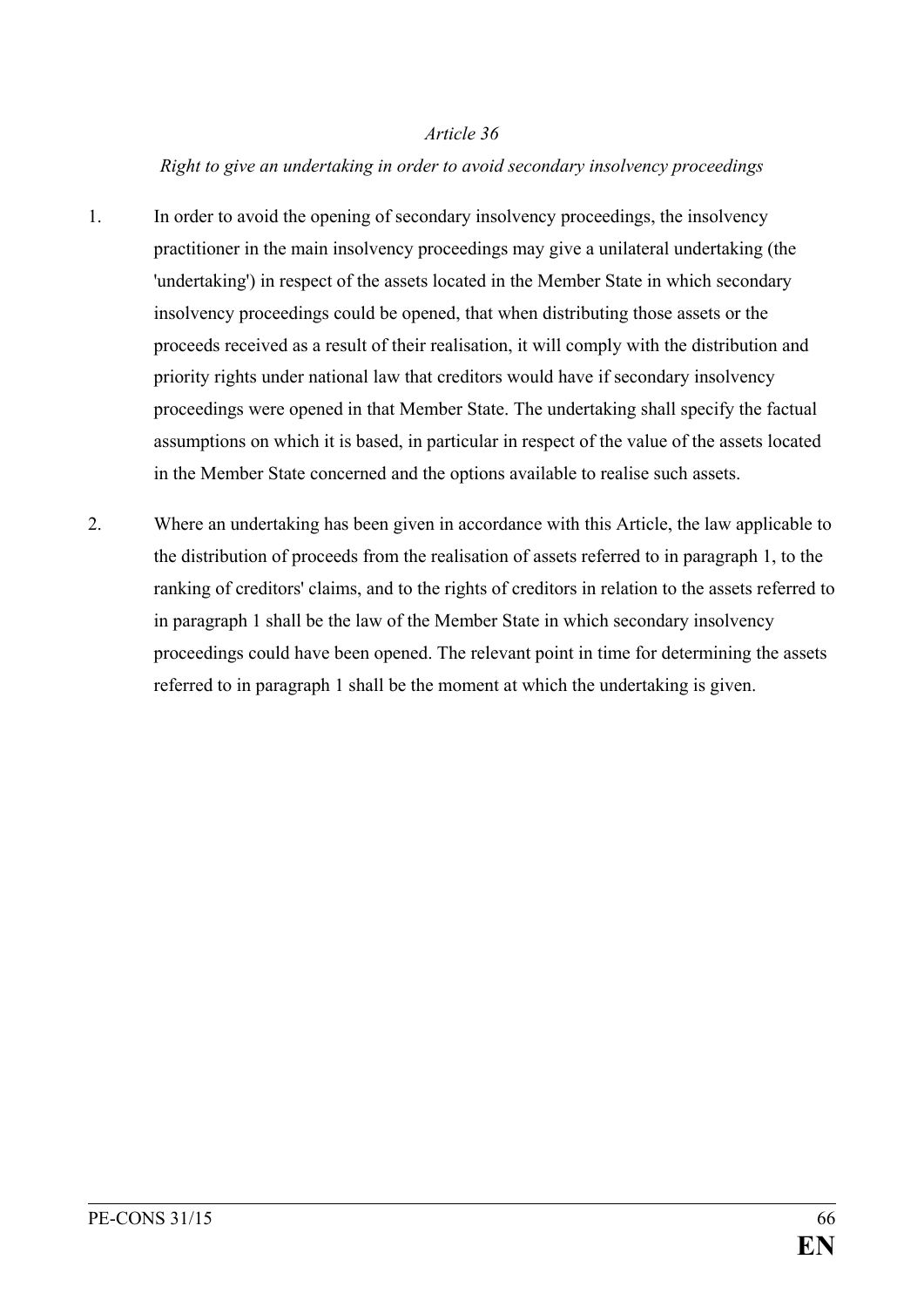- 3. The undertaking shall be made in the official language or one of the official languages of the Member State where secondary insolvency proceedings could have been opened, or, where there are several official languages in that Member State, the official language or one of the official languages of the place in which secondary insolvency proceedings could have been opened.
- 4. The undertaking shall be made in writing. It shall be subject to any other requirements relating to form and approval requirements as to distributions, if any, of the State of the opening of the main insolvency proceedings.
- 5. The undertaking shall be approved by the known local creditors. The rules on qualified majority and voting that apply to the adoption of restructuring plans under the law of the Member State where secondary insolvency proceedings could have been opened shall also apply to the approval of the undertaking. Creditors shall be able to participate in the vote by distance means of communication, where national law so permits. The insolvency practitioner shall inform the known local creditors of the undertaking, of the rules and procedures for its approval, and of the approval or rejection of the undertaking.
- 6. An undertaking given and approved in accordance with this Article shall be binding on the estate. If secondary insolvency proceedings are opened in accordance with Articles 37 and 38, the insolvency practitioner in the main insolvency proceedings shall transfer any assets which it removed from the territory of that Member State after the undertaking was given or, where those assets have already been realised, their proceeds, to the insolvency practitioner in the secondary insolvency proceedings.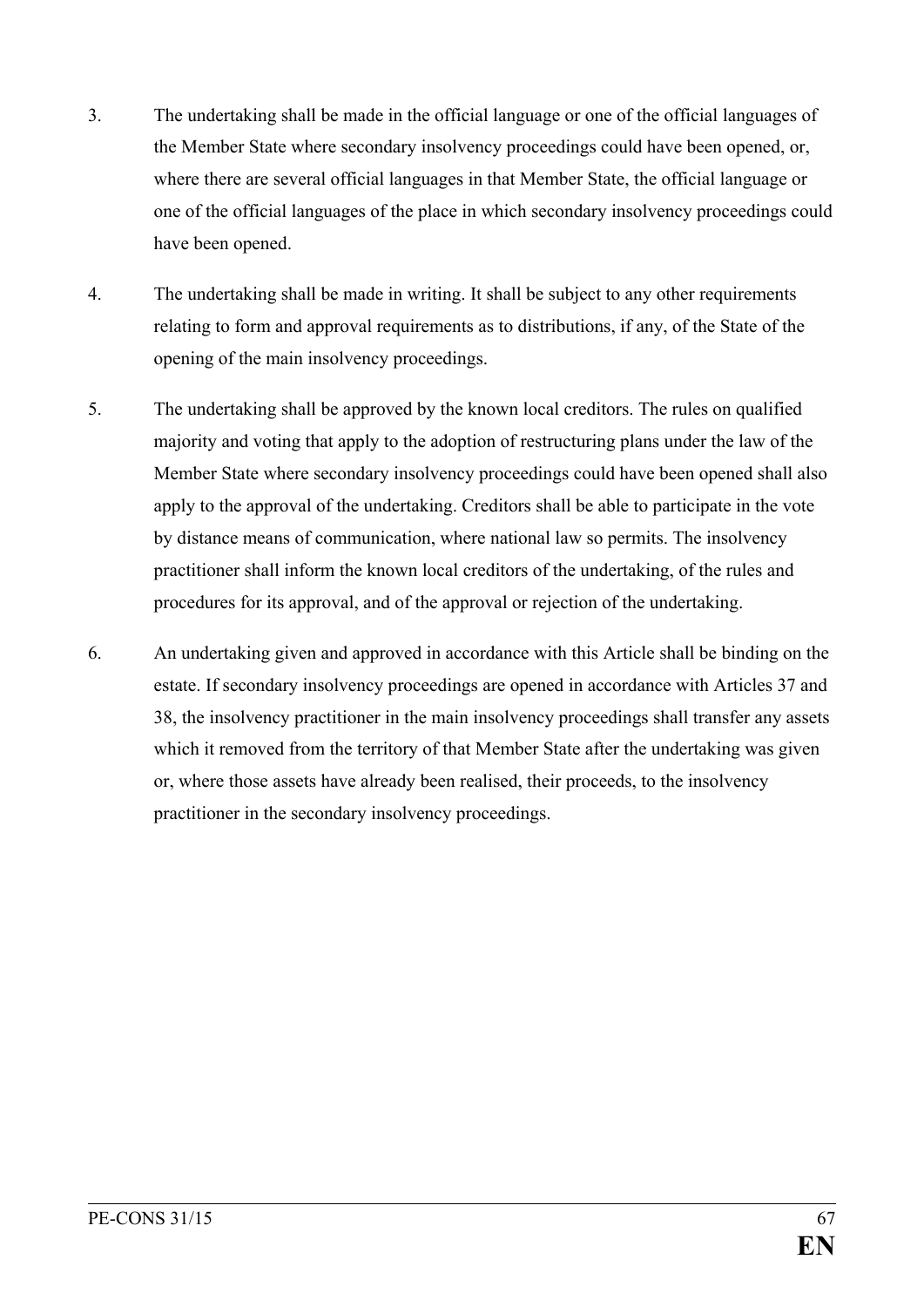- 7. Where the insolvency practitioner has given an undertaking, it shall inform local creditors about the intended distributions prior to distributing the assets and proceeds referred to in paragraph 1. If that information does not comply with the terms of the undertaking or the applicable law, any local creditor may challenge such distribution before the courts of the Member State in which main insolvency proceedings have been opened in order to obtain a distribution in accordance with the terms of the undertaking and the applicable law. In such cases, no distribution shall take place until the court has taken a decision on the challenge.
- 8. Local creditors may apply to the courts of the Member State in which main insolvency proceedings have been opened, in order to require the insolvency practitioner in the main insolvency proceedings to take any suitable measures necessary to ensure compliance with the terms of the undertaking available under the law of the State of the opening of main insolvency proceedings.
- 9. Local creditors may also apply to the courts of the Member State in which secondary insolvency proceedings could have been opened in order to require the court to take provisional or protective measures to ensure compliance by the insolvency practitioner with the terms of the undertaking.
- 10. The insolvency practitioner shall be liable for any damage caused to local creditors as a result of its non-compliance with the obligations and requirements set out in this Article.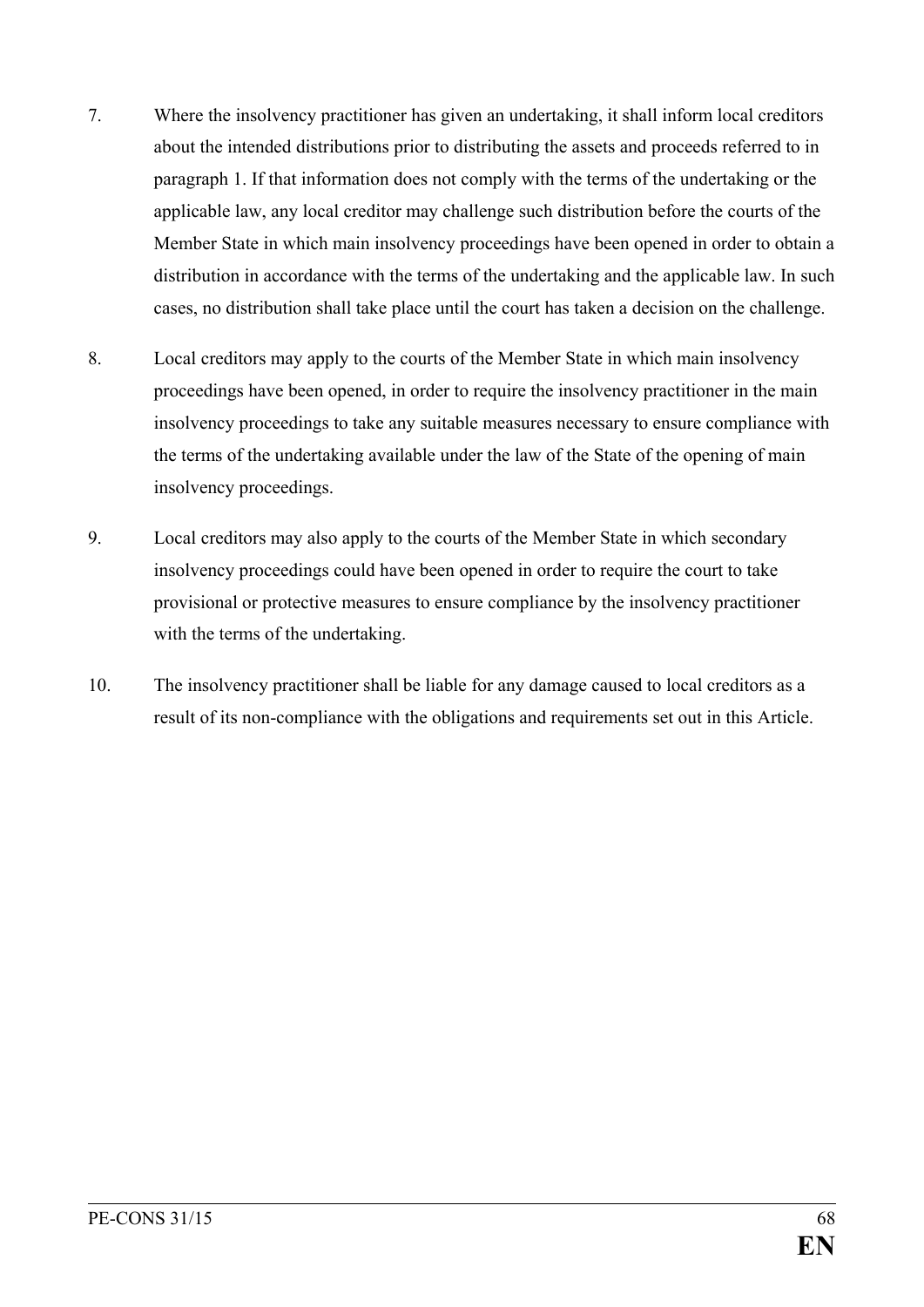11. For the purpose of this Article, an authority which is established in the Member State where secondary insolvency proceedings could have been opened and which is obliged under Directive 2008/94/EC of the European Parliament and of the Council**[1](#page-69-0)** to guarantee the payment of employees' outstanding claims resulting from contracts of employment or employment relationships shall be considered to be a local creditor, where the national law so provides.

### *Article 37*

### *Right to request the opening of secondary insolvency proceedings*

- 1. The opening of secondary insolvency proceedings may be requested by:
	- (a) the insolvency practitioner in the main insolvency proceedings;
	- (b) any other person or authority empowered to request the opening of insolvency proceedings under the law of the Member State within the territory of which the opening of secondary insolvency proceedings is requested.
- 2. Where an undertaking has become binding in accordance with Article 36, the request for opening secondary insolvency proceedings shall be lodged within 30 days of having received notice of the approval of the undertaking.

<span id="page-69-0"></span>**<sup>1</sup>** Directive 2008/94/EC of the European Parliament and of the Council of 22 October 2008 on the protection of employees in the event of the insolvency of their employer (OJ L 283, 28.10.2008, p. 36).  $\mathbf{1}$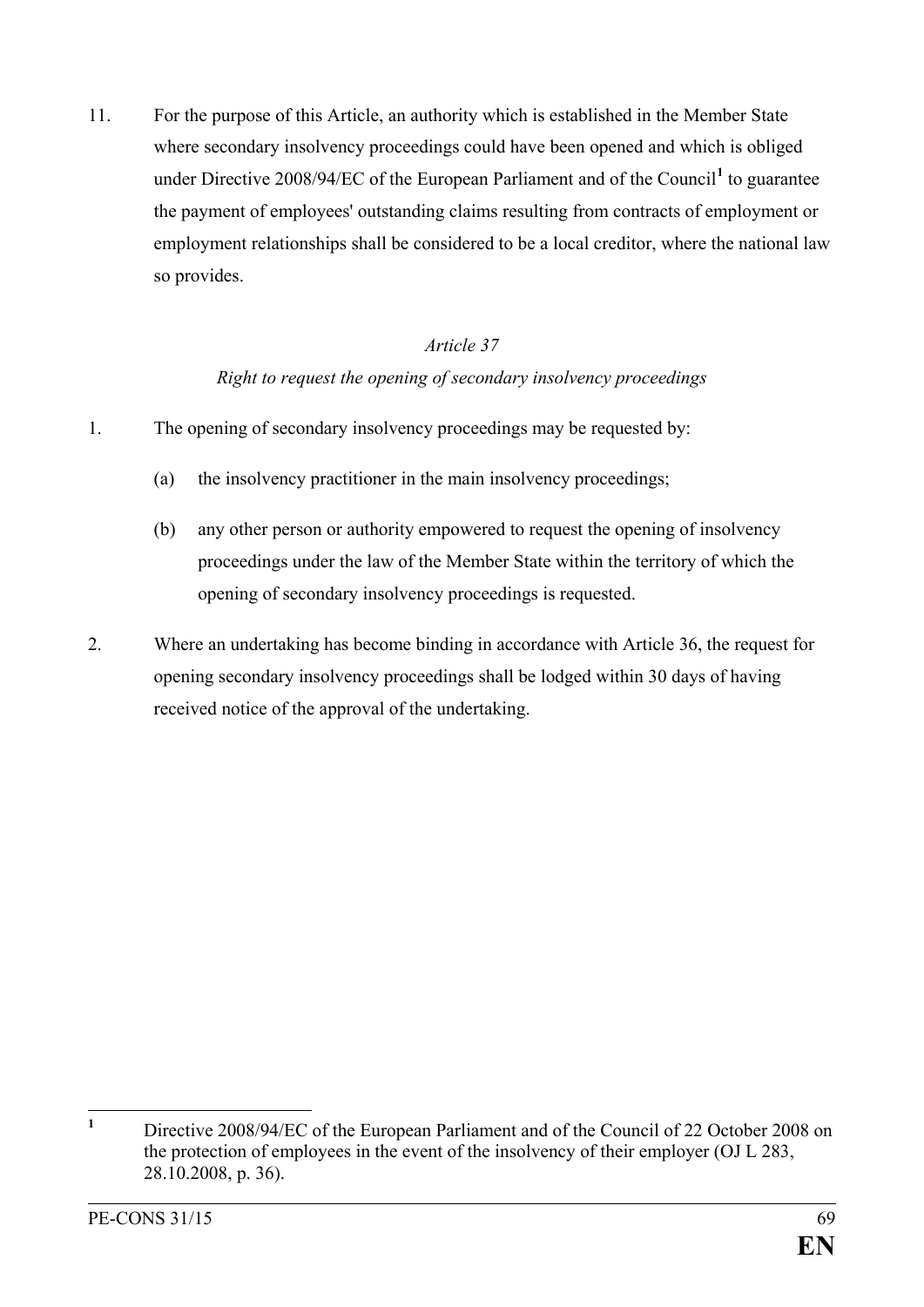#### *Decision to open secondary insolvency proceedings*

- 1. A court seised of a request to open secondary insolvency proceedings shall immediately give notice to the insolvency practitioner or the debtor in possession in the main insolvency proceedings and give it an opportunity to be heard on the request.
- 2. Where the insolvency practitioner in the main insolvency proceedings has given an undertaking in accordance with Article 36, the court referred to in paragraph 1 of this Article shall, at the request of the insolvency practitioner, not open secondary insolvency proceedings if it is satisfied that the undertaking adequately protects the general interests of local creditors.
- 3. Where a temporary stay of individual enforcement proceedings has been granted in order to allow for negotiations between the debtor and its creditors, the court, at the request of the insolvency practitioner or the debtor in possession, may stay the opening of secondary insolvency proceedings for a period not exceeding three months, provided that suitable measures are in place to protect the interests of local creditors.

The court referred to in paragraph 1 may order protective measures to protect the interests of local creditors by requiring the insolvency practitioner or the debtor in possession not to remove or dispose of any assets which are located in the Member State where its establishment is located unless this is done in the ordinary course of business. The court may also order other measures to protect the interest of local creditors during a stay, unless this is incompatible with the national rules on civil procedure.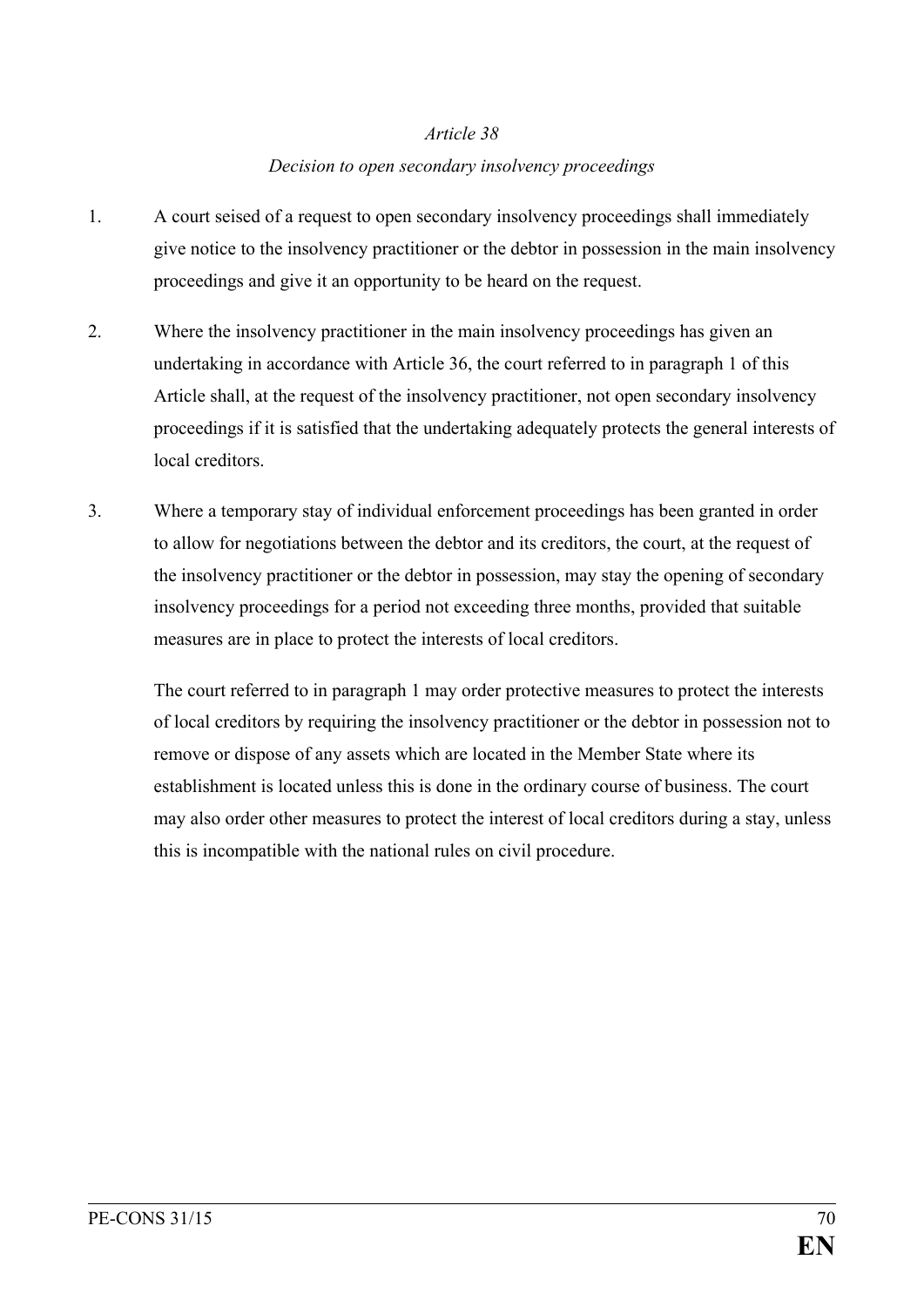The stay of the opening of secondary insolvency proceedings shall be lifted by the court of its own motion or at the request of any creditor if, during the stay, an agreement in the negotiations referred to in the first subparagraph has been concluded.

The stay may be lifted by the court of its own motion or at the request of any creditor if the continuation of the stay is detrimental to the creditor's rights, in particular if the negotiations have been disrupted or it has become evident that they are unlikely to be concluded, or if the insolvency practitioner or the debtor in possession has infringed the prohibition on disposal of its assets or on removal of them from the territory of the Member State where the establishment is located.

4. At the request of the insolvency practitioner in the main insolvency proceedings, the court referred to in paragraph 1 may open a type of insolvency proceedings as listed in Annex A other than the type initially requested, provided that the conditions for opening that type of proceedings under national law are fulfilled and that that type of proceedings is the most appropriate as regards the interests of the local creditors and coherence between the main and secondary insolvency proceedings. The second sentence of Article 34 shall apply.

### *Article 39*

### *Judicial review of the decision to open secondary insolvency proceedings*

The insolvency practitioner in the main insolvency proceedings may challenge the decision to open secondary insolvency proceedings before the courts of the Member State in which secondary insolvency proceedings have been opened on the ground that the court did not comply with the conditions and requirements of Article 38.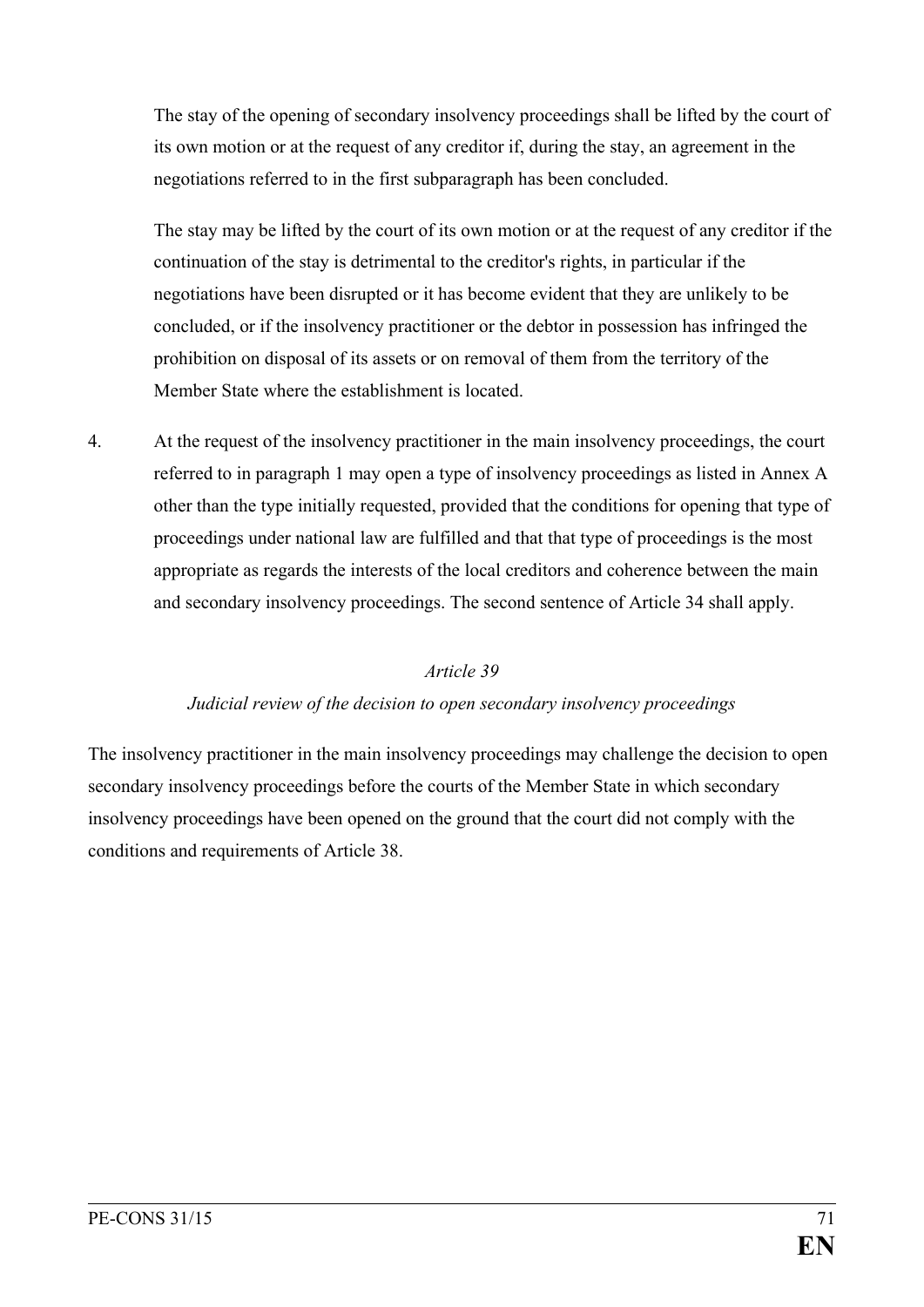#### *Advance payment of costs and expenses*

Where the law of the Member State in which the opening of secondary insolvency proceedings is requested requires that the debtor's assets be sufficient to cover in whole or in part the costs and expenses of the proceedings, the court may, when it receives such a request, require the applicant to make an advance payment of costs or to provide appropriate security.

#### *Article 41*

### *Cooperation and communication between insolvency practitioners*

- 1. The insolvency practitioner in the main insolvency proceedings and the insolvency practitioner or practitioners in secondary insolvency proceedings concerning the same debtor shall cooperate with each other to the extent such cooperation is not incompatible with the rules applicable to the respective proceedings. Such cooperation may take any form, including the conclusion of agreements or protocols.
- 2. In implementing the cooperation set out in paragraph 1, the insolvency practitoners shall:
	- (a) as soon as possible communicate to each other any information which may be relevant to the other proceedings, in particular any progress made in lodging and verifying claims and all measures aimed at rescuing or restructuring the debtor, or at terminating the proceedings, provided appropriate arrangements are made to protect confidential information;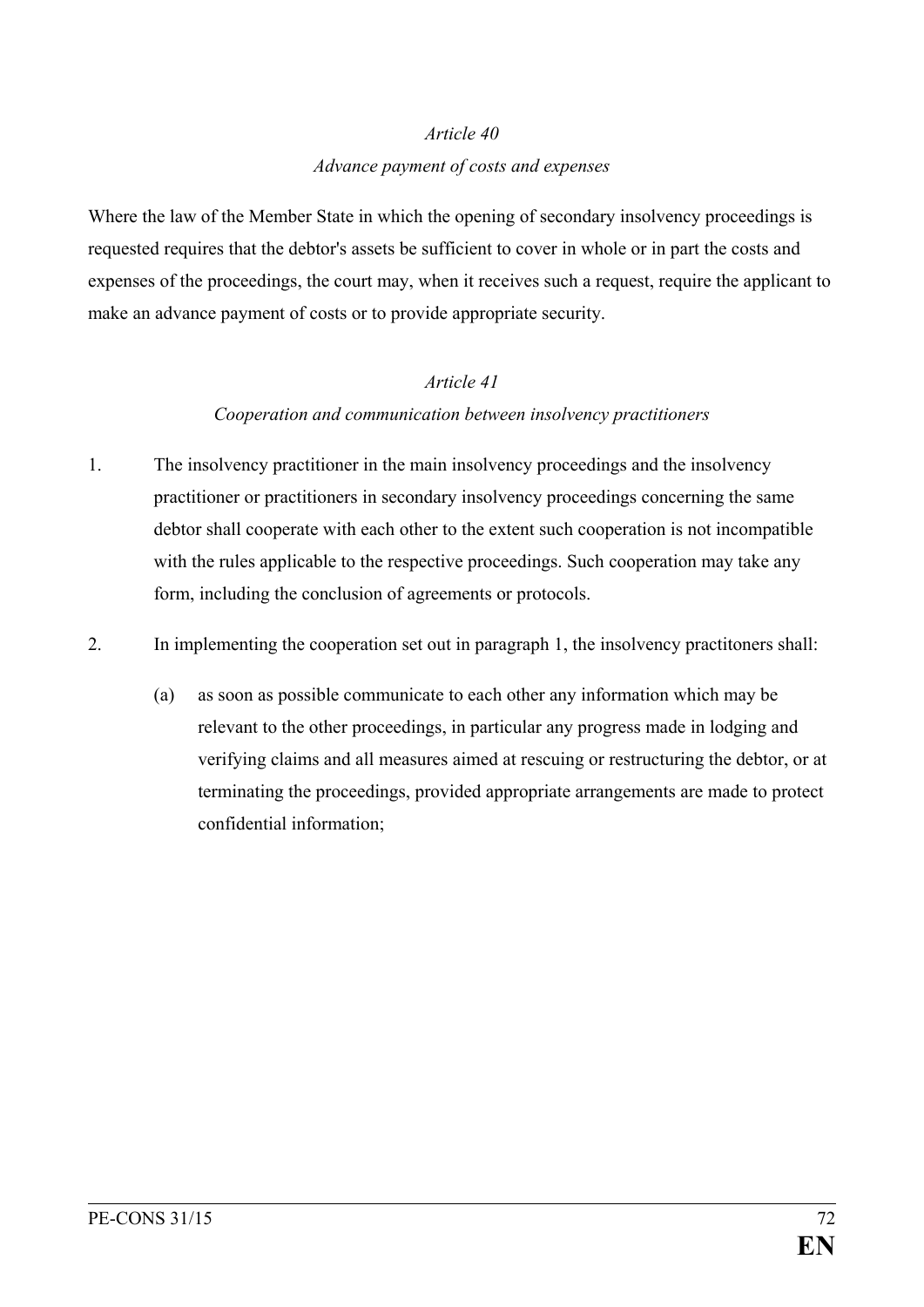- (b) explore the possibility of restructuring the debtor and, where such a possibility exists, coordinate the elaboration and implementation of a restructuring plan;
- (c) coordinate the administration of the realisation or use of the debtor's assets and affairs; the insolvency practitioner in the secondary insolvency proceedings shall give the insolvency practitioner in the main insolvency proceedings an early opportunity to submit proposals on the realisation or use of the assets in the secondary insolvency proceedings.
- 3. Paragraphs 1 and 2 shall apply mutatis mutandis to situations where, in the main or in the secondary insolvency proceedings or in any territorial insolvency proceedings concerning the same debtor and open at the same time, the debtor remains in possession of its assets.

# *Cooperation and communication between courts*

1. In order to facilitate the coordination of main, territorial and secondary insolvency proceedings concerning the same debtor, a court before which a request to open insolvency proceedings is pending, or which has opened such proceedings, shall cooperate with any other court before which a request to open insolvency proceedings is pending, or which has opened such proceedings, to the extent that such cooperation is not incompatible with the rules applicable to each of the proceedings. For that purpose, the courts may, where appropriate, appoint an independent person or body acting on its instructions, provided that it is not incompatible with the rules applicable to them.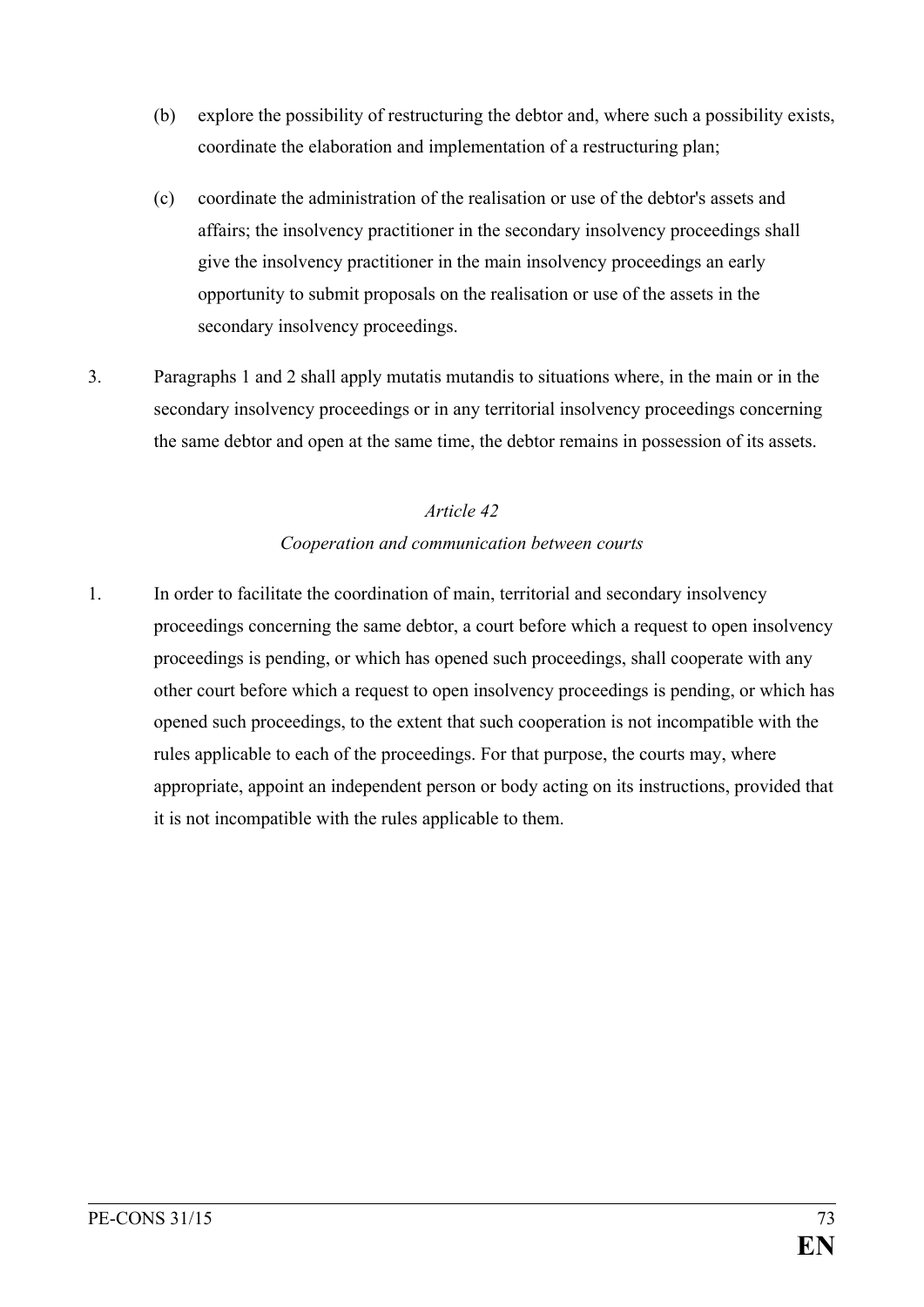- 2. In implementing the cooperation set out in paragraph 1, the courts, or any appointed person or body acting on their behalf, as referred to in paragraph 1, may communicate directly with, or request information or assistance directly from, each other provided that such communication respects the procedural rights of the parties to the proceedings and the confidentiality of information.
- 3. The cooperation referred to in paragraph 1 may be implemented by any means that the court considers appropriate. It may, in particular, concern:
	- (a) coordination in the appointment of the insolvency practitioners;
	- (b) communication of information by any means considered appropriate by the court;
	- (c) coordination of the administration and supervision of the debtor's assets and affairs;
	- (d) coordination of the conduct of hearings;
	- (e) coordination in the approval of protocols, where necessary.

#### *Cooperation and communication between insolvency practitioners and courts*

- 1. In order to facilitate the coordination of main, territorial and secondary insolvency proceedings opened in respect of the same debtor:
	- (a) an insolvency practitioner in main insolvency proceedings shall cooperate and communicate with any court before which a request to open secondary insolvency proceedings is pending or which has opened such proceedings;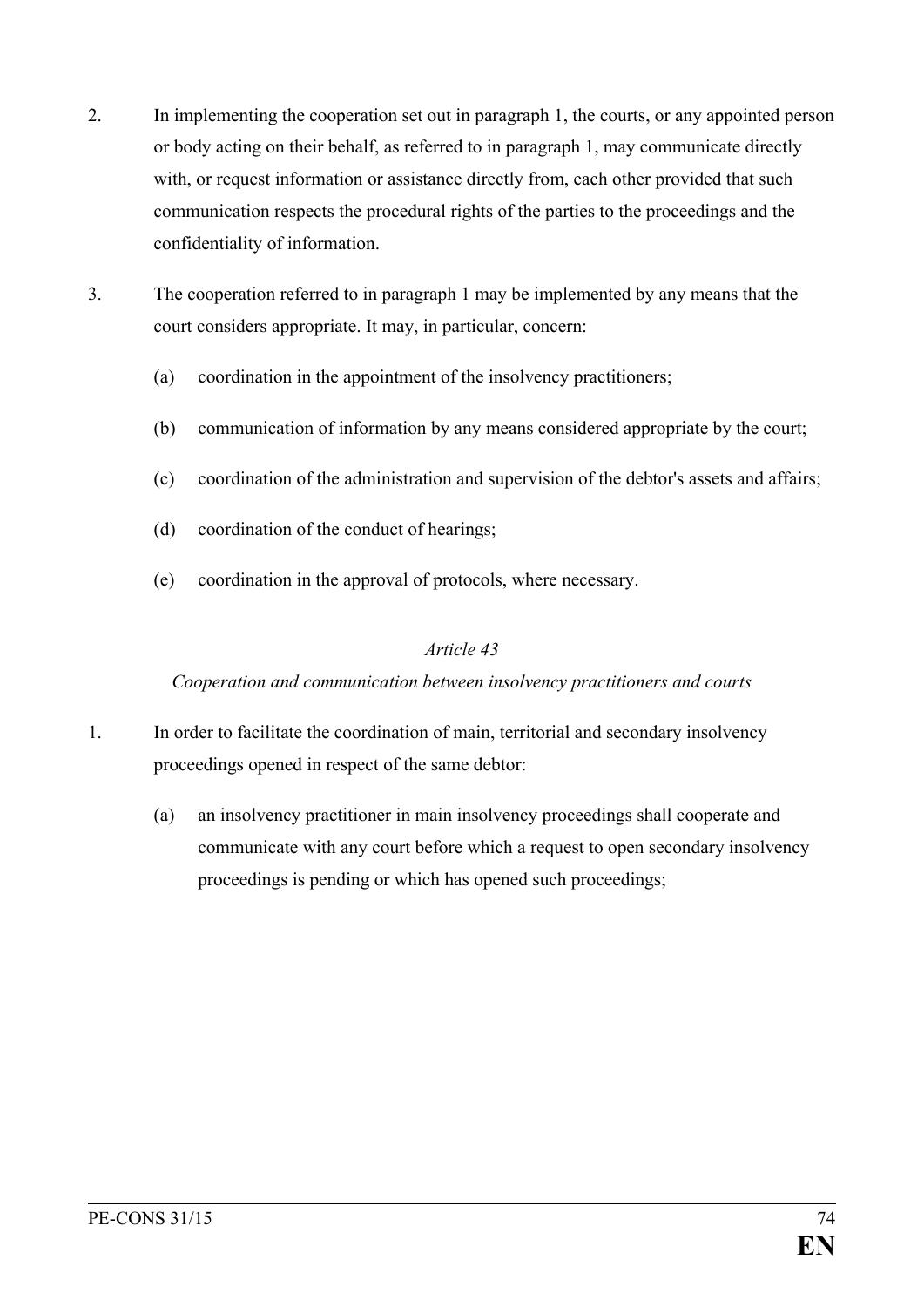- (b) an insolvency practitioner in territorial or secondary insolvency proceedings shall cooperate and communicate with the court before which a request to open main insolvency proceedings is pending or which has opened such proceedings, and
- (c) an insolvency practitioner in territorial or secondary insolvency proceedings shall cooperate and communicate with the court before which a request to open other territorial or secondary insolvency proceedings is pending or which has opened such proceedings,

to the extent that such cooperation and communication are not incompatible with the rules applicable to each of the proceedings and do not entail any conflict of interest.

2. The cooperation referred to in paragraph 1 may be implemented by any appropriate means, such as those set out in Article 42(3).

# *Article 44 Costs of cooperation and communication*

The requirements laid down in Articles 42 and 43 shall not result in courts charging costs to each other for cooperation and communication.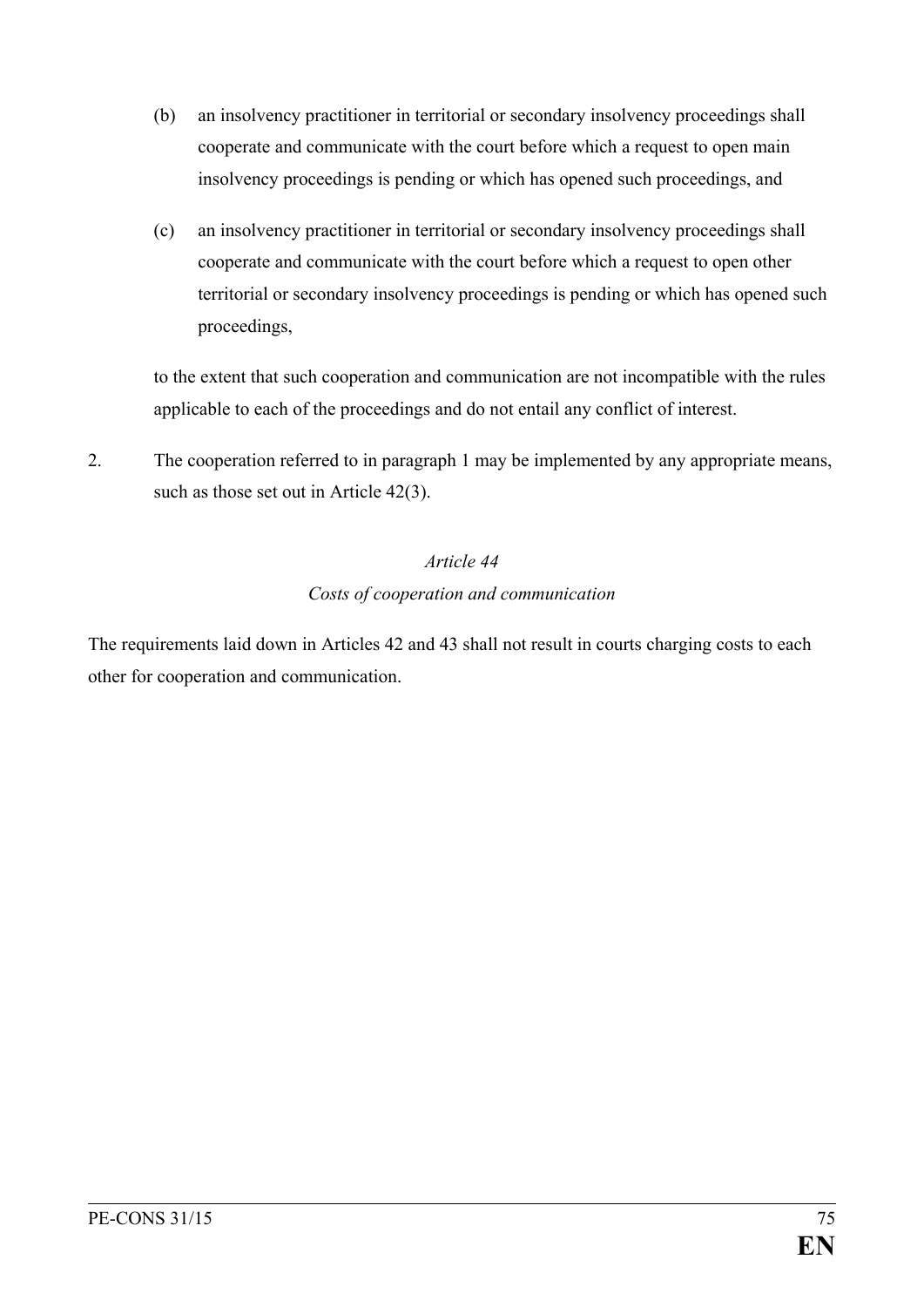# *Exercise of creditors' rights*

- 1. Any creditor may lodge its claim in the main insolvency proceedings and in any secondary insolvency proceedings.
- 2. The insolvency practitioners in the main and any secondary insolvency proceedings shall lodge in other proceedings claims which have already been lodged in the proceedings for which they were appointed, provided that the interests of creditors in the latter proceedings are served by doing so, subject to the right of creditors to oppose such lodgment or to withdraw the lodgment of their claims where the law applicable so provides.
- 3. The insolvency practitioner in the main or secondary insolvency proceedings shall be entitled to participate in other proceedings on the same basis as a creditor, in particular by attending creditors' meetings.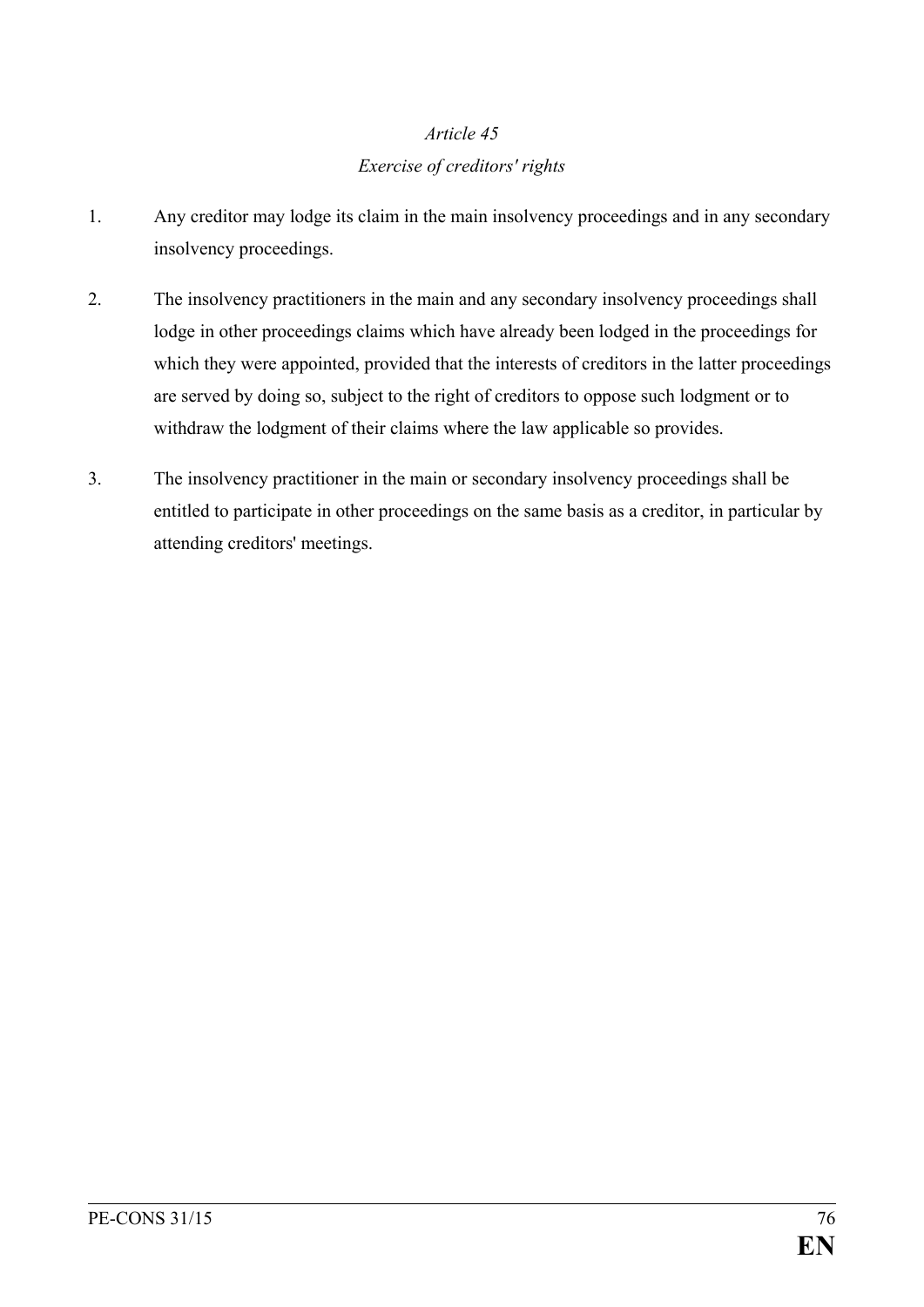# *Article 46 Stay of the process of realisation of assets*

- 1. The court which opened the secondary insolvency proceedings shall stay the process of realisation of assets in whole or in part on receipt of a request from the insolvency practitioner in the main insolvency proceedings. In such a case, it may require the insolvency practitioner in the main insolvency proceedings to take any suitable measure to guarantee the interests of the creditors in the secondary insolvency proceedings and of individual classes of creditors. Such a request from the insolvency practitioner may be rejected only if it is manifestly of no interest to the creditors in the main insolvency proceedings. Such a stay of the process of realisation of assets may be ordered for up to three months. It may be continued or renewed for similar periods.
- 2. The court referred to in paragraph 1 shall terminate the stay of the process of realisation of assets:
	- (a) at the request of the insolvency practitioner in the main insolvency proceedings;
	- (b) of its own motion, at the request of a creditor or at the request of the insolvency practitioner in the secondary insolvency proceedings if that measure no longer appears justified, in particular, by the interests of creditors in the main insolvency proceedings or in the secondary insolvency proceedings.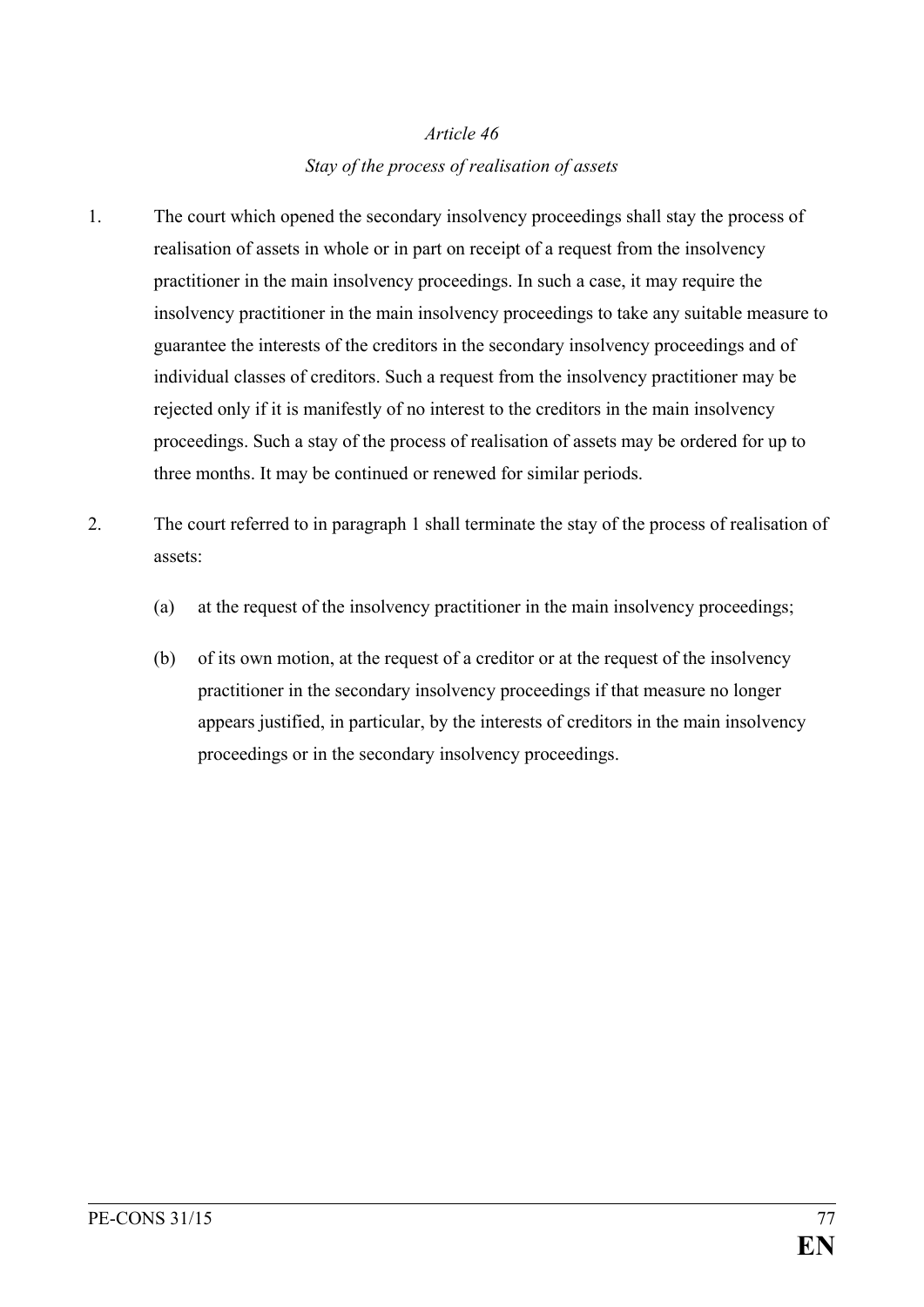### *Power of the insolvency practitioner to propose restructuring plans*

- 1. Where the law of the Member State where secondary insolvency proceedings have been opened allows for such proceedings to be closed without liquidation by a restructuring plan, a composition or a comparable measure, the insolvency practitioner in the main insolvency proceedings shall be empowered to propose such a measure in accordance with the procedure of that Member State.
- 2. Any restriction of creditors' rights arising from a measure referred to in paragraph 1 which is proposed in secondary insolvency proceedings, such as a stay of payment or discharge of debt, shall have no effect in respect of assets of a debtor that are not covered by those proceedings, without the consent of all the creditors having an interest.

# *Article 48 Impact of closure of insolvency proceedings*

1. Without prejudice to Article 49, the closure of insolvency proceedings shall not prevent the continuation of other insolvency proceedings concerning the same debtor which are still open at that point in time.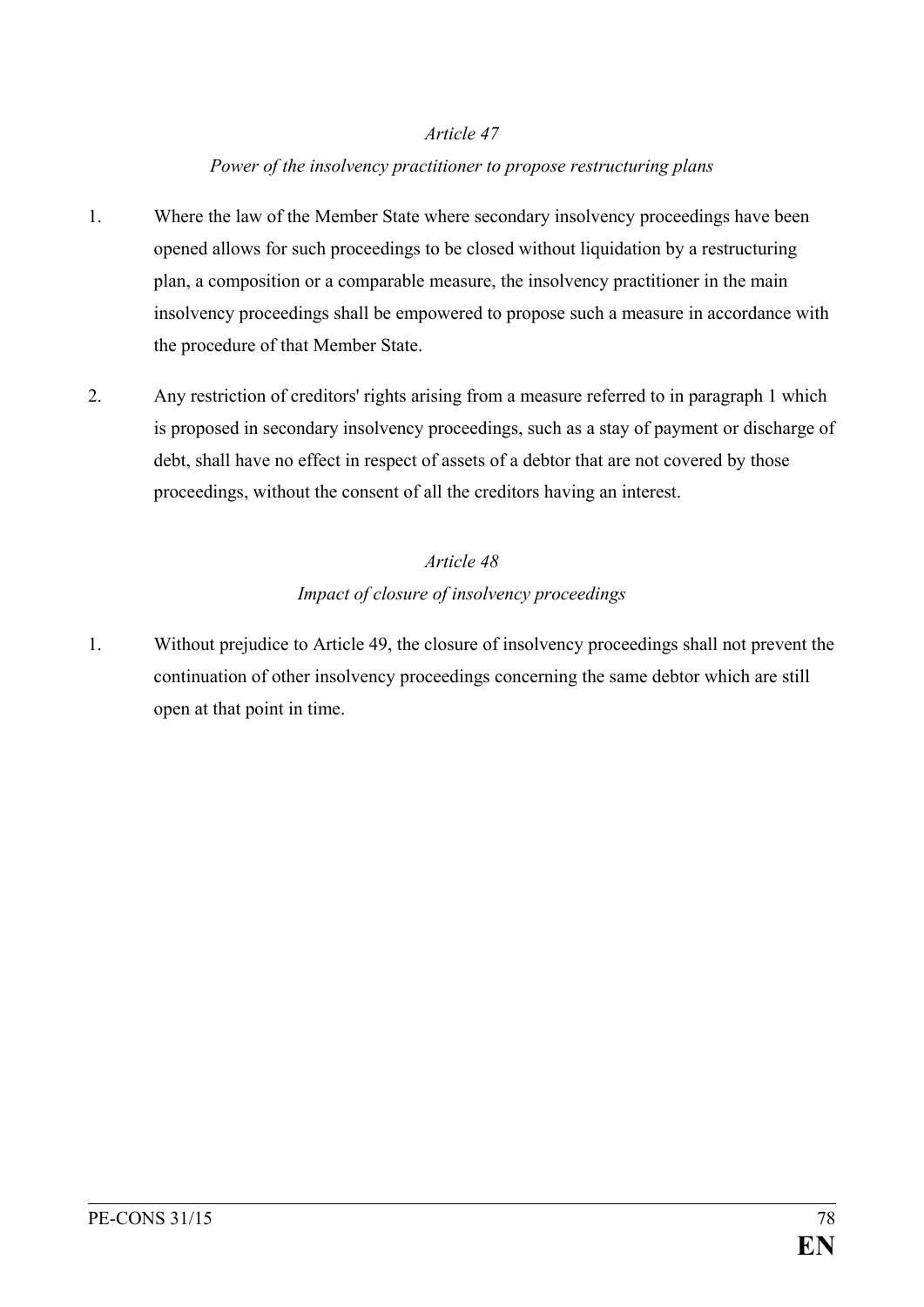2. Where insolvency proceedings concerning a legal person or a company in the Member State of that person's or company's registered office would entail the dissolution of the legal person or of the company, that legal person or company shall not cease to exist until any other insolvency proceedings concerning the same debtor have been closed, or the insolvency practitioner or practitioners in such proceedings have given consent to the dissolution.

# *Article 49*

### *Assets remaining in the secondary insolvency proceedings*

If, by the liquidation of assets in the secondary insolvency proceedings, it is possible to meet all claims allowed under those proceedings, the insolvency practitioner appointed in those proceedings shall immediately transfer any assets remaining to the insolvency practitioner in the main insolvency proceedings.

# *Article 50 Subsequent opening of the main insolvency proceedings*

Where the proceedings referred to in Article 3(1) are opened following the opening of the proceedings referred to in Article 3(2) in another Member State, Articles 41, 45, 46, 47 and 49 shall apply to those opened first, in so far as the progress of those proceedings so permits.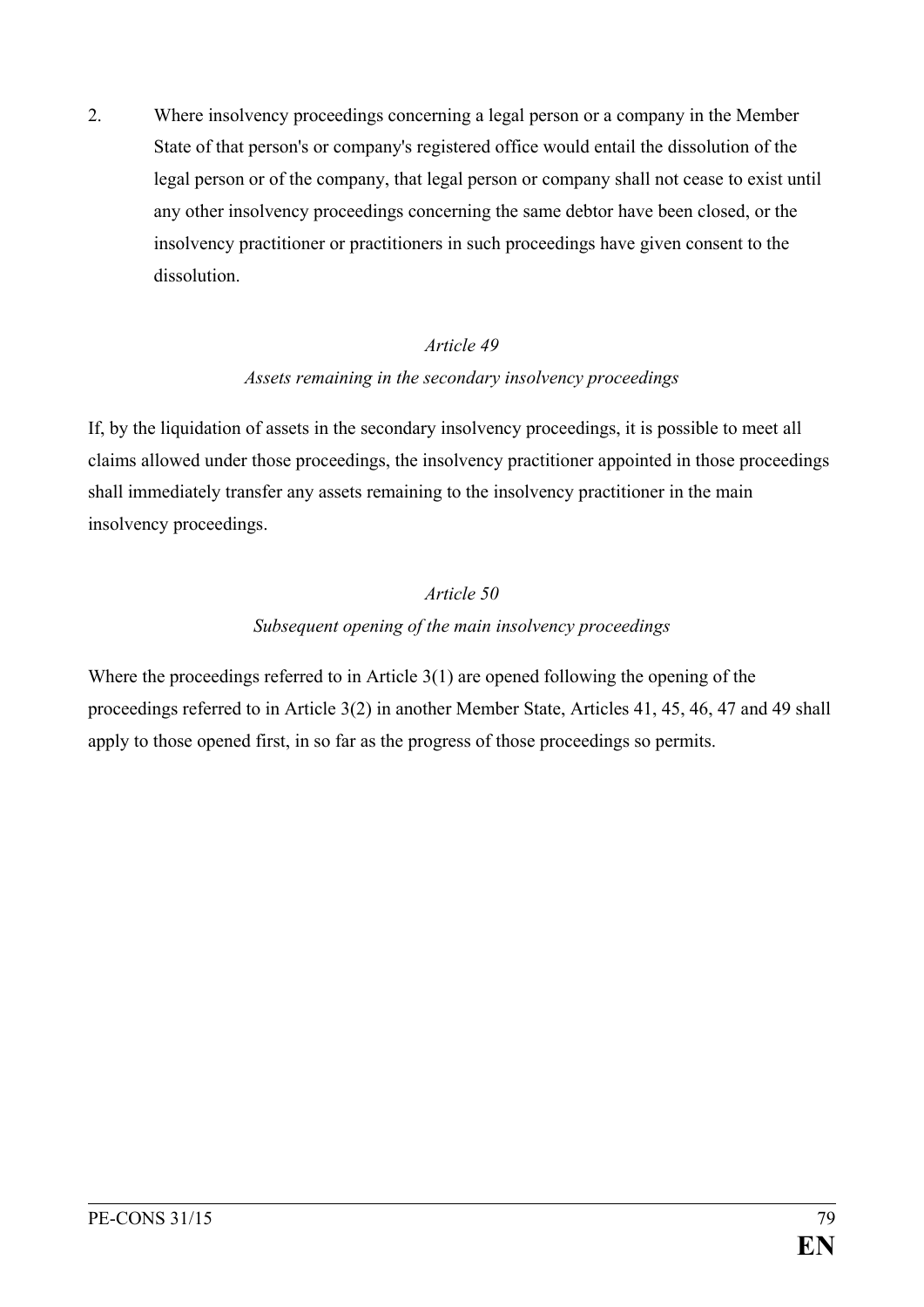## *Conversion of secondary insolvency proceedings*

- 1. At the request of the insolvency practitioner in the main insolvency proceedings, the court of the Member State in which secondary insolvency proceedings have been opened may order the conversion of the secondary insolvency proceedings into another type of insolvency proceedings listed in Annex A, provided that the conditions for opening that type of proceedings under national law are fulfilled and that that type of proceedings is the most appropriate as regards the interests of the local creditors and coherence between the main and secondary insolvency proceedings.
- 2. When considering the request referred to in paragraph 1, the court may seek information from the insolvency practitioners involved in both proceedings.

# *Article 52 Preservation measures*

Where the court of a Member State which has jurisdiction pursuant to Article 3(1) appoints a temporary administrator in order to ensure the preservation of a debtor's assets, that temporary administrator shall be empowered to request any measures to secure and preserve any of the debtor's assets situated in another Member State, provided for under the law of that Member State, for the period between the request for the opening of insolvency proceedings and the judgment opening the proceedings.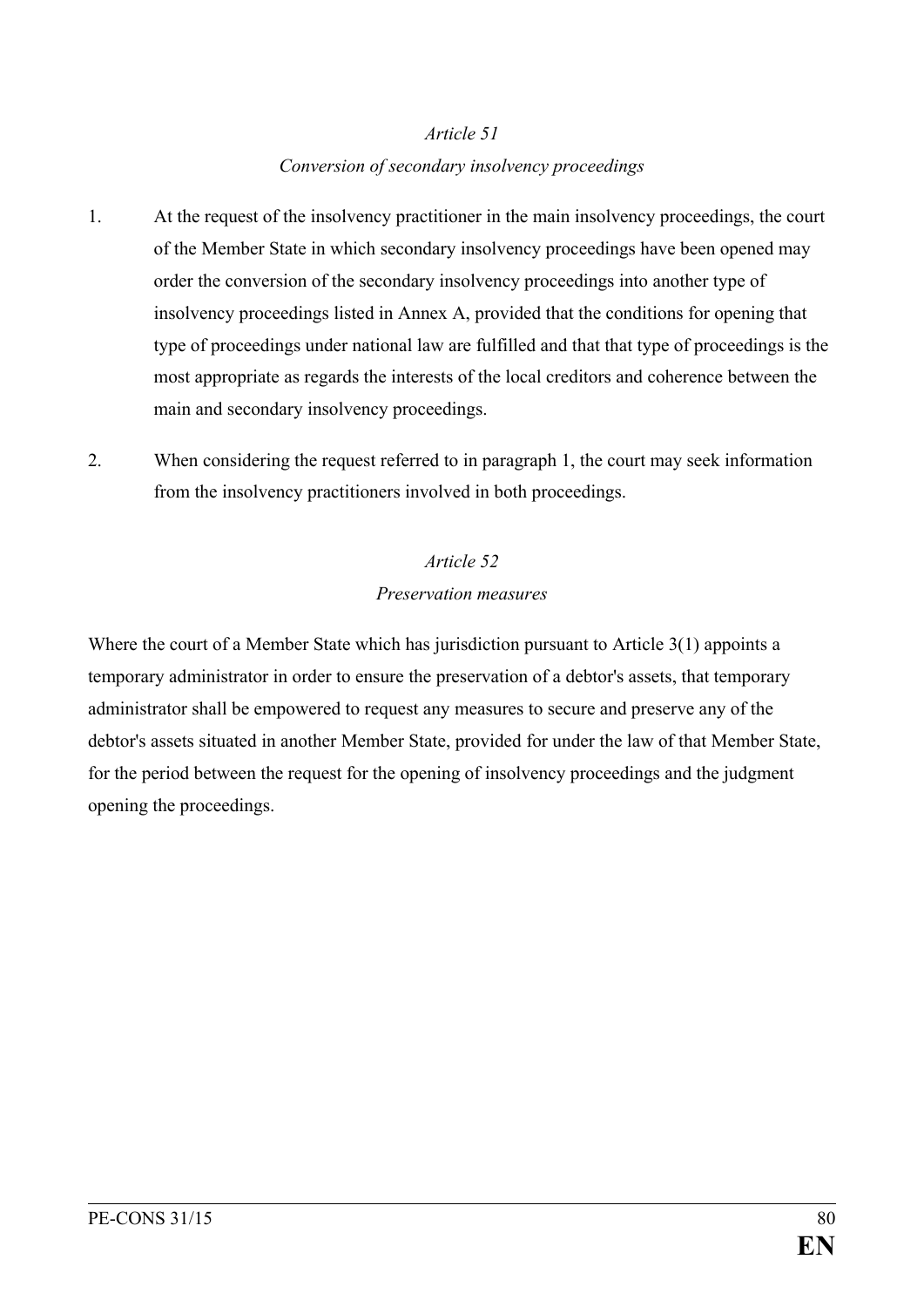# **CHAPTER IV PROVISION OF INFORMATION FOR CREDITORS AND LODGEMENT OF THEIR CLAIMS**

## *Article 53*

*Right to lodge claims*

Any foreign creditor may lodge claims in insolvency proceedings by any means of communication, which are accepted by the law of the State of the opening of proceedings. Representation by a lawyer or another legal professional shall not be mandatory for the sole purpose of lodging of claims.

# *Article 54 Duty to inform creditors*

1. As soon as insolvency proceedings are opened in a Member State, the court of that State having jurisdiction or the insolvency practitioner appointed by that court shall immediately inform the known foreign creditors.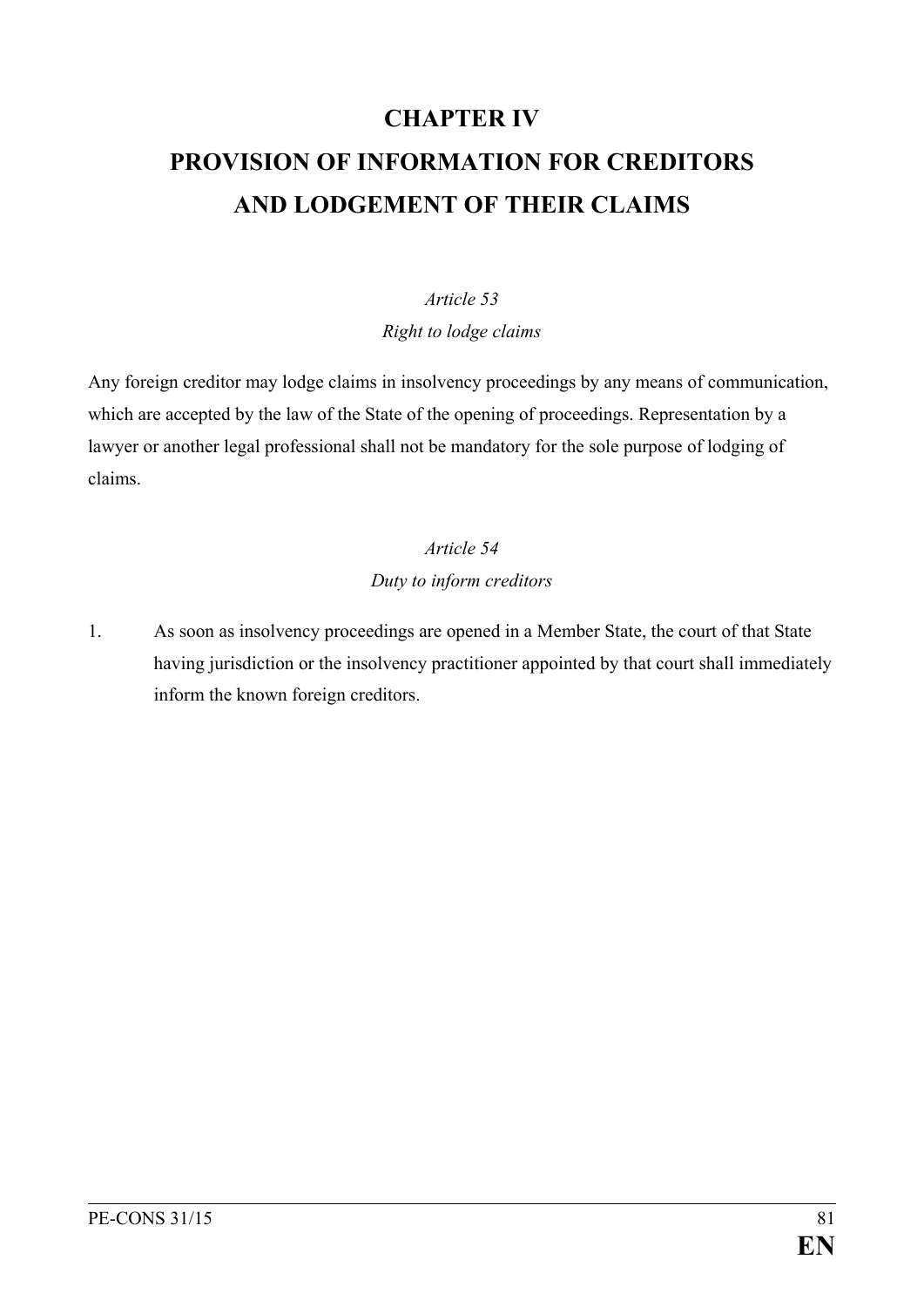- 2. The information referred to in paragraph 1, provided by an individual notice, shall in particular include time limits, the penalties laid down with regard to those time limits, the body or authority empowered to accept the lodgement of claims and any other measures laid down. Such notice shall also indicate whether creditors whose claims are preferential or secured in rem need to lodge their claims. The notice shall also include a copy of the standard form for lodging of claims referred to in Article 55 or information on where that form is available.
- 3. The information referred to in paragraphs 1 and 2 of this Article shall be provided using the standard notice form to be established in accordance with Article 88. The form shall be published in the European e-Justice Portal and shall bear the heading "Notice of insolvency proceedings" in all the official languages of the institutions of the Union. It shall be transmitted in the official language of the State of the opening of proceedings or, if there are several official languages in that Member State, in the official language or one of the official languages of the place where insolvency proceedings have been opened, or in another language which that State has indicated it can accept, in accordance with Article 55(5), if it can be assumed that that language is easier to understand for the foreign creditors.
- 4. In insolvency proceedings relating to an individual not exercising a business or professional activity, the use of the standard form referred to in this Article shall not be obligatory if creditors are not required to lodge their claims in order to have their claims taken into account in the proceedings.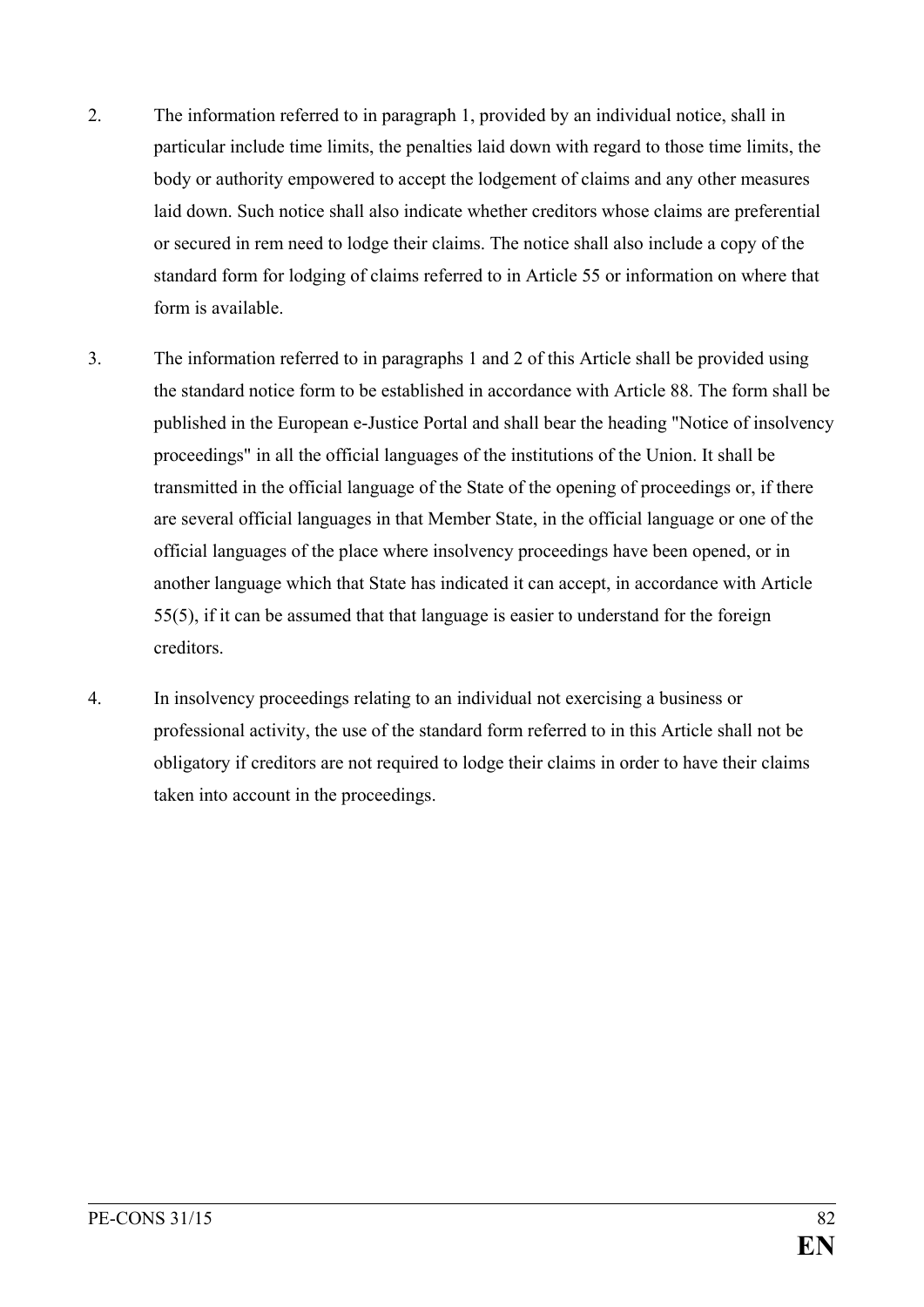# *Article 55 Procedure for lodging claims*

- 1. Any foreign creditor may lodge its claim using the standard claims form to be established in accordance with Article 88. The form shall bear the heading "Lodgment of claims" in all the official languages of the institutions of the Union.
- 2. The standard claims form referred to in paragraph 1 shall include the following information:
	- (a) the name, postal address, email address, if any, personal identification number, if any, and bank details of the foreign creditor referred to in paragraph 1;
	- (b) the amount of the claim, specifying the principal and, where applicable, interest and the date on which it arose and the date on which it became due, if different;
	- (c) if interest is claimed, the interest rate, whether the interest is of a legal or contractual nature, the period of time for which the interest is claimed and the capitalised amount of interest;
	- (d) if costs incurred in asserting the claim prior to the opening of proceedings are claimed, the amount and the details of those costs;
	- (e) the nature of the claim;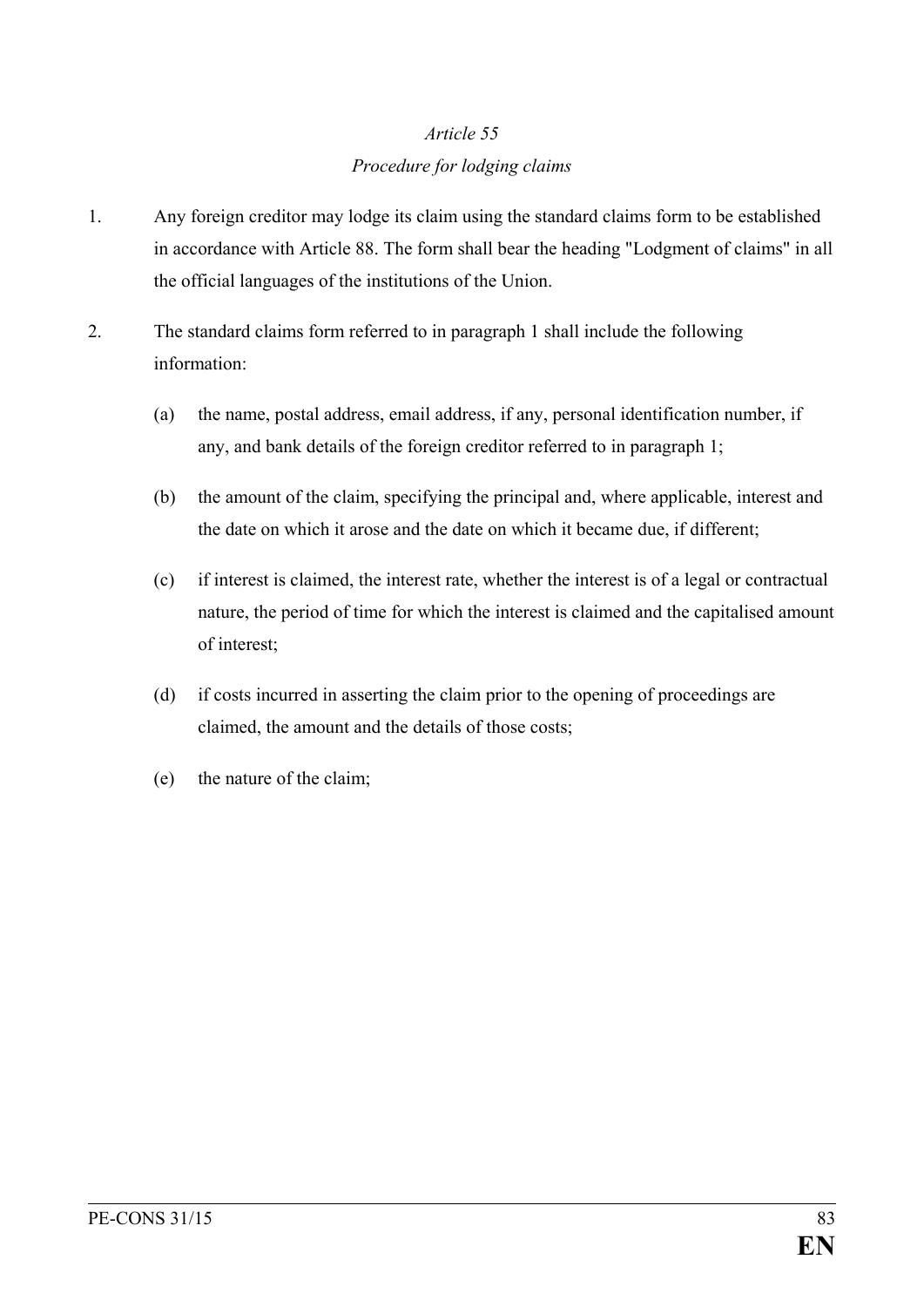- (f) whether any preferential creditor status is claimed and the basis of such a claim;
- (g) whether security in rem or a reservation of title is alleged in respect of the claim and if so, what assets are covered by the security interest being invoked, the date on which the security was granted and, where the security has been registered, the registration number; and
- (h) whether any set-off is claimed and, if so, the amounts of the mutual claims existing on the date when insolvency proceedings were opened, the date on which they arose and the amount net of set-off claimed.

The standard claims form shall be accompanied by copies of any supporting documents.

- 3. The standard claims form shall indicate that the provision of information concerning the bank details and the personal identification number of the creditor referred to in point (a) of paragraph 2 is not compulsory.
- 4. When a creditor lodges its claim by means other than the standard form referred to in paragraph 1, the claim shall contain the information referred to in paragraph 2**.**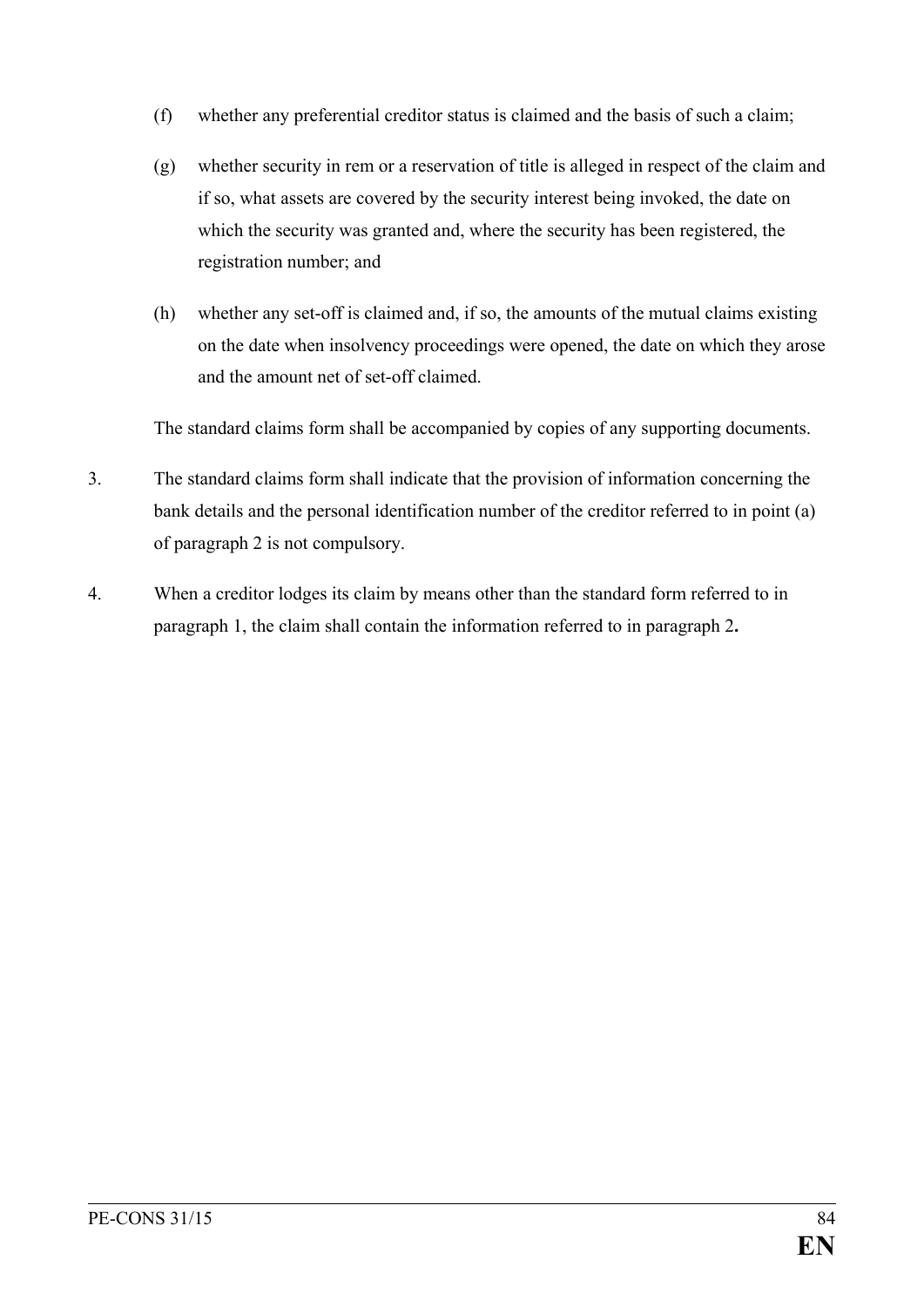- 5. Claims may be lodged in any official language of the institutions of the Union. The court, the insolvency practitioner or the debtor in possession may require the creditor to provide a translation in the official language of the State of the opening of proceedings or, if there are several official languages in that Member State, in the official language or one of the official languages of the place where insolvency proceedings have been opened, or in another language which that Member State has indicated it can accept. Each Member State shall indicate whether it accepts any official language of the institutions of the Union other than its own for the purpose of the lodging of claims.
- 6. Claims shall be lodged within the period stipulated by the law of the State of the opening of proceedings. In the case of a foreign creditor, that period shall not be less than 30 days following the publication of the opening of insolvency proceedings in the insolvency register of the State of the opening of proceedings. Where a Member State relies on Article 24(4), that period shall not be less than 30 days following a creditor having been informed pursuant to Article 54.
- 7. Where the court, the insolvency practitioner or the debtor in possession has doubts in relation to a claim lodged in accordance with this Article, it shall give the creditor the opportunity to provide additional evidence on the existence and the amount of the claim.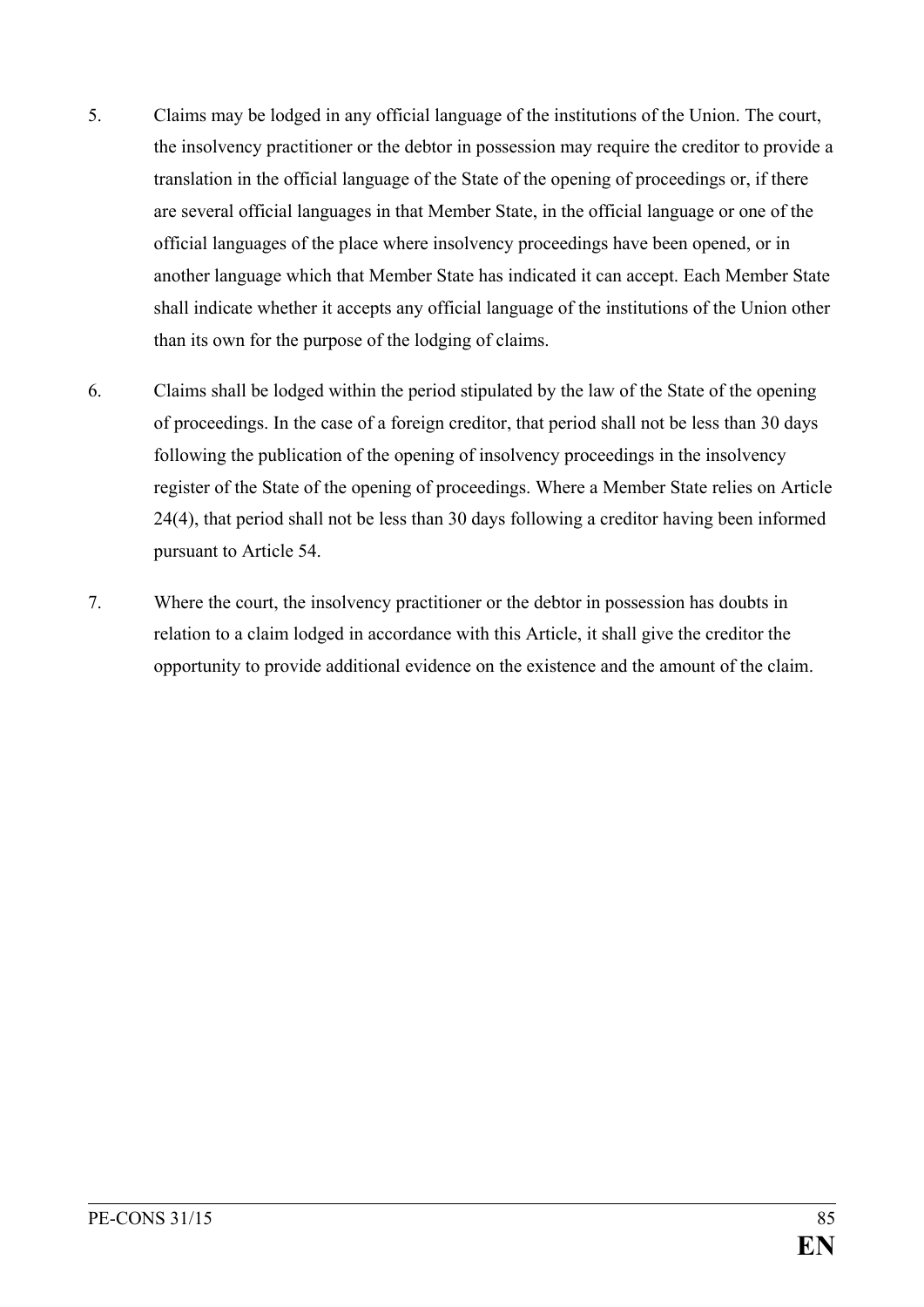# **CHAPTER V INSOLVENCY PROCEEDINGS OF MEMBERS OF A GROUP OF COMPANIES**

# **SECTION 1**

# **COOPERATION AND COMMUNICATION**

#### *Article 56*

*Cooperation and communication between insolvency practitioners*

- 1. Where insolvency proceedings relate to two or more members of a group of companies, an insolvency practitioner appointed in proceedings concerning a member of the group shall cooperate with any insolvency practitioner appointed in proceedings concerning another member of the same group to the extent that such cooperation is appropriate to facilitate the effective administration of those proceedings, is not incompatible with the rules applicable to such proceedings and does not entail any conflict of interest. That cooperation may take any form, including the conclusion of agreements or protocols.
- 2. In implementing the cooperation set out in paragraph 1, insolvency practitioners shall
	- (a) as soon as possible communicate to each other any information which may be relevant to the other proceedings, provided appropriate arrangements are made to protect confidential information;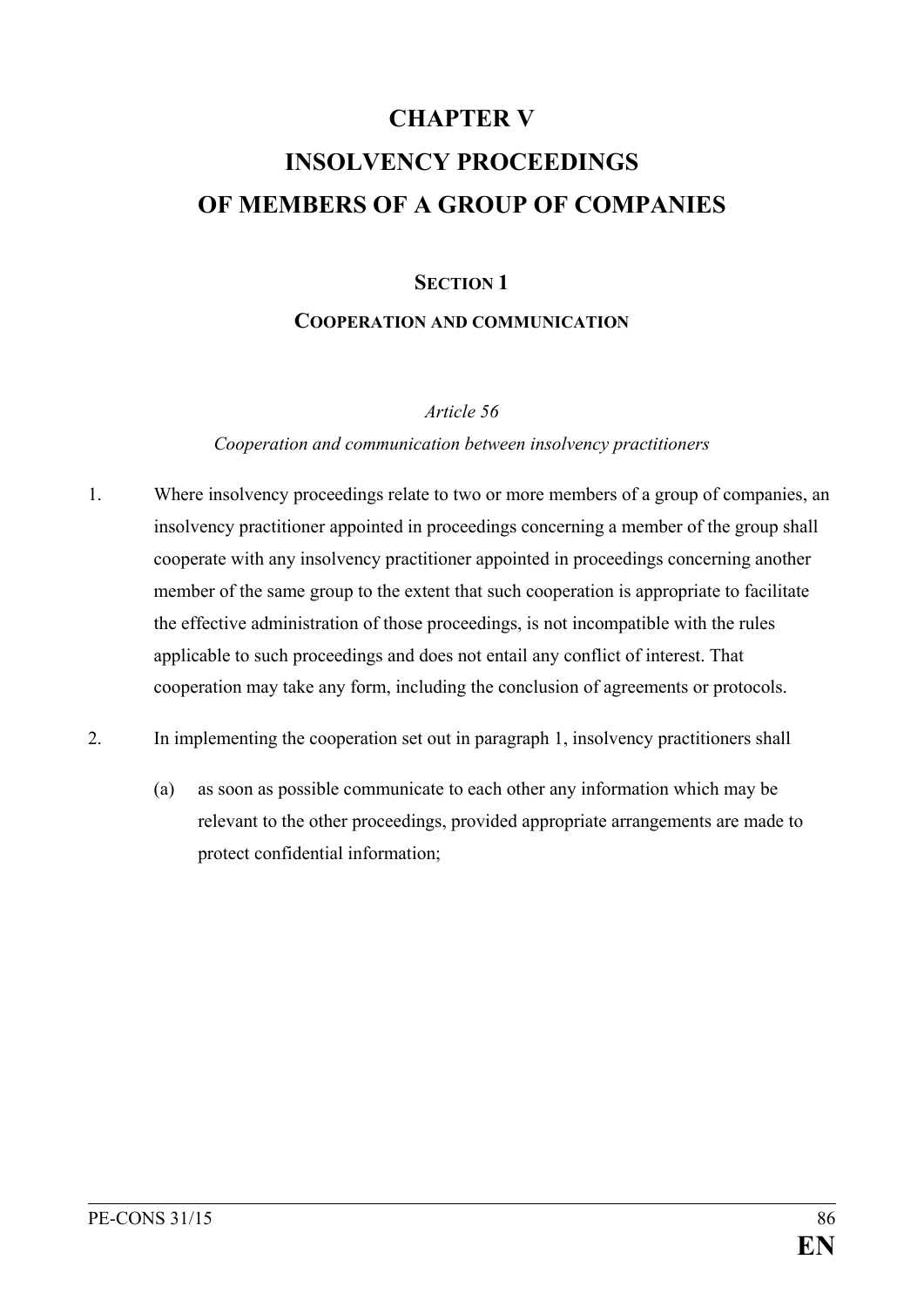- (b) consider whether possibilities exist for coordinating the administration and supervision of the affairs of the group members which are subject to insolvency proceedings, and if so, coordinate such administration and supervision;
- (c) consider whether possibilities exist for restructuring group members which are subject to insolvency proceedings and, if so, coordinate with regard to the proposal and negotiation of a coordinated restructuring plan;

For the purposes of points (b) and (c), all or some of the insolvency practitioners referred to in paragraph 1 may agree to grant additional powers to an insolvency practitioner appointed in one of the proceedings where such an agreement is permitted by the rules applicable to each of the proceedings. They may also agree on the allocation of certain tasks amongst them, where such allocation of tasks is permitted by the rules applicable to each of the proceedings.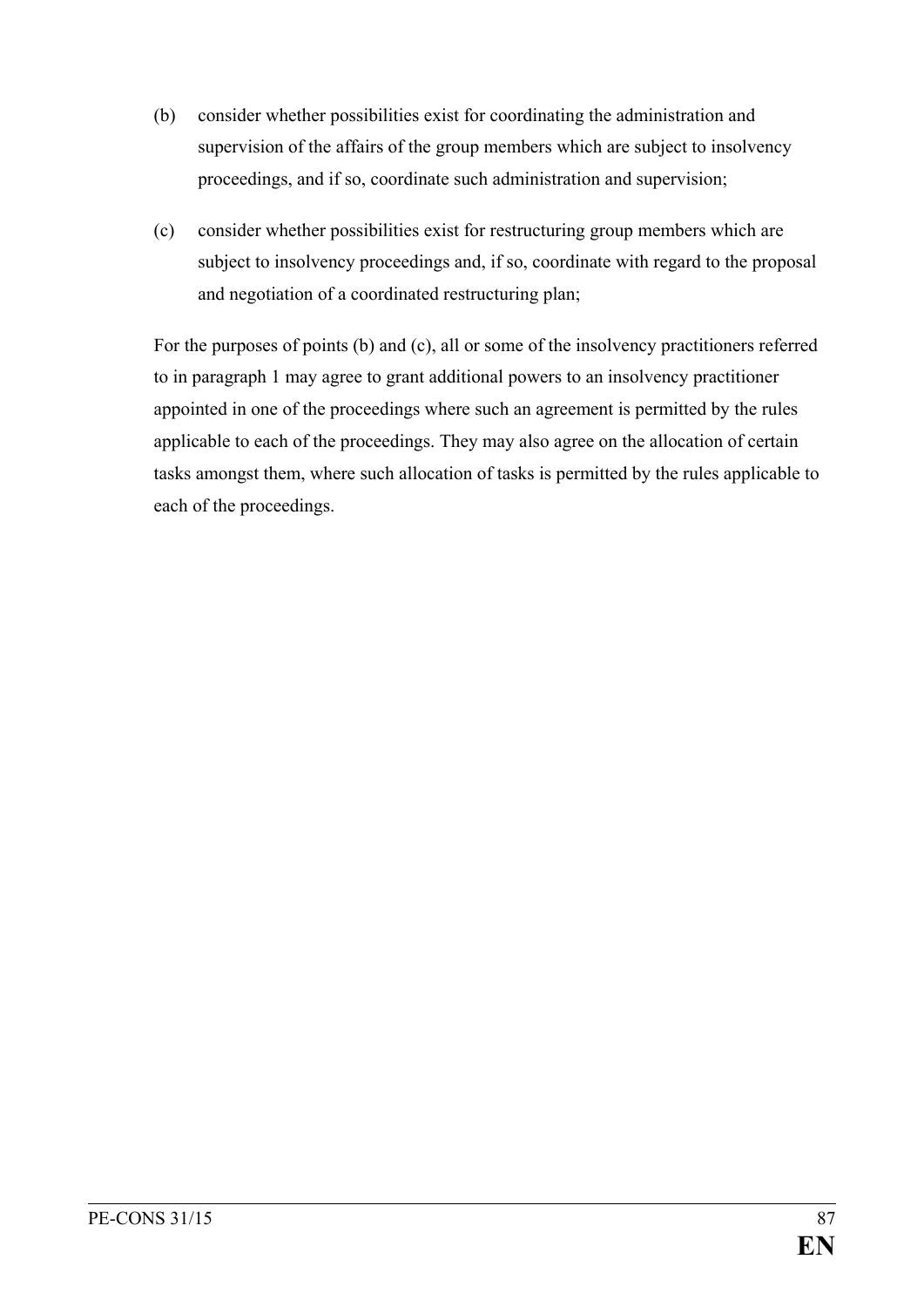#### *Cooperation and communication between courts*

- 1. Where insolvency proceedings relate to two or more members of a group of companies, a court which has opened such proceedings shall cooperate with any other court before which a request to open proceedings concerning another member of the same group is pending or which has opened such proceedings to the extent that such cooperation is appropriate to facilitate the effective administration of the proceedings, is not incompatible with the rules applicable to them and does not entail any conflict of interest. For that purpose, the courts may, where appropriate, appoint an independent person or body to act on its instructions, provided that this is not incompatible with the rules applicable to them.
- 2. In implementing the cooperation set out in paragraph 1, courts, or any appointed person or body acting on their behalf, as referred to in paragraph 1, may communicate directly with each other, or request information or assistance directly from each other, provided that such communication respects the procedural rights of the parties to the proceedings and the confidentiality of information.
- 3. The cooperation referred to in paragraph 1 may be implemented by any means that the court considers appropriate. It may, in particular, concern:
	- (a) coordination in the appointment of insolvency practitioners;
	- (b) communication of information by any means considered appropriate by the court;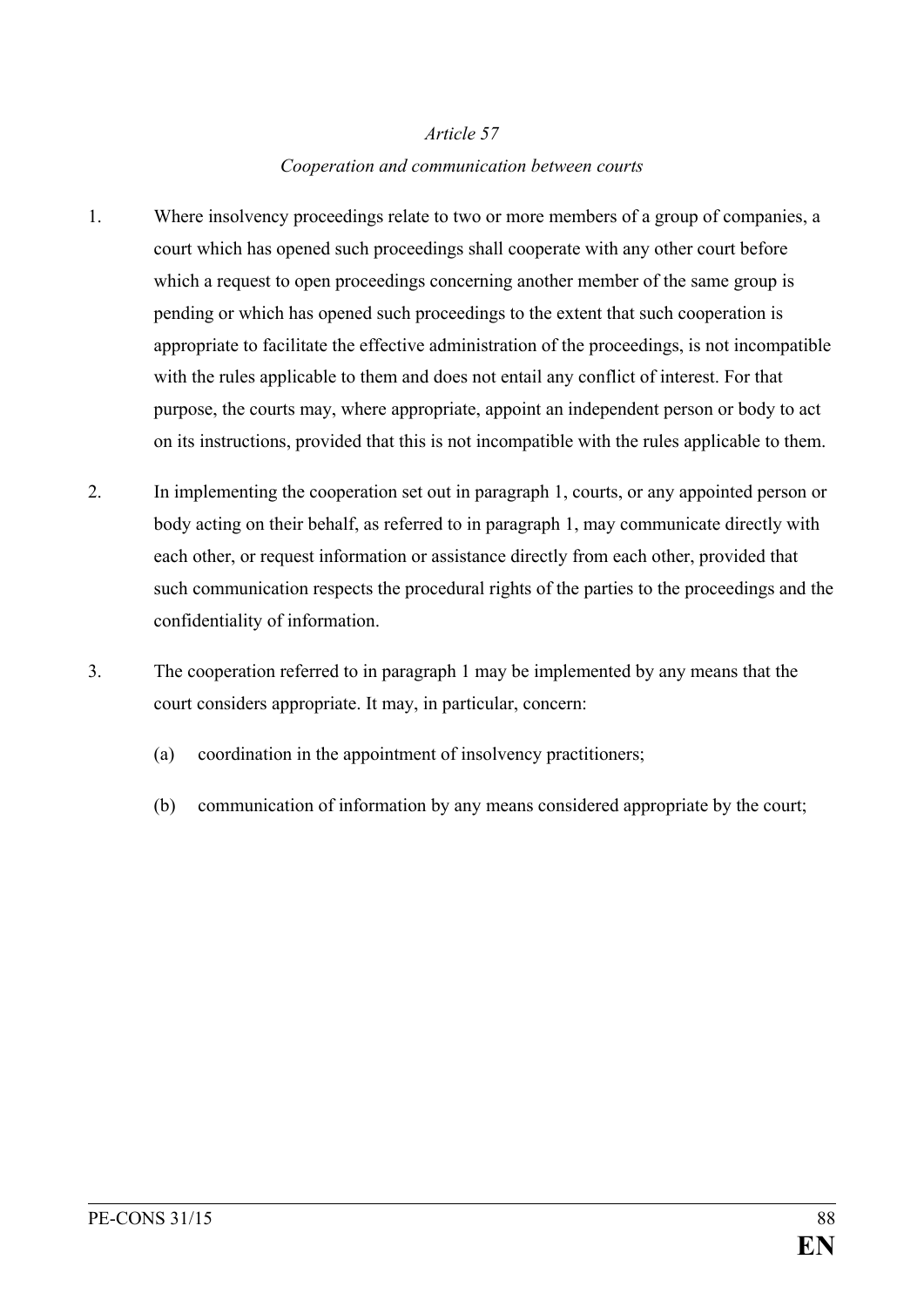- (c) coordination of the administration and supervision of the assets and affairs of the members of the group;
- (d) coordination of the conduct of hearings;
- (e) coordination in the approval of protocols where necessary.

## *Cooperation and communication between insolvency practitioners and courts*

An insolvency practitioner appointed in insolvency proceedings concerning a member of a group of companies:

- (a) shall cooperate and communicate with any court before which a request for the opening of proceedings in respect of another member of the same group of companies is pending or which has opened such proceedings; and
- (b) may request information from that court concerning the proceedings regarding the other member of the group or request assistance concerning the proceedings in which he has been appointed,

to the extent that such cooperation and communication are appropriate to facilitate the effective administration of the proceedings, do not entail any conflict of interest and are not incompatible with the rules applicable to them.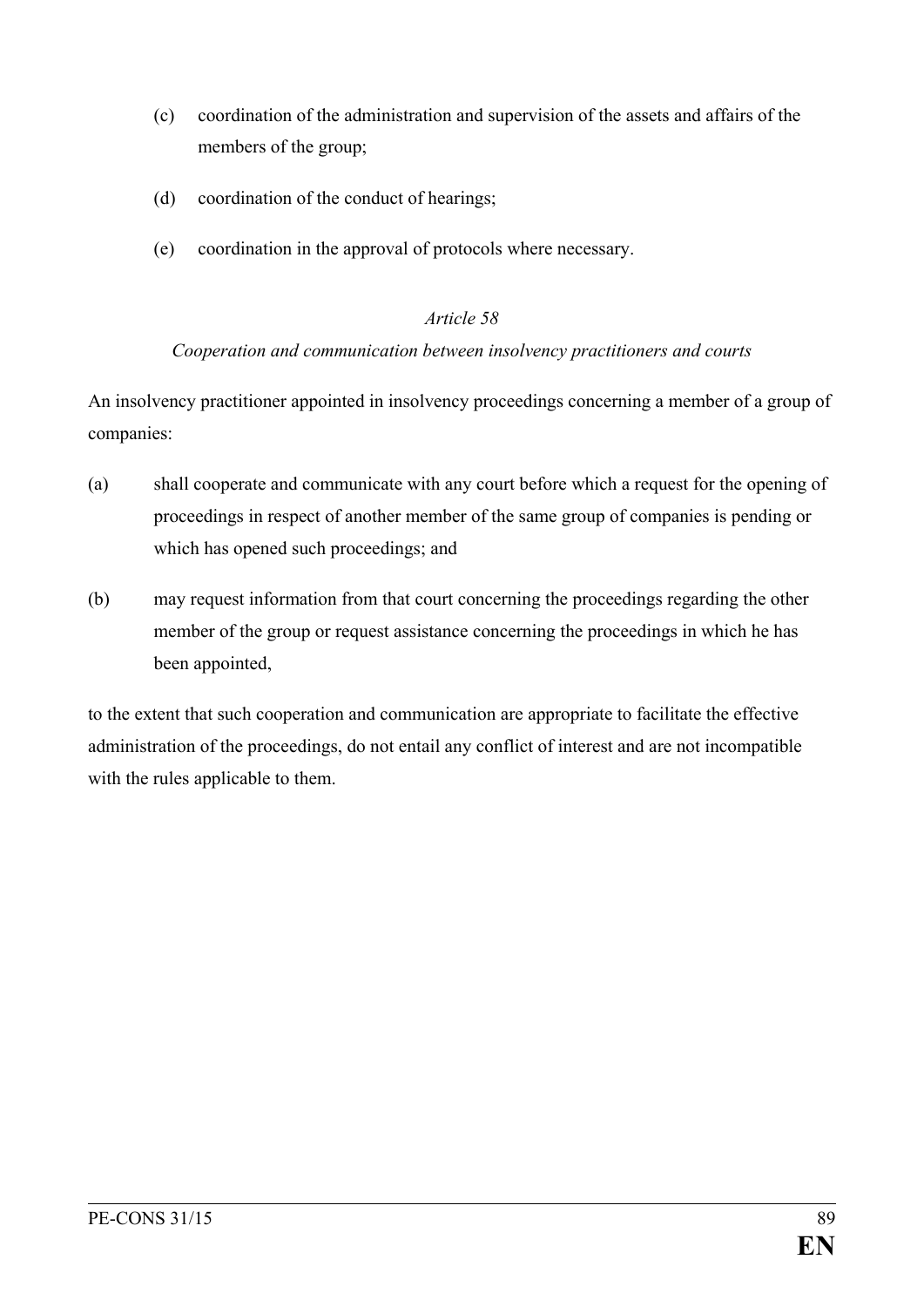# *Costs of cooperation and communication in proceedings concerning members of a group of companies*

The costs of the cooperation and communication provided for in Articles 56 to 60 incurred by an insolvency practitioner or a court shall be regarded as costs and expenses incurred in the respective proceedings.

# *Article 60 Powers of the insolvency practitioner in proceedings concerning members of a group of companies*

- 1. An insolvency practitioner appointed in insolvency proceedings opened in respect of a member of a group of companies may, to the extent appropriate to facilitate the effective administration of the proceedings:
	- (a) be heard in any of the proceedings opened in respect of any other member of the same group;
	- (b) request a stay of any measure related to the realisation of the assets in the proceedings opened with respect to any other member of the same group, provided that:
		- (i) a restructuring plan for all or some members of the group for which insolvency proceedings have been opened has been proposed under point (c) of Article 56(2) and presents a reasonable chance of success;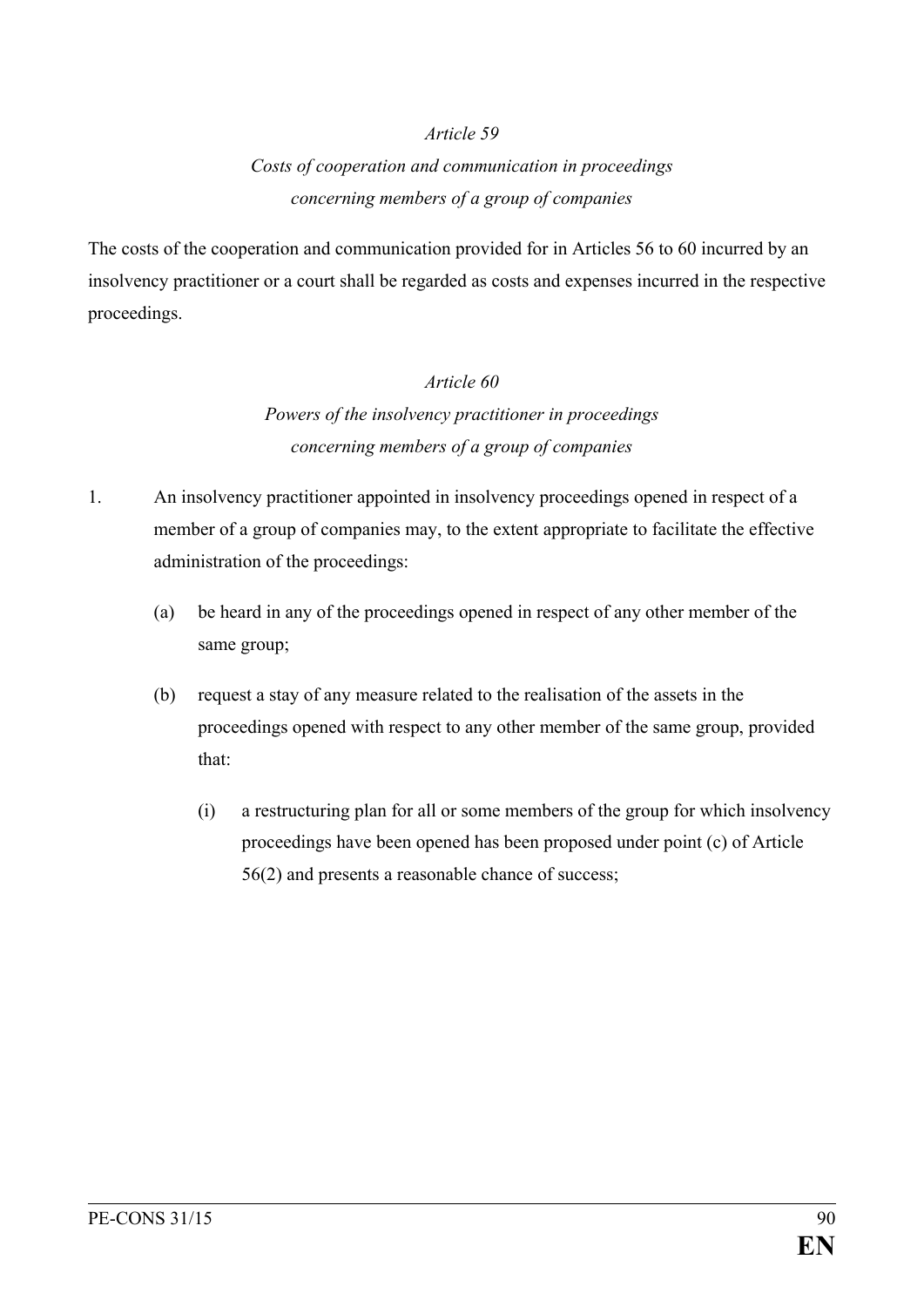- (ii) such a stay is necessary in order to ensure the proper implementation of the restructuring plan;
- (iii) the restructuring plan would be to the benefit of the creditors in the proceedings for which the stay is requested; and
- (iv) neither the insolvency proceedings in which the insolvency practitioner referred to in paragraph 1 of this Article has been appointed nor the proceedings in respect of which the stay is requested are subject to coordination under Section 2 of this Chapter;
- (c) apply for the opening of group coordination proceedings in accordance with Article 61.
- 2. The court having opened proceedings referred to in point (b) of paragraph 1 shall stay any measure related to the realisation of the assets in the proceedings in whole or in part if it is satisfied that the conditions referred to in point (b) of paragraph 1 are fulfilled.

Before ordering the stay, the court shall hear the insolvency practitioner appointed in the proceedings for which the stay is requested. Such a stay may be ordered for any period, not exceeding three months, which the court considers appropriate and which is compatible with the rules applicable to the proceedings.

The court ordering the stay may require the insolvency practitioner referred to in paragraph 1 to take any suitable measure available under national law to guarantee the interests of the creditors in the proceedings.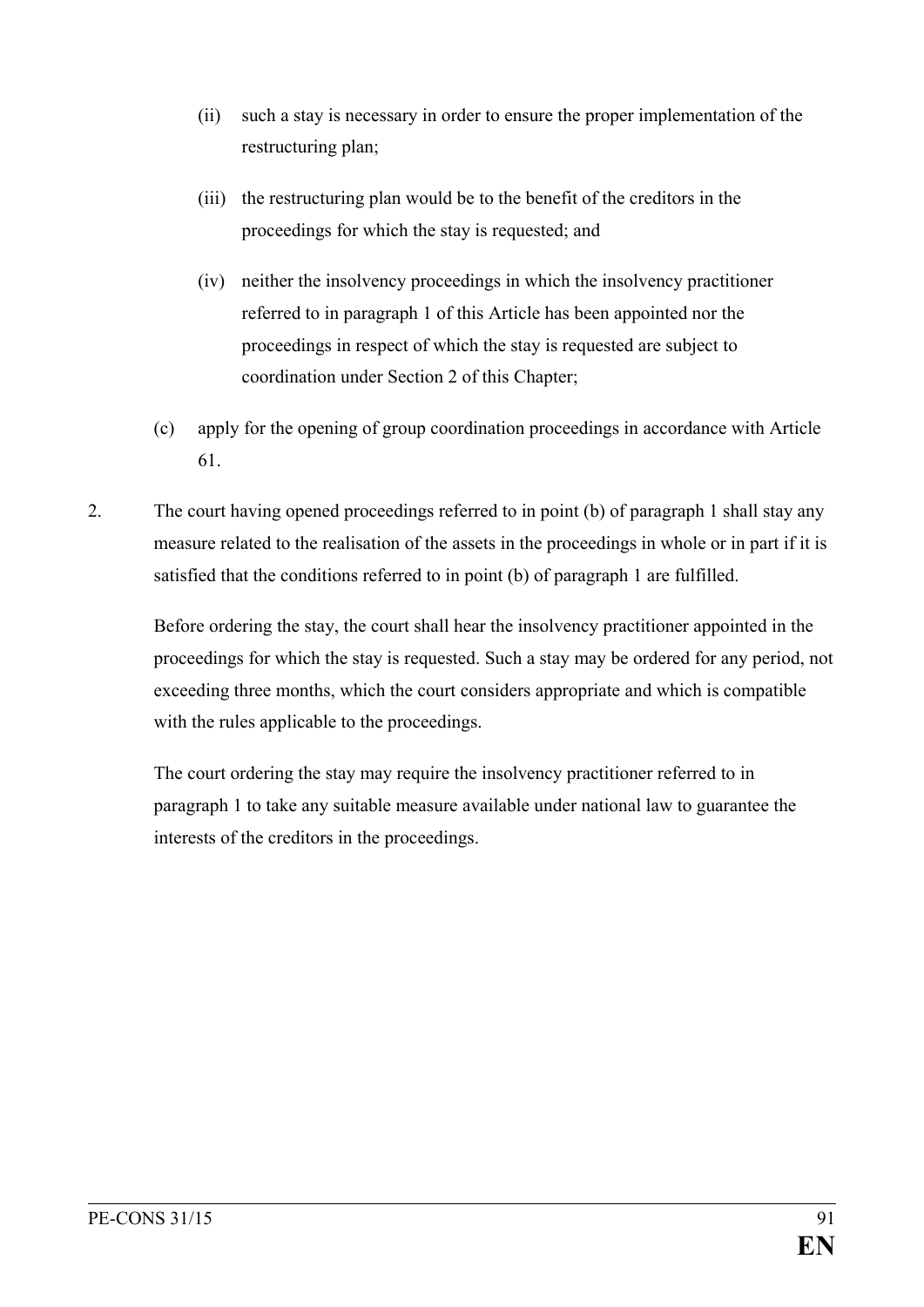The court may extend the duration of the stay by such further period or periods as it considers appropriate and which are compatible with the rules applicable to the proceedings, provided that the conditions referred to in points (b)(ii) to (iv) of paragraph 1 continue to be fulfilled and that the total duration of the stay (the initial period together with any such extensions) does not exceed six months.

# **SECTION 2 COORDINATION**

# **SUBSECTION 1**

# **PROCEDURE**

# *Article 61 Request to open group coordination proceedings*

- 1. Group coordination proceedings may be requested before any court having jurisdiction over the insolvency proceedings of a member of the group, by an insolvency practitioner appointed in insolvency proceedings opened in relation to a member of the group.
- 2. The request referred to in paragraph 1 shall be made in accordance with the conditions provided for by the law applicable to the proceedings in which the insolvency practitioner has been appointed.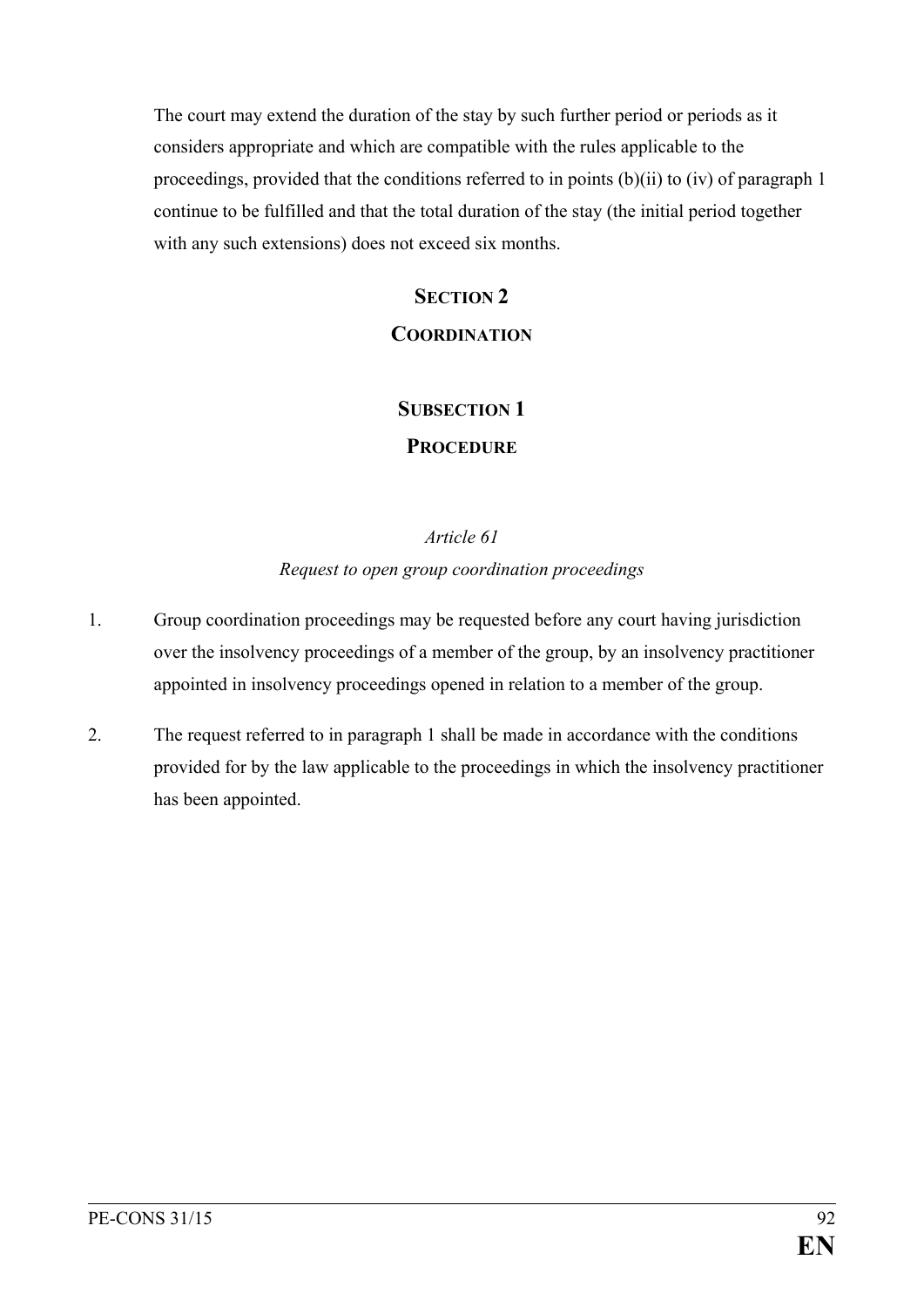- 3. The request referred to in paragraph 1 shall be accompanied by:
	- (a) a proposal as to the person to be nominated as the group coordinator ("the coordinator"), details of his or her eligibility pursuant to Article 71, details of his or her qualifications and his or her written agreement to act as coordinator;
	- (b) an outline of the proposed group coordination, and in particular the reasons why the conditions set out in Article 63(1) are fulfilled;
	- (c) a list of the insolvency practitioners appointed in relation to the members of the group and, where relevant, the courts and competent authorities involved in the insolvency proceedings of the members of the group;
	- (d) an outline of the estimated costs of the proposed group coordination and the estimation of the share of those costs to be paid by each member of the group.

# *Priority rule*

Without prejudice to Article 66, where the opening of group coordination proceedings is requested before courts of different Member States, any court other than the court first seised shall decline jurisdiction in favour of that court.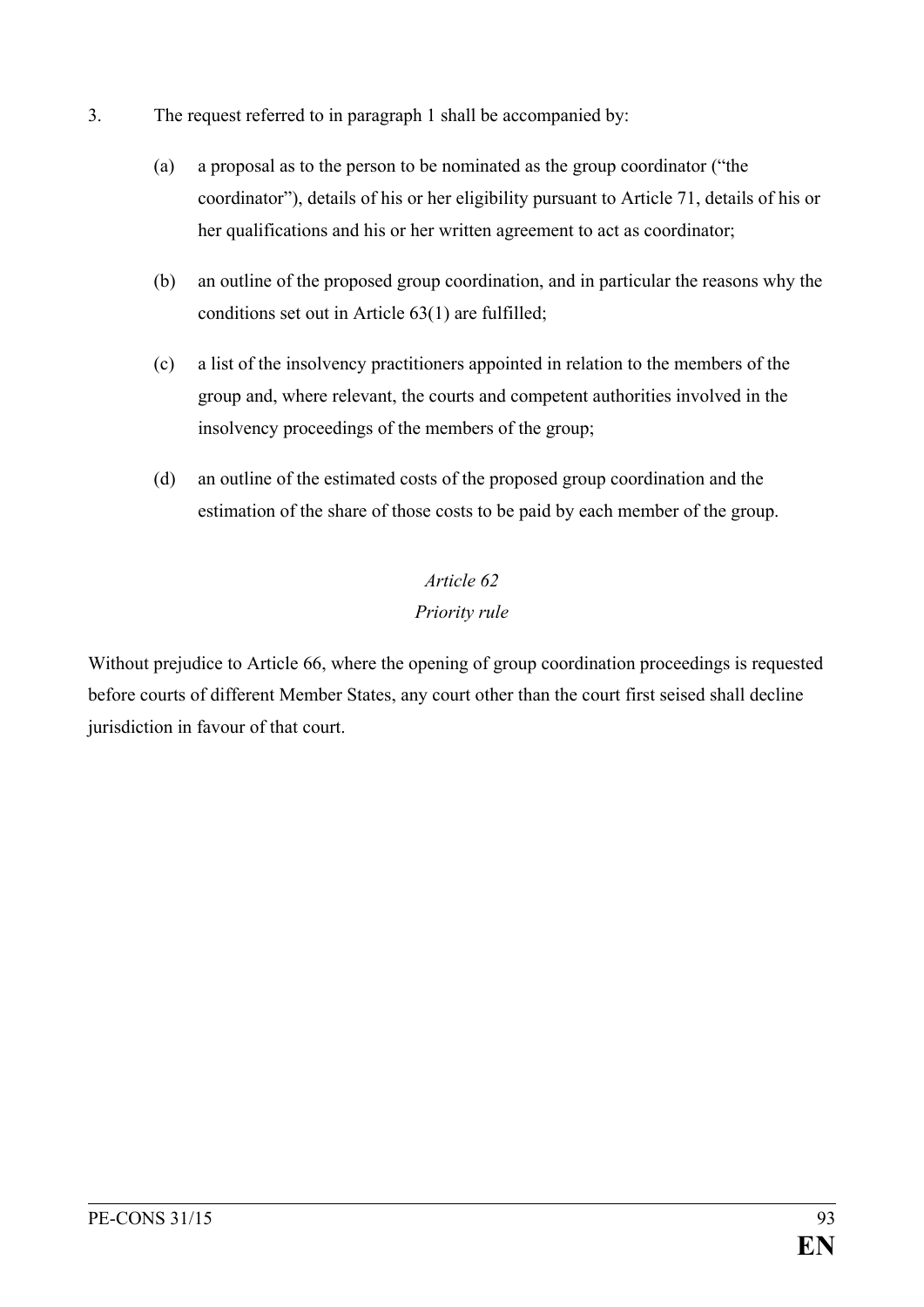## *Notice by the court seised*

- 1. The court seised of a request to open group coordination proceedings shall give notice as soon as possible of the request for the opening of group coordination proceedings and of the proposed coordinator to the insolvency practitioners appointed in relation to the members of the group as indicated in the request referred to in point (c) of Article 61(3), if it is satisfied that:
	- (a) the opening of such proceedings is appropriate to facilitate the effective administration of the insolvency proceedings relating to the different group members;
	- (b) no creditor of any group member expected to participate in the proceedings is likely to be financially disadvantaged by the inclusion of that member in such proceedings; and
	- (c) the proposed coordinator fulfils the requirements laid down in Article 71.
- 2. The notice referred to in paragraph 1 of this Article shall list the elements referred to in points (a) to (d) of Article 61(3).
- 3. The notice referred to in paragraph 1 shall be sent by registered letter, attested by an acknowledgment of receipt.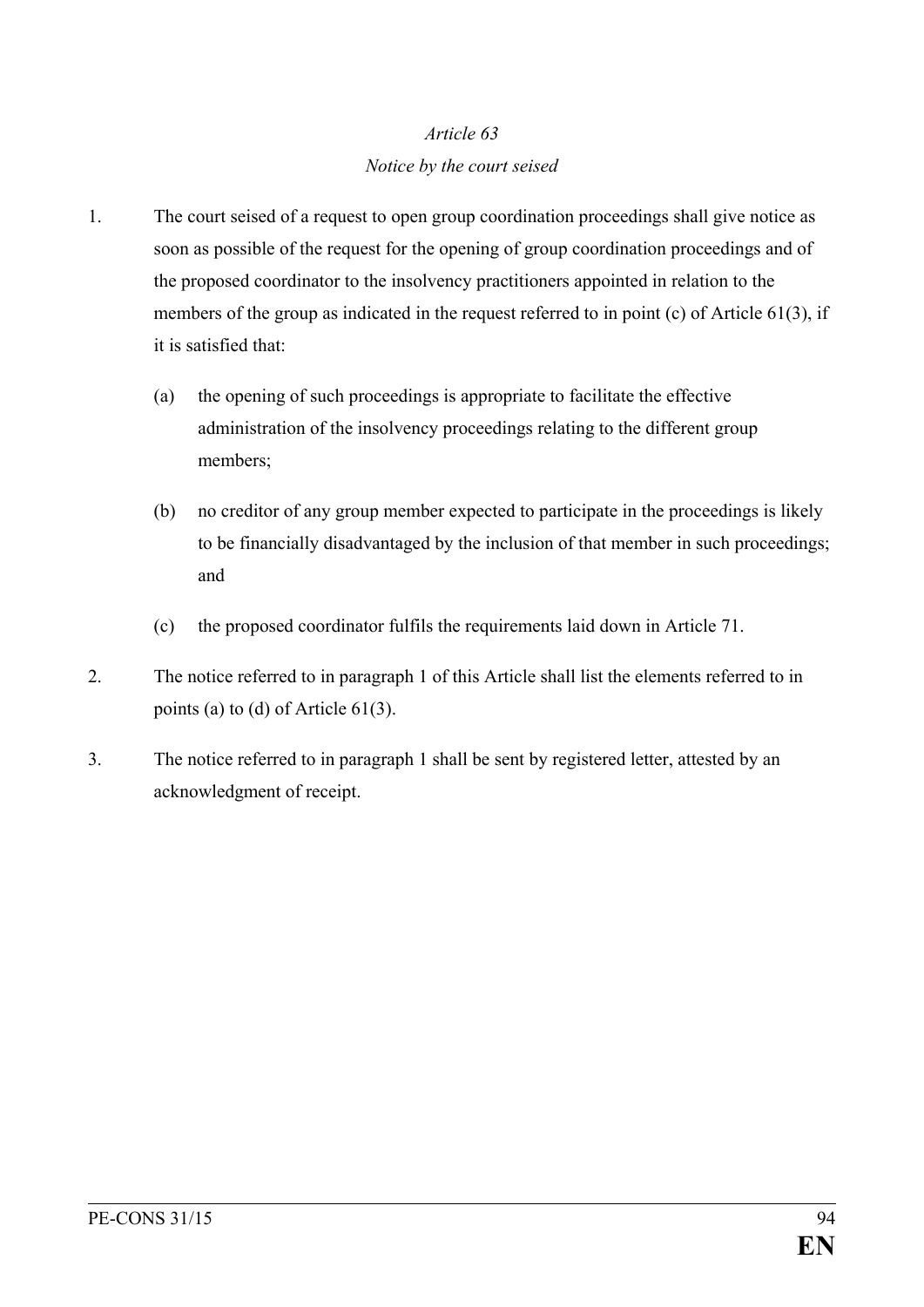4. The court seised shall give the insolvency practitioners involved the opportunity to be heard.

# *Article 64*

# *Objections by insolvency practitioners*

- 1. An insolvency practitioner appointed in respect of any group member may object to:
	- (a) the inclusion within group coordination proceedings of the insolvency proceedings in respect of which it has been appointed, or;
	- (b) the person proposed as a coordinator.
- 2. Objections pursuant to paragraph 1 of this Article shall be lodged with the court referred to in Article 63 within 30 days of receipt of notice of the request for the opening of group coordination proceedings by the insolvency practitioner referred to in paragraph 1 of this Article.

The objection may be made by means of the standard form established in accordance with Article 88.

3. Prior to taking the decision to participate or not to participate in the coordination in accordance with point (a) of paragraph 1, an insolvency practitioner shall obtain any approval which may be required under the law of the State of the opening of proceedings for which it has been appointed.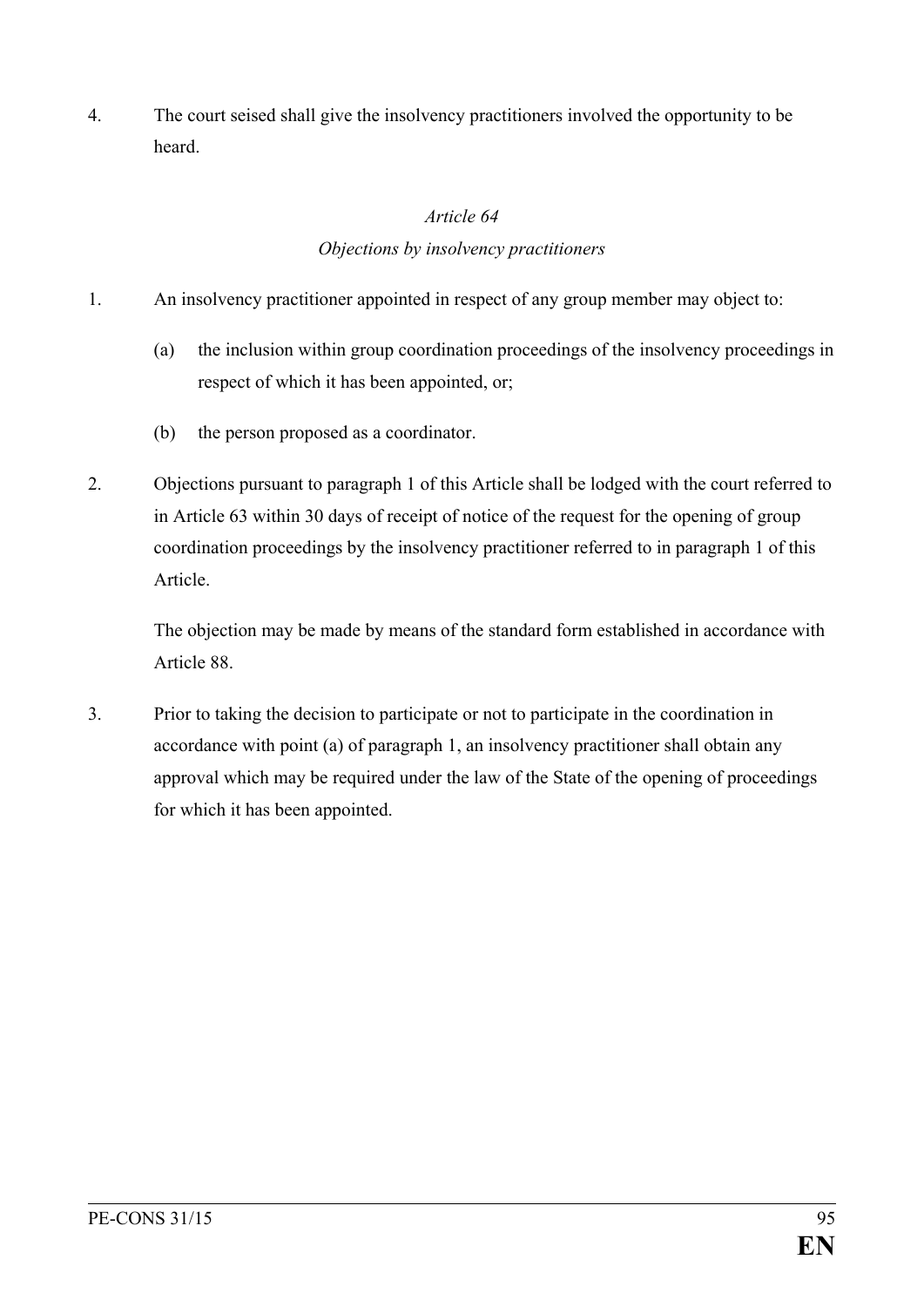## *Consequences of objection to the inclusion in group coordination*

- 1. Where an insolvency practitioner has objected to the inclusion of the proceedings in respect of which it has been appointed in group coordination proceedings, those proceedings shall not be included in the group coordination proceedings.
- 2. The powers of the court referred to in Article 68 or of the coordinator arising from those proceedings shall have no effect as regards that member, and shall entail no costs for that member.

## *Article 66*

## *Choice of court for group coordination proceedings*

- 1. Where at least two-thirds of all insolvency practitioners appointed in insolvency proceedings of the members of the group have agreed that a court of another Member State having jurisdiction is the most appropriate court for the opening of group coordination proceedings, that court shall have exclusive jurisdiction.
- 2. The choice of court shall be made by joint agreement in writing or evidenced in writing. It may be made until such time as group coordination proceedings have been opened in accordance with Article 68.
- 3. Any court other than the court seised under paragraph 1 shall decline jurisdiction in favour of that court.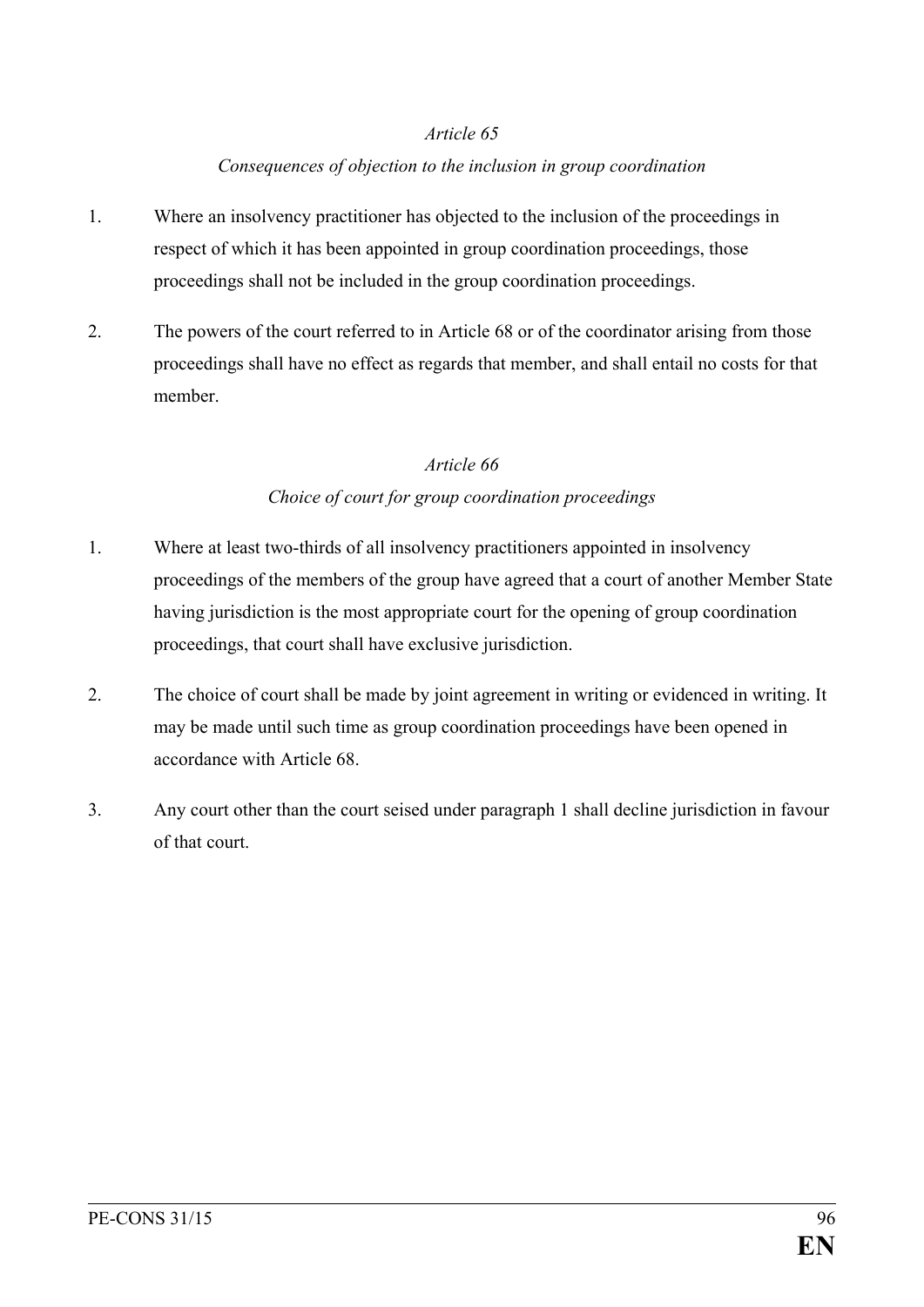4. The request for the opening of group coordination proceedings shall be submitted to the court agreed in accordance with Article 61.

#### *Article 67*

## *Consequences of objections to the proposed coordinator*

Where objections to the person proposed as coordinator have been received from an insolvency practitioner which does not also object to the inclusion in the group coordination proceedings of the member in respect of which it has been appointed, the court may refrain from appointing that person and invite the objecting insolvency practitioner to submit a new request in accordance with Article 61(3).

#### *Article 68*

### *Decision to open group coordination proceedings*

- 1. After the period referred to in Article 64(2) has elapsed, the court may open group coordination proceedings where it is satisfied that the conditions of Article 63(1) are met. In such a case, the court shall:
	- (a) appoint a coordinator;
	- (b) decide on the outline of the coordination; and
	- (c) decide on the estimation of costs and the share to be paid by the group members.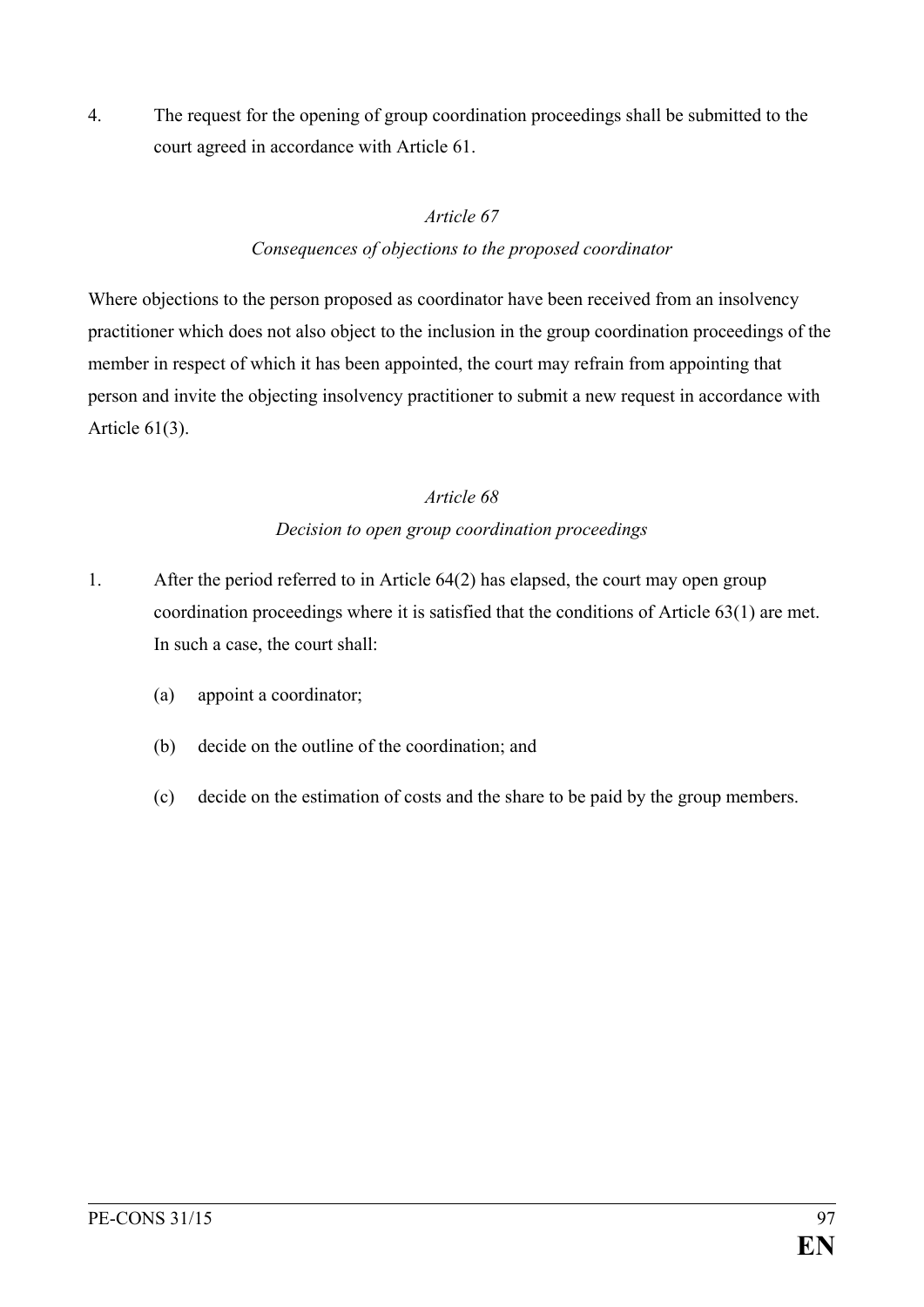2. The decision opening group coordination proceedings shall be brought to the notice of the participating insolvency practitioners and of the coordinator.

## *Article 69*

# *Subsequent opt-in by insolvency practitioners*

- 1. In accordance with its national law, any insolvency practitioner may request, after the court decision referred to in Article 68, the inclusion of the proceedings in respect of which it has been appointed, where
	- (a) there has been an objection to the inclusion of the insolvency proceedings within the group coordination proceedings, or
	- (b) insolvency proceedings with respect to a member of the group have been opened after the court has opened group coordination proceedings.
- 2. Without prejudice to paragraph 4, the coordinator may accede to such a request, after consulting the insolvency practitioners involved, where
	- (a) he or she is satisfied that, taking into account the stage that the group coordination proceedings has reached at the time of the request, the criteria set out in points (a) and (b) of Article 63(1) are met; or
	- (b) all insolvency practitioners involved agree, subject to the conditions in their national law.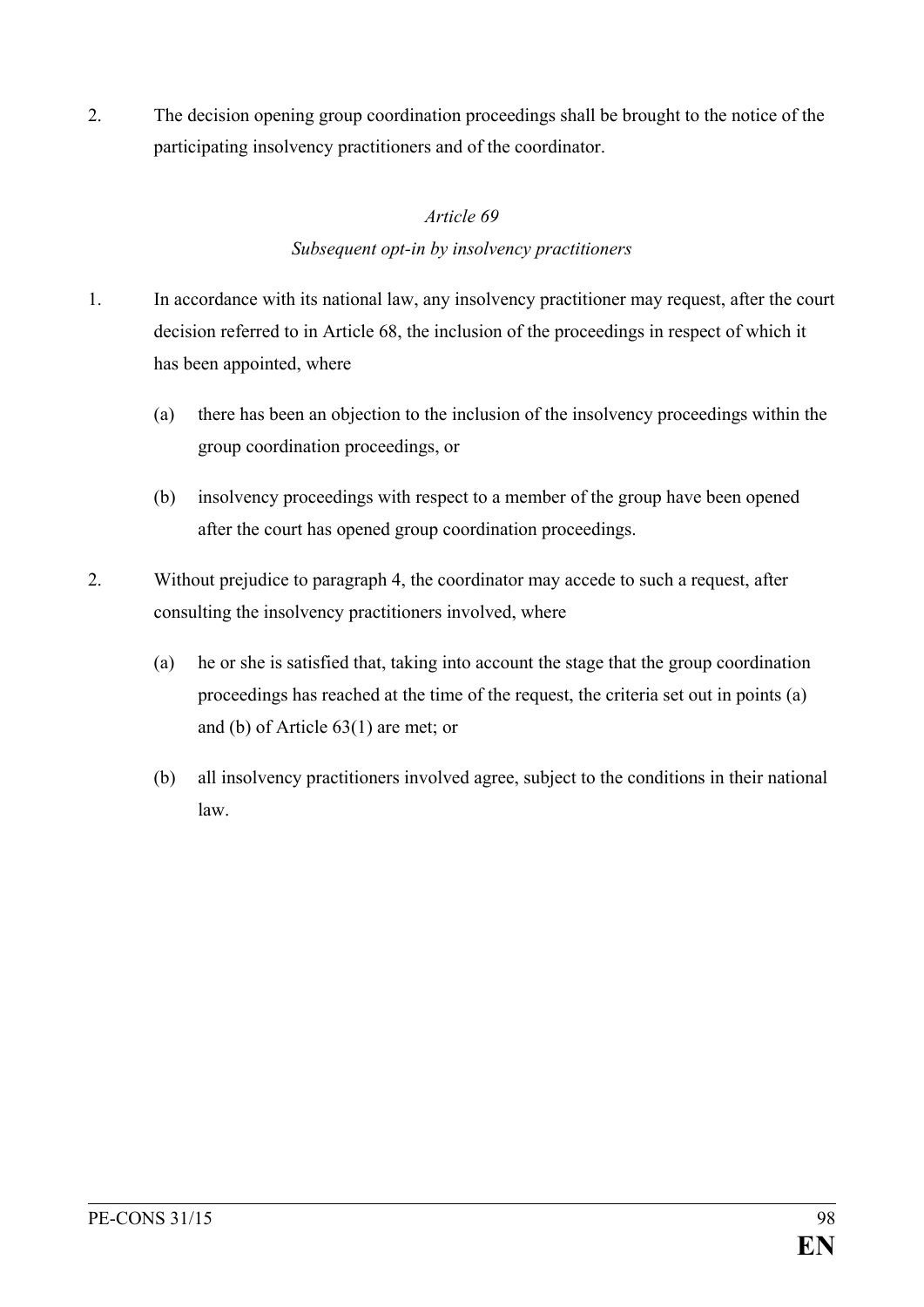- 3. The coordinator shall inform the court and the participating insolvency practitioners of his or her decision pursuant to paragraph 2 and of the reasons on which it is based.
- 4. Any participating insolvency practitioner or any insolvency practitioner whose request for inclusion in the group coordination proceedings has been rejected may challenge the decision referred to in paragraph 2 in accordance with the procedure set out under the law of the Member State in which the group coordination proceedings have been opened.

# *Article 70 Recommendations and group coordination plan*

- 1. When conducting their insolvency proceedings, insolvency practitioners shall consider the recommendations of the coordinator and the content of the group coordination plan referred to in Article 72(1).
- 2. An insolvency practitioner shall not be obliged to follow in whole or in part the coordinator's recommendations or the group coordination plan.

If it does not follow the coordinator's recommendations or the group coordination plan, it shall give reasons for not doing so to the persons or bodies that it is to report to under its national law, and to the coordinator.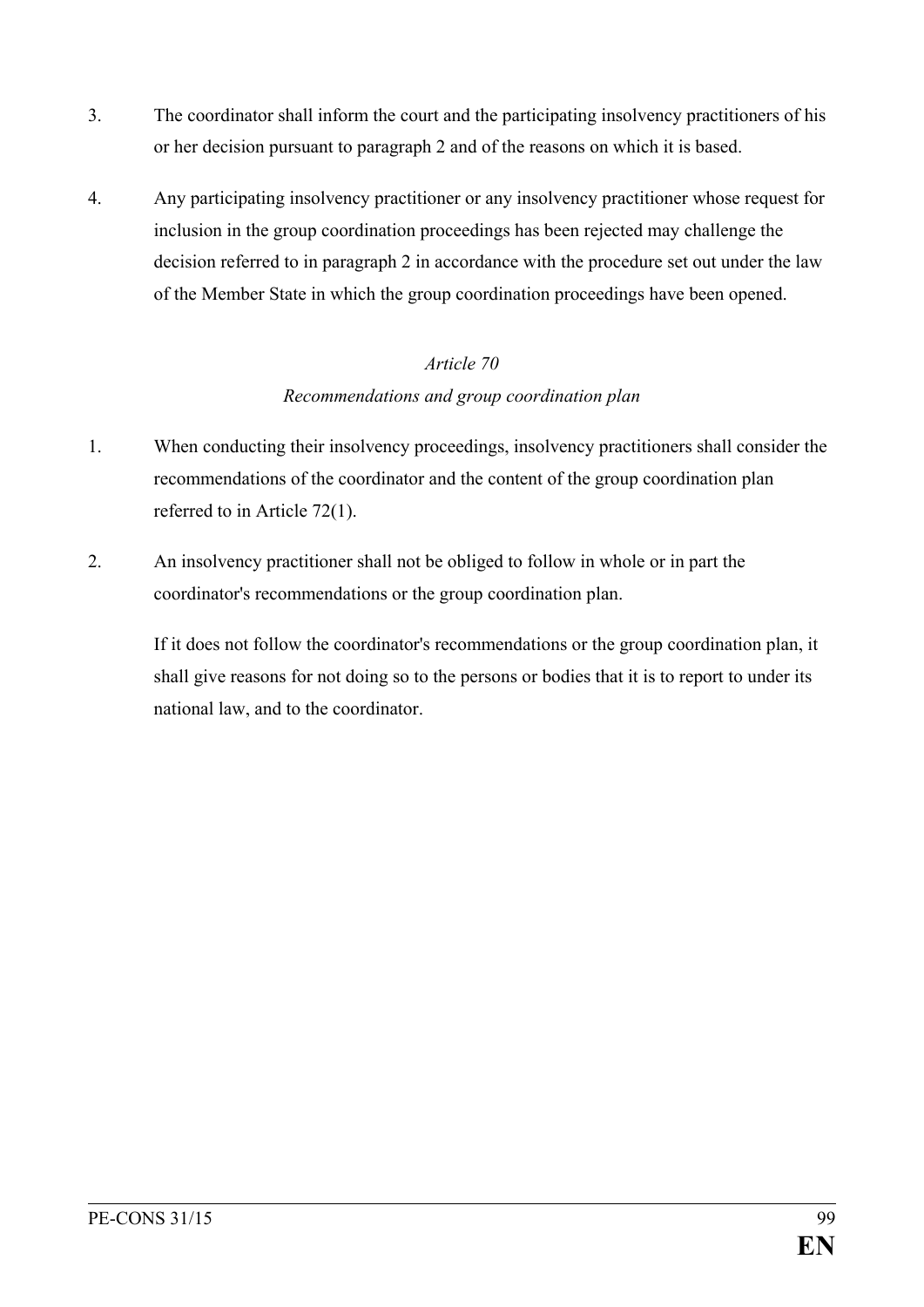## **SUBSECTION 2**

## **GENERAL PROVISIONS**

# *Article 71*

### *The coordinator*

- 1. The coordinator shall be a person eligible under the law of a Member State to act as an insolvency practitioner.
- 2. The coordinator shall not be one of the insolvency practitioners appointed to act in respect of any of the group members, and shall have no conflict of interest in respect of the group members, their creditors and the insolvency practitioners appointed in respect of any of the group members.

# *Article 72 Tasks and rights of the coordinator*

- 1. The coordinator shall:
	- (a) identify and outline recommendations for the coordinated conduct of the insolvency proceedings;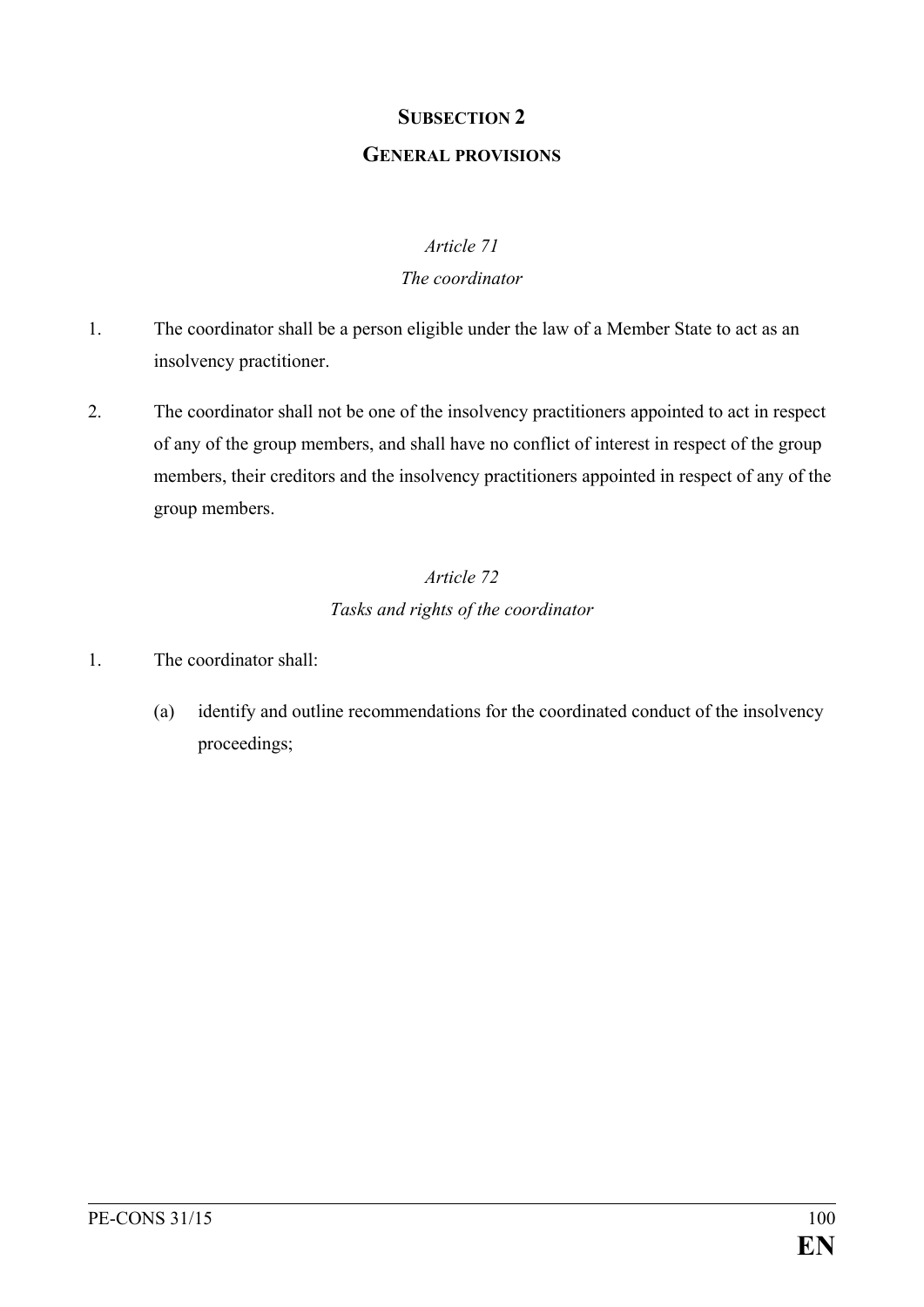- (b) propose a group coordination plan that identifies, describes and recommends a comprehensive set of measures appropriate to an integrated approach to the resolution of the group members' insolvencies. In particular, the plan may contain proposals for:
	- (i) the measures to be taken in order to re-establish the economic performance and the financial soundness of the group or any part of it;
	- (ii) the settlement of intra-group disputes as regards intra-group transactions and avoidance actions;
	- (iii) agreements between the insolvency practitioners of the insolvent group members.
- 2. The coordinator may also:
	- (a) be heard and participate, in particular by attending creditors' meetings, in any of the proceedings opened in respect of any member of the group;
	- (b) mediate any dispute arising between two or more insolvency practitioners of group members;
	- (c) present and explain his or her group coordination plan to the persons or bodies that he or she is to report to under his or her national law;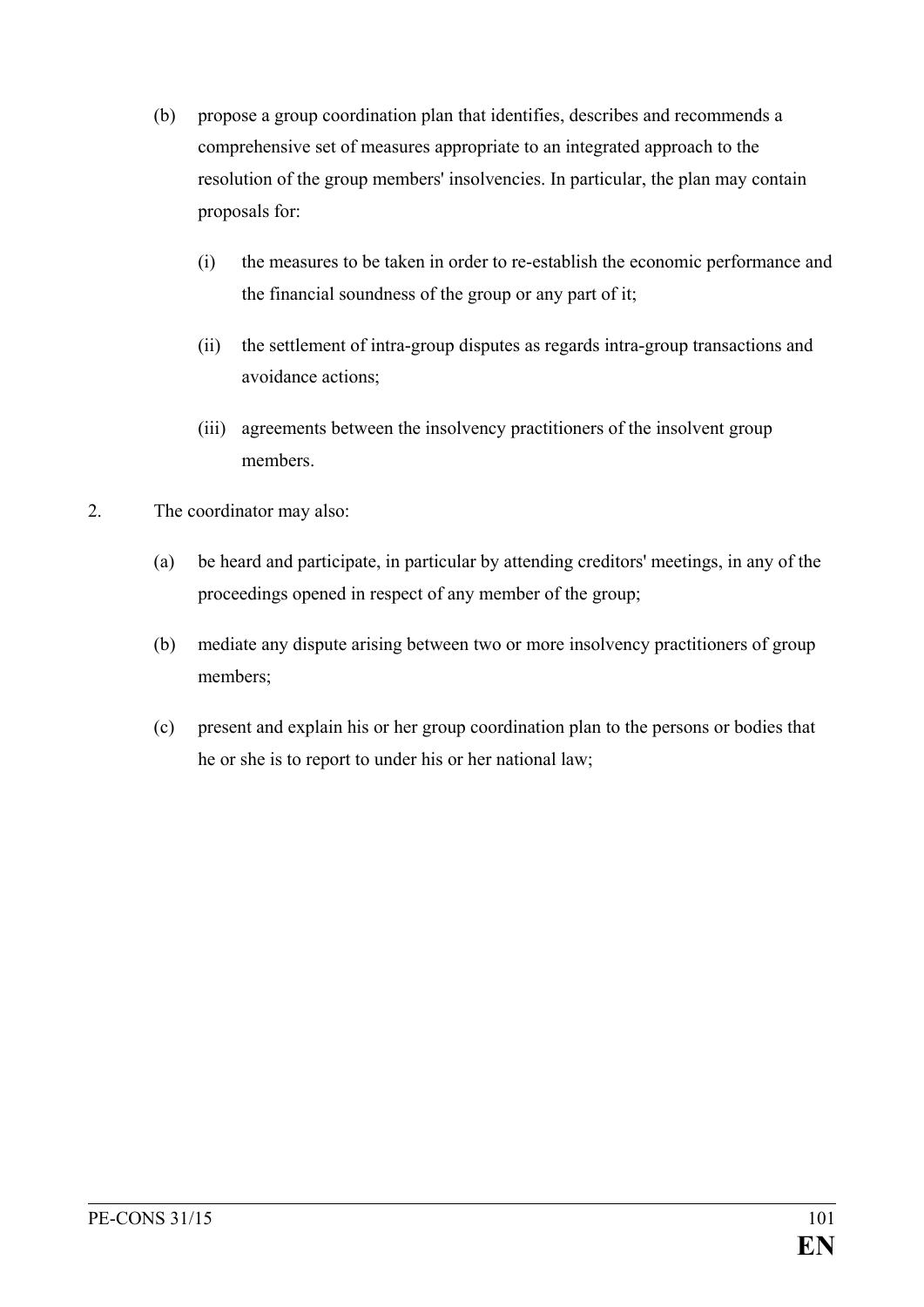- (d) request information from any insolvency practitioner in respect of any member of the group where that information is or might be of use when identifying and outlining strategies and measures in order to coordinate the proceedings; and
- (e) request a stay for a period of up to six months of the proceedings opened in respect of any member of the group, provided that such a stay is necessary in order to ensure the proper implementation of the plan and would be to the benefit of the creditors in the proceedings for which the stay is requested; or request the lifting of any existing stay. Such a request shall be made to the court that opened the proceedings for which a stay is requested.
- 3. The plan referred to in point (b) of paragraph 1 shall not include recommendations as to any consolidation of proceedings or insolvency estates.
- 4. The coordinator's tasks and rights as defined under this Article shall not extend to any member of the group not participating in group coordination proceedings.
- 5. The coordinator shall perform his or her duties impartially and with due care.
- 6. Where the coordinator considers that the fulfilment of his or her tasks requires a significant increase in the costs compared to the cost estimate referred to in point (d) of Article 61(3), and in any case, where the costs exceed 10 % of the estimated costs, the coordinator shall
	- (a) inform without delay the participating insolvency practitioners, and
	- (b) seek the prior approval of the court opening group coordination proceedings.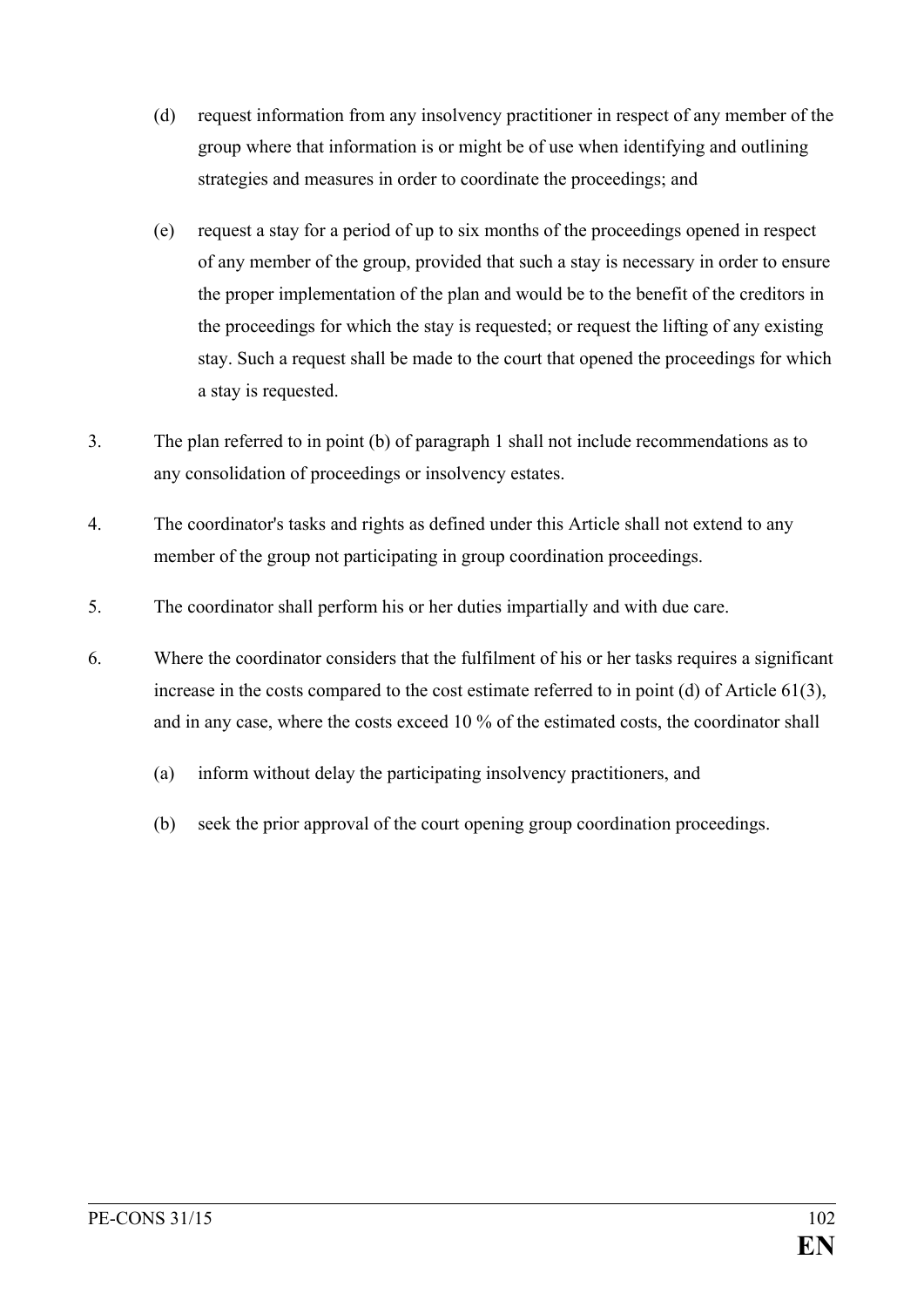# *Languages*

- 1. The coordinator shall communicate with the insolvency practitioner of a participating group member in the language agreed with the insolvency practitioner or, in the absence of an agreement, in the official language or one of the official languages of the institutions of the Union, and of the court which opened the proceedings in respect of that group member.
- 2. The coordinator shall communicate with a court in the official language applicable to that court.

# *Article 74*

# *Cooperation between insolvency practitioners and the coordinator*

- 1. Insolvency practitioners appointed in relation to members of a group and the coordinator shall cooperate with each other to the extent that such cooperation is not incompatible with the rules applicable to the respective proceedings.
- 2. In particular, insolvency practitioners shall communicate any information that is relevant for the coordinator to perform his or her tasks.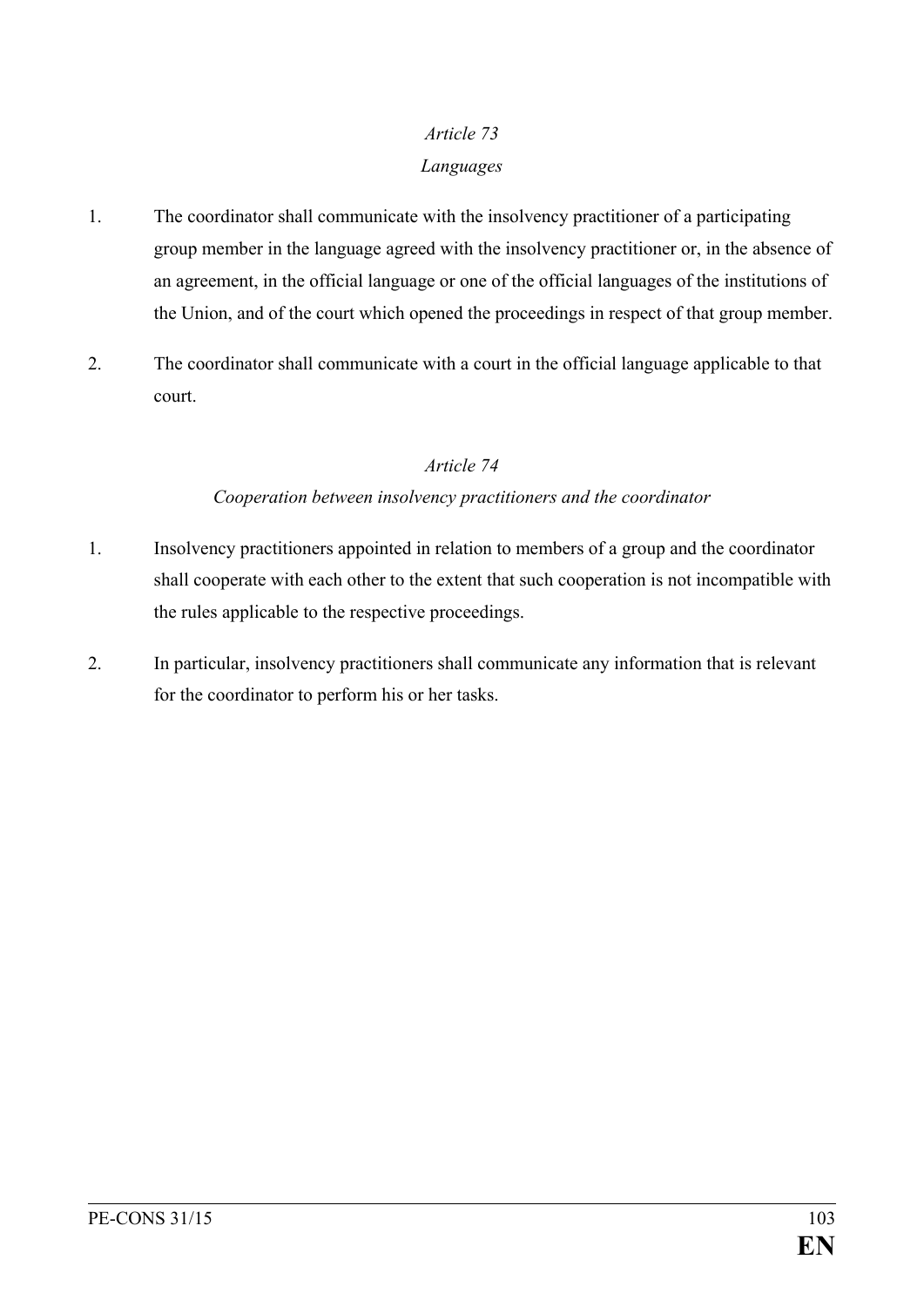#### *Revocation of the appointment of the coordinator*

The court shall revoke the appointment of the coordinator of its own motion or at the request of the insolvency practitioner of a participating group member where:

- (a) the coordinator acts to the detriment of the creditors of a participating group member; or
- (b) the coordinator fails to comply with his or her obligations under this Chapter.

#### *Article 76*

### *Debtor in possession*

The provisions applicable, under this Chapter, to the insolvency practitioner shall also apply, where appropriate, to the debtor in possession.

# *Article 77 Costs and distribution*

- 1. The remuneration for the coordinator shall be adequate, proportionate to the tasks fulfilled and reflect reasonable expenses.
- 2. On having completed his or her tasks, the coordinator shall establish the final statement of costs and the share to be paid by each member, and submit this statement to each participating insolvency practitioner and to the court opening coordination proceedings.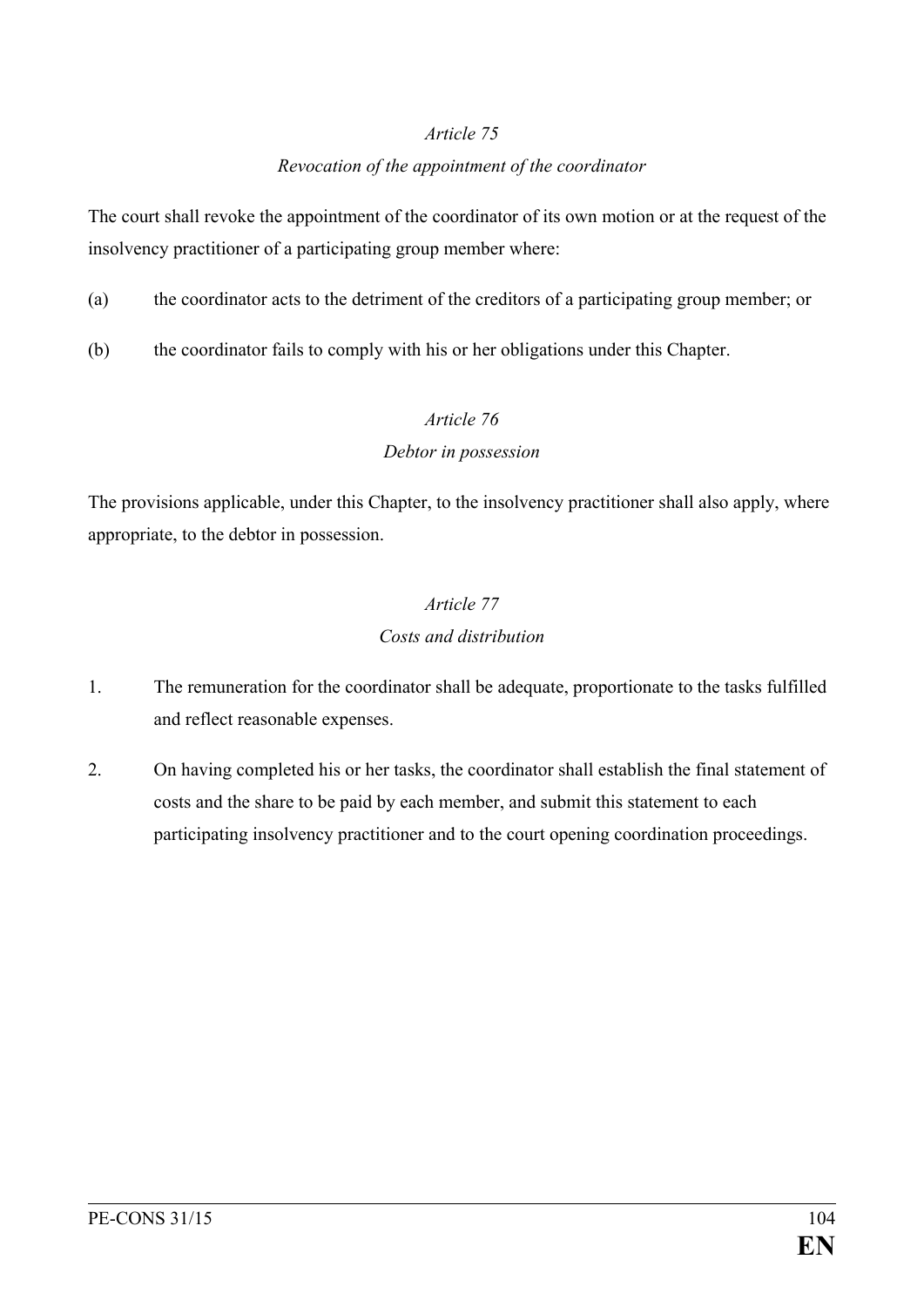- 3. In the absence of objections by the insolvency practitioners within 30 days of receipt of the statement referred to in paragraph 2, the costs and the share to be paid by each member shall be deemed to be agreed. The statement shall be submitted to the court opening coordination proceedings for confirmation.
- 4. In the event of an objection, the court that opened the group coordination proceedings shall, upon the application of the coordinator or any participating insolvency practitioner, decide on the costs and the share to be paid by each member in accordance with the criteria set out in paragraph 1 of this Article, and taking into account the estimation of costs referred to in Article 68(1) and, where applicable, Article 72(6).
- 5. Any participating insolvency practitioner may challenge the decision referred to in paragraph 4 in accordance with the procedure set out under the law of the Member State where group coordination proceedings have been opened.

# **CHAPTER VI DATA PROTECTION**

# *Article 78*

# *Data protection*

1. National rules implementing Directive 95/46/EC shall apply to the processing of personal data carried out in the Member States pursuant to this Regulation, provided that processing operations referred to in Article 3(2) of Directive 95/46/EC are not concerned.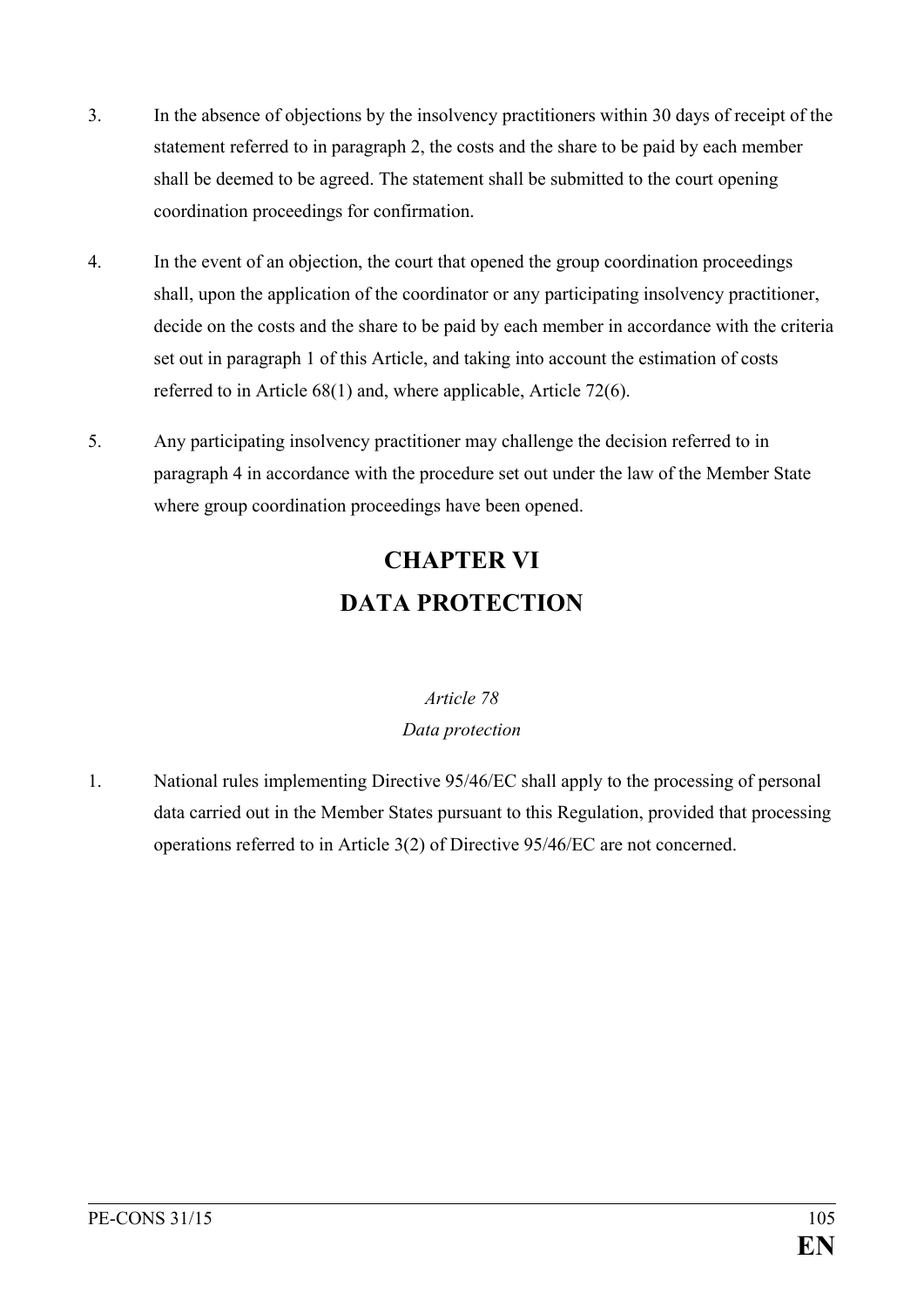2. Regulation (EC) No 45/2001 shall apply to the processing of personal data carried out by the Commission pursuant to this Regulation.

## *Article 79*

# *Responsibilities of Member States regarding the processing of personal data in national insolvency registers*

- 1. Each Member State shall communicate to the Commission the name of the natural or legal person, public authority, agency or any other body designated by national law to exercise the functions of controller in accordance with point (d) of Article 2 of Directive 95/46/EC, with a view to its publication on the European e-Justice Portal.
- 2. Member States shall ensure that the technical measures for ensuring the security of personal data processed in their national insolvency registers referred to in Article 24 are implemented.
- 3. Member States shall be responsible for verifying that the controller, designated by national law in accordance with point (d) of Article 2 of Directive 95/46/EC, ensures compliance with the principles of data quality, in particular the accuracy and the updating of data stored in national insolvency registers.
- 4. Member States shall be responsible, in accordance with Directive 95/46/EC, for the collection and storage of data in national databases and for decisions taken to make such data available in the interconnected register that can be consulted via the European e-Justice Portal.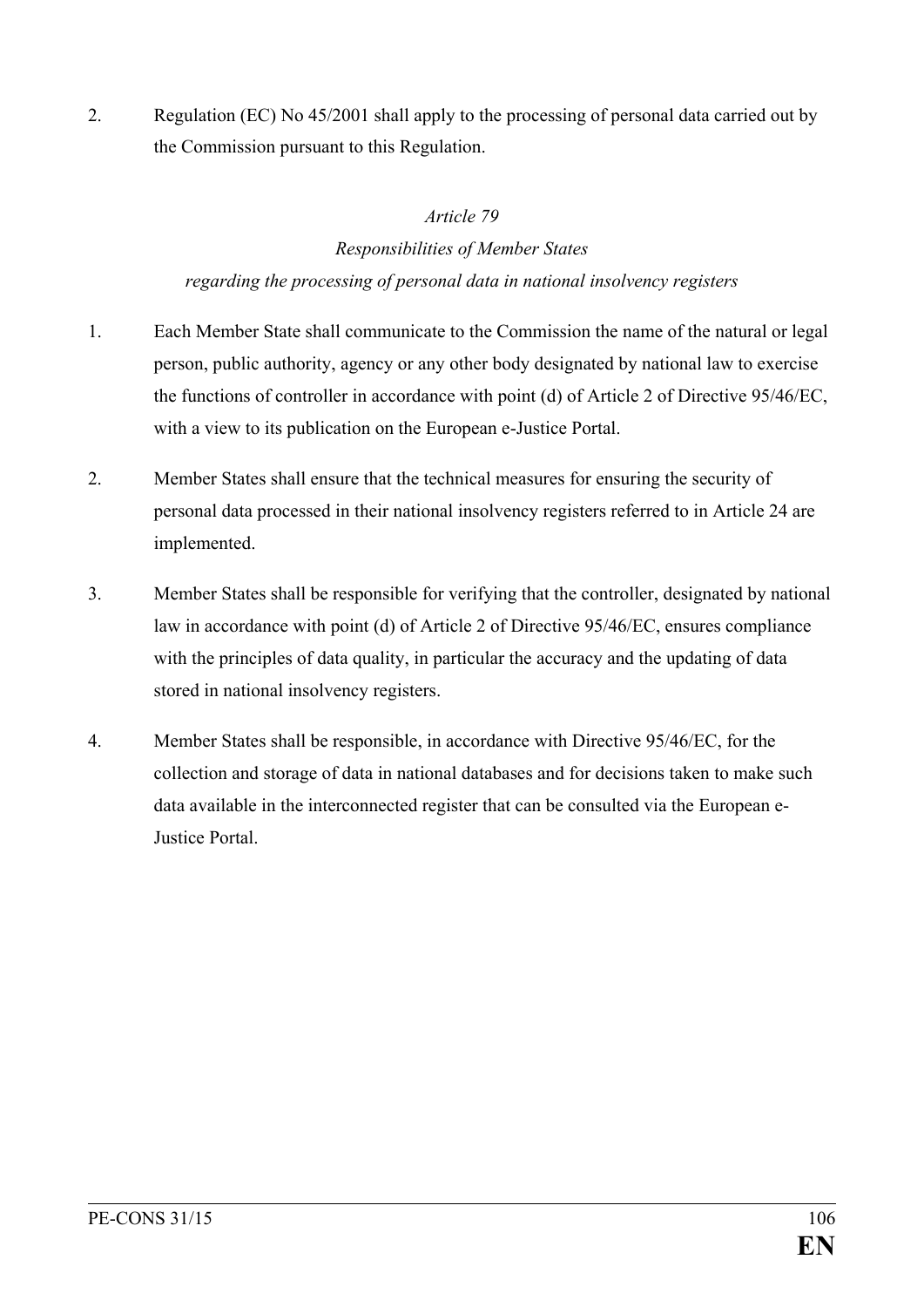5. As part of the information that should be provided to data subjects to enable them to exercise their rights, and in particular the right to the erasure of data, Member States shall inform data subjects of the accessibility period set for personal data stored in insolvency registers.

# *Article 80*

## *Responsibilities of the Commission in connection with the processing of personal data*

- 1. The Commission shall exercise the responsibilities of controller pursuant to Article 2(d) of Regulation (EC) No 45/2001 in accordance with its respective responsibilities defined in this Article.
- 2. The Commission shall define the necessary policies and apply the necessary technical solutions to fulfil its responsibilities within the scope of the function of controller.
- 3. The Commission shall implement the technical measures required to ensure the security of personal data while in transit, in particular the confidentiality and integrity of any transmission to and from the European e-Justice Portal.
- 4. The obligations of the Commission shall not affect the responsibilities of the Member States and other bodies for the content and operation of the interconnected national databases run by them.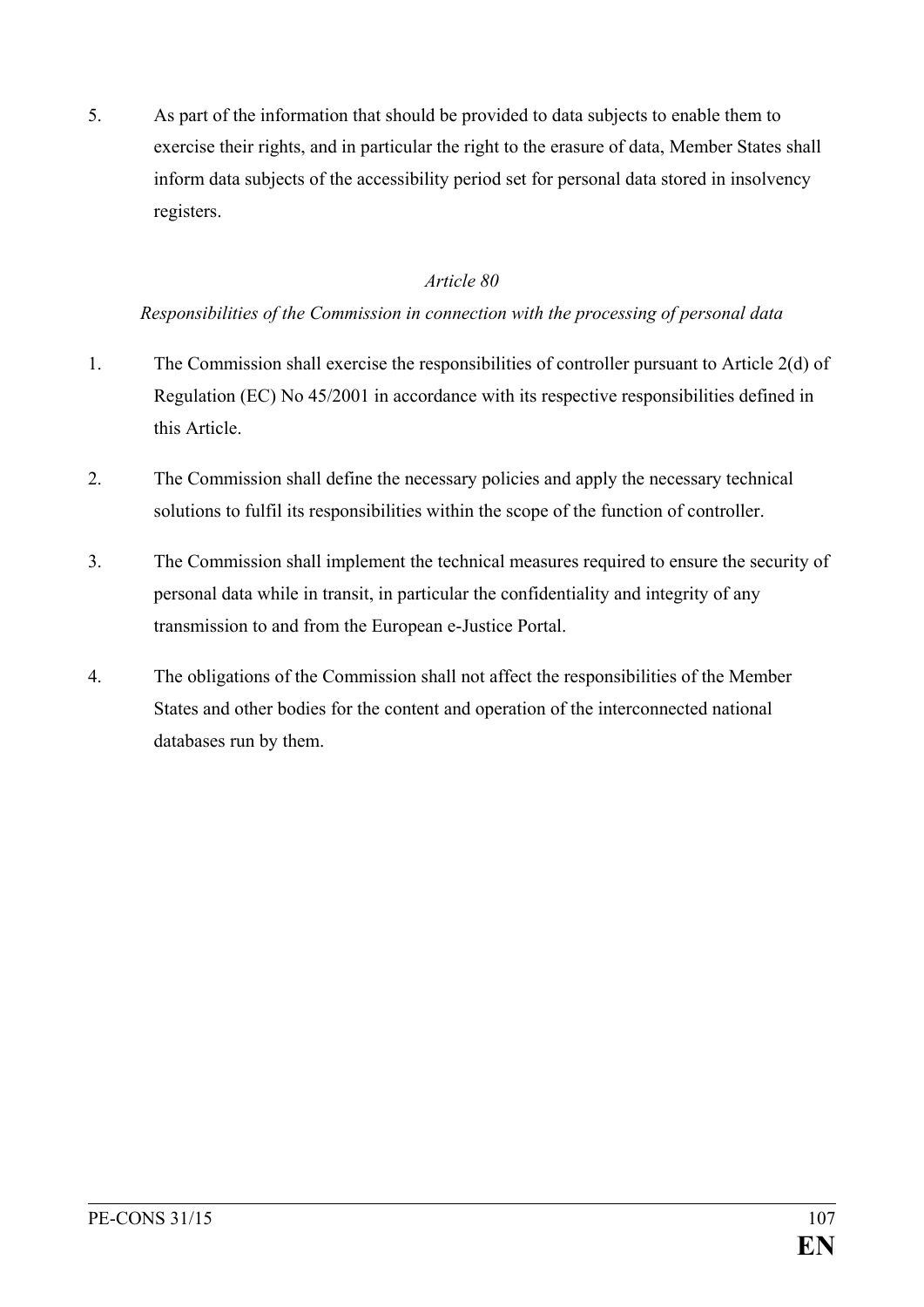### *Information obligations*

Without prejudice to the information to be given to data subjects in accordance with Articles 11 and 12 of Regulation (EC) No 45/2001, the Commission shall inform data subjects, by means of publication through the European e-Justice Portal, about its role in the processing of data and the purposes for which those data will be processed.

# *Article 82 Storage of personal data*

As regards information from interconnected national databases, no personal data relating to data subjects shall be stored in the European e-Justice Portal. All such data shall be stored in the national databases operated by the Member States or other bodies.

# *Article 83*

# *Access to personal data via the European e-Justice Portal*

Personal data stored in the national insolvency registers referred to in Article 24 shall be accessible via the European e-Justice Portal for as long as they remain accessible under national law.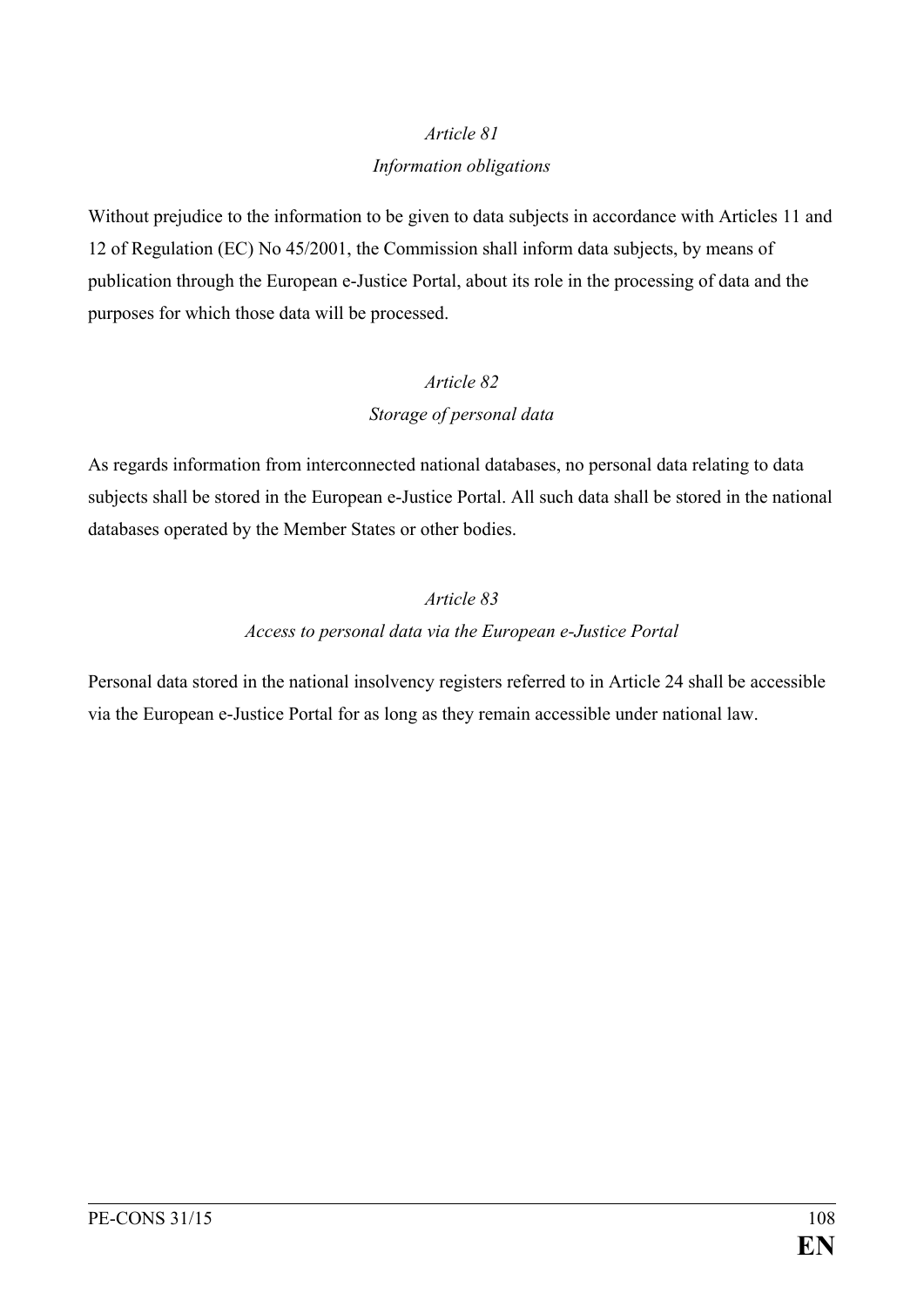# **CHAPTER VII TRANSITIONAL AND FINAL PROVISIONS**

#### *Article 84*

### *Applicability in time*

- 1. The provisions of this Regulation shall apply only to insolvency proceedings opened after …[∗](#page-109-0) . Acts committed by a debtor before that date shall continue to be governed by the law which was applicable to them at the time they were committed.
- 2. Notwithstanding Article 91 of this Regulation, Regulation (EC) No 1346/2000 shall continue to apply to insolvency proceedings which fall within the scope of that Regulation and which have been opened before ……**\*** .

# *Article 85 Relationship to Conventions*

- 1. This Regulation replaces, in respect of the matters referred to therein, and as regards relations between Member States, the Conventions concluded between two or more Member States, in particular:
	- (a) the Convention between Belgium and France on Jurisdiction and the Validity and Enforcement of Judgments, Arbitration Awards and Authentic Instruments, signed at Paris on 8 July 1899;

<span id="page-109-0"></span>OJ: Please insert the date of application of this Regulation.  $\ddot{\bullet}$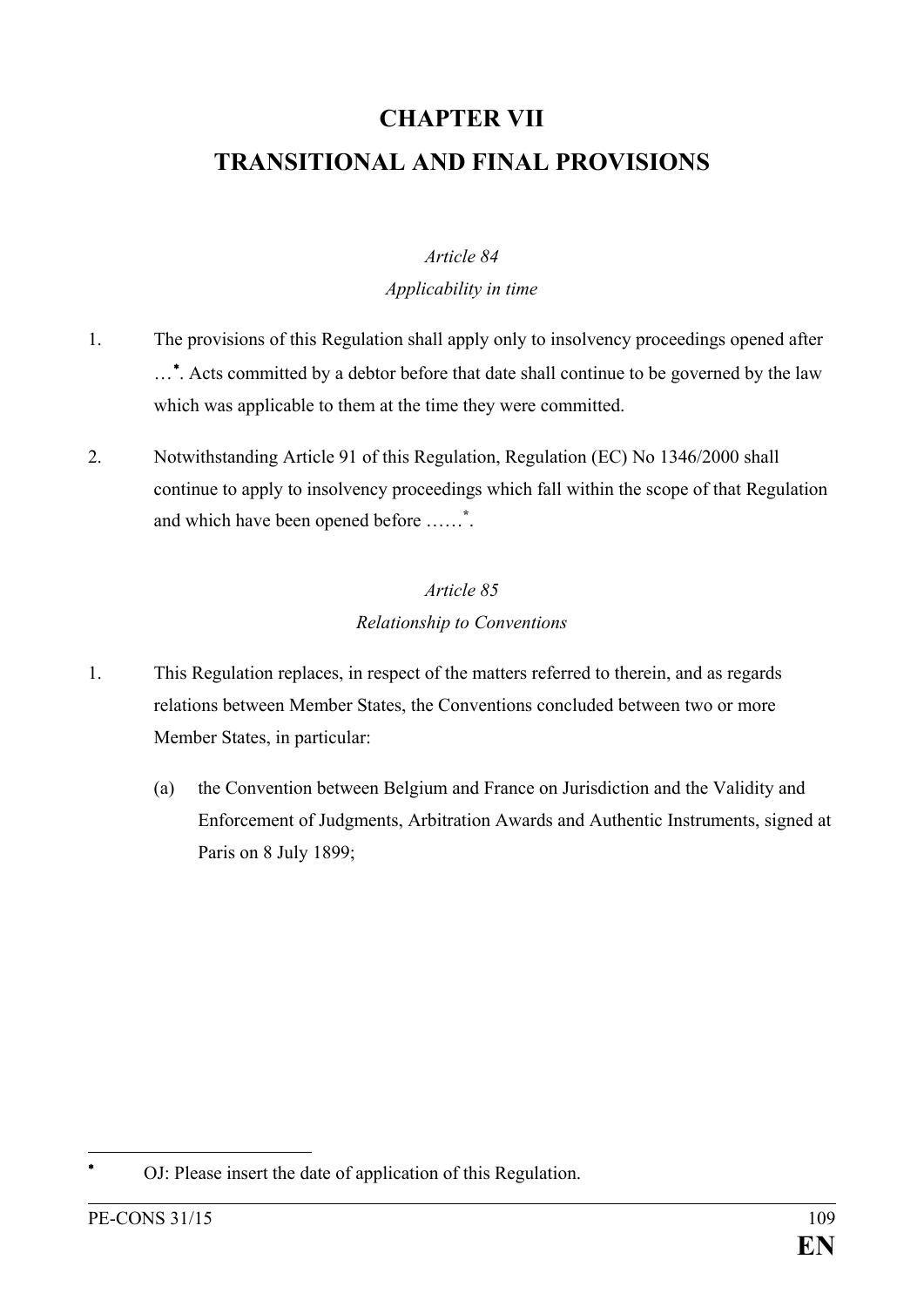- (b) the Convention between Belgium and Austria on Bankruptcy, Winding-up, Arrangements, Compositions and Suspension of Payments (with Additional Protocol of 13 June 1973), signed at Brussels on 16 July 1969;
- (c) the Convention between Belgium and the Netherlands on Territorial Jurisdiction, Bankruptcy and the Validity and Enforcement of Judgments, Arbitration Awards and Authentic Instruments, signed at Brussels on 28 March 1925;
- (d) the Treaty between Germany and Austria on Bankruptcy, Winding-up, Arrangements and Compositions, signed at Vienna on 25 May 1979;
- (e) the Convention between France and Austria on Jurisdiction, Recognition and Enforcement of Judgments on Bankruptcy, signed at Vienna on 27 February 1979;
- (f) the Convention between France and Italy on the Enforcement of Judgments in Civil and Commercial Matters, signed at Rome on 3 June 1930;
- (g) the Convention between Italy and Austria on Bankruptcy, Winding-up, Arrangements and Compositions, signed at Rome on 12 July 1977;
- (h) the Convention between the Kingdom of the Netherlands and the Federal Republic of Germany on the Mutual Recognition and Enforcement of Judgments and other Enforceable Instruments in Civil and Commercial Matters, signed at The Hague on 30 August 1962;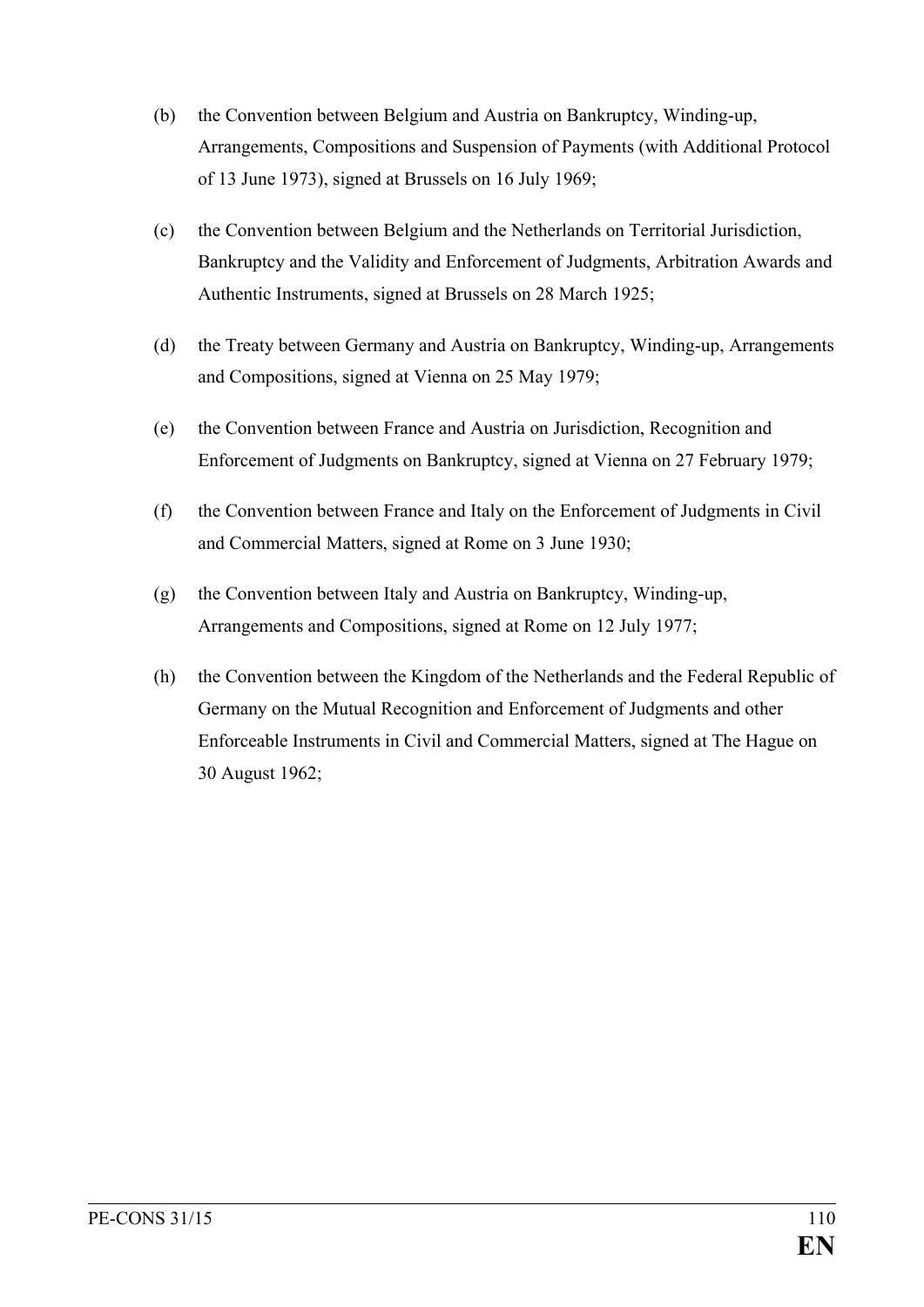- (i) the Convention between the United Kingdom and the Kingdom of Belgium providing for the Reciprocal Enforcement of Judgments in Civil and Commercial Matters, with Protocol, signed at Brussels on 2 May 1934;
- (j) the Convention between Denmark, Finland, Norway, Sweden and Iceland on Bankruptcy, signed at Copenhagen on 7 November 1933;
- (k) the European Convention on Certain International Aspects of Bankruptcy, signed at Istanbul on 5 June 1990;
- (l) the Convention between the Federative People's Republic of Yugoslavia and the Kingdom of Greece on the Mutual Recognition and Enforcement of Judgments, signed at Athens on 18 June 1959;
- (m) the Agreement between the Federative People's Republic of Yugoslavia and the Republic of Austria on the Mutual Recognition and Enforcement of Arbitral Awards and Arbitral Settlements in Commercial Matters, signed at Belgrade on 18 March 1960;
- (n) the Convention between the Federative People's Republic of Yugoslavia and the Republic of Italy on Mutual Judicial Cooperation in Civil and Administrative Matters, signed at Rome on 3 December 1960;
- (o) the Agreement between the Socialist Federative Republic of Yugoslavia and the Kingdom of Belgium on Judicial Cooperation in Civil and Commercial Matters, signed at Belgrade on 24 September 1971;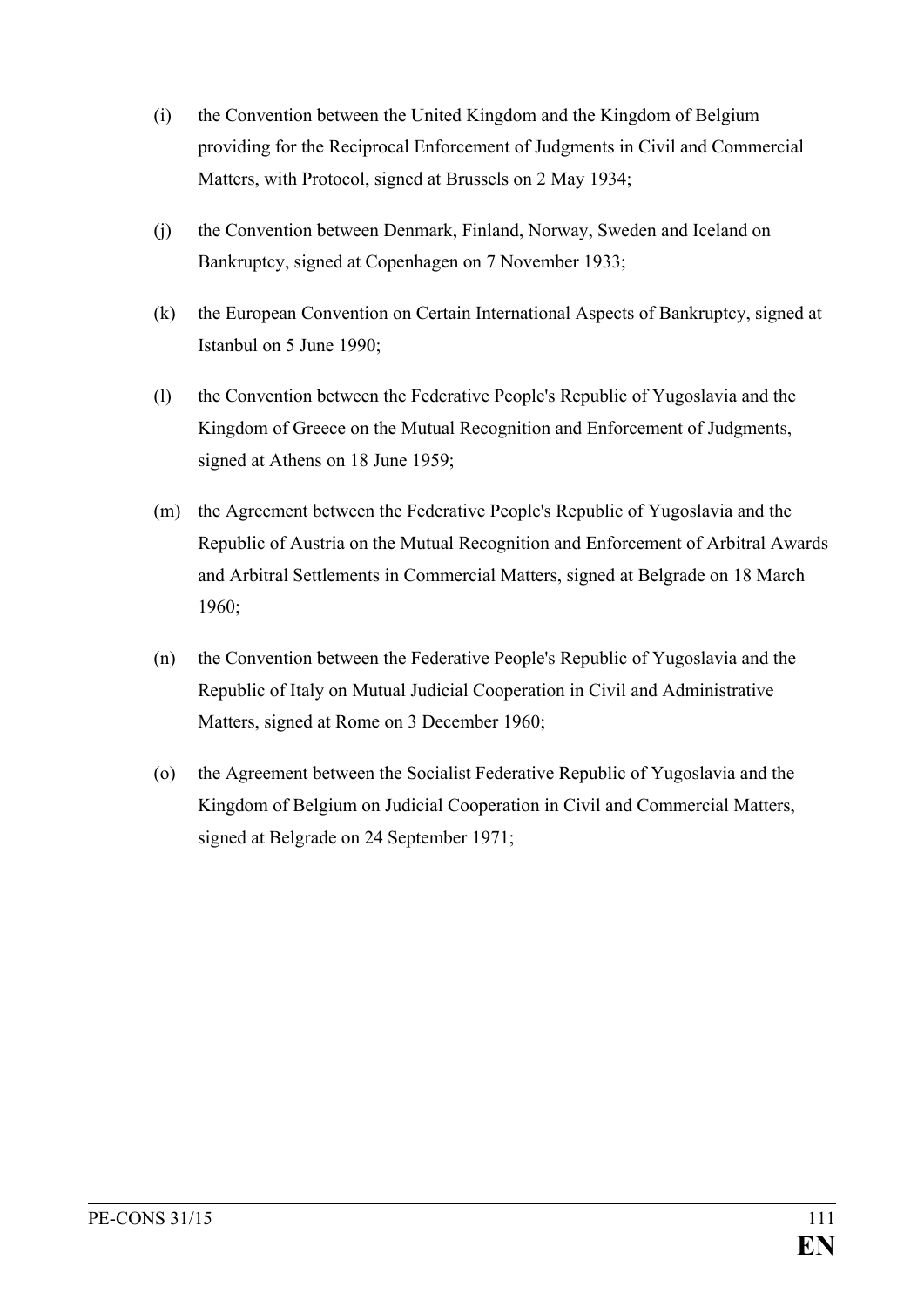- (p) the Convention between the Governments of Yugoslavia and France on the Recognition and Enforcement of Judgments in Civil and Commercial Matters, signed at Paris on 18 May 1971;
- (q) the Agreement between the Czechoslovak Socialist Republic and the Hellenic Republic on Legal Aid in Civil and Criminal Matters, signed at Athens on 22 October 1980, still in force between the Czech Republic and Greece;
- (r) the Agreement between the Czechoslovak Socialist Republic and the Republic of Cyprus on Legal Aid in Civil and Criminal Matters, signed at Nicosia on 23 April 1982, still in force between the Czech Republic and Cyprus;
- (s) the Treaty between the Government of the Czechoslovak Socialist Republic and the Government of the Republic of France on Legal Aid and the Recognition and Enforcement of Judgments in Civil, Family and Commercial Matters, signed at Paris on 10 May 1984, still in force between the Czech Republic and France;
- (t) the Treaty between the Czechoslovak Socialist Republic and the Italian Republic on Legal Aid in Civil and Criminal Matters, signed at Prague on 6 December 1985, still in force between the Czech Republic and Italy;
- (u) the Agreement between the Republic of Latvia, the Republic of Estonia and the Republic of Lithuania on Legal Assistance and Legal Relationships, signed at Tallinn on 11 November 1992;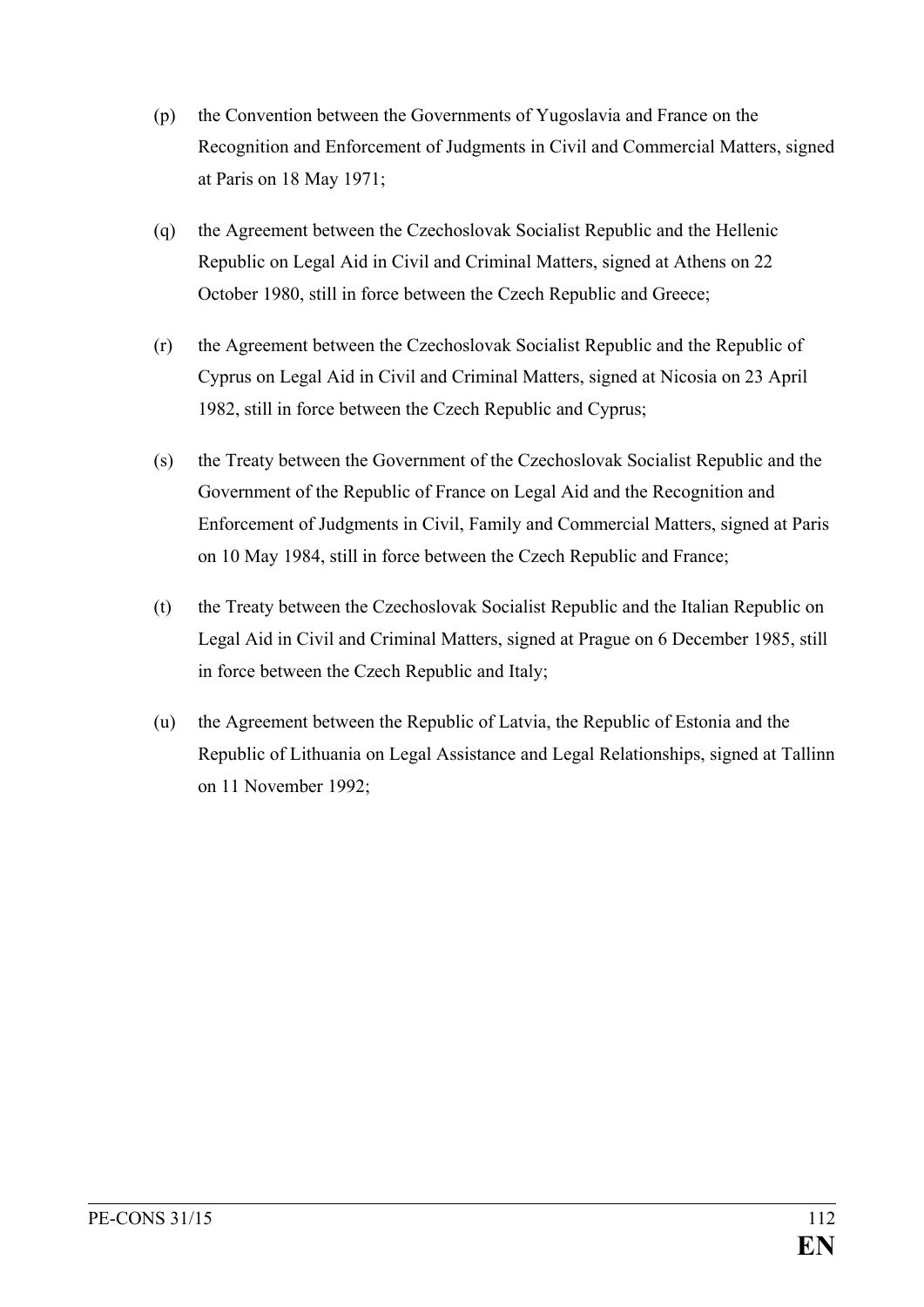- (v) the Agreement between Estonia and Poland on Granting Legal Aid and Legal Relations on Civil, Labour and Criminal Matters, signed at Tallinn on 27 November 1998;
- (w) the Agreement between the Republic of Lithuania and the Republic of Poland on Legal Assistance and Legal Relations in Civil, Family, Labour and Criminal Matters, signed at Warsaw on 26 January 1993;
- (x) the Convention between the Socialist Republic of Romania and the Hellenic Republic on legal assistance in civil and criminal matters and its Protocol, signed at Bucharest on 19 October 1972;
- (y) the Convention between the Socialist Republic of Romania and the French Republic on legal assistance in civil and commercial matters, signed at Paris on 5 November 1974;
- (z) the Agreement between the People's Republic of Bulgaria and the Hellenic Republic on Legal Assistance in Civil and Criminal Matters, signed at Athens on 10 April 1976;
- (aa) the Agreement between the People's Republic of Bulgaria and the Republic of Cyprus on Legal Assistance in Civil and Criminal Matters, signed at Nicosia on 29 April 1983;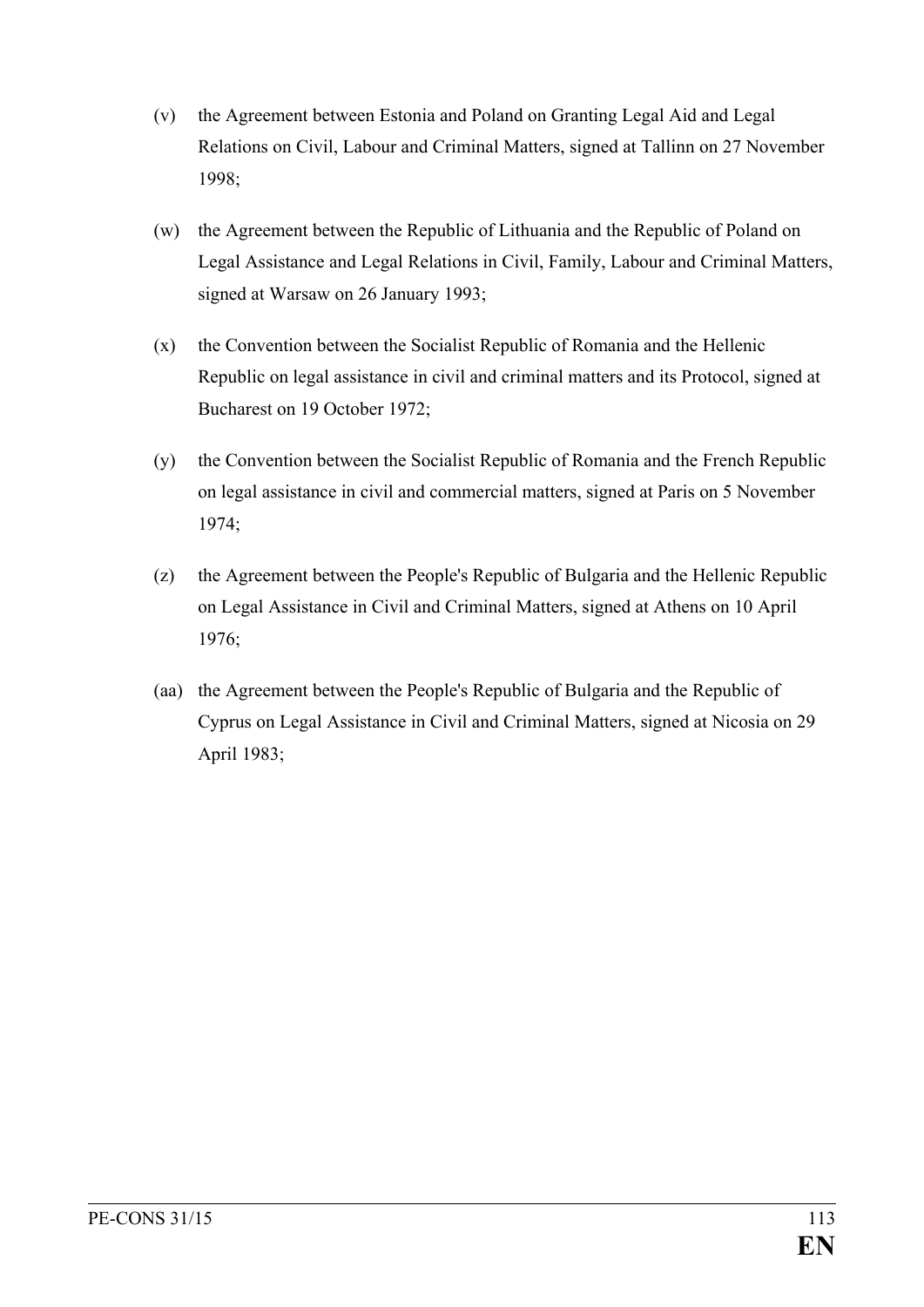- (ab) the Agreement between the Government of the People's Republic of Bulgaria and the Government of the French Republic on Mutual Legal Assistance in Civil Matters, signed at Sofia on 18 January 1989;
- (ac) the Treaty between Romania and the Czech Republic on judicial assistance in civil matters, signed at Bucharest on 11 July 1994;
- (ad) the Treaty between Romania and the Republic of Poland on legal assistance and legal relations in civil cases, signed at Bucharest on 15 May 1999.
- 2. The Conventions referred to in paragraph 1 shall continue to have effect with regard to proceedings opened before the entry into force of Regulation (EC) No 1346/2000.
- 3. This Regulation shall not apply:
	- (a) in any Member State, to the extent that it is irreconcilable with the obligations arising in relation to bankruptcy from a convention concluded by that Member State with one or more third countries before the entry into force of Regulation (EC) No 1346/2000;
	- (b) in the United Kingdom of Great Britain and Northern Ireland, to the extent that is irreconcilable with the obligations arising in relation to bankruptcy and the windingup of insolvent companies from any arrangements with the Commonwealth existing at the time Regulation (EC) No 1346/2000 entered into force.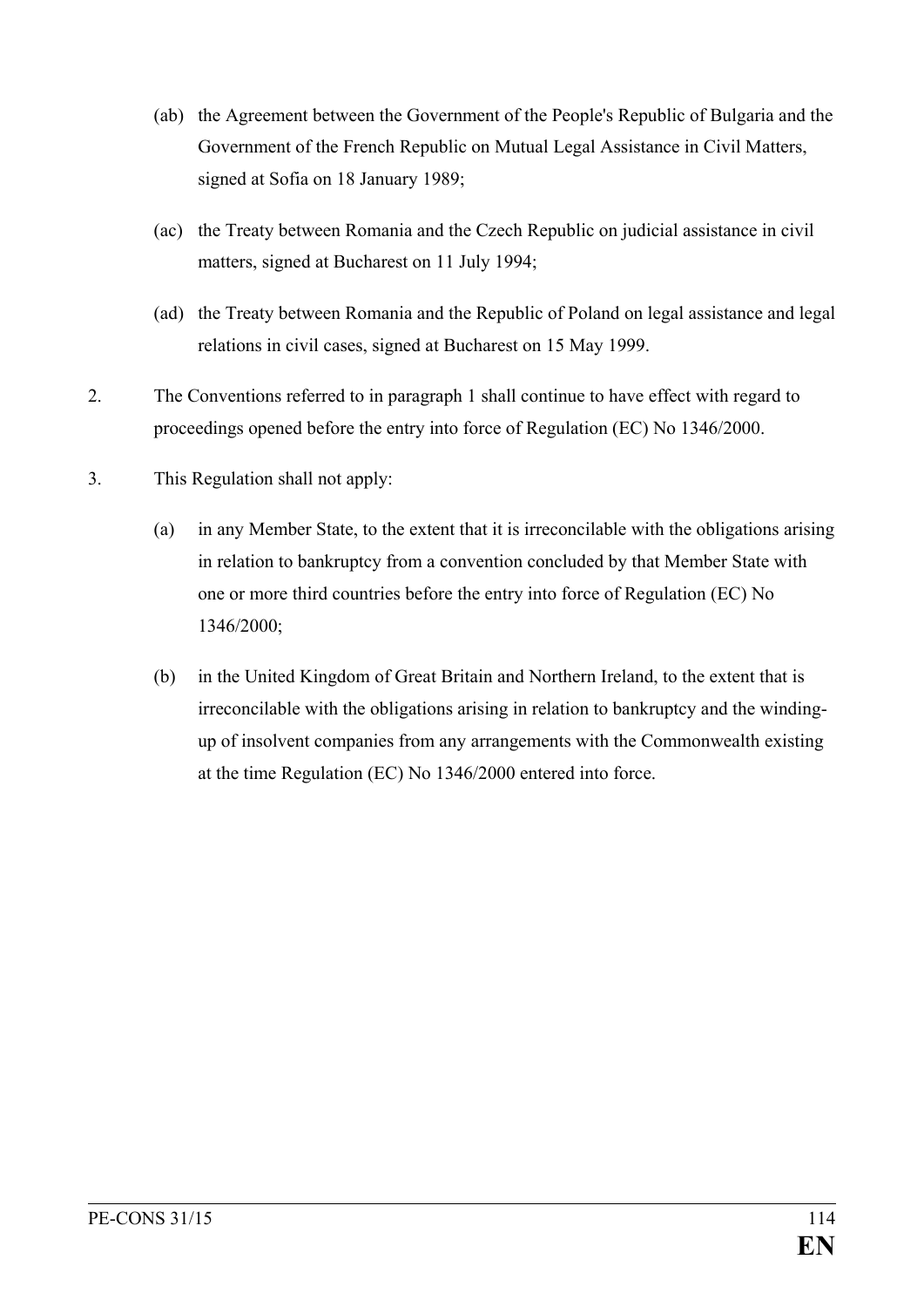# *Information on national and Union insolvency law*

- 1. The Member States shall provide, within the framework of the European Judicial Network in civil and commercial matters established by Council Decision 2001/470/EC**[1](#page-115-0)** , and with a view to making the information available to the public, a short description of their national legislation and procedures relating to insolvency, in particular relating to the matters listed in Article 7(2).
- 2. The Member States shall update the information referred to in paragraph 1 regularly.
- 3. The Commission shall make information concerning this Regulation available to the public.

# *Article 87 Establishment of the interconnection of registers*

The Commission shall adopt implementing acts establishing the interconnection of insolvency registers as referred to in Article 25. Those implementing acts shall be adopted in accordance with the examination procedure referred to in Article 89(3).

<span id="page-115-0"></span>**<sup>1</sup>** Council Decision 2001/470/EC of 28 May 2001 establishing a European Judicial Network in civil and commercial matters (OJ L 174, 27.6.2001, p. 25).  $\mathbf{1}$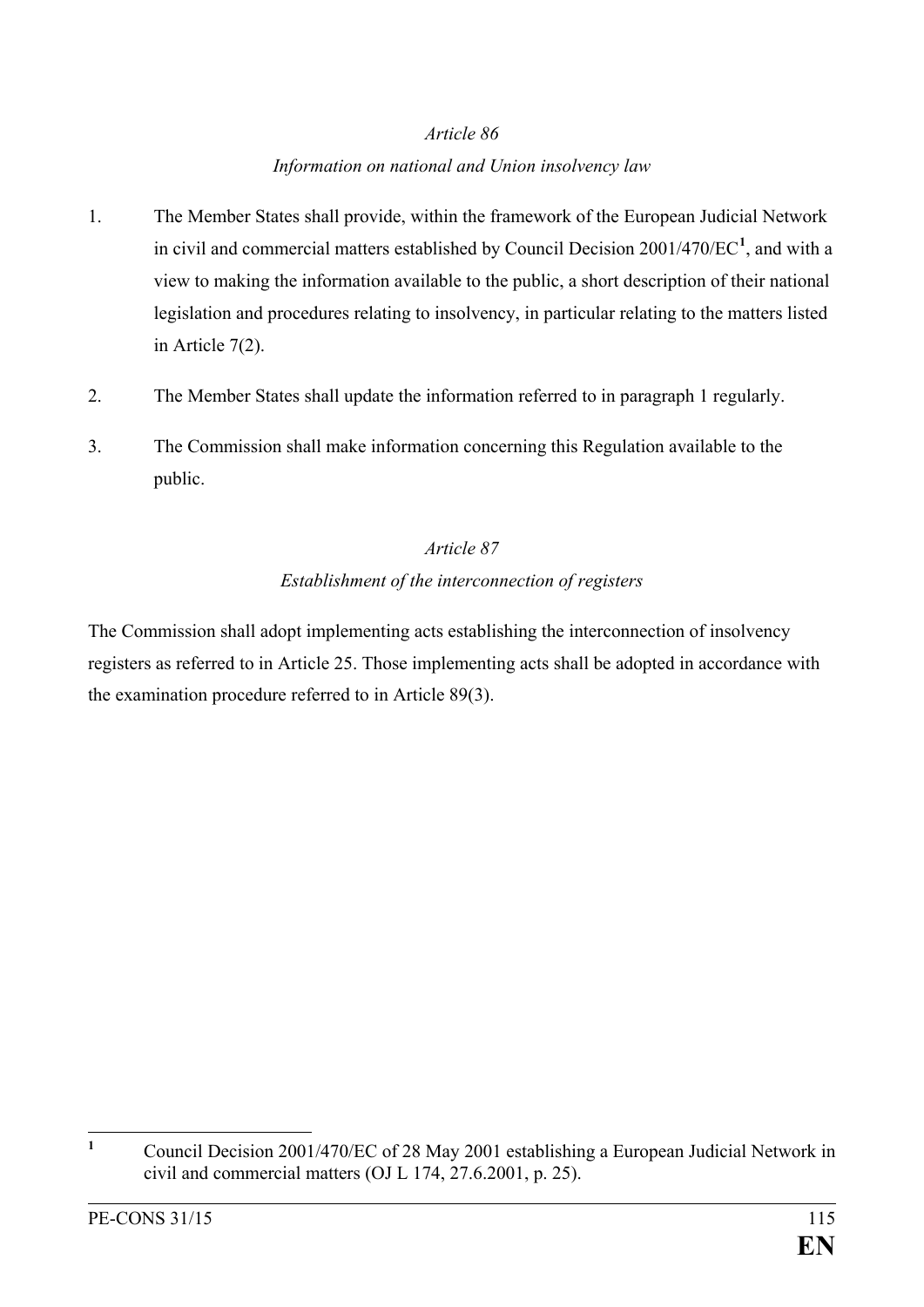#### *Establishment and subsequent amendment of standard forms*

The Commission shall adopt implementing acts establishing and, where necessary, amending the forms referred to in Article 27(4), Articles 54 and 55 and Article 64(2). Those implementing acts shall be adopted in accordance with the advisory procedure referred to in Article 89(2).

#### *Article 89*

#### *Committee procedure*

- 1. The Commission shall be assisted by a committee. That committee shall be a committee within the meaning of Regulation (EU) No 182/2011.
- 2. Where reference is made to this paragraph, Article 4 of Regulation (EU) No 182/2011 shall apply.
- 3. Where reference is made to this paragraph, Article 5 of Regulation (EU) No 182/2011 shall apply.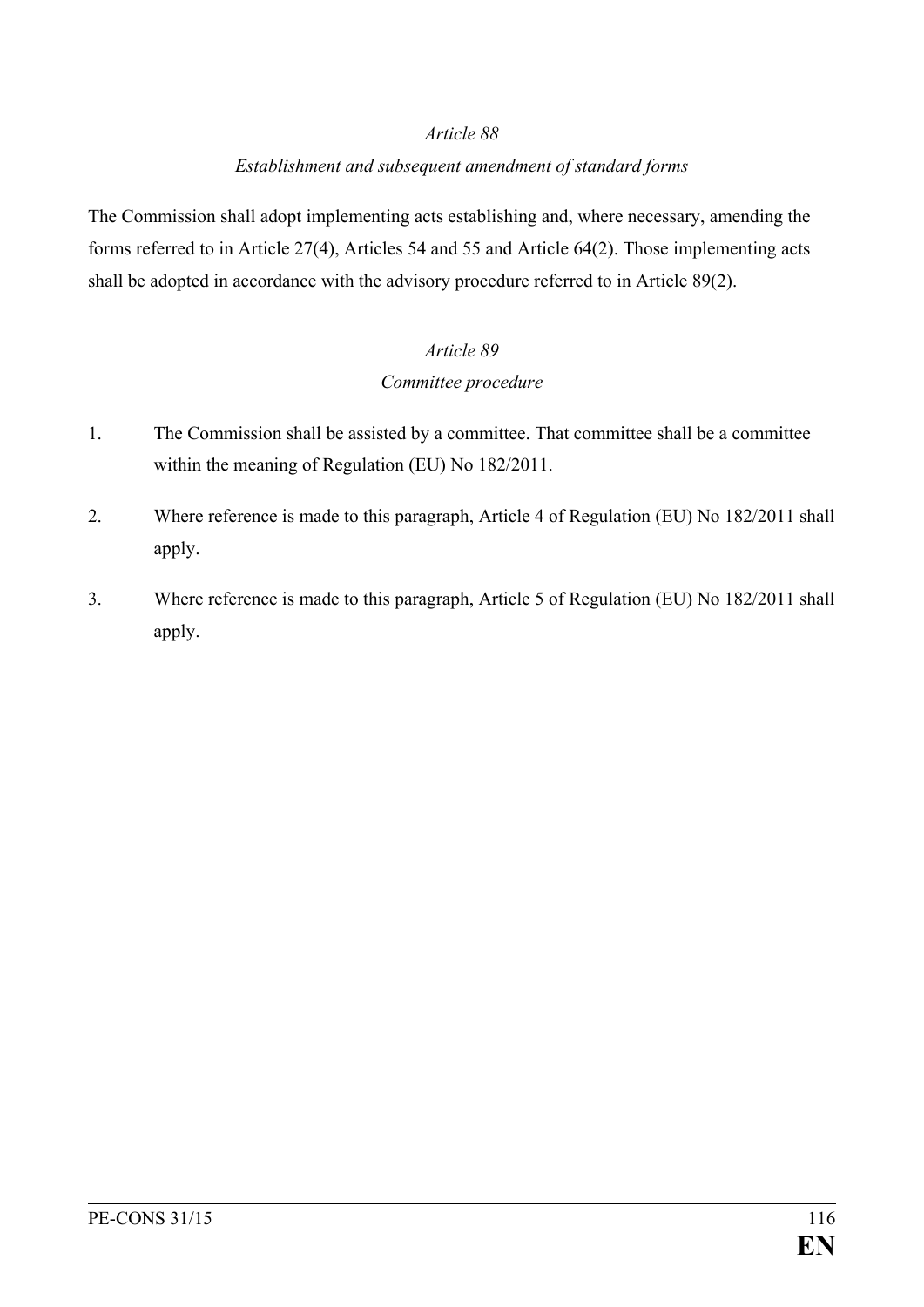#### *Review clause*

- 1. No later than …[∗](#page-117-0) , and every five years thereafter, the Commission shall present to the European Parliament, the Council and the European Economic and Social Committee a report on the application of this Regulation. The report shall be accompanied where necessary by a proposal for adaptation of this Regulation.
- 2. No later than …[∗∗](#page-117-1) , the Commission shall present to the European Parliament, the Council and the European Economic and Social Committee a report on the application of the group coordination proceedings. The report shall be accompanied where necessary by a proposal for adaptation of this Regulation.
- 3. No later than 1 January 2016, the Commission shall submit to the European Parliament, the Council and the European Economic and Social Committee a study on the cross-border issues in the area of directors' liability and disqualifications.
- 4. No later than …**[\\*\\*\\*](#page-117-2)**, the Commission shall submit to the European Parliament, the Council and the European Economic and Social Committee a study on the issue of abusive forum shopping.

 $\overline{a}$ 

<span id="page-117-1"></span><span id="page-117-0"></span><sup>\*</sup> OJ: Please insert date: ten years after the date of application of this Regulation.<br>
The OJ: Please insert date: five years after the date of application of this Regulation.<br>
OJ: Please insert date: three years after the

<span id="page-117-2"></span>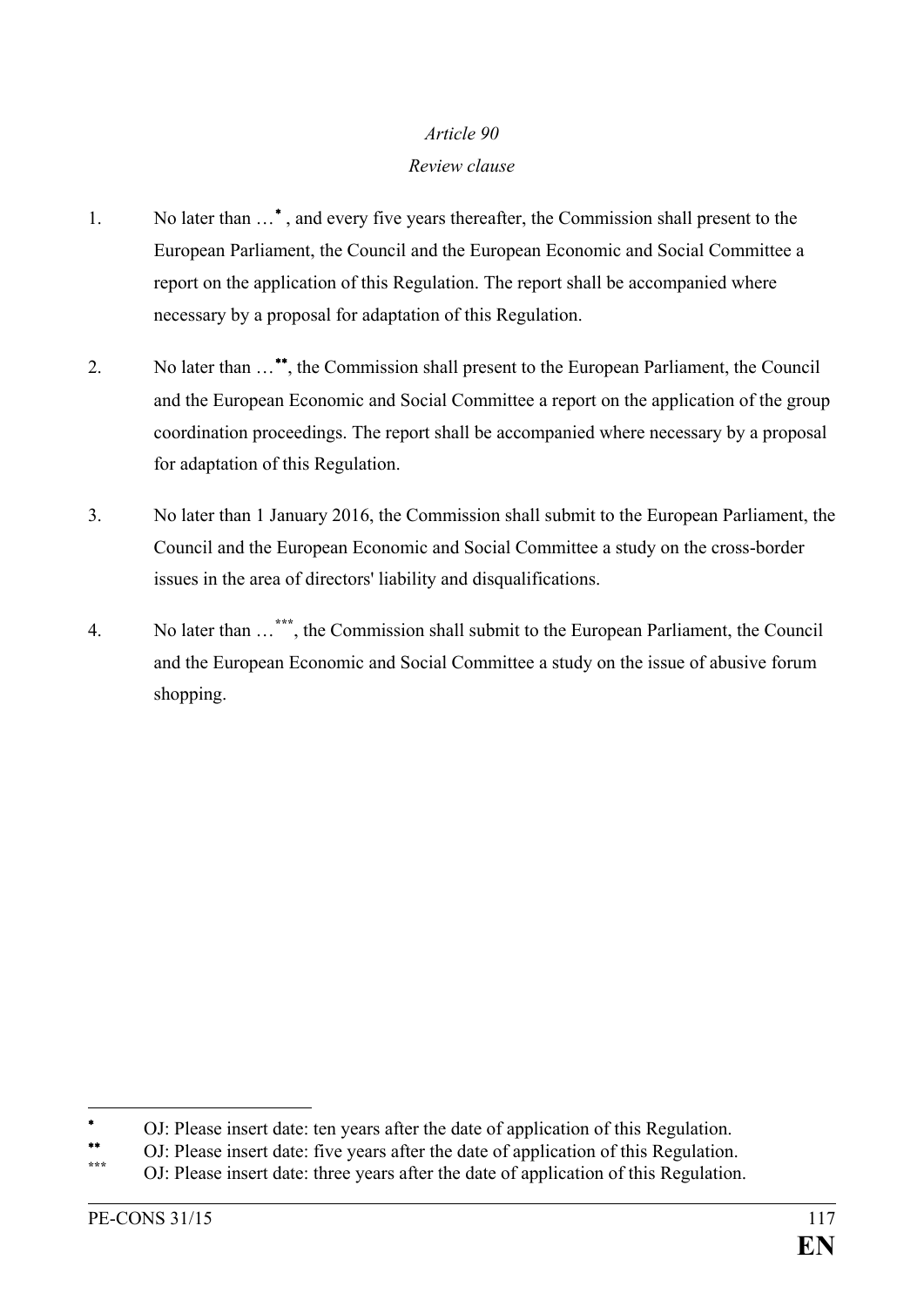# *Article 91 Repeal*

Regulation (EC) No 1346/2000 is repealed.

References to the repealed Regulation shall be construed as references to this Regulation and shall be read in accordance with the correlation table set out in Annex D to this Regulation.

# *Article 92 Entry into force*

This Regulation shall enter into force on the twentieth day following that of its publication in the *Official Journal of the European Union*.

It shall apply from …..**[\\*](#page-118-0)** , with the exception of:

- (a) Article 86, which shall apply from…**[\\*\\*](#page-118-1)**;
- (b) Article 24(1), which shall apply from ….**[\\*\\*\\*](#page-118-2)**; and

 $\overline{a}$ 

<span id="page-118-1"></span><span id="page-118-0"></span><sup>\*</sup> OJ: Please insert date: 24 months after the entry into force of this Regulation.<br>OJ: Please insert date: 12 months after the entry into force of this Regulation.<br>OJ: Please insert date: 36 months after the entry into for

<span id="page-118-2"></span>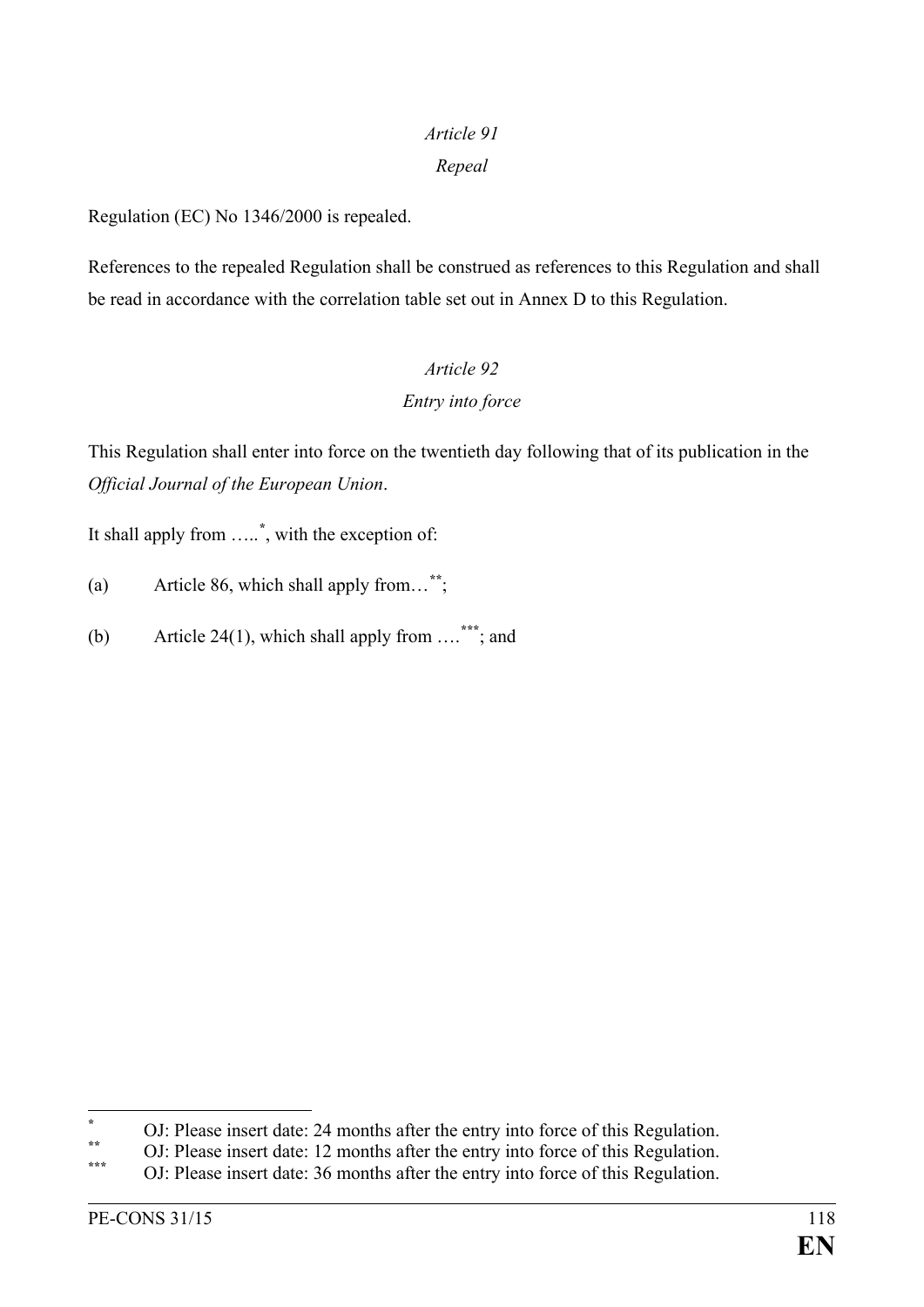(c) Article 25, which shall apply from  $\dots$ <sup>\*</sup>.

This Regulation shall be binding in its entirety and directly applicable in the Member States in accordance with the Treaties.

Done at Strasbourg,

*For the European Parliament For the Council The President The President*

<span id="page-119-0"></span>OJ: Please insert date: 48 months after the entry into force of this Regulation.  $\star$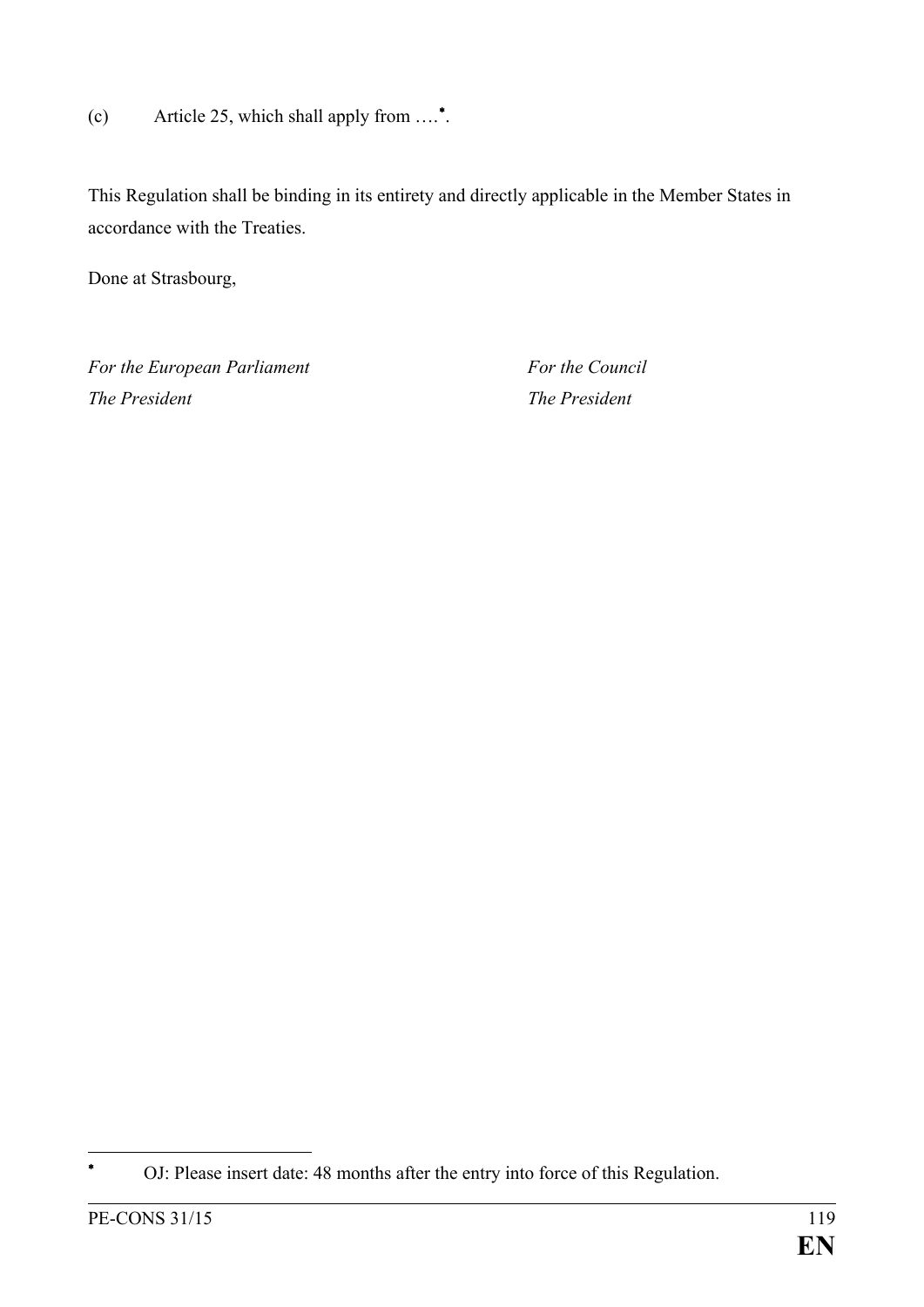# **ANNEX A**

Insolvency proceedings referred to in point (4) of Article 2

# BELGIQUE/BELGIË

- Het faillissement/La faillite,
- De gerechtelijke reorganisatie door een collectief akkoord/La réorganisation judiciaire par accord collectif,
- De gerechtelijke reorganisatie door een minnelijk akkoord/ La réorganisation judiciaire par accord amiable,
- De gerechtelijke reorganisatie door overdracht onder gerechtelijk gezag/La réorganisation judiciaire par transfert sous autorité de justice,
- De collectieve schuldenregeling/Le règlement collectif de dettes,
- De vrijwillige vereffening/La liquidation volontaire,
- De gerechtelijke vereffening/La liquidation judiciaire,
- De voorlopige ontneming van beheer, bepaald in artikel 8 van de faillissementswet/Le dessaisissement provisoire, visé à l'article 8 de la loi sur les faillites,

### БЪЛГАРИЯ

– Производство по несъстоятелност,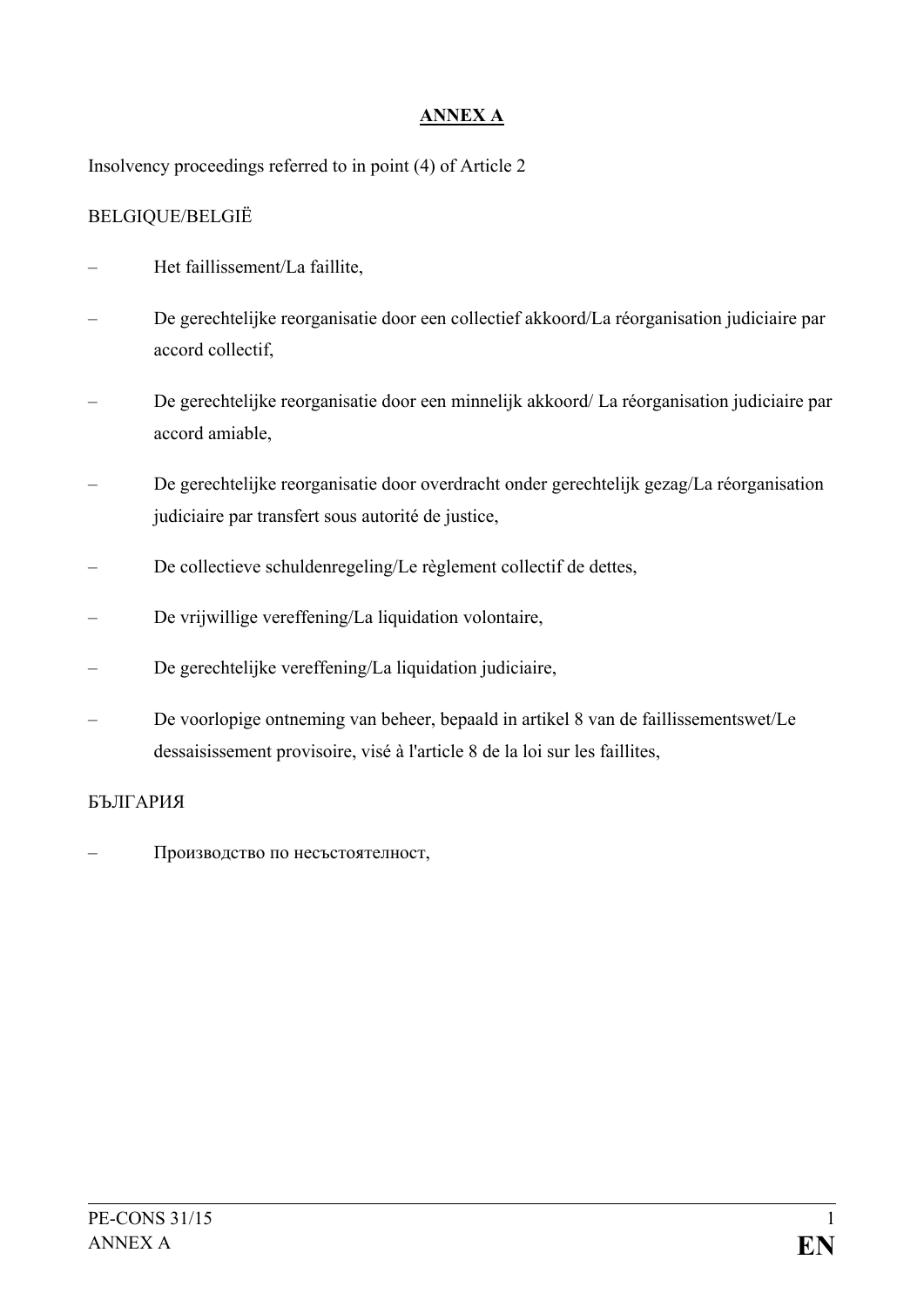# ČESKÁ REPUBLIKA

- Konkurs,
- Reorganizace,
- Oddlužení,

### DEUTSCHLAND

- Das Konkursverfahren,
- Das gerichtliche Vergleichsverfahren,
- Das Gesamtvollstreckungsverfahren,
- Das Insolvenzverfahren,

#### EESTI

- Pankrotimenetlus,
- Võlgade ümberkujundamise menetlus,

### ÉIRE/IRELAND

- Compulsory winding-up by the court,
- Bankruptcy,
- The administration in bankruptcy of the estate of persons dying insolvent,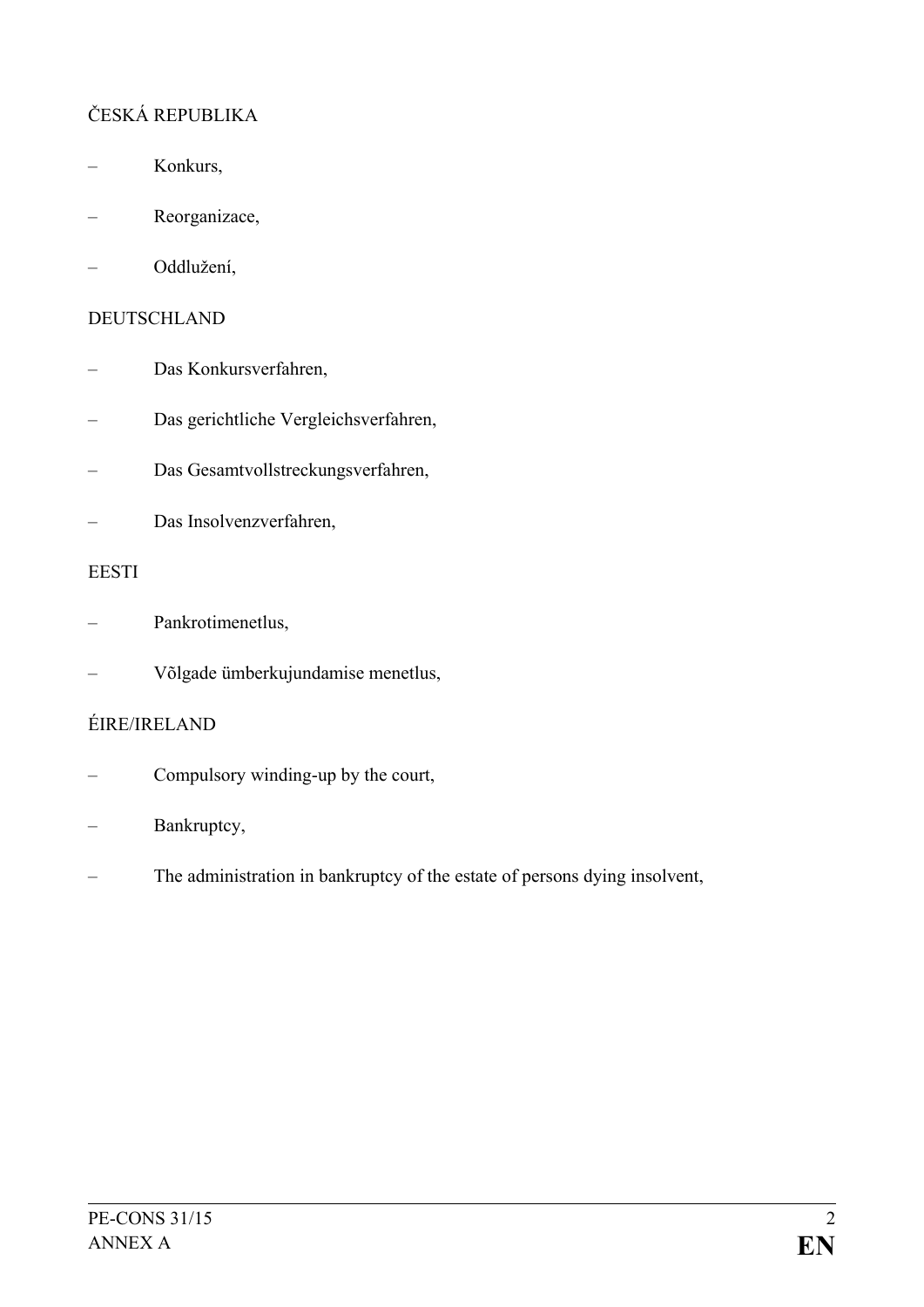- Winding-up in bankruptcy of partnerships,
- Creditors' voluntary winding-up (with confirmation of a court),
- Arrangements under the control of the court which involve the vesting of all or part of the property of the debtor in the Official Assignee for realisation and distribution,
- Examinership,
- Debt Relief Notice,
- Debt Settlement Arrangement,
- Personal Insolvency Arrangement,

# ΕΛΛΑΔΑ

- Η πτώχευση,
- Η ειδική εκκαθάριση εν λειτουργία,
- Σχέδιο αναδιοργάνωσης,
- Απλοποιημένη διαδικασία επί πτωχεύσεων μικρού αντικειμένου,
- Διαδικασία Εξυγίανσης,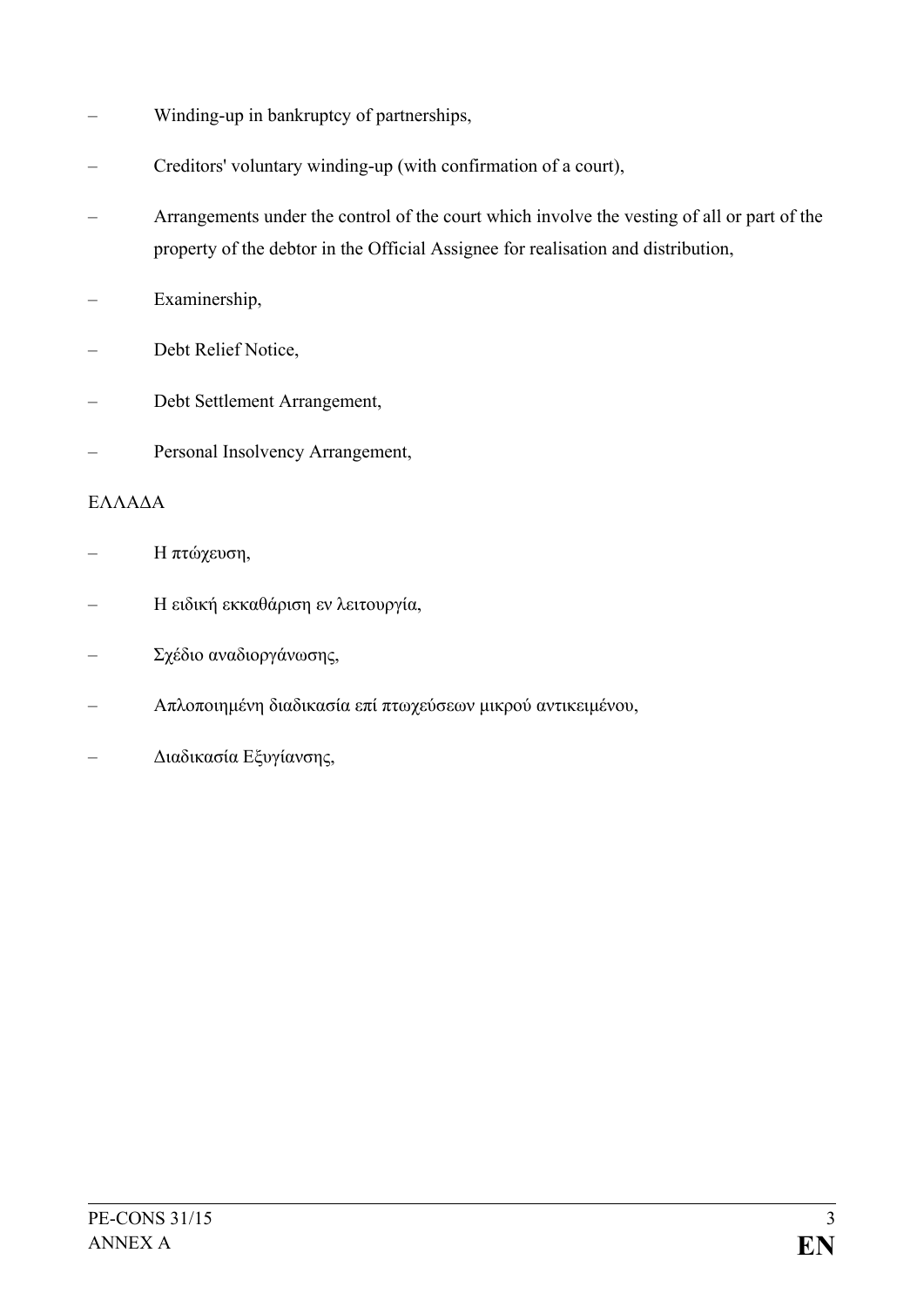# ESPAÑA

- Concurso,
- Procedimiento de homologación de acuerdos de refinanciación,
- Procedimiento de acuerdos extrajudiciales de pago,
- Procedimiento de negociación pública para la consecución de acuerdos de refinanciación colectivos, acuerdos de refinanciación homologados y propuestas anticipadas de convenio,

### FRANCE

- Sauvegarde,
- Sauvegarde accélérée,
- Sauvegarde financière accélérée,
- Redressement judiciaire,
- Liquidation judiciaire,

#### HRVATSKA

Stečajni postupak,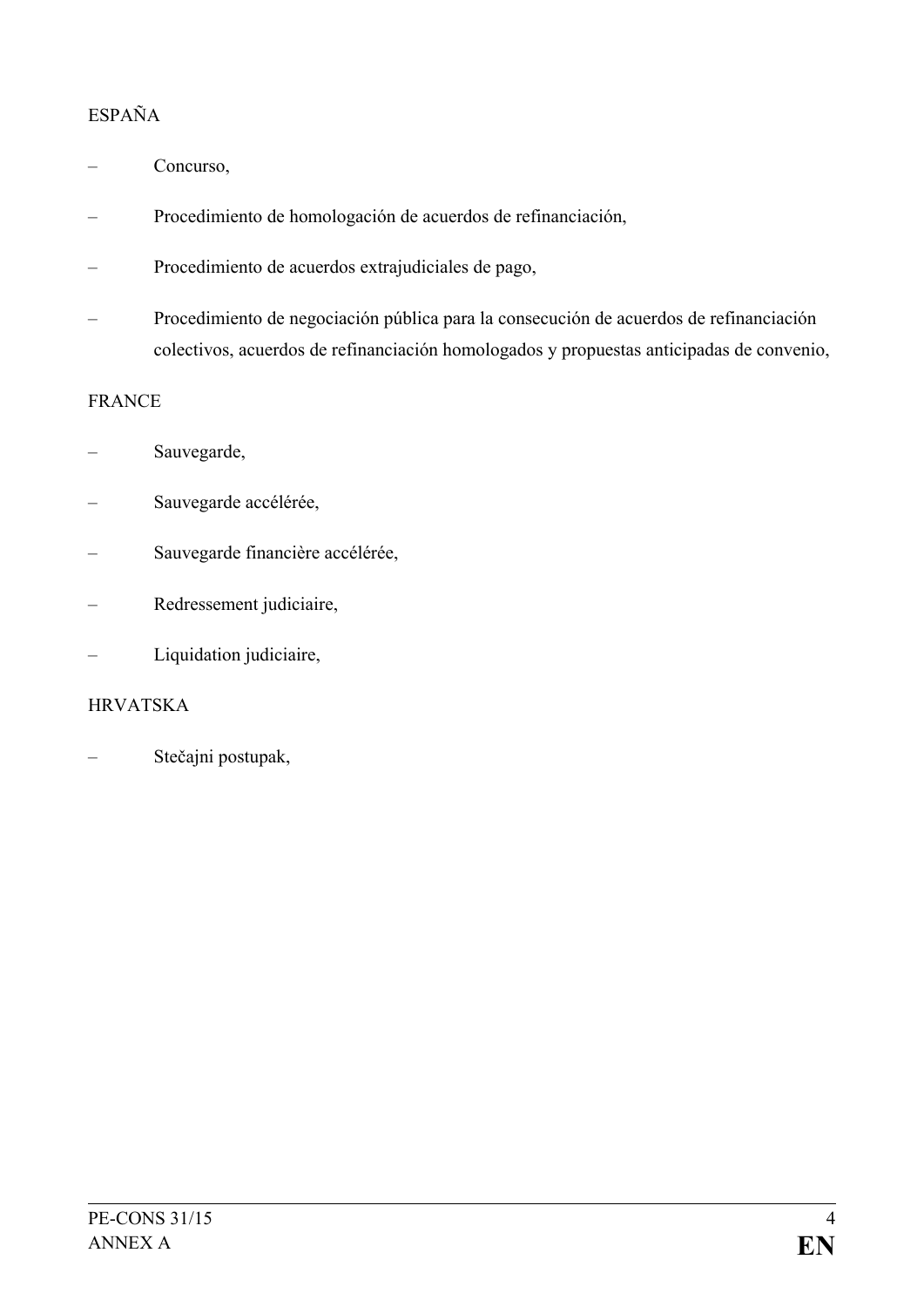#### ITALIA

| Fallimento, |  |
|-------------|--|
|-------------|--|

- Concordato preventivo,
- Liquidazione coatta amministrativa,
- Amministrazione straordinaria,
- Accordi di ristrutturazione,
- Procedure di composizione della crisi da sovraindebitamento del consumatore (accordo o piano),
- Liquidazione dei beni,

#### ΚΥΠΡΟΣ

- Υποχρεωτική εκκαθάριση από το Δικαστήριο,
- Εκούσια εκκαθάριση από μέλη,
- Εκούσια εκκαθάριση από πιστωτές
- Εκκαθάριση με την εποπτεία του Δικαστηρίου,
- Διάταγμα Παραλαβής και πτώχευσης κατόπιν Δικαστικού Διατάγματος,
- Διαχείριση της περιουσίας προσώπων που απεβίωσαν αφερέγγυα,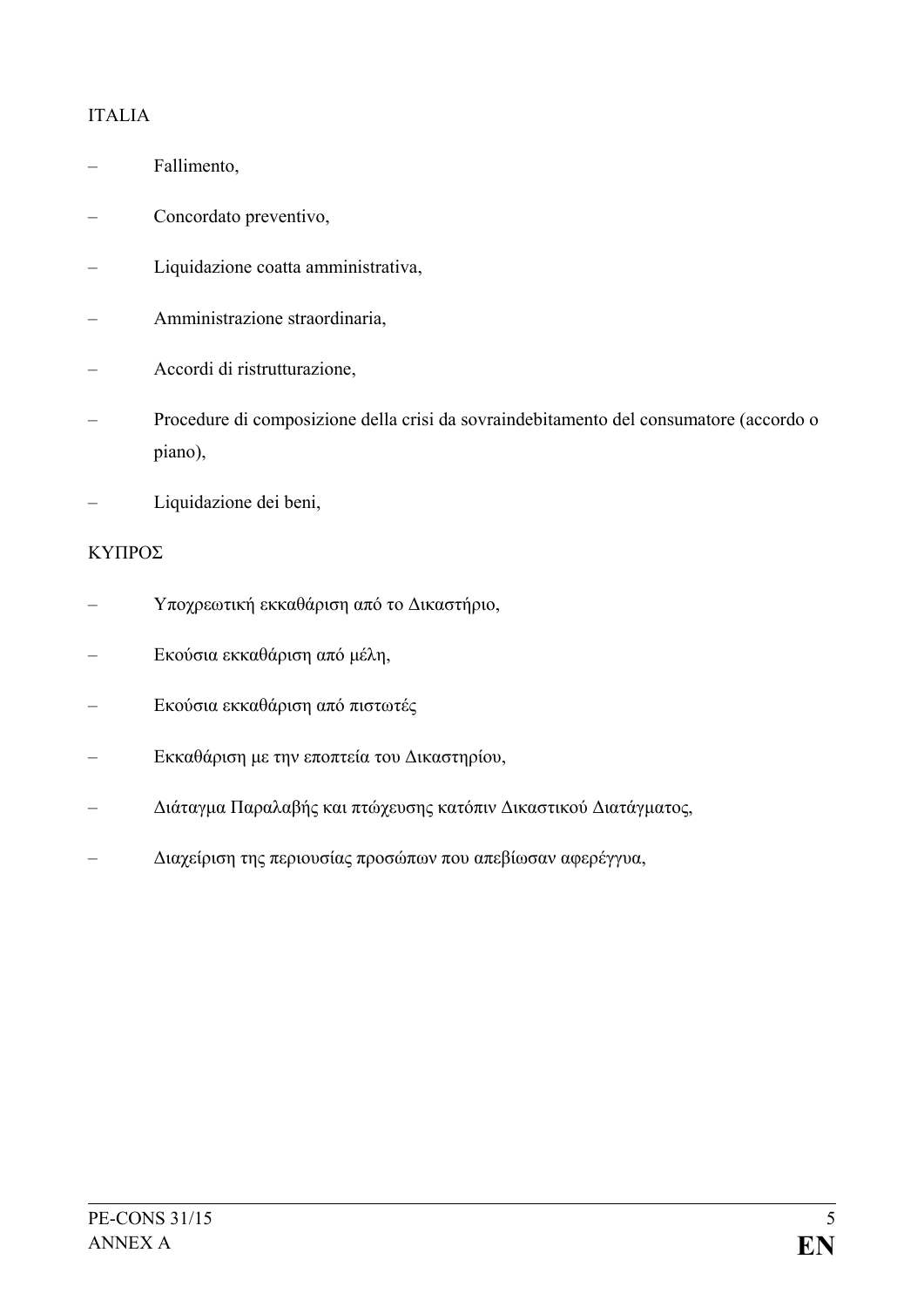# LATVIJA

- Tiesiskās aizsardzības process,
- Juridiskās personas maksātnespējas process,
- Fiziskās personas maksātnespējas process,

#### LIETUVA

- Įmonės restruktūrizavimo byla,
- Įmonės bankroto byla,
- Įmonės bankroto procesas ne teismo tvarka,
- Fizinio asmens bankroto procesas,

#### LUXEMBOURG

- Faillite,
- Gestion contrôlée,
- Concordat préventif de faillite (par abandon d'actif),
- Régime spécial de liquidation du notariat,
- Procédure de règlement collectif des dettes dans le cadre du surendettement,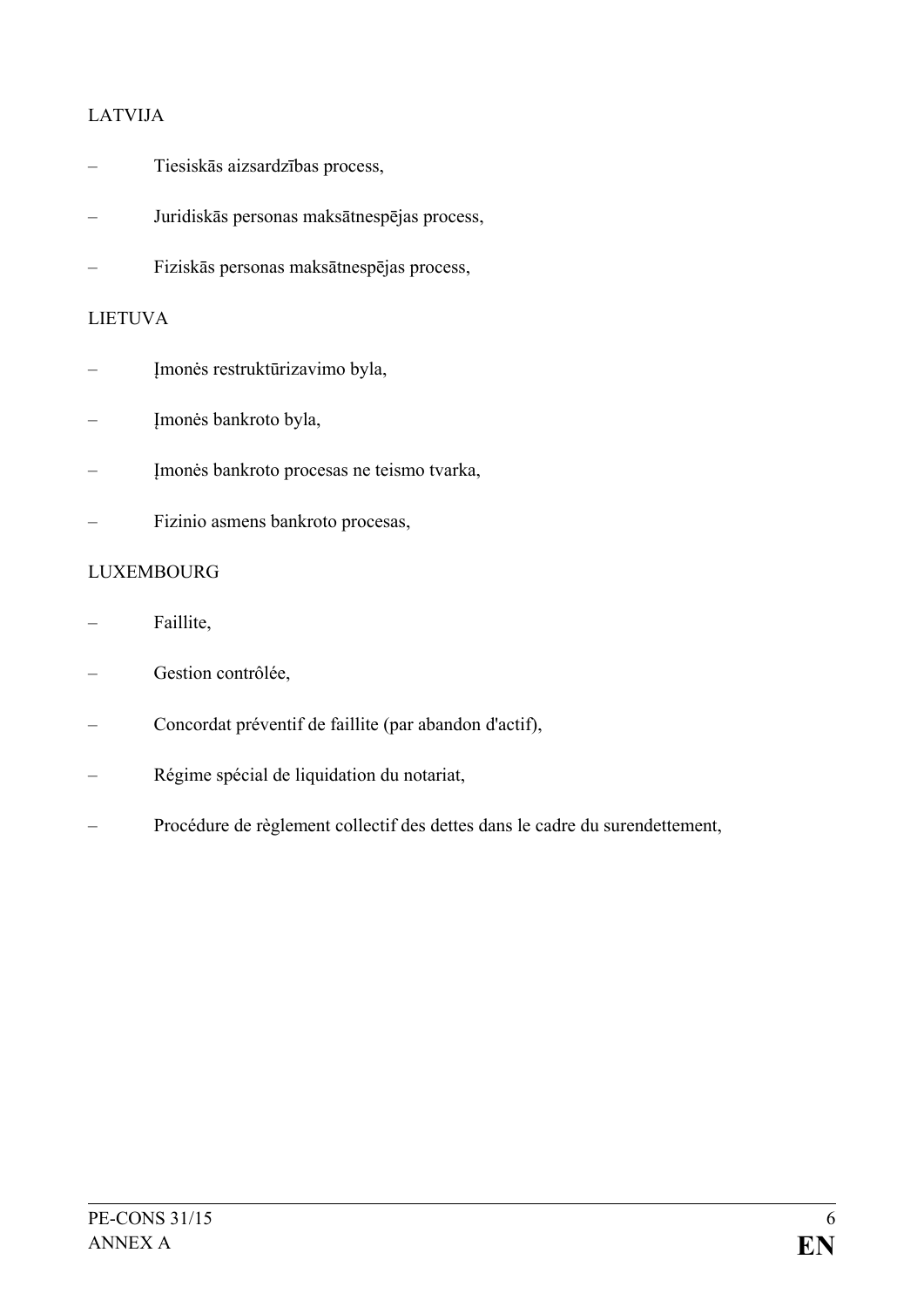# MAGYARORSZÁG

- Csődeljárás,
- Felszámolási eljárás,

# MALTA

- Xoljiment,
- Amministrazzjoni,
- Stralċ volontarju mill-membri jew mill-kredituri,
- Stralċ mill-Qorti,
- Falliment f'każ ta' kummerċjant,
- Proċedura biex kumpanija tirkupra',

# NEDERLAND

- Het faillissement,
- De surséance van betaling,
- De schuldsaneringsregeling natuurlijke personen,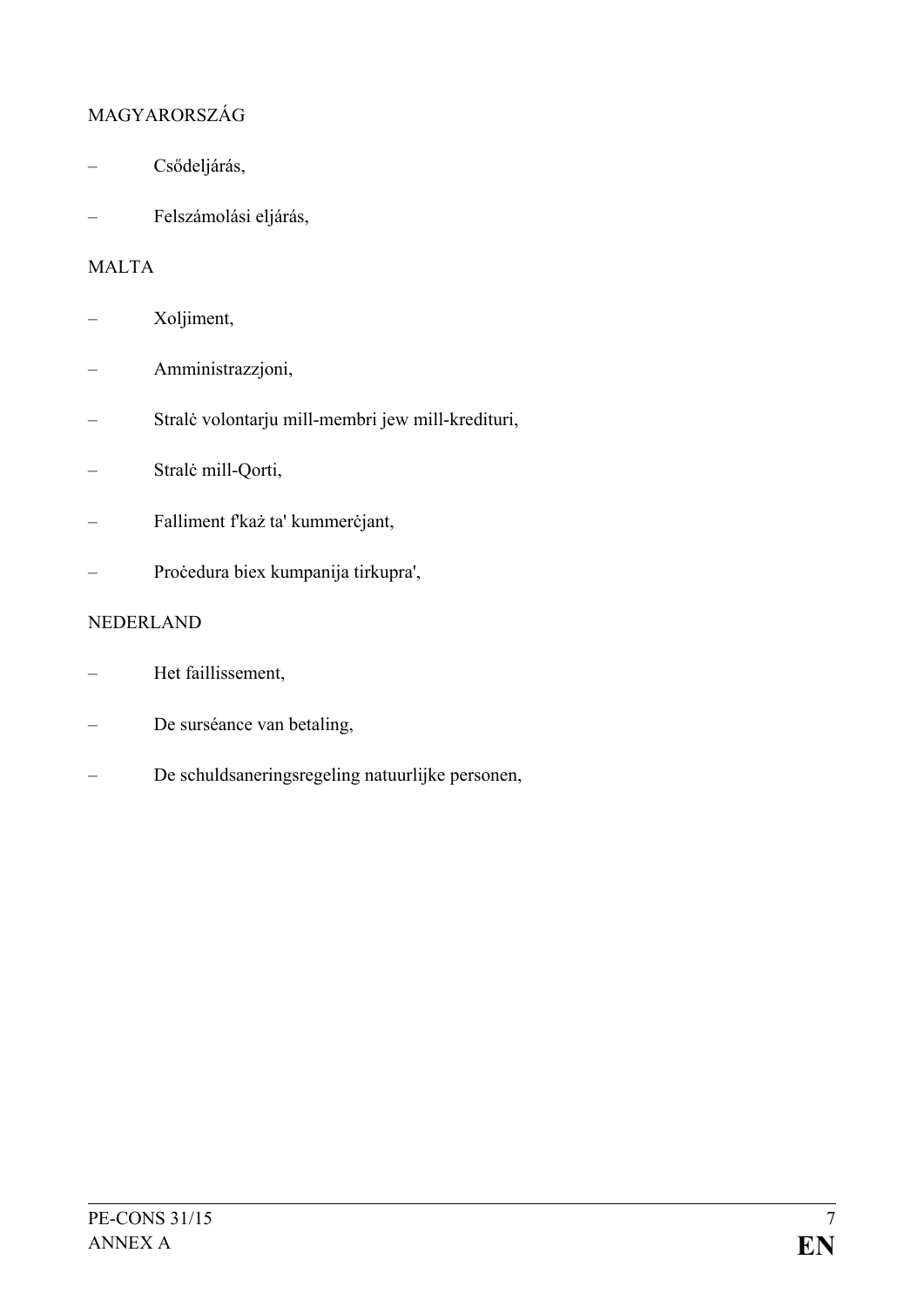# **ÖSTERREICH**

- Das Konkursverfahren (Insolvenzverfahren),
- Das Sanierungsverfahren ohne Eigenverwaltung (Insolvenzverfahren),
- Das Sanierungsverfahren mit Eigenverwaltung (Insolvenzverfahren),
- Das Schuldenregulierungsverfahren,
- Das Abschöpfungsverfahren,
- Das Ausgleichsverfahren,

#### POLSKA

- Postępowanie naprawcze,
- Upadłość obejmująca likwidację,
- Upadłość z możliwością zawarcia układu,

#### PORTUGAL

- Processo de insolvência,
- Processo especial de revitalização,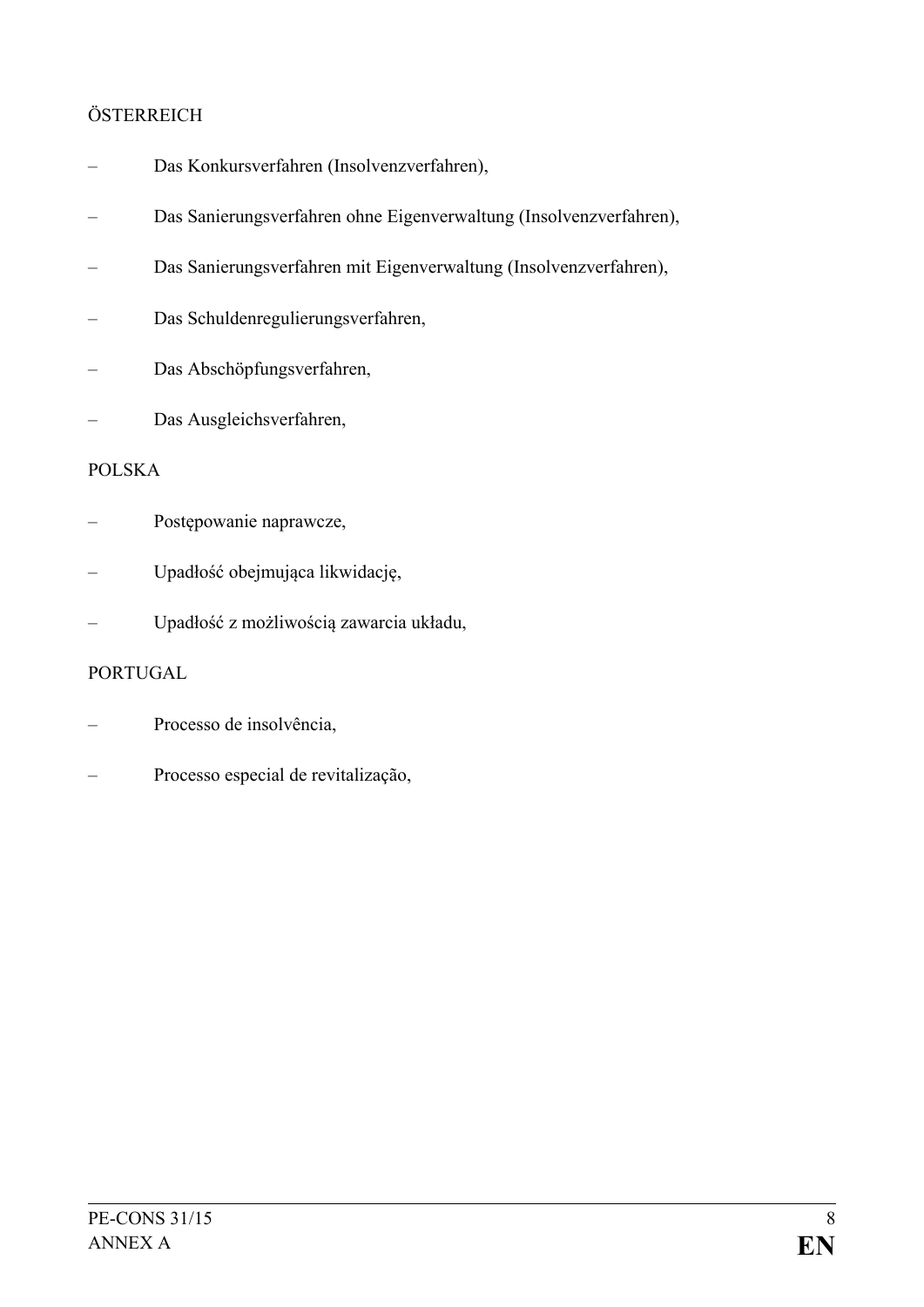# ROMÂNIA

- Procedura insolvenței,
- Reorganizarea judiciară,
- Procedura falimentului,
- Concordatul preventiv,

#### SLOVENIJA

- Postopek preventivnega prestrukturiranja,
- Postopek prisilne poravnave,
- Postopek poenostavljene prisilne poravnave,
- Stečajni postopek: stečajni postopek nad pravno osebo, postopek osebnega stečaja and postopek stečaja zapuščine,

#### SLOVENSKO

- Konkurzné konanie,
- Reštrukturalizačné konanie,
- Oddlženie,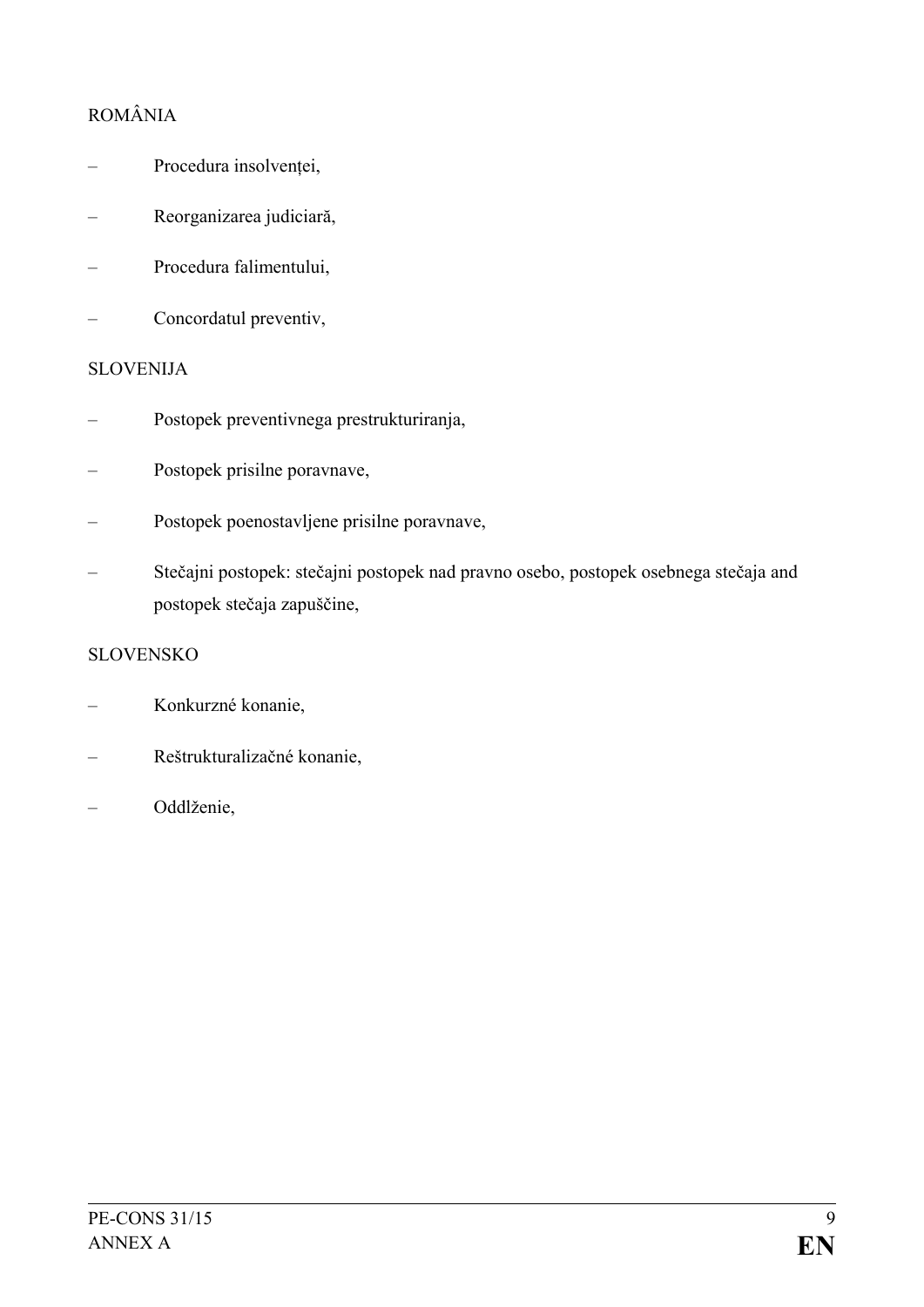#### SUOMI/FINLAND

- Konkurssi/konkurs,
- Yrityssaneeraus/företagssanering,
- Yksityishenkilön velkajärjestely/skuldsanering för privatpersoner,

#### **SVERIGE**

- Konkurs,
- Företagsrekonstruktion,
- Skuldsanering,

#### UNITED KINGDOM

- Winding-up by or subject to the supervision of the court,
- Creditors' voluntary winding-up (with confirmation by the court),
- Administration, including appointments made by filing prescribed documents with the court,
- Voluntary arrangements under insolvency legislation,
- Bankruptcy or sequestration.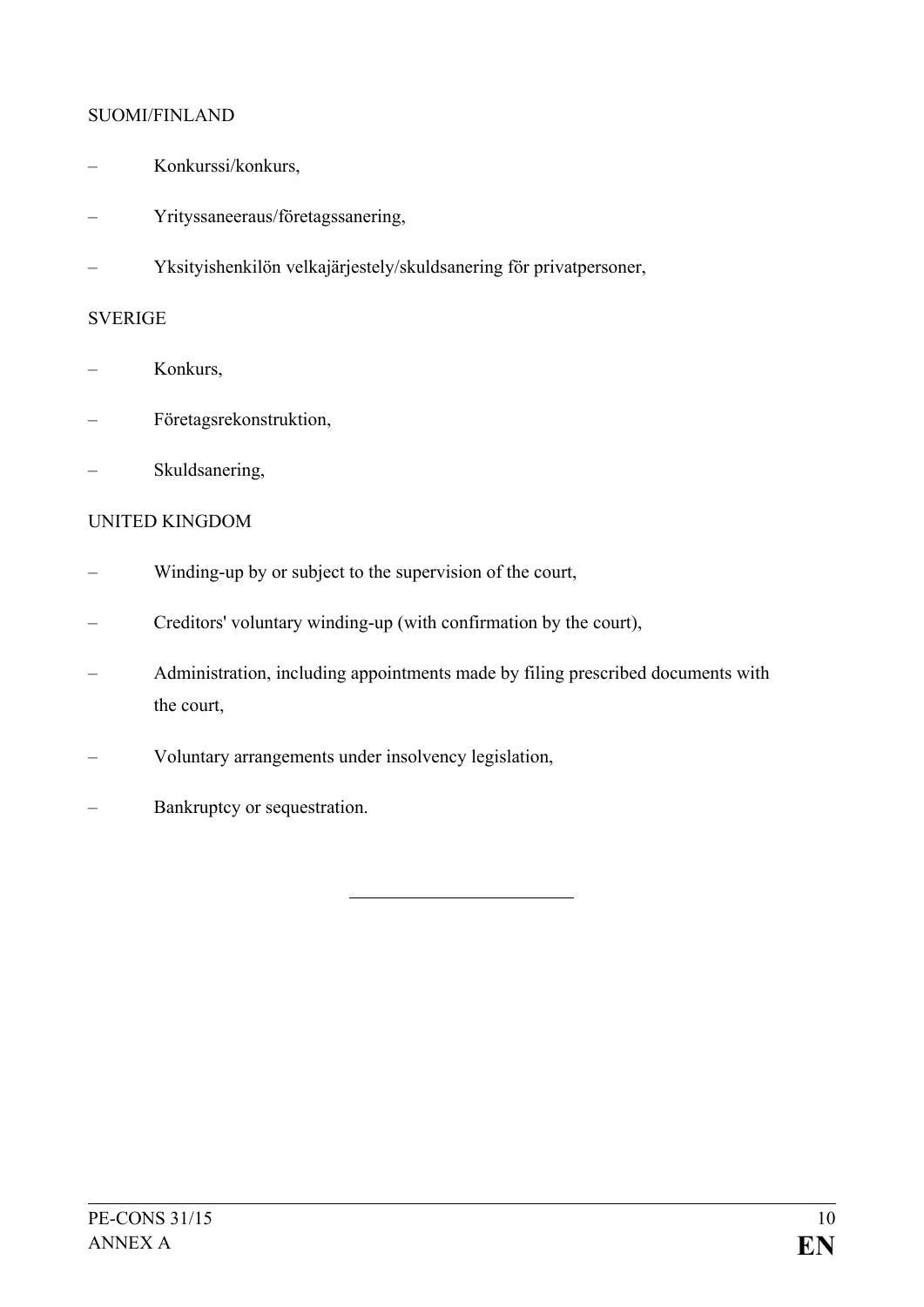# **ANNEX B**

Insolvency practitioners referred to in point (5) of Article 2

# BELGIQUE/BELGIË

- De curator/Le curateur,
- De gedelegeerd rechter/Le juge-délégué,
- De gerechtsmandataris/Le mandataire de justice,
- De schuldbemiddelaar/Le médiateur de dettes,
- De vereffenaar/Le liquidateur,
- De voorlopige bewindvoerder/L'administrateur provisoire,

#### БЪЛГАРИЯ

- Назначен предварително временен синдик,
- Временен синдик,
- (Постоянен) синдик,
- Служебен синдик,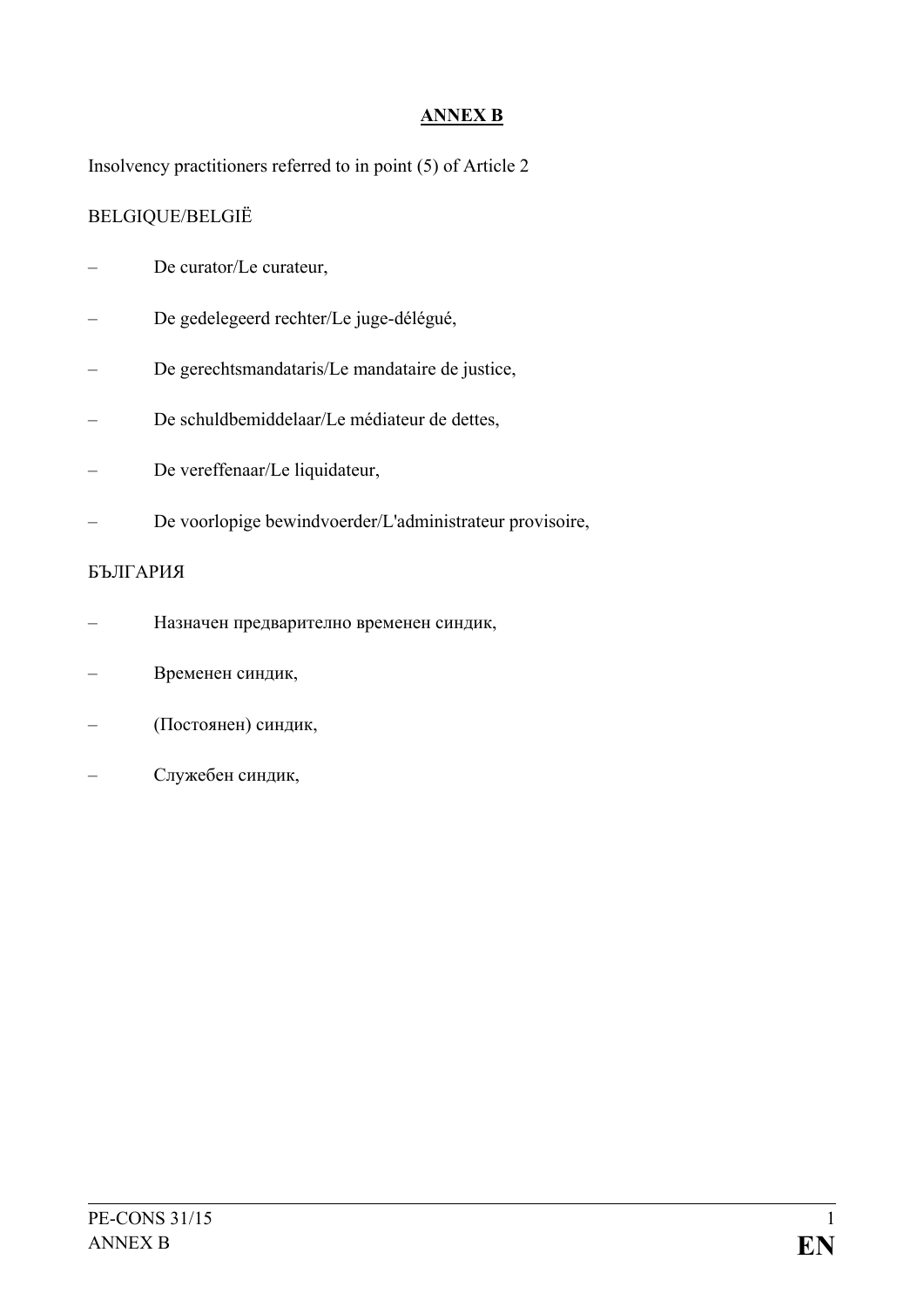# ČESKÁ REPUBLIKA

- Insolvenční správce,
- Předběžný insolvenční správce,
- Oddělený insolvenční správce,
- Zvláštní insolvenční správce,
- Zástupce insolvenčního správce,

#### DEUTSCHLAND

- Konkursverwalter,
- Vergleichsverwalter,
- Sachwalter (nach der Vergleichsordnung),
- Verwalter,
- Insolvenzverwalter,
- Sachwalter (nach der Insolvenzordnung),
- Treuhänder,
- Vorläufiger Insolvenzverwalter,
- Vorläufiger Sachwalter,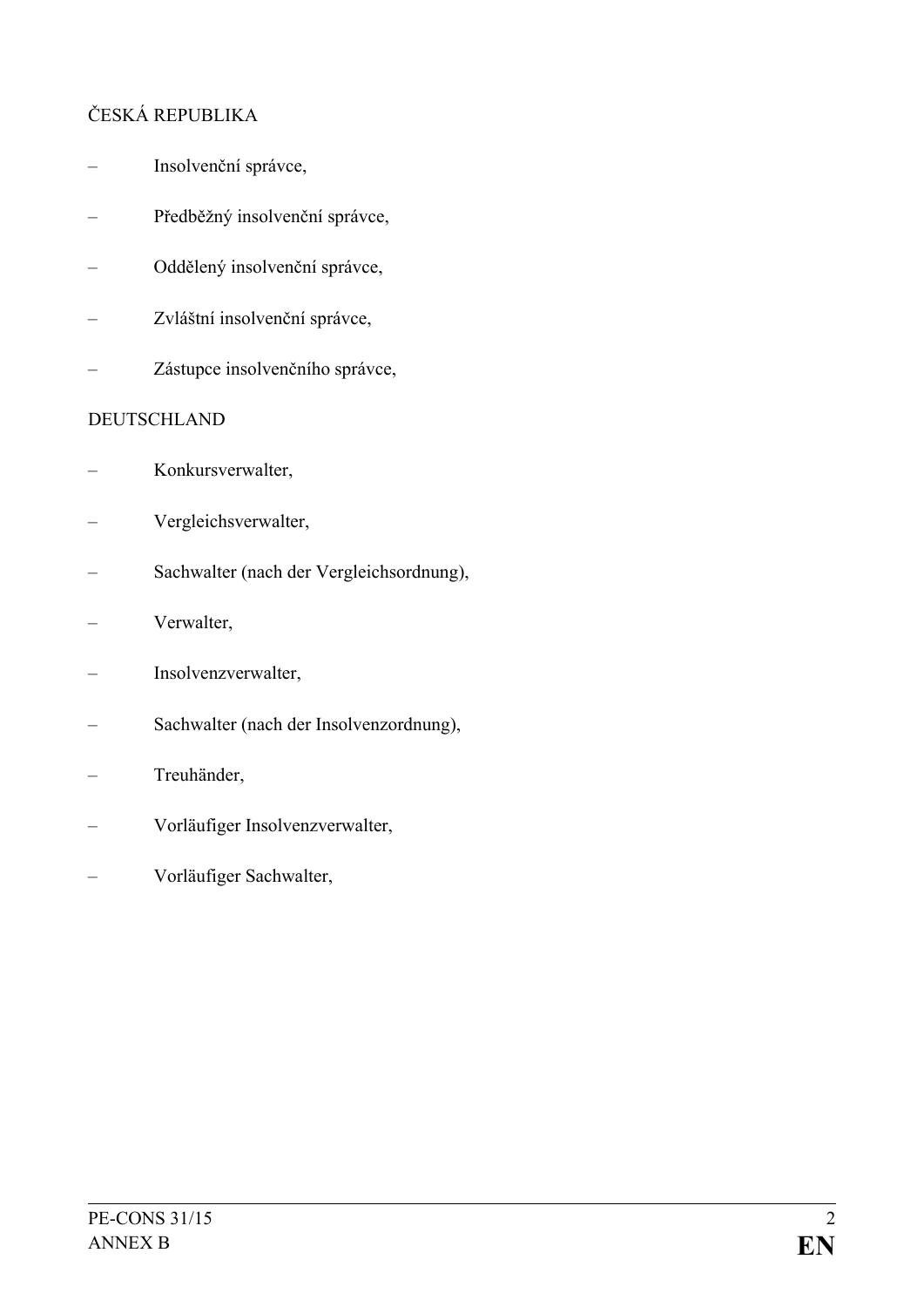#### EESTI

- Pankrotihaldur,
- Ajutine pankrotihaldur,
- Usaldusisik,

# ÉIRE/IRELAND

- Liquidator,
- Official Assignee,
- Trustee in bankruptcy,
- Provisional Liquidator,
- Examiner,
- Personal Insolvency Practitioner,
- Insolvency Service,

# ΕΛΛΑΔΑ

- Ο σύνδικος,
- Ο εισηγητής,
- Η επιτροπή των πιστωτών,
- Ο ειδικός εκκαθαριστής,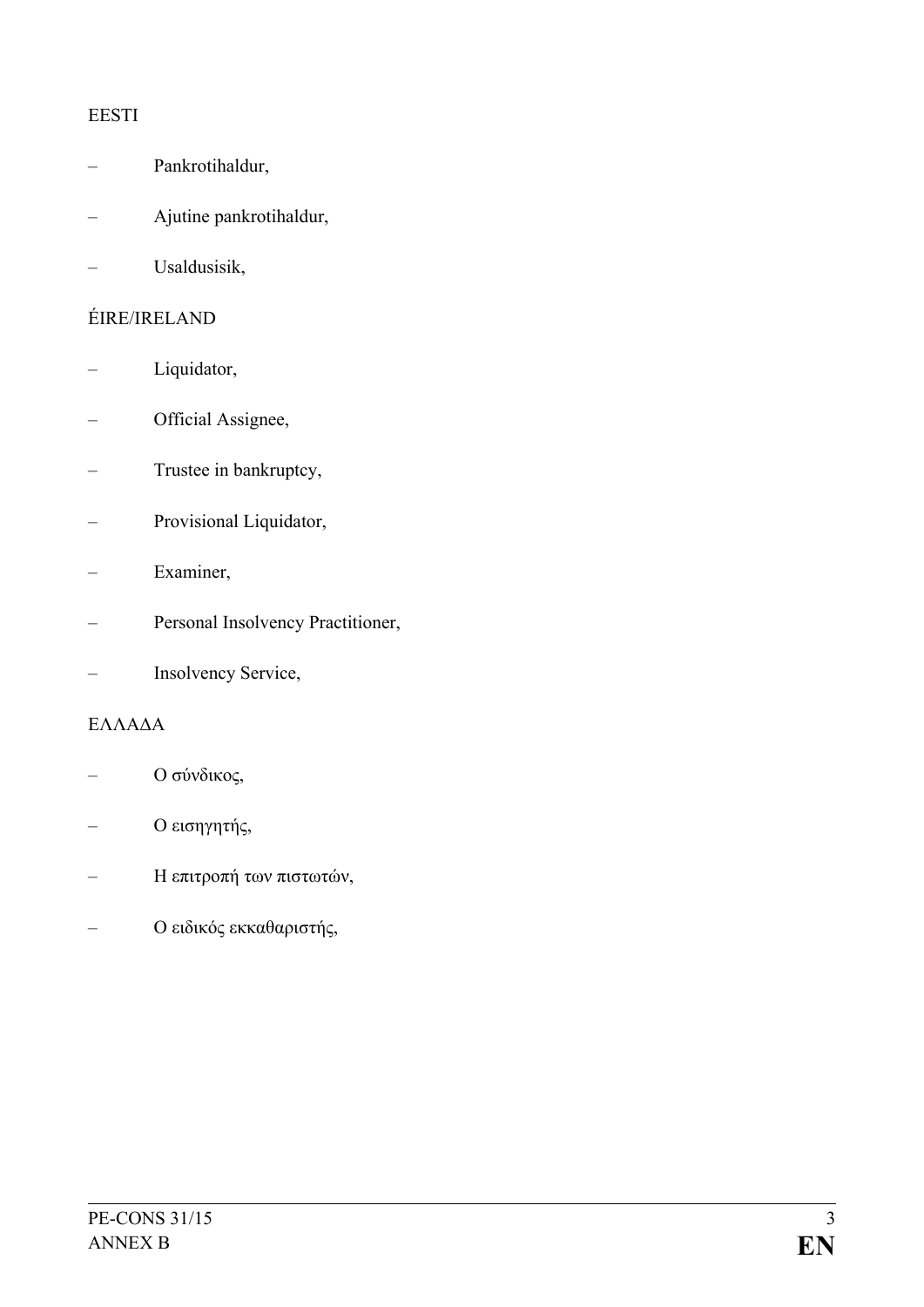# ESPAÑA

- Administrador concursal,
- Mediador concursal,

# FRANCE

- Mandataire judiciaire,
- Liquidateur,
- Administrateur judiciaire,
- Commissaire à l'exécution du plan,

# HRVATSKA

- Stečajni upravitelj,
- Privremeni stečajni upravitelj,
- Stečajni povjerenik,
- Povjerenik,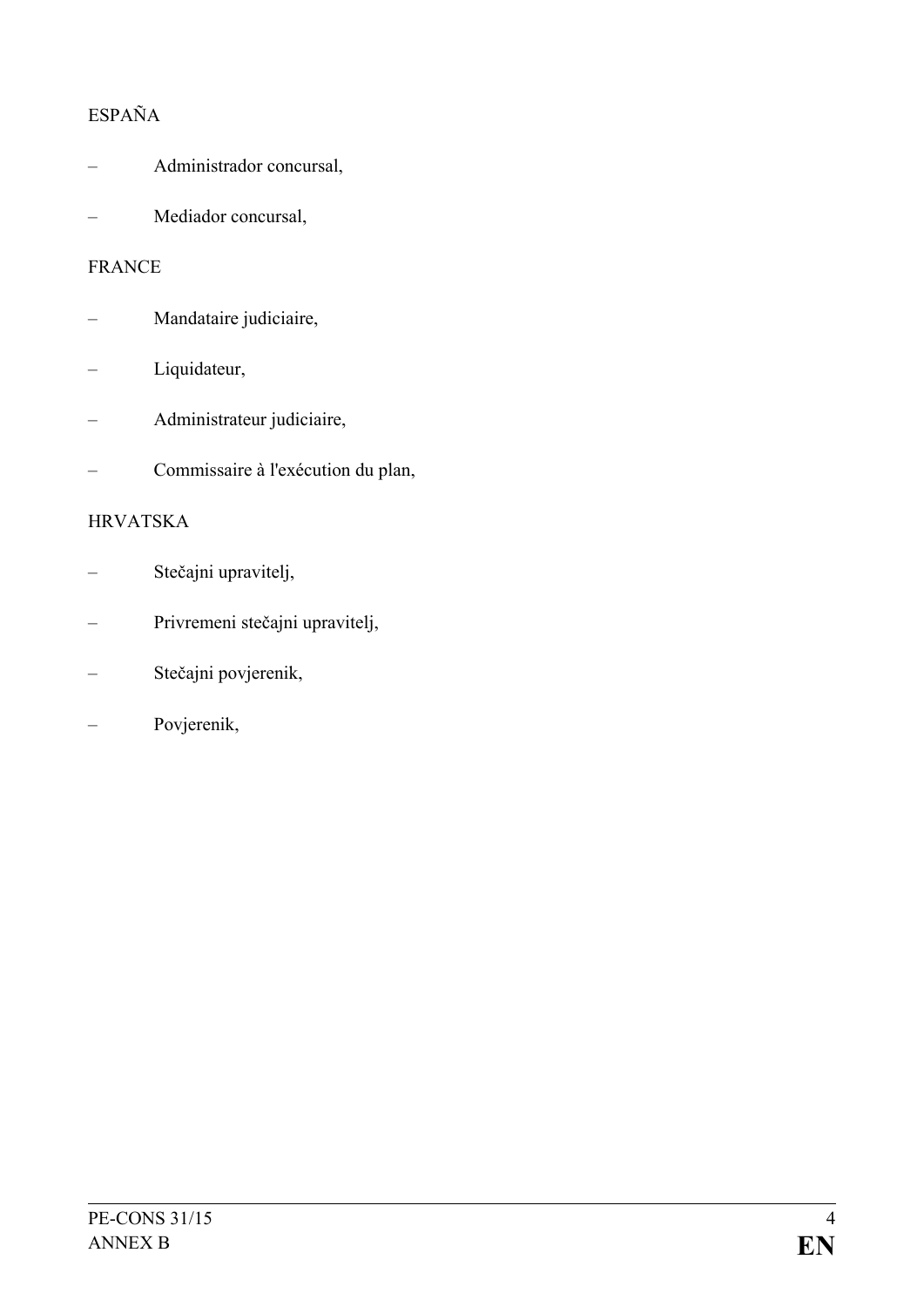#### ITALIA

- Curatore,
- Commissario giudiziale,
- Commissario straordinario,
- Commissario liquidatore,
- Liquidatore giudiziale,
- Professionista nominato dal Tribunale,
- Organismo di composizione della crisi nella procedura di composizione della crisi da sovraindebitamento del consumatore,
- Liquidatore,

#### ΚΥΠΡΟΣ

- Εκκαθαριστής και Προσωρινός Εκκαθαριστής,
- Επίσημος Παραλήπτης,
- Διαχειριστής της Πτώχευσης,

### LATVIJA

– Maksātnespējas procesa administrators,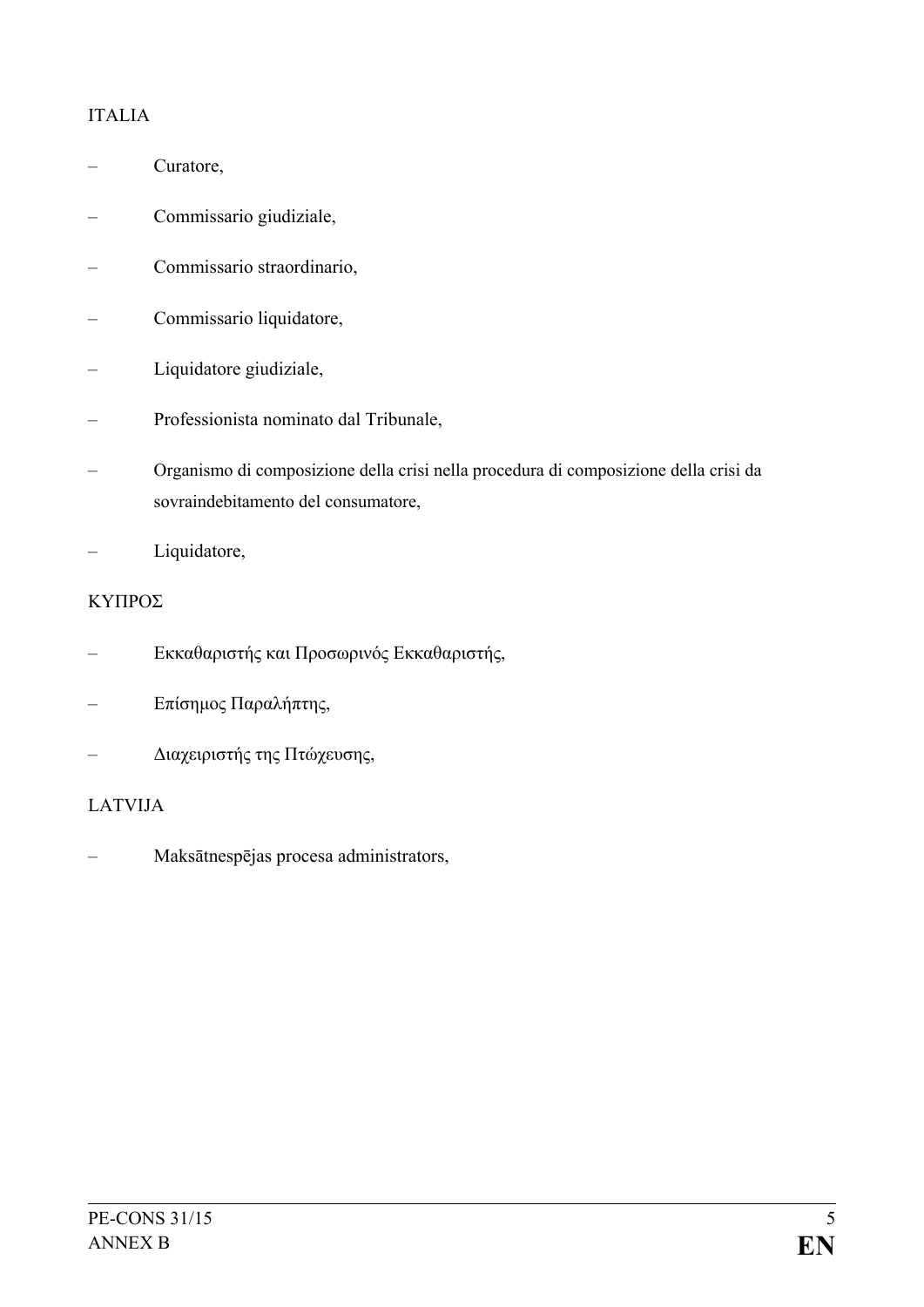# LIETUVA

- Bankroto administratorius,
- Restruktūrizavimo administratorius,

#### LUXEMBOURG

- Le curateur,
- Le commissaire,
- Le liquidateur,
- Le conseil de gérance de la section d'assainissement du notariat,
- Le liquidateur dans le cadre du surendettement,

# MAGYARORSZÁG

- Vagyonfelügyelő,
- Felszámoló,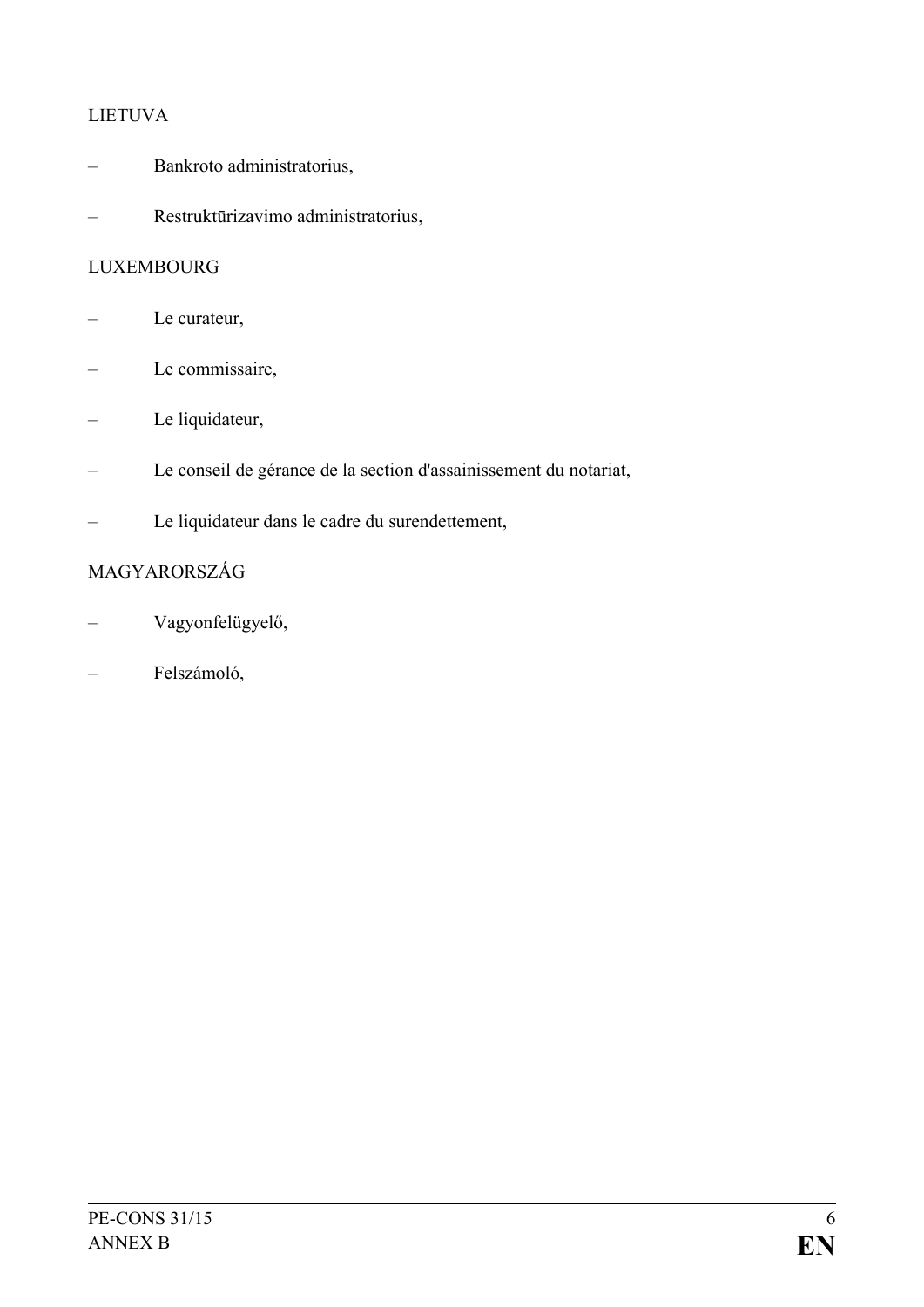### MALTA

- Amministratur Proviżorju,
- Riċevitur Uffiċjali,
- Stralċjarju,
- Manager Speċjali,
- Kuraturi f'każ ta' proċeduri ta' falliment,
- Kontrolur Speċjali,

#### NEDERLAND

- De curator in het faillissement,
- De bewindvoerder in de surséance van betaling,
- De bewindvoerder in de schuldsaneringsregeling natuurlijke personen,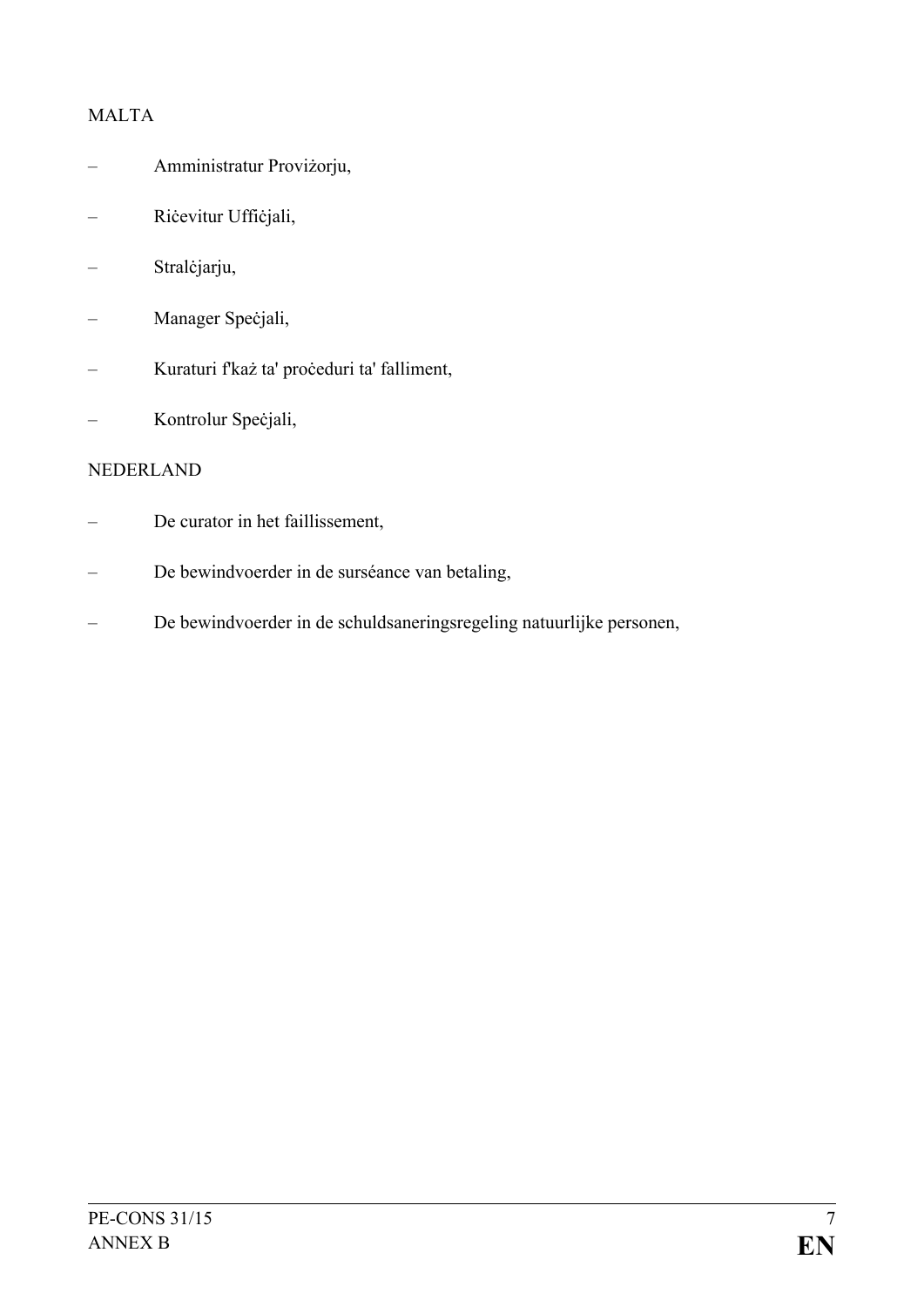# **ÖSTERREICH**

- Masseverwalter,
- Sanierungsverwalter,
- Ausgleichsverwalter,
- Besonderer Verwalter,
- Einstweiliger Verwalter,
- Sachwalter,
- Treuhänder,
- Insolvenzgericht,
- Konkursgericht,

### POLSKA

- Syndyk,
- Nadzorca sądowy,
- Zarządca,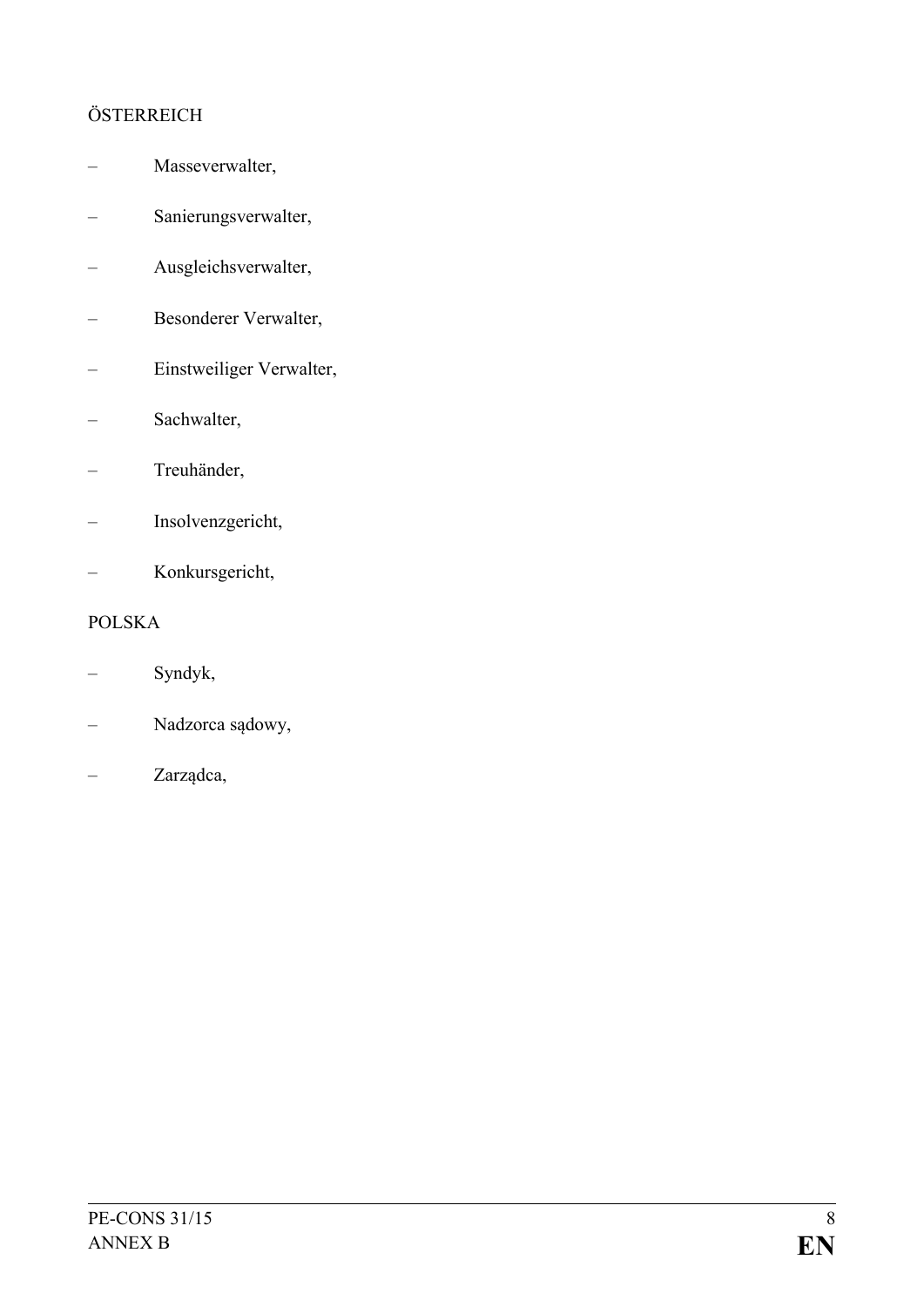### PORTUGAL

- Administrador da insolvência,
- Administrador judicial provisório,

# ROMÂNIA

- Practician în insolvență,
- Administrator concordatar,
- Administrator judiciar,
- Lichidator judiciar,

#### SLOVENIJA

– Upravitelj,

### SLOVENSKO

- Predbežný správca,
- Správca,

#### SUOMI/FINLAND

- Pesänhoitaja/boförvaltare,
- Selvittäjä/utredare,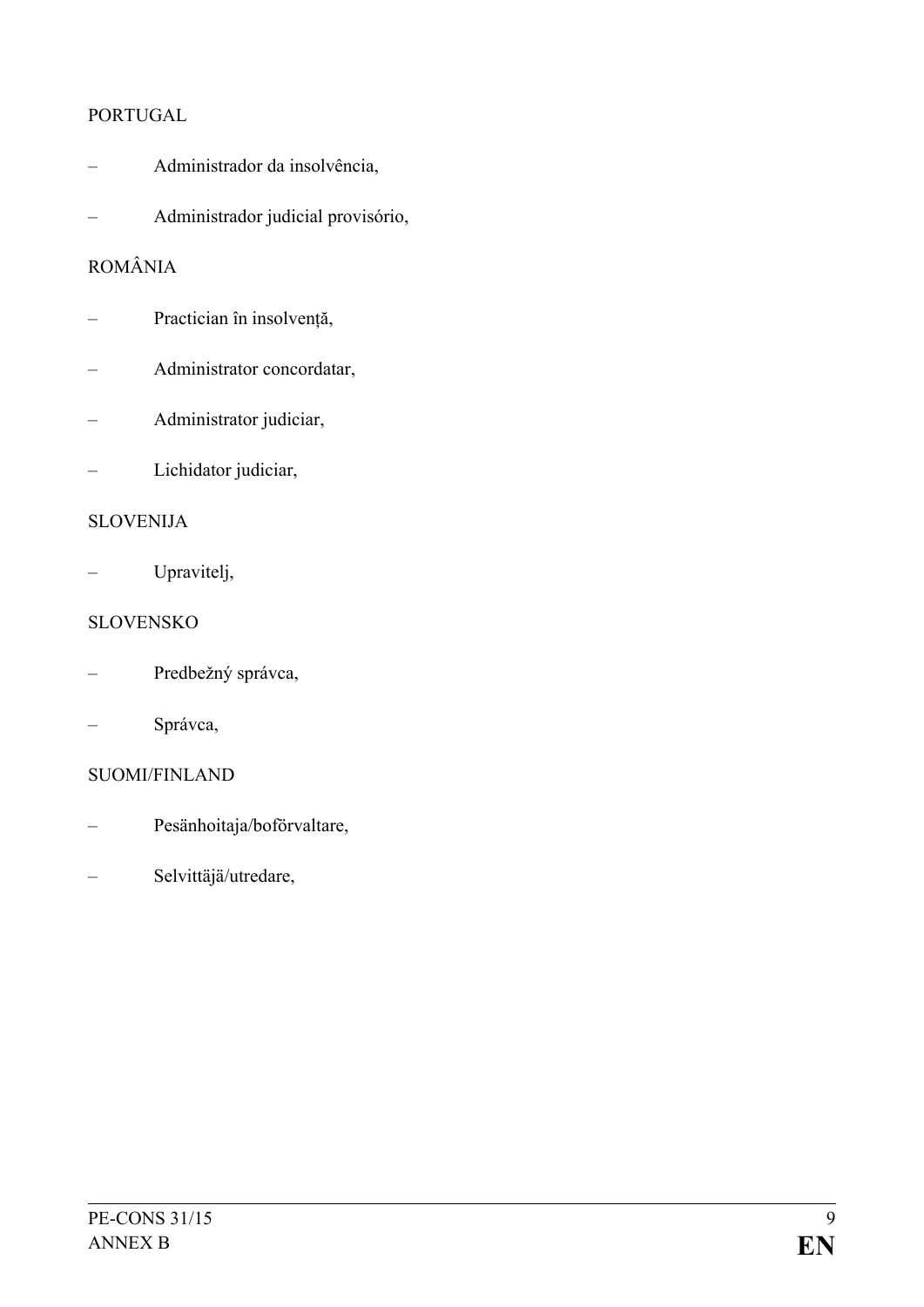### **SVERIGE**

- Förvaltare,
- Rekonstruktör,

#### UNITED KINGDOM

- Liquidator,
- Supervisor of a voluntary arrangement,
- Administrator,
- Official Receiver,
- Trustee,
- Provisional Liquidator,
- Interim Receiver,
- Judicial factor.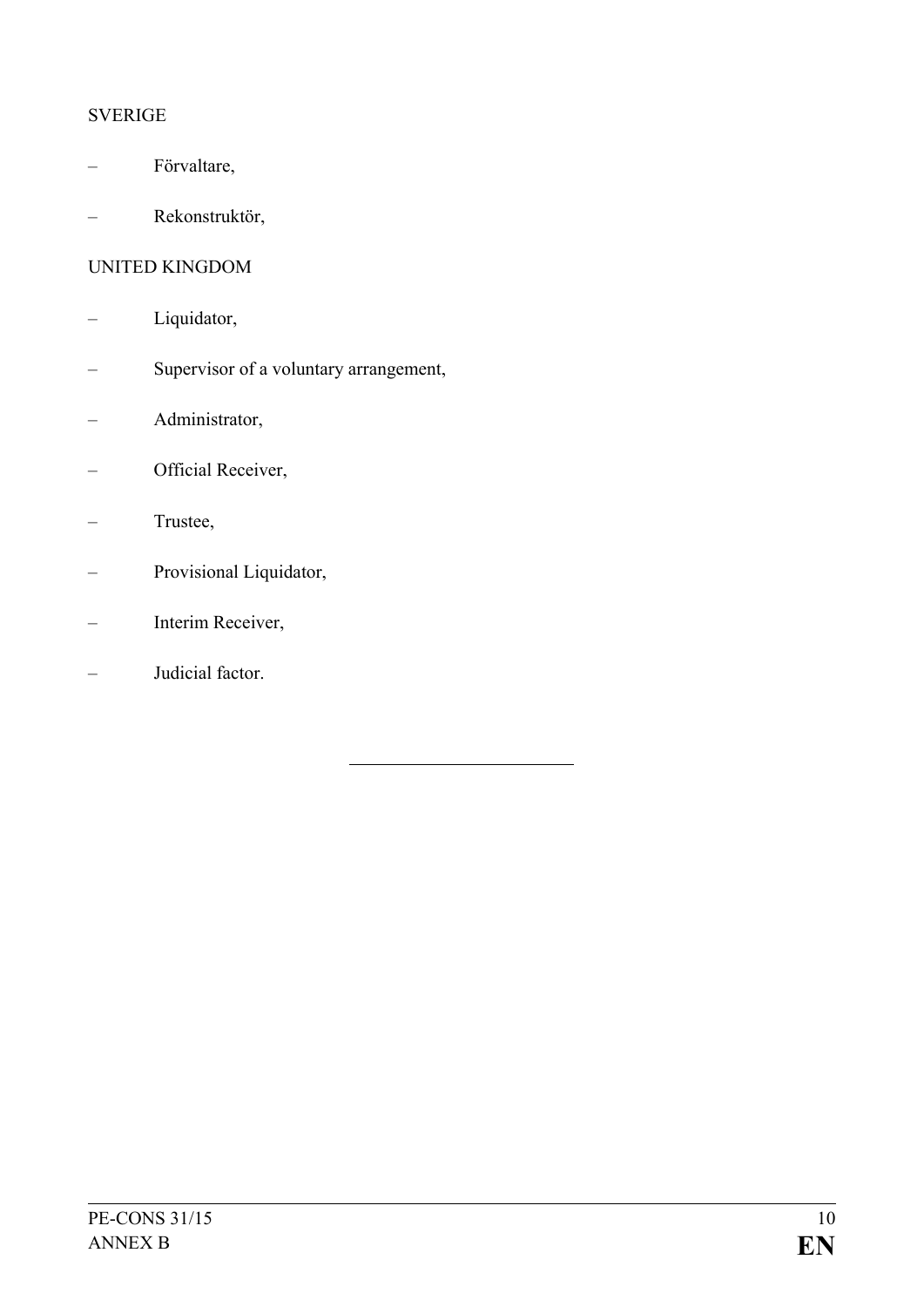# **ANNEX C**

Repealed Regulation with list of the successive amendments thereto

Council Regulation (EC) No 1346/2000 (OJ L 160, 30.6.2000, p.1)

Council Regulation (EC) No 603/2005 (OJ L 100, 20.4.2005, p. 1)

Council Regulation (EC) No 694/2006 (OJ L 121, 6.5.2006, p. 1)

Council Regulation (EC) No 1791/2006 (OJ L 363, 20.12.2006, p. 1)

Council Regulation (EC) No 681/2007 (OJ L 159, 20.6.2007, p. 1)

Council Regulation (EC) No 788/2008 (OJ L 213, 8.8.2008, p. 1)

Implementing Regulation of the Council (EU) No 210/2010 (OJ L 65, 13.3.2010, p. 1)

Council Implementing Regulation (EU) No 583/2011 (OJ L 160, 18.6.2011, p. 52)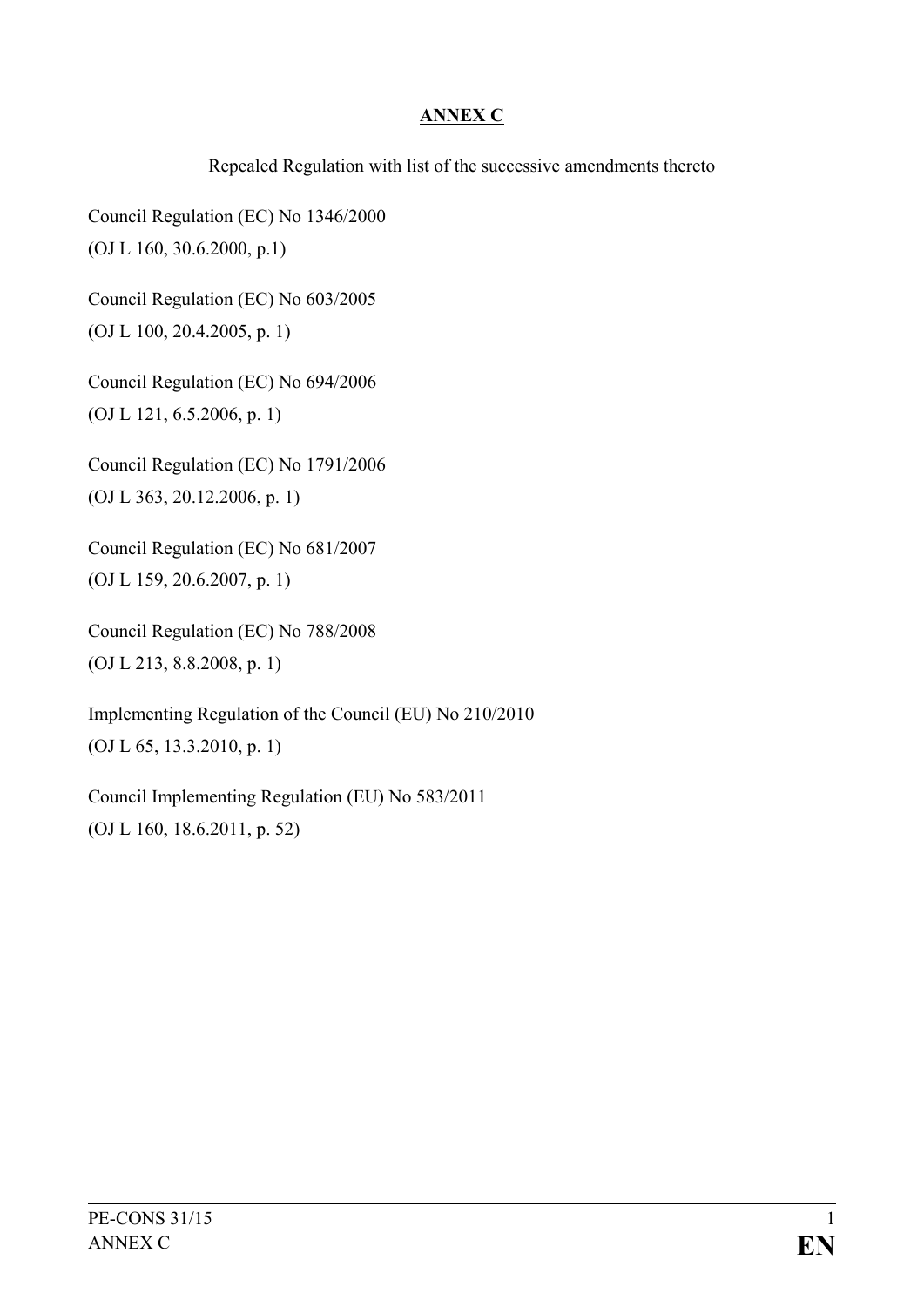Council Regulation (EU) No 517/2013 (OJ L 158, 10.6.2013, p. 1)

Council Implementing Regulation (EU) No 663/2014 (OJ L 179, 19.6.2014, p. 4)

Act concerning the conditions of accession of the Czech Republic, the Republic of Estonia, the Republic of Cyprus, the Republic of Latvia, the Republic of Lithuania, the Republic of Hungary, the Republic of Malta, the Republic of Poland, the Republic of Slovenia and the Slovak Republic and the adjustments to the Treaties on which the European Union is founded (OJ L 236, 23.9.2003, p. 33)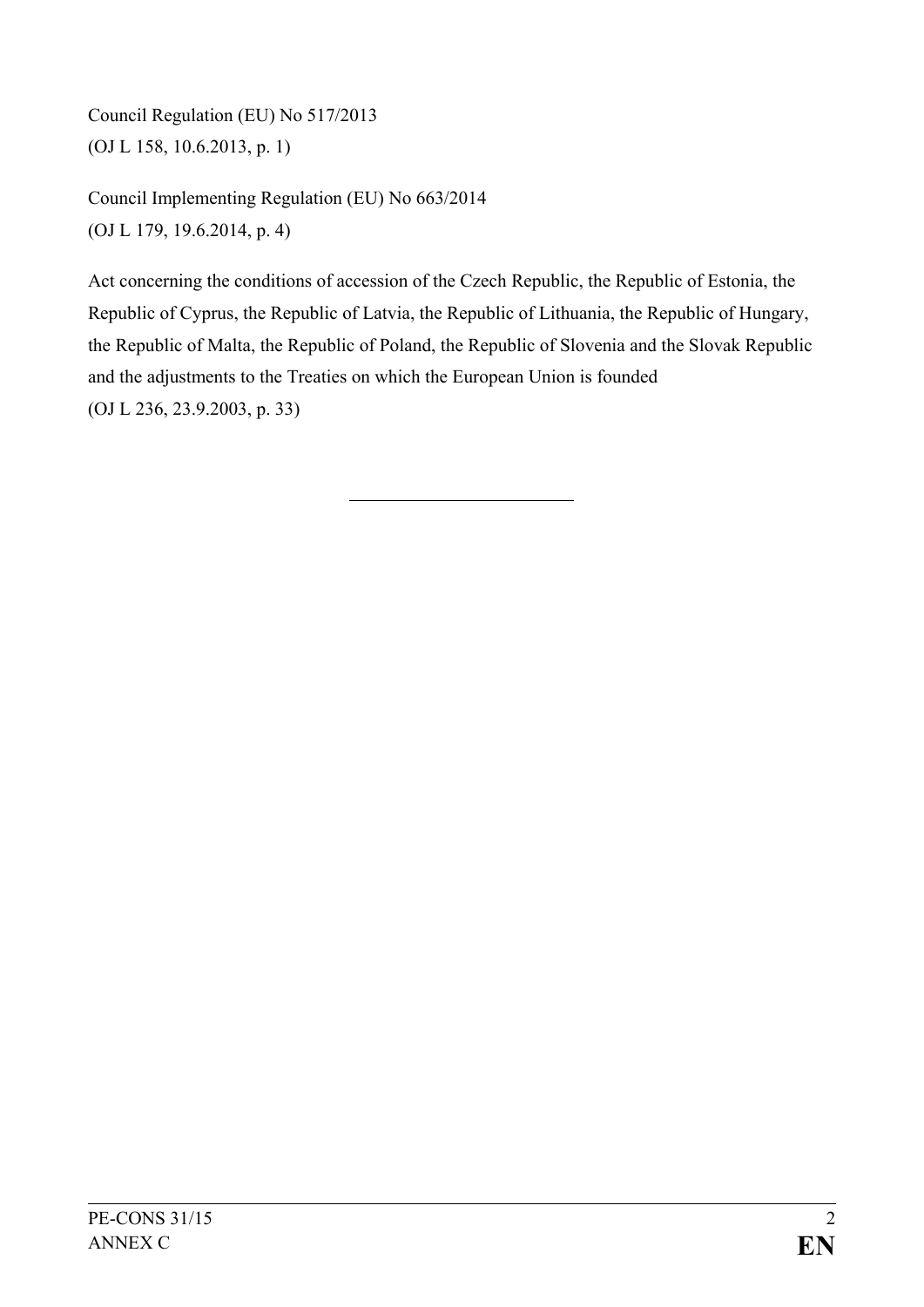# **ANNEX D**

### **Correlation table**

| Regulation (EC) No 1346/2000             | This Regulation                                       |
|------------------------------------------|-------------------------------------------------------|
| Article 1                                | Article 1                                             |
| Article 2, introductory words            | Article 2, introductory words                         |
| Article 2, point (a)                     | Article 2, point (4)                                  |
| Article 2, point (b)                     | Article 2, point (5)                                  |
| Article 2, point (c)                     |                                                       |
| Article 2, point $(d)$                   | Article 2, point (6)                                  |
| Article 2, point (e)                     | Article 2, point (7)                                  |
| Article 2, point (f)                     | Article 2, point (8)                                  |
| Article 2, point (g), introductory words | Article 2, point (9), introductory words              |
| Article 2, point $(g)$ , first indent    | Article 2, point $(9)(vii)$                           |
| Article 2, point (g), second indent      | Article 2, point $(9)(iv)$                            |
| Article 2, point (g), third indent       | Article 2, point $(9)(viii)$                          |
| Article 2, point (h)                     | Article 2, point 10                                   |
|                                          | Article 2, points $(1)$ to $(3)$ and $(11)$ to $(13)$ |
|                                          | Article 2, point $(9)(i)$ to $(iii)$ , $(v)$ , $(vi)$ |
| Article 3                                | Article 3                                             |
|                                          | Article 4                                             |
|                                          | Article 5                                             |
|                                          | Article 6                                             |
| Article 4                                | Article 7                                             |
| Article 5                                | Article 8                                             |
| Article 6                                | Article 9                                             |
| Article 7                                | Article 10                                            |
| Article 8                                | Article $11(1)$                                       |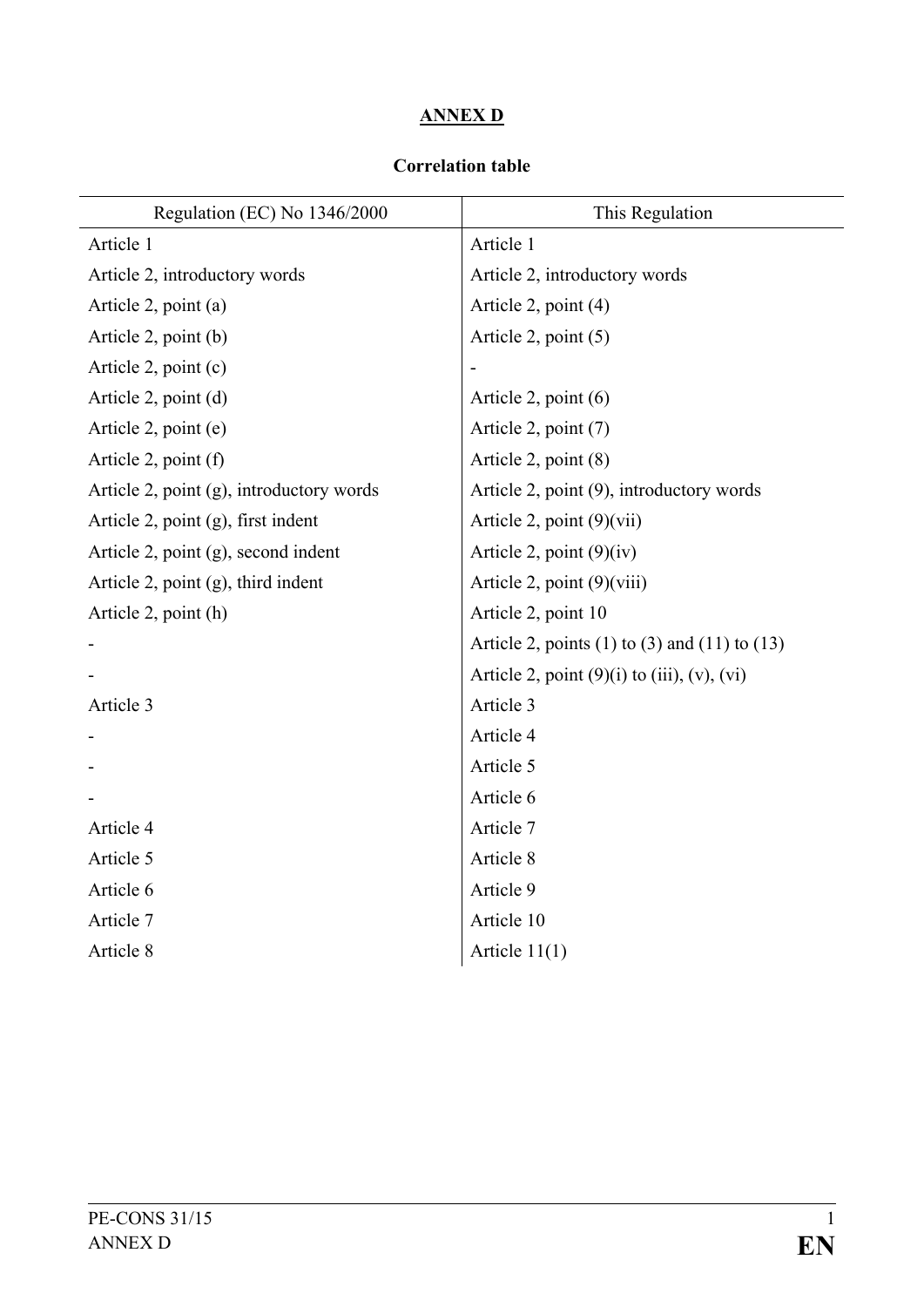| Regulation (EC) No 1346/2000 | This Regulation       |
|------------------------------|-----------------------|
|                              | Article $11(2)$       |
| Article 9                    | Article 12            |
| Article 10                   | Article $13(1)$       |
|                              | Article $13(2)$       |
| Article 11                   | Article 14            |
| Article 12                   | Article 15            |
| Article 13, first indent     | Article 16, point (a) |
| Article 13, second indent    | Article 16, point (b) |
| Article 14, first indent     | Article 17, point (a) |
| Article 14, second indent    | Article 17, point (b) |
| Article 14, third indent     | Article 17, point (c) |
| Article 15                   | Article 18            |
| Article 16                   | Article 19            |
| Article 17                   | Article 20            |
| Article 18                   | Article 21            |
| Article 19                   | Article 22            |
| Article 20                   | Article 23            |
|                              | Article 24            |
|                              | Article 25            |
|                              | Article 26            |
|                              | Article 27            |
| Article $21(1)$              | Article 28(2)         |
| Article $21(2)$              | Article $28(1)$       |
| Article 22                   | Article 29            |
| Article 23                   | Article 30            |
| Article 24                   | Article 31            |
| Article 25                   | Article 32            |
| Article 26                   | Article 33            |
| Article 27                   | Article 34            |
| Article 28                   | Article 35            |
|                              | Article 36            |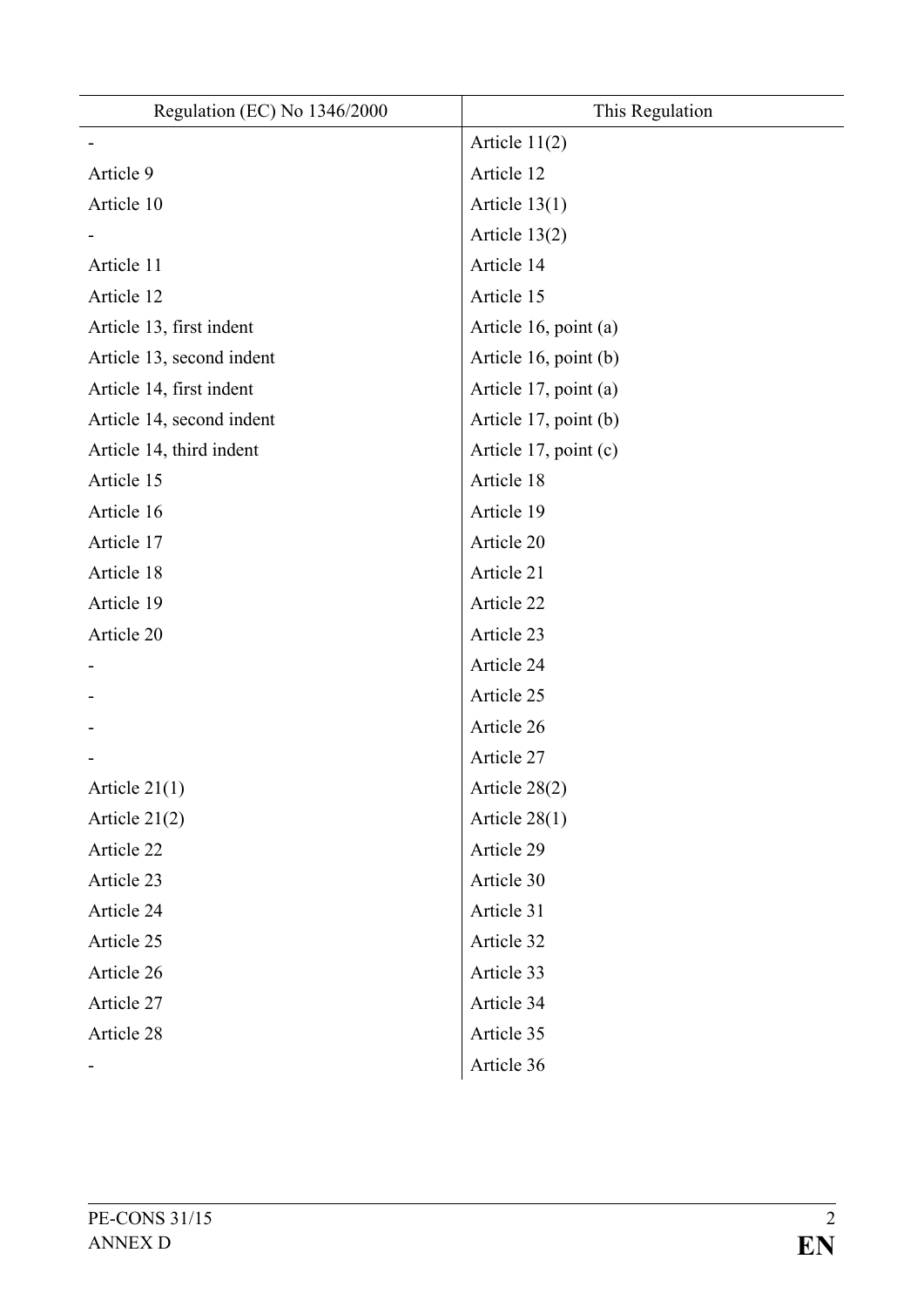| Regulation (EC) No 1346/2000 | This Regulation |
|------------------------------|-----------------|
| Article 29                   | Article $37(1)$ |
|                              | Article 37(2)   |
|                              | Article 38      |
|                              | Article 39      |
| Article 30                   | Article 40      |
| Article 31                   | Article 41      |
|                              | Article 42      |
|                              | Article 43      |
|                              | Article 44      |
| Article 32                   | Article 45      |
| Article 33                   | Article 46      |
| Article $34(1)$              | Article $47(1)$ |
| Article 34(2)                | Article $47(2)$ |
| Article 34(3)                | -               |
|                              | Article 48      |
| Article 35                   | Article 49      |
| Article 36                   | Article 50      |
| Article 37                   | Article 51      |
| Article 38                   | Article 52      |
| Article 39                   | Article 53      |
| Article 40                   | Article 54      |
| Article 41                   | Article 55      |
| Article 42                   |                 |
|                              | Article 56      |
|                              | Article 57      |
|                              | Article 58      |
|                              | Article 59      |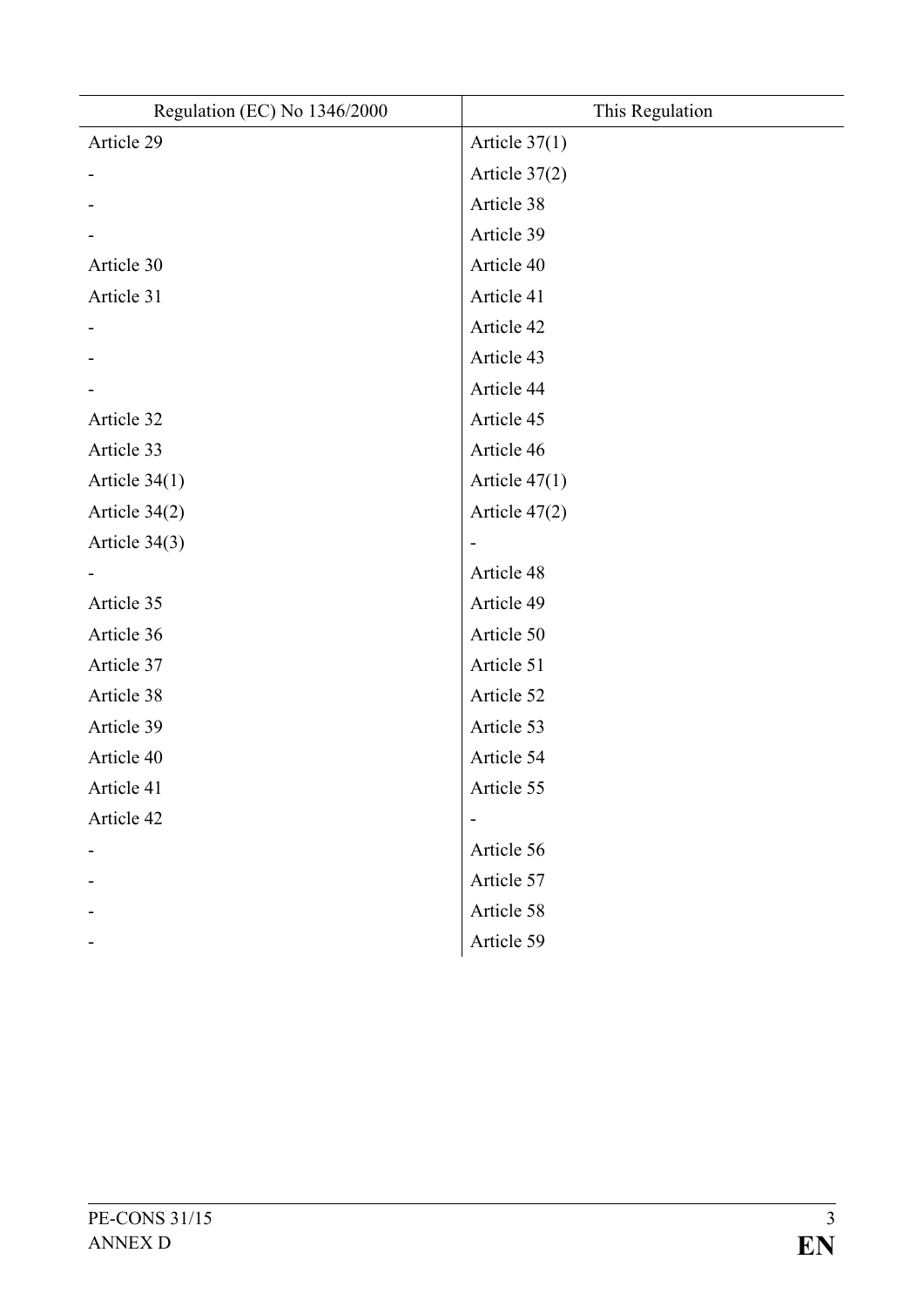| Regulation (EC) No 1346/2000 | This Regulation |
|------------------------------|-----------------|
|                              | Article 60      |
|                              | Article 61      |
|                              | Article 62      |
|                              | Article 63      |
|                              | Article 64      |
|                              | Article 65      |
|                              | Article 66      |
|                              | Article 67      |
|                              | Article 68      |
|                              | Article 69      |
|                              | Article 70      |
|                              | Article 71      |
|                              | Article 72      |
|                              | Article 73      |
|                              | Article 74      |
|                              | Article 75      |
|                              | Article 76      |
|                              | Article 77      |
|                              | Article 78      |
|                              | Article 79      |
|                              | Article 80      |
|                              | Article 81      |
|                              | Article 82      |
|                              | Article 83      |
| Article 43                   | Article 84(1)   |
|                              | Article 84(2)   |
| Article 44                   | Article 85      |
| -                            | Article 86      |